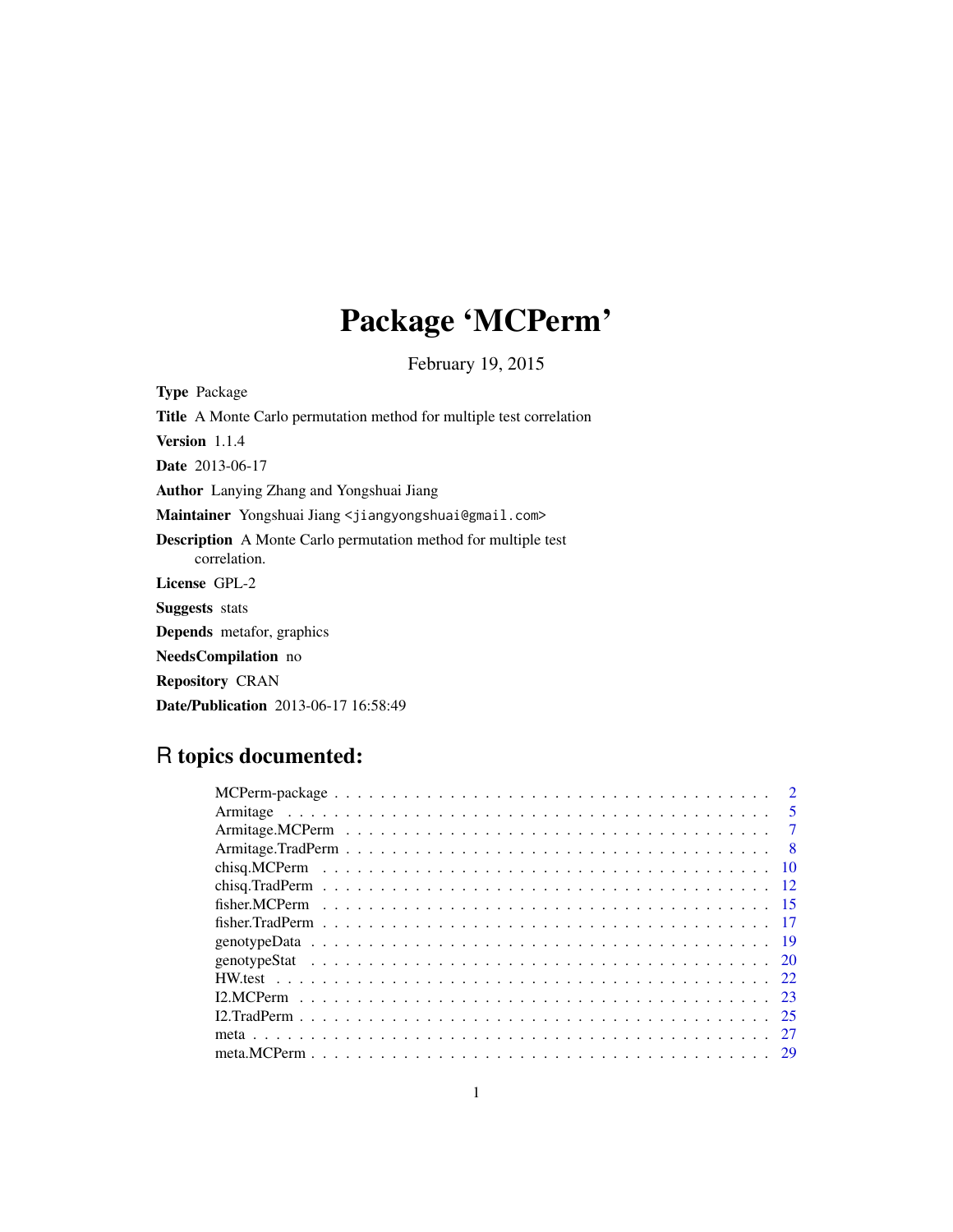<span id="page-1-0"></span>

| Index |                                                                                                                  | 81 |
|-------|------------------------------------------------------------------------------------------------------------------|----|
|       |                                                                                                                  | 78 |
|       |                                                                                                                  | 77 |
|       |                                                                                                                  | 75 |
|       |                                                                                                                  | 73 |
|       |                                                                                                                  | 70 |
|       |                                                                                                                  | 68 |
|       |                                                                                                                  | 66 |
|       |                                                                                                                  | 64 |
|       |                                                                                                                  | 61 |
|       |                                                                                                                  | 59 |
|       |                                                                                                                  | 57 |
|       |                                                                                                                  | 55 |
|       |                                                                                                                  | 55 |
|       | $permuteGenotypeCount \dots \dots \dots \dots \dots \dots \dots \dots \dots \dots \dots \dots \dots \dots \dots$ | 53 |
|       |                                                                                                                  | 52 |
|       | $PermMeta.LnOR.qqnorm \dots \dots \dots \dots \dots \dots \dots \dots \dots \dots \dots \dots \dots \dots$       | 51 |
|       |                                                                                                                  | 49 |
|       |                                                                                                                  | 48 |
|       |                                                                                                                  | 45 |
|       |                                                                                                                  | 44 |
|       |                                                                                                                  | 42 |
|       |                                                                                                                  | 41 |
|       |                                                                                                                  | 39 |
|       |                                                                                                                  | 37 |
|       |                                                                                                                  | 36 |
|       |                                                                                                                  | 36 |
|       |                                                                                                                  |    |
|       |                                                                                                                  |    |

MCPerm-package *A Monte Carlo permutation method for multiple test correction.*

# Description

Permutation tests exist for any test statistic, regardless of whether or not its distribution is known. Thus the permutation test is widely considered the gold standard for accurate multiple testing correction.

For example,for case/control association study for SNPs, the permutation test proceeds as follows:

1) Combine the observations from all the samples;

- 2) Shuffle them and rearrangements of the labels(case/control) on the observed data;
- 3) Record the genotype frequency of case and control samples, respectively;
- 4) Calculate the statistic of interest;
- 5) Repeat many times(at least 1000) to obtain the distribution of the statistic;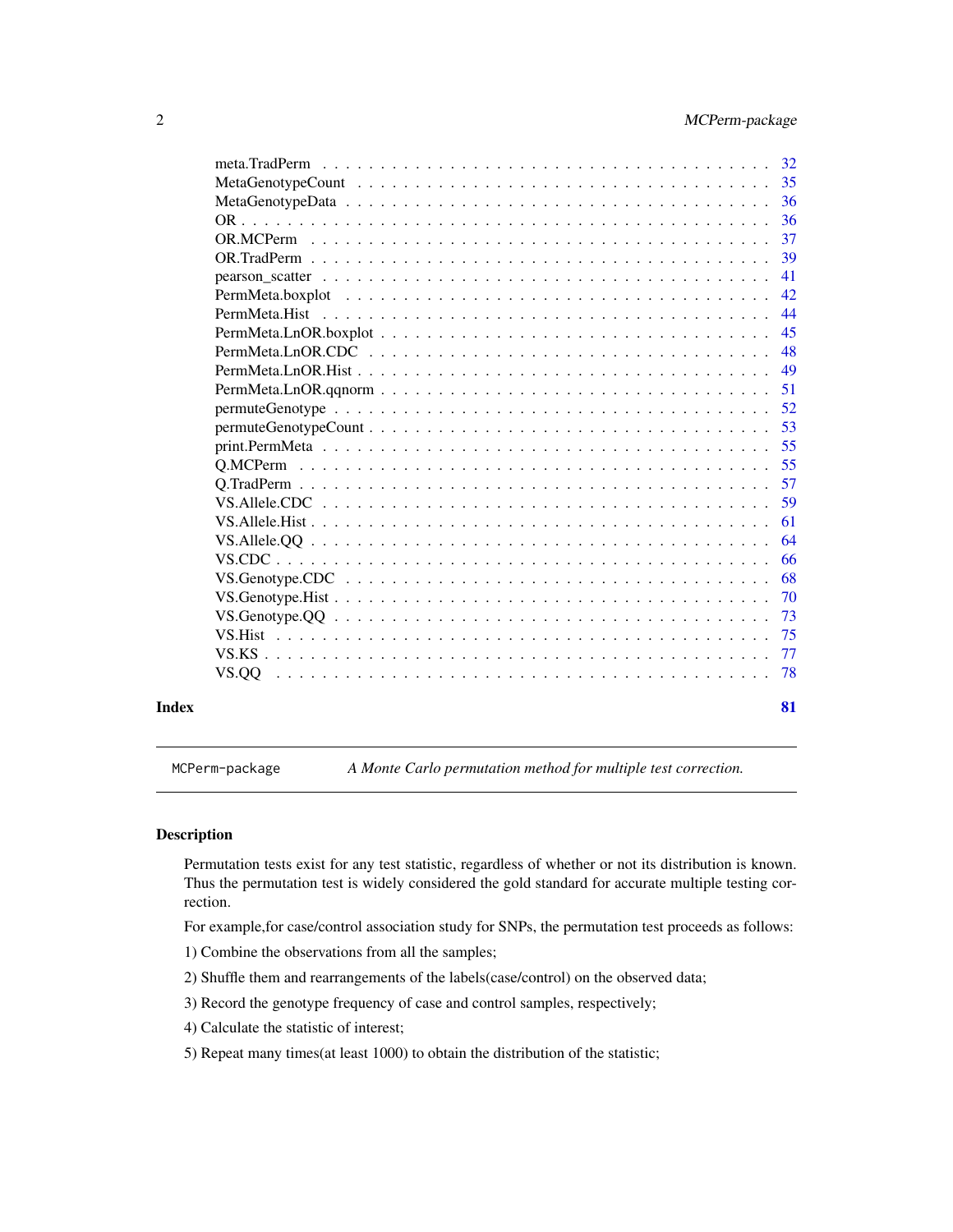# MCPerm-package 3

6) Determine how often the resampled statistic of interest is as extreme as the observed value of the same statistic.

Obviously, for multiple test correction in case/control association study for millions of SNPs, the traditional method—permutation test is very computationally impractical. Thus propose an accurate, rapid and efficient method for multiple testing correction in genome-wide association studies— MCPerm.

Method—MCPerm generates the genotype frequency for rearranged case and control data by twice generating random numbers for the hypergeometric distribution, based on the genotype statistic of original data, taking the place of the step 2) and step 3) of the traditional method. And the genotype frequency distribution generating by MCPerm is almost the same with permutation test, this simplified method greatly improves the efficiency of the permutation test and is faster. MCPerm method can be the perfect alternative to permutation test.

#### Details

| Package: | MCPerm     |
|----------|------------|
| Type:    | Package    |
| Version: | 1.1.4      |
| Date:    | 2013-06-12 |
| License: | $GPI - 2$  |

#### Author(s)

Lanying Zhang and Yongshuai Jiang <jiangyongshuai@gmail.com>

#### References

William S Noble(Nat Biotechnol.2009): How does mutiple testing correction work?

Edgington. E.S.(1995): Randomization tests, 3rd ed.

Julian P.T.Higgins, Simon G.Thompson(Statistics in Medicine,2002): Quantifying heterogeneity in a meta-analysis.

#### See Also

[Armitage](#page-4-1), [Armitage.TradPerm](#page-7-1), [Armitage.MCPerm](#page-6-1), [OR](#page-35-1), [OR.TradPerm](#page-38-1), [OR.MCPerm](#page-36-1), [permuteGenotype](#page-51-1), [permuteGenotypeCount](#page-52-1), [genotypeStat](#page-19-1), [chisq.TradPerm](#page-11-1), [chisq.MCPerm](#page-9-1), [fisher.TradPerm](#page-16-1), [fisher.MCPerm](#page-14-1), [rhyper](#page-0-0), [chisq.test](#page-0-0), [fisher.test](#page-0-0), [meta](#page-26-1), [meta.TradPerm](#page-31-1), [meta.MCPerm](#page-28-1), [VS.Genotype.Hist](#page-69-1), [VS.Allele.Hist](#page-60-1), [VS.Hist](#page-74-1), [PermMeta.LnOR.Hist](#page-48-1), [PermMeta.LnOR.CDC](#page-47-1), [PermMeta.LnOR.boxplot](#page-44-1), [PermMeta.boxplot](#page-41-1), [PermMeta.Hist](#page-43-1), [pearson\\_scatter](#page-40-1), [Q.TradPerm](#page-56-1), [Q.MCPerm](#page-54-1), [I2.TradPerm](#page-24-1), [I2.MCPerm](#page-22-1)

#### Examples

## example1-----genotypeStat-----------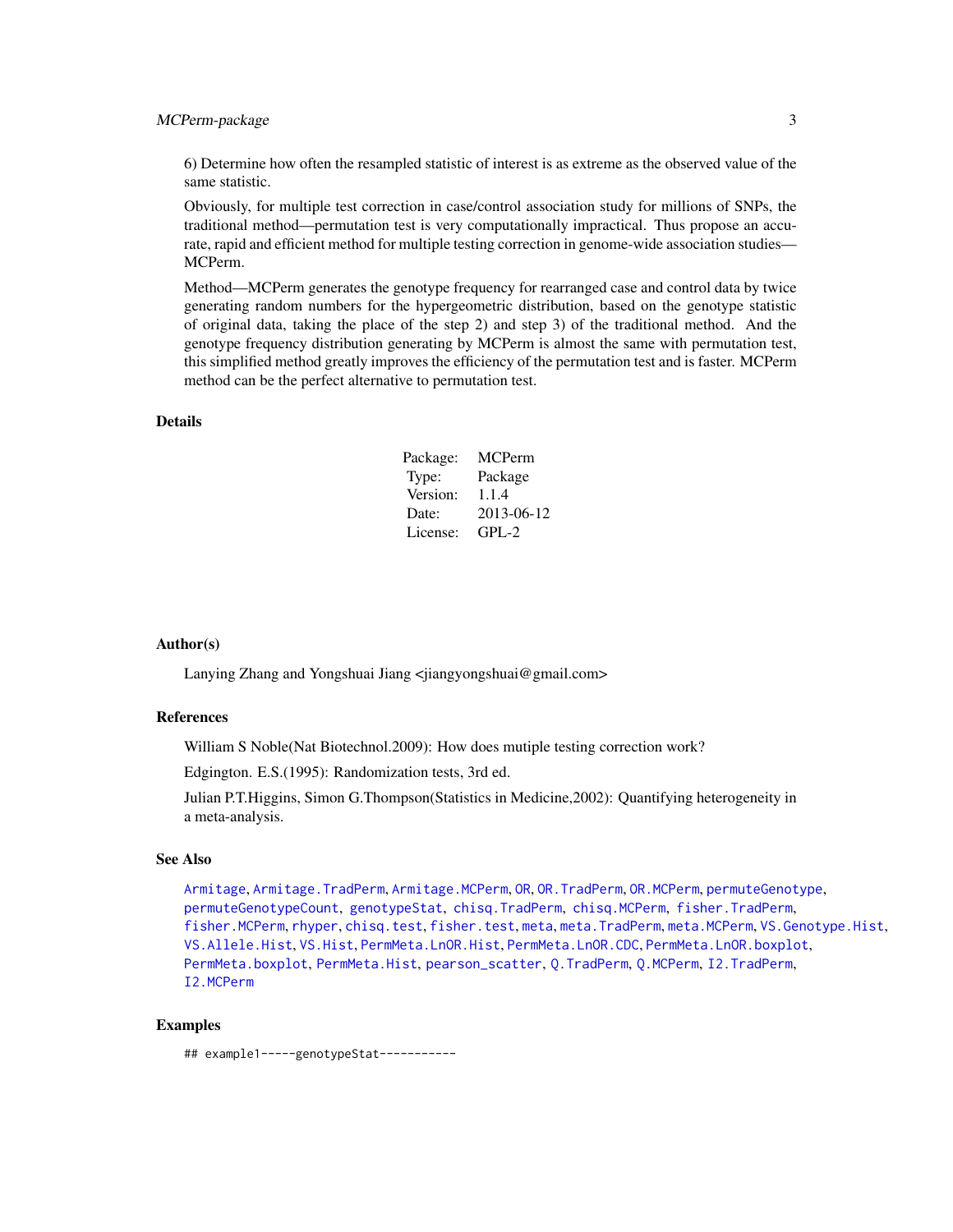```
## import example data
# data(genotypeData)
## get the first line: affection state for samples
# data1=genotypeData[1,,drop=FALSE]
## get the second line: genotype data for a sepcifed snp
# data2=genotypeData[2,,drop=FALSE]
## Statistical allele and genotype frequency of the specified snp for case-control data.
# result=genotypeStat(data2,data1,fromCol=2,naString="?_?",sep="_")
# genotypeCount=result$genotypeCount
# alleleCount=result$alleleCount
## example2-----permuteGenotype-----------
## a matrix with 1 row
# dataLine=matrix(c("rs12","1","2","3","4","5"),nrow=1)
## permutate the elements of the matrix
# newData=permuteGenotype(dataLine=dataLine,fromCol=2)
## example3-----permuteGenotypeCount-----------
# newMatrix=permuteGenotypeCount(case_11=24,case_12=34,case_22=45,
# control_11=23,control_12=45,control_22=34,n=5)
## example4-----OR-----------
## OR(odd ratio) for the risk-allele
# ORvalue=OR(case_allele1=20,case_allele2=30,control_allele1=10,control_allele2=60)
## example5-----OR.TradPerm--------
## import example data
# data(genotypeData)
## get the first line: affection state for samples
# data1=genotypeData[1,,drop=FALSE]
## get the second line: genotype data for a sepcifed snp
# data2=genotypeData[2,,drop=FALSE]
# result1=OR.TradPerm(genotypeLine=data2,affectionLine=data1,fromCol=2,naString="?_?",
 # sep="_",repeatNum=5)
# risk_allele=result1$risk_allele
# p=result1$pValue
# obsOR=result$OR
## example6-----OR.MCPerm----------
# OR.MCPerm(case_allele1=34,case_allele2=23,control_allele1=27,control_allele2=45,repeatNum=5)
## example7-----Armitage-------
# Armitage(case_11=23,case_12=45,case_22=12,control_11=27,control_12=12,control_22=45)
## example8-----Armitage.TradPerm-----
## import example data
# data(genotypeData)
## get the first line: affection state for samples
# data1=genotypeData[1,,drop=FALSE]
## get the second line: genotype data for a sepcifed snp
# data2=genotypeData[2,,drop=FALSE]
# Armitage.TradPerm(genotypeLine=data2,affectionLine=data1,
   # fromCol=2,naString="?_?",sep="_",repeatNum=1000)
```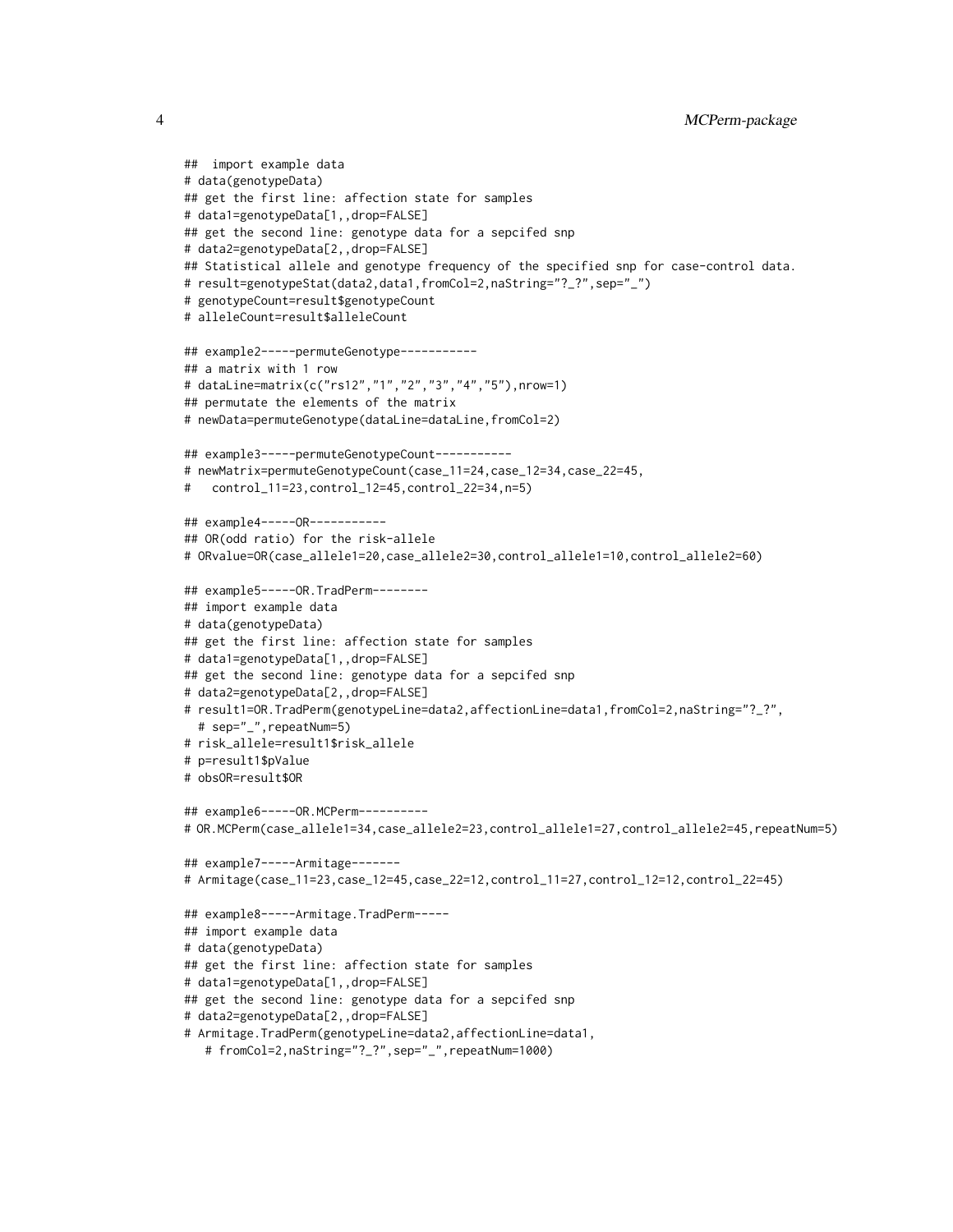#### <span id="page-4-0"></span>Armitage 5

```
## example9----Armitage.MCPerm--------
# Armitage.MCPerm(case_11=23,case_12=45,case_22=12,
  # control_11=27,control_12=12,control_22=45,repeatNum=1000)
## example10---chisq.TradPerm---------
## import example data
data(genotypeData)
## get the first line: affection state for samples
# data1=genotypeData[1,,drop=FALSE]
## get the second line: genotype data for a sepcifed snp
# data2=genotypeData[2,,drop=FALSE]
# chisq.TradPerm(genotypeLine=data2,affectionLine=data1,
   # fromCol=2,naString="?_?",sep="_",repeatNum=1000)
## example11---chisq.MCPerm--------
# case_11=23
# case_12=45
# case_22=12
# control_11=27
# control_12=12
# control_22=45
# chisq.MCPerm(23,45,12,27,12,45,repeatNum=5)
## example12---fisher.TradPerm------
# import example data
# data(genotypeData)
## get the first line: affection state for samples
# data1=genotypeData[1,,drop=FALSE]
## get the second line: genotype data for a sepcifed snp
# data2=genotypeData[2,,drop=FALSE]
# fisher.TradPerm(genotypeLine=data2,affectionLine=data1,
   # fromCol=2,naString="?_?",sep="_",repeatNum=5)
## example13---fisher.MCPerm-------
```
#fisher.MCPerm(23,45,12,27,12,45,repeatNum=5)

<span id="page-4-1"></span>Armitage *Armitage's trend test for the 2x3 genotype table*

#### Description

Armitage's trend test for the 2x3 genotype table.

#### Usage

```
Armitage(case_11, case_12, case_22, control_11, control_12, control_22)
```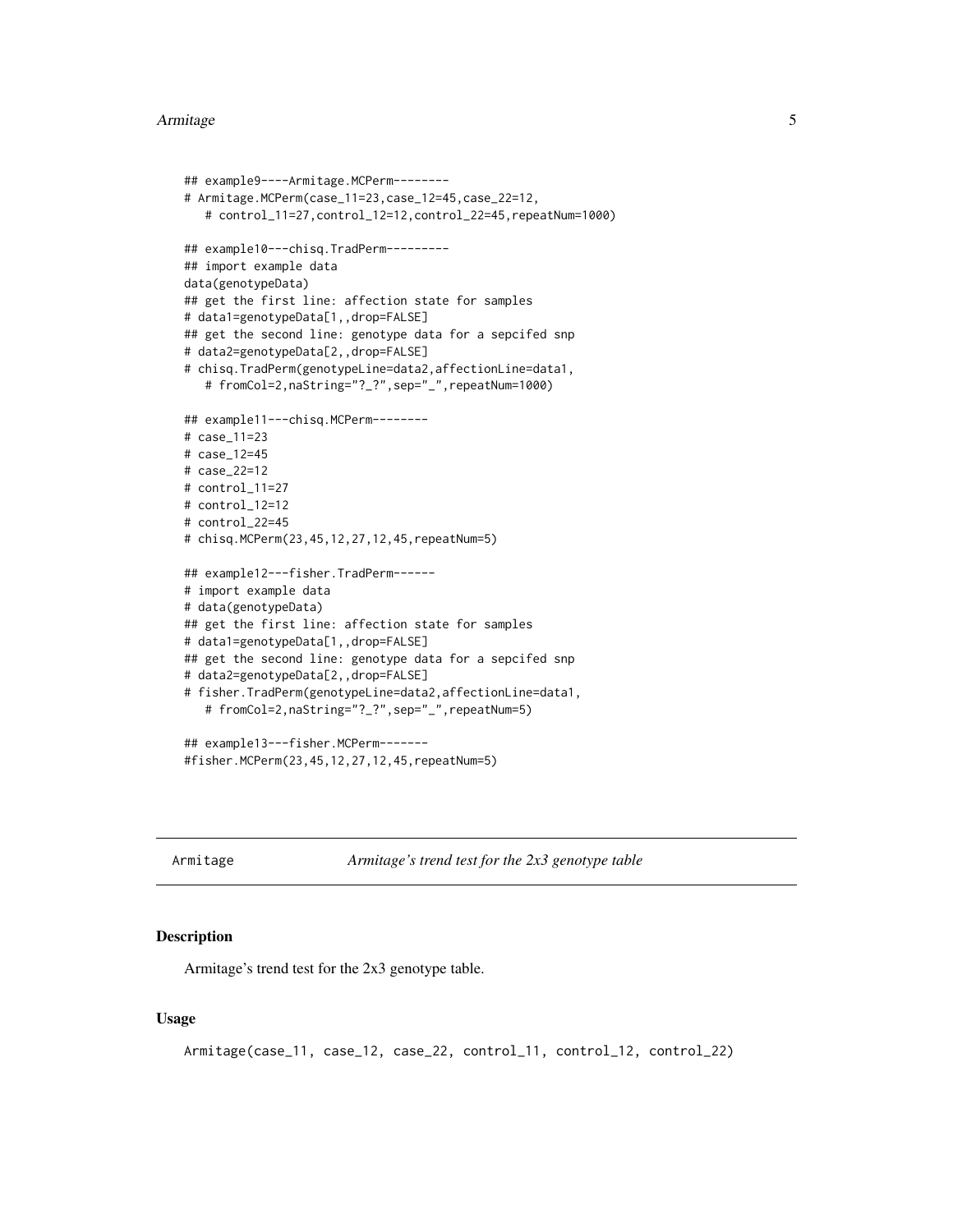#### **Arguments**

| $case_11$  | a non-negative integer, the frequency of genotype "allele1/allele1" in case sam-<br>ples.  |
|------------|--------------------------------------------------------------------------------------------|
| $case_12$  | a non-negative integer, the frequency of genotype "allele1/allele2" in case sam-<br>ples.  |
| $case_22$  | a non-negative integer, the frequency of genotype "allele2/allele2" in case sam-<br>ples.  |
| control 11 | a non-negative integer, the frequency of genotype "allele1/allele1" in control<br>samples. |
| control 12 | a non-negative integer, the frequency of genotype "allele1/allele2" in control<br>samples. |
| control_22 | a non-negative integer, the frequency of genotype "allele2/allele2" in control<br>samples. |

# Details

The Cochran-Armitage test for trend, is used in categorical data analysis when the aim is to assess for the presence of an association between a variable with two categories and a variable with k categories. It modifies the Pearson chi-squared test to incorporate a suspected ordering in the effects of the k categories of the second variable. The trend test is ofen used as a genotype-based test for case-control genetic association studies.

# Value

| statistic | numeric, the statistic of armitage test for trend. |
|-----------|----------------------------------------------------|
| pValue    | numeric, the p value of armitage test for trend.   |

#### Author(s)

Lanying Zhang and Yongshuai Jiang <jiangyongshuai@gmail.com>

# References

Armitage, P(1955): Tests for Linear Trends in Proportions and Frequencies.

statgen.org(2007): A derivation for Armitage's trend test for the 2x3 genotype table.

#### See Also

[OR](#page-35-1), [OR.TradPerm](#page-38-1), [OR.MCPerm](#page-36-1), [Armitage.TradPerm](#page-7-1), [Armitage.MCPerm](#page-6-1), [chisq.test](#page-0-0), [chisq.TradPerm](#page-11-1), [chisq.MCPerm](#page-9-1), [fisher.test](#page-0-0), [fisher.TradPerm](#page-16-1), [fisher.MCPerm](#page-14-1), [meta](#page-26-1), [meta.TradPerm](#page-31-1), [meta.MCPerm](#page-28-1), [permuteGenotype](#page-51-1), [rhyper](#page-0-0), [permuteGenotypeCount](#page-52-1), [genotypeStat](#page-19-1)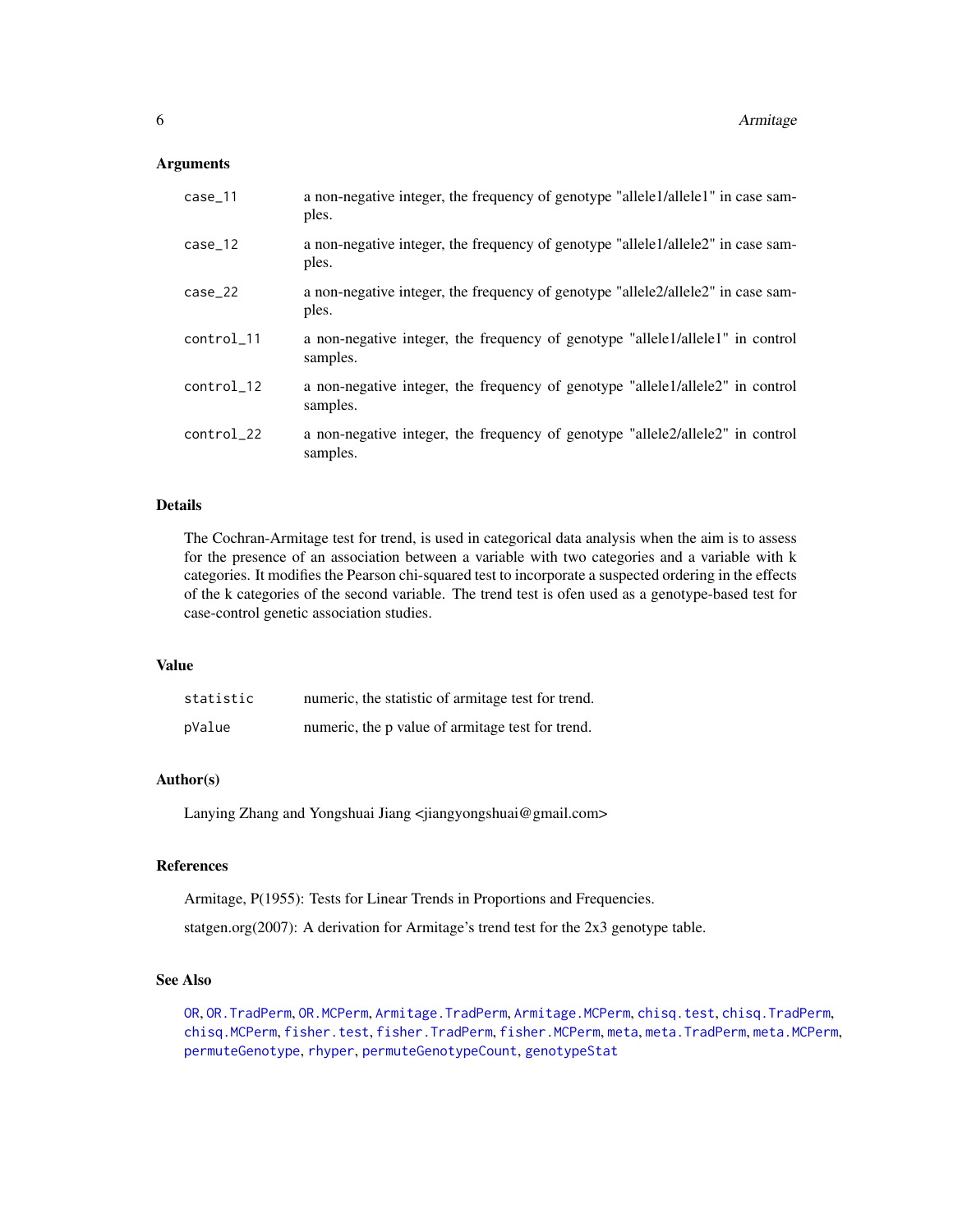# <span id="page-6-0"></span>Armitage.MCPerm 7

#### Examples

```
# case_11=4
# case_12=1
# case_22=1
# control_11=3
# control_12=0
# control_22=0
# Armitage(case_11,case_12,case_22,control_11,control_12,control_22)
```
<span id="page-6-1"></span>

| Armitage.MCPerm |  | A Monte Carlo permutation method for Armitage's trend test in |  |  |  |
|-----------------|--|---------------------------------------------------------------|--|--|--|
|                 |  | case/control association study                                |  |  |  |

# Description

A Monte Carlo permutation method for Armitage's trend test in case/control association study.

#### Usage

```
Armitage.MCPerm(case_11, case_12, case_22, control_11, control_12, control_22,
   repeatedNum = 1000
```
#### Arguments

| $case_11$  | a non-negative integer, the frequency of genotype "allele1/allele1" in case sam-<br>ples.             |
|------------|-------------------------------------------------------------------------------------------------------|
| case_12    | a non-negative integer, the frequency of genotype "allele1/allele2" in case sam-<br>ples.             |
| $case_22$  | a non-negative integer, the frequency of genotype "allele2/allele2" in case sam-<br>ples.             |
| control_11 | a non-negative integer, the frequency of genotype "allele1/allele1" in control<br>samples.            |
| control_12 | a non-negative integer, the frequency of genotype "allele1/allele2" in control<br>samples.            |
| control_22 | a non-negative integer, the frequency of genotype "allele2/allele2" in control<br>samples             |
| repeatNum  | an integer (default 1000) specifying the number of replicates used in the Monte<br>Carlo permutation. |

#### Details

The Cochran-Armitage test for trend, is used in categorical data analysis when the aim is to assess for the presence of an association between a variable with two categories and a variable with k categories. It modifies the Pearson chi-squared test to incorporate a suspected ordering in the effects of the k categories of the second variable. The trend test is ofen used as a genotype-based test for case/control genetic association studies.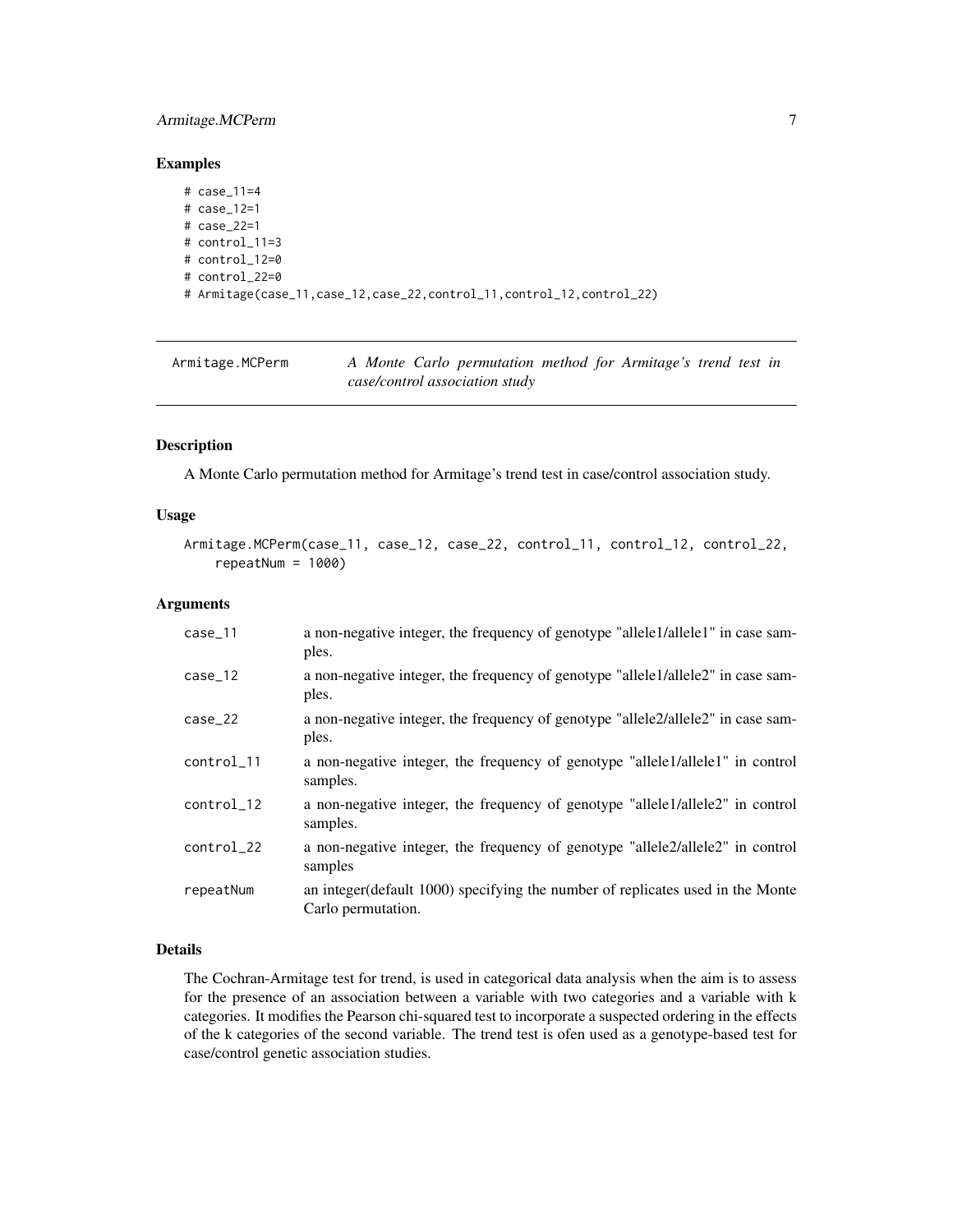<span id="page-7-0"></span>"Armitage.MCPerm" simulates permutation method to correct p value, by twice generating random numbers for the hypergeometric distribution based on the genotype statistic of original data. Seealso [chisq.MCPerm](#page-9-1).

# Value

| pValue        | the p value for the test.                                                                              |
|---------------|--------------------------------------------------------------------------------------------------------|
| obsStatistic  | the statistic of Armitage's trend test for the true data.                                              |
| obsP          | the p value for Armitage's trend test of the true data.                                                |
| permStatistic | a vector with 'repeatNum' elements, the statistic of Armitage's trend test for the<br>simulation data. |
| permP         | a vector with 'repeatNum' elements, the p value for Armitage's trend test for the<br>simulation data.  |

# Author(s)

Lanying Zhang and Yongshuai Jiang <jiangyongshuai@gmail.com>

#### References

William S Noble(Nat Biotechnol.2009): How does multiple testing correction work? statgen.org(2007): A derivation for Armitage's trend test for the 2x3 genotype table.

#### See Also

[OR](#page-35-1), [OR.TradPerm](#page-38-1), [OR.MCPerm](#page-36-1), [Armitage](#page-4-1), [Armitage.TradPerm](#page-7-1), [chisq.test](#page-0-0), [chisq.TradPerm](#page-11-1), [chisq.MCPerm](#page-9-1), [fisher.test](#page-0-0), [fisher.TradPerm](#page-16-1), [fisher.MCPerm](#page-14-1), [meta](#page-26-1), [meta.TradPerm](#page-31-1), [meta.MCPerm](#page-28-1), [permuteGenotype](#page-51-1), [rhyper](#page-0-0), [permuteGenotypeCount](#page-52-1), [genotypeStat](#page-19-1)

# Examples

```
## Armitage.MCPerm(case_11=4,case_12=1,case_22=1,control_11=3,
 # control_12=5,control_22=7,repeatNum=10000)
```
<span id="page-7-1"></span>

| Armitage.TradPerm | A permutation method for Armitage's trend test in case/control asso- |
|-------------------|----------------------------------------------------------------------|
|                   | ciation study                                                        |

# Description

A permutation method for Armitage's trend test in case/control association study.

### Usage

Armitage.TradPerm(genotypeLine, affectionLine, fromCol, naString, sep, repeatNum = 1000)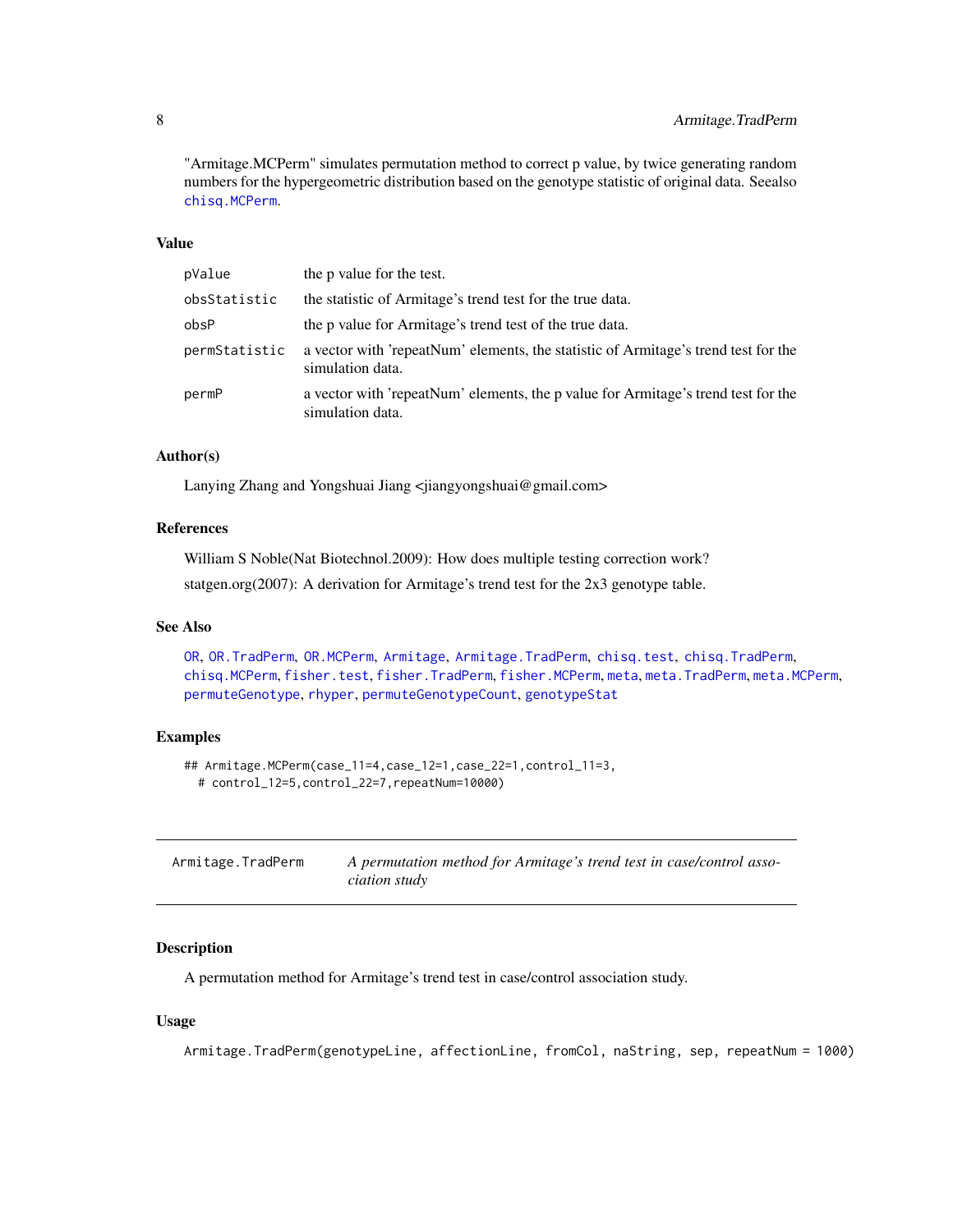#### **Arguments**

| genotypeLine  | a matrix with one row containing information of specified snp: basic informa-<br>tion(e.g. SNP ID number, chromo, position) and genotype of observed individu-<br>als. See below for details.                                                                                            |
|---------------|------------------------------------------------------------------------------------------------------------------------------------------------------------------------------------------------------------------------------------------------------------------------------------------|
| affectionLine | a matrix having the same dimension with parameter 'genotypeLine' contain the<br>affection status (case or control) of each individual and other information. The<br>affection status must be in same columns with the genotypes in parameter 'geno-<br>typeLine'. See below for details. |
| fromCol       | a positive integer, the start column of genotype data in parameter 'genotype-<br>Line'.                                                                                                                                                                                                  |
| naString      | a character string for NA values of genotype.                                                                                                                                                                                                                                            |
| sep           | character separator used to divide genotype between alleles "Allele1 <sep>Allele2".</sep>                                                                                                                                                                                                |
| repeatNum     | an integer (default 1000) specifying the number of replicates for permutation<br>test.                                                                                                                                                                                                   |

# Details

The Cochran-Armitage test for trend, is used in categorical data analysis when the aim is to assess for the presence of an association between a variable with two categories and a variable with k categories. It modifies the Pearson chi-squared test to incorporate a suspected ordering in the effects of the k categories of the second variable. The trend test is ofen used as a genotype-based test for case/control genetic association studies.

'Armitage.TradPerm' uses permutation test for multiple Armitage's trend test correction. Seealso [chisq.TradPerm](#page-11-1).

The basic information of sepcified snp for 'genotypeLine' and the other information of individuals for 'affectionLine' must be located in the matrix of previous columns;and also can not be included,thus fromCol=1.

The genotypes of the specified snp, the stored alleles is considered to be ordered, i.e. "C/T" is unequivalent to "T/C".

The affection status can be character string or numeric, but the symbol for control must be in advantageous alphabetical order (e.g. control=0,case=1).

#### Value

| pValue        | the p value for the test.                                                                               |
|---------------|---------------------------------------------------------------------------------------------------------|
| obsStatistic  | the statistic of Armitage's trend test for the true data.                                               |
| obsP          | the p value for Armitage's trend test of the true data.                                                 |
| permStatistic | a vector with 'repeatNum' elements, the statistic of Armitage's trend test for the<br>permutation data. |
| permP         | a vector with 'repeatNum' elements, the p value for Armitage's trend test for the<br>permutation data.  |

#### **Note**

When input the parameter 'naString' and 'sep', please make sure correct. Otherwise the result will be wrong.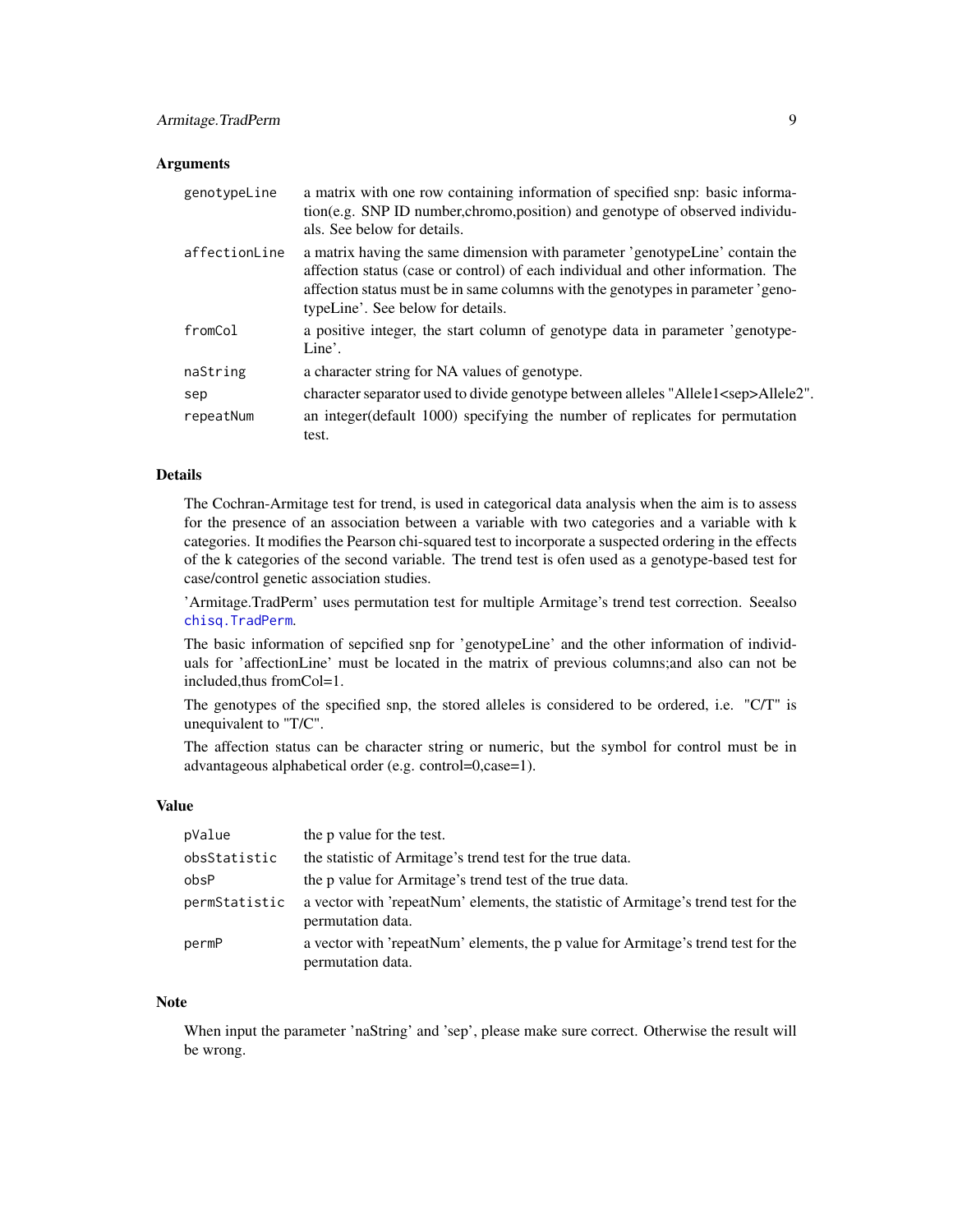#### <span id="page-9-0"></span>Author(s)

Lanying Zhang and Yongshuai Jiang <jiangyongshuai@gmail.com>

#### References

William S Noble(Nat Biotechnol.2009): How does multiple testing correction work?

Armitage, P(1955): Tests for Linear Trends in Proportions and Frequencies.

statgen.org(2007): A derivation for Armitage's trend test for the 2x3 genotype table.

#### See Also

[OR](#page-35-1), [OR.TradPerm](#page-38-1), [OR.MCPerm](#page-36-1), [Armitage](#page-4-1), [Armitage.MCPerm](#page-6-1), [chisq.test](#page-0-0), [chisq.TradPerm](#page-11-1), [chisq.MCPerm](#page-9-1), [fisher.test](#page-0-0), [fisher.TradPerm](#page-16-1), [fisher.MCPerm](#page-14-1), [meta](#page-26-1), [meta.TradPerm](#page-31-1), [meta.MCPerm](#page-28-1), [permuteGenotype](#page-51-1), [rhyper](#page-0-0), [permuteGenotypeCount](#page-52-1), [genotypeStat](#page-19-1)

#### Examples

```
## import example data
# data(genotypeData)
## get the first line: affection state for samples
# data1=genotypeData[1,,drop=FALSE]
## get the second line: genotype data for a sepcifed snp
# data2=genotypeData[2,,drop=FALSE]
# Armitage.TradPerm(data2,data1,fromCol=2,naString="?_?",sep="_",repeatNum=10000)
## matrix
# genotypeLine=matrix(c("rs12","AA","TT","TA","AA","TT","AA","AA"),nrow=1)
# affectionLine=matrix(c("Affection",1,1,1,0,0,0,0),nrow=1)
# Armitage.TradPerm(genotypeLine,affectionLine,fromCol=2,naString="NN",sep="",repeatNum=5)
## connect file
# datafile=file("F:/data.txt","r")
## get the affection status for samples, read the first line from "data.txt"
# dataLine1=readLins(datafile,n=1)
# dataLine1=t(unlist(strsplit(dataLine1,sep="")))
## get the genotype line for samples, read the second line form "data.txt"
# dataLine2=readLines(datafile,n=1)
# dataLine2=t(unlist(strsplit(dataLine2,sep="")))
# Armitage.TradPerm(dataLine2,dataLine1,fromCol=2,naString="NN",sep="",repeatNum=5)
```
<span id="page-9-1"></span>chisq.MCPerm *A Monte Carlo permutation method for multiple chisq.test correction in case/control association study*

#### Description

A Monte Carlo permutation method for multiple chisq.test correction in case/control association study.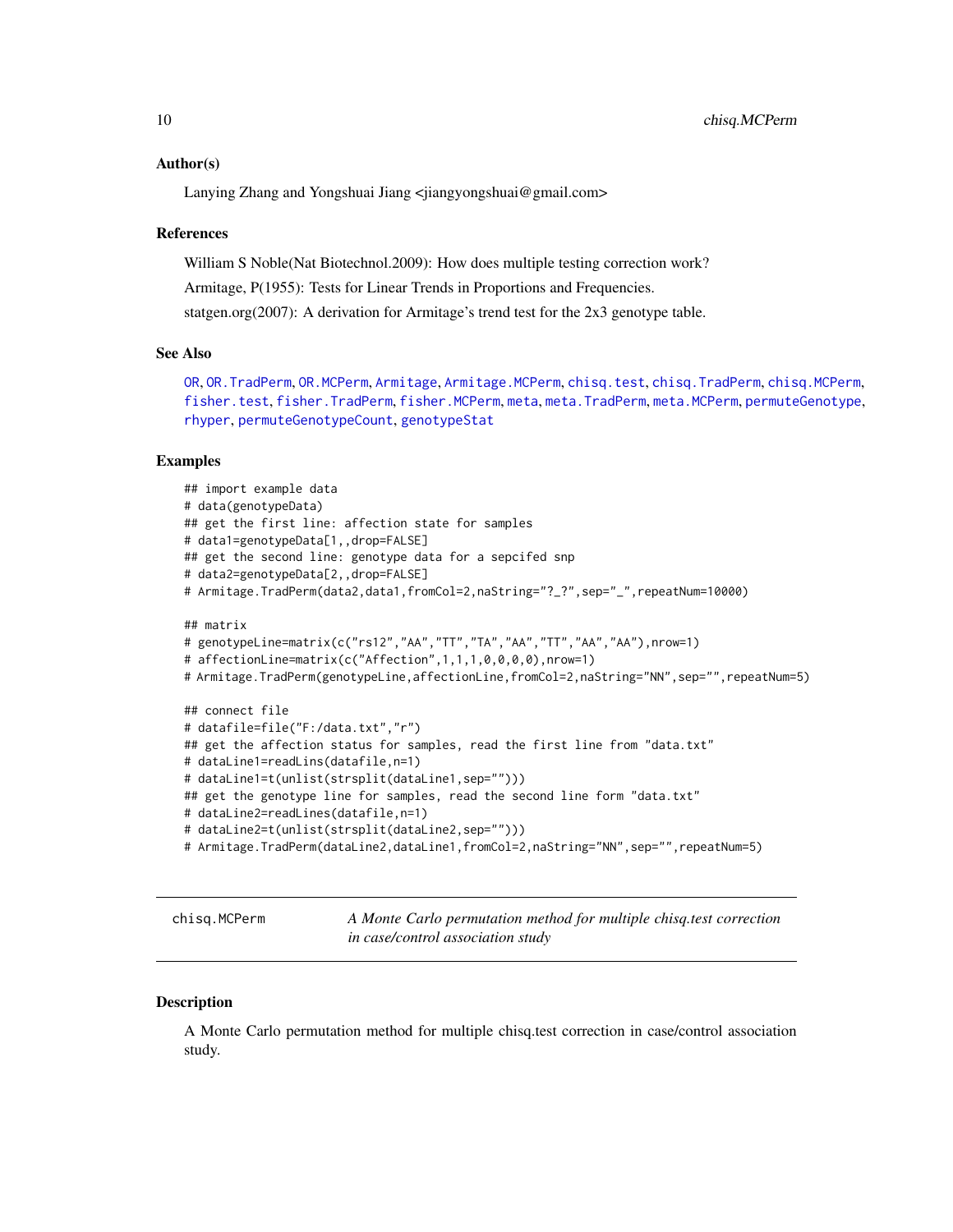# chisq.MCPerm 11

#### Usage

```
chisq.MCPerm(case_11, case_12, case_22,
   control_11, control_12, control_22, repeatNum = 1000)
```
#### **Arguments**

| $case_11$  | a non-negative integer, the frequency of genotype "allele1/allele1" in case sam-<br>ples.             |
|------------|-------------------------------------------------------------------------------------------------------|
| $case_12$  | a non-negative integer, the frequency of genotype "allele1/allele2" in case sam-<br>ples.             |
| $case_22$  | a non-negative integer, the frequency of genotype "allele2/allele2" in case sam-<br>ples.             |
| control_11 | a non-negative integer, the frequency of genotype "allele1/allele1" in control<br>samples.            |
| control_12 | a non-negative integer, the frequency of genotype "allele1/allele2" in control<br>samples.            |
| control_22 | a non-negative integer, the frequency of genotype "allele2/allele2" in control<br>samples.            |
| repeatNum  | an integer (default 1000) specifying the number of replicates used in the Monte<br>Carlo permutation. |

#### Details

Permutation tests exist for any test statistic, regardless of whether or not its distribution is known. Thus the permutation test is widely considered the gold standard for accurate multiple testing correction.

For case/control association study for snps, the permutation test proceeds as follows:

1) Combine the observations from all the samples;

2) Shuffle them and rearrangements of the labels(case/control) on the observed data;

3) Record the genotype frequency of case and control samples, respectively;

4) Calculate the statistic of interest;

5) Repeat many times(at least 1000) to obtain the distribution of the statistic;

6) Determine how often the resampled statistic of interest is as extreme as the observed value of the same statistic.

Obviously, for multiple test correction in case/control association study for millions of snp, the traditional method—permutation test is very computationally impractical. Thus propose an accurate, rapid and efficient method for multiple testing correction in genome-wide association studies— MCPerm.

Method—MCPerm generates the genotype frequency for rearranged case and control data by twice generating random numbers for the hypergeometric distribution, based on the genotype statistic of original data, taking the place of the step 2) and step 3) of the traditional method. And the genotype frequency distribution generating by MCPerm is almost the same with permutation test, this simplified method greatly improves the efficiency of the permutation test and is faster. MCPerm method can be the perfect alternative to permutation test.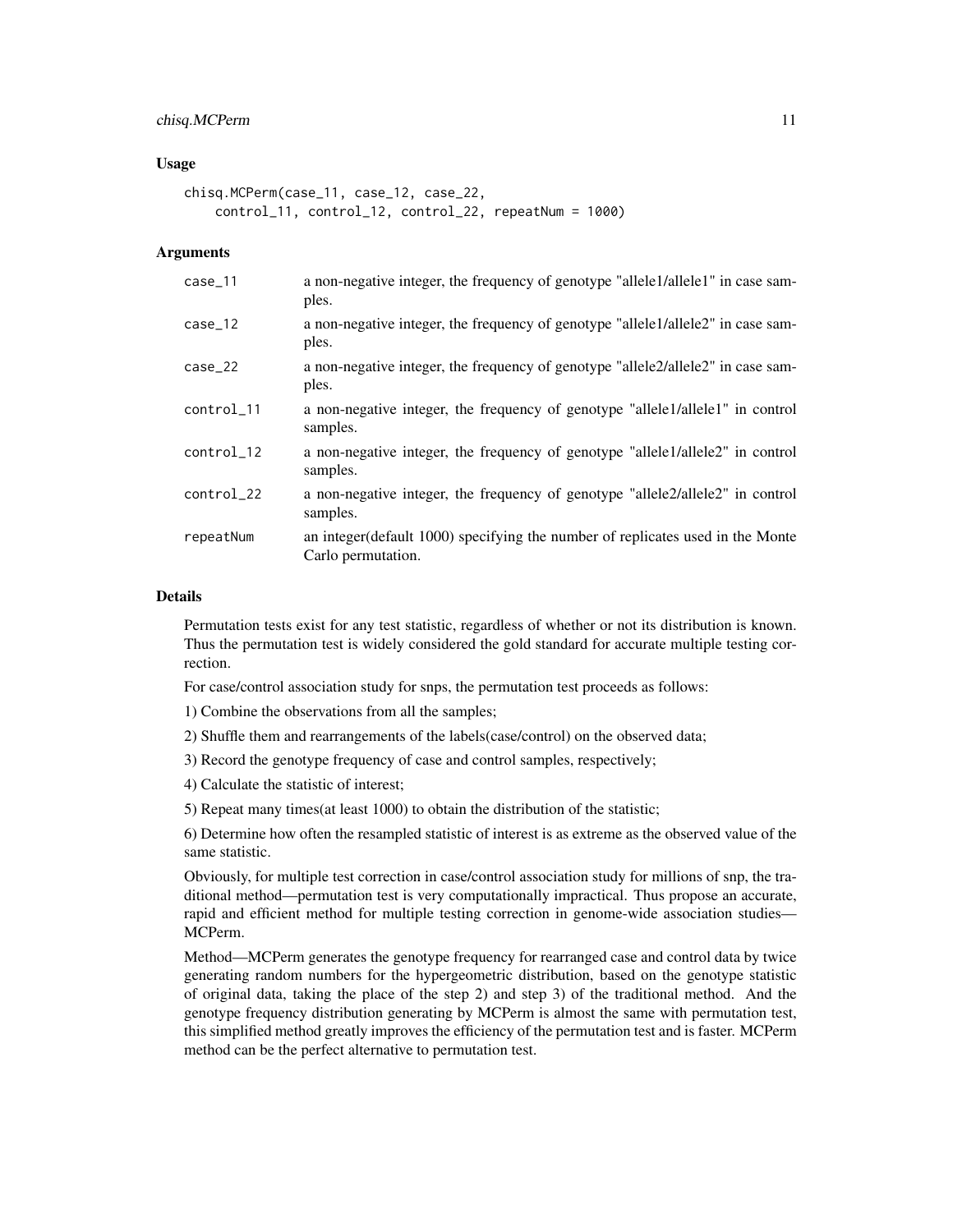#### <span id="page-11-0"></span>Value

| pValue        | the p value for the test.                                                                                          |
|---------------|--------------------------------------------------------------------------------------------------------------------|
| obsStatistic  | the value of the chi-squared test statistic for the true data.                                                     |
| obsP          | the p value of the chisq, test for the true data.                                                                  |
| permStatistic | a matrix with one row and 'repeatNum' columns, the value of the chi-squared<br>test statistic for simulation data. |
| permP         | a matrix with one row and 'repeatNum' columns, the p value of the chisq.test<br>for simulation data.               |

#### Author(s)

Lanying Zhang and Yongshuai Jiang <jiangyongshuai@gmail.com>

# References

William S Noble(Nat Biotechnol.2009): How does multiple testing correction work? Edgington. E.S.(1995): Randomization tests, 3rd ed.

# See Also

```
OR, OR.TradPerm, OR.MCPerm, Armitage, Armitage.TradPerm, Armitage.MCPerm, chisq.test,
chisq.TradPerm, fisher.test, fisher.TradPerm, fisher.MCPerm, meta, meta.TradPerm, meta.MCPerm,
permuteGenotype, rhyper, permuteGenotypeCount, genotypeStat
```
# Examples

```
# case_11=34
# case_12=0
# case_22=16
# control_11=14
# control_12=0
# control_22=13
# chisq.MCPerm(case_11,case_12,case_22,control_11,control_12,control_22,repeatNum=10000)
```
<span id="page-11-1"></span>

| chisg.TradPerm | A permutation test for multiple chisq.test correction in case/control |
|----------------|-----------------------------------------------------------------------|
|                | <i>association study</i>                                              |

# Description

A permutation test for multiple chisq.test correction in case/control association study.

# Usage

chisq.TradPerm(genotypeLine, affectionLine, fromCol, naString, sep, repeatNum = 1000)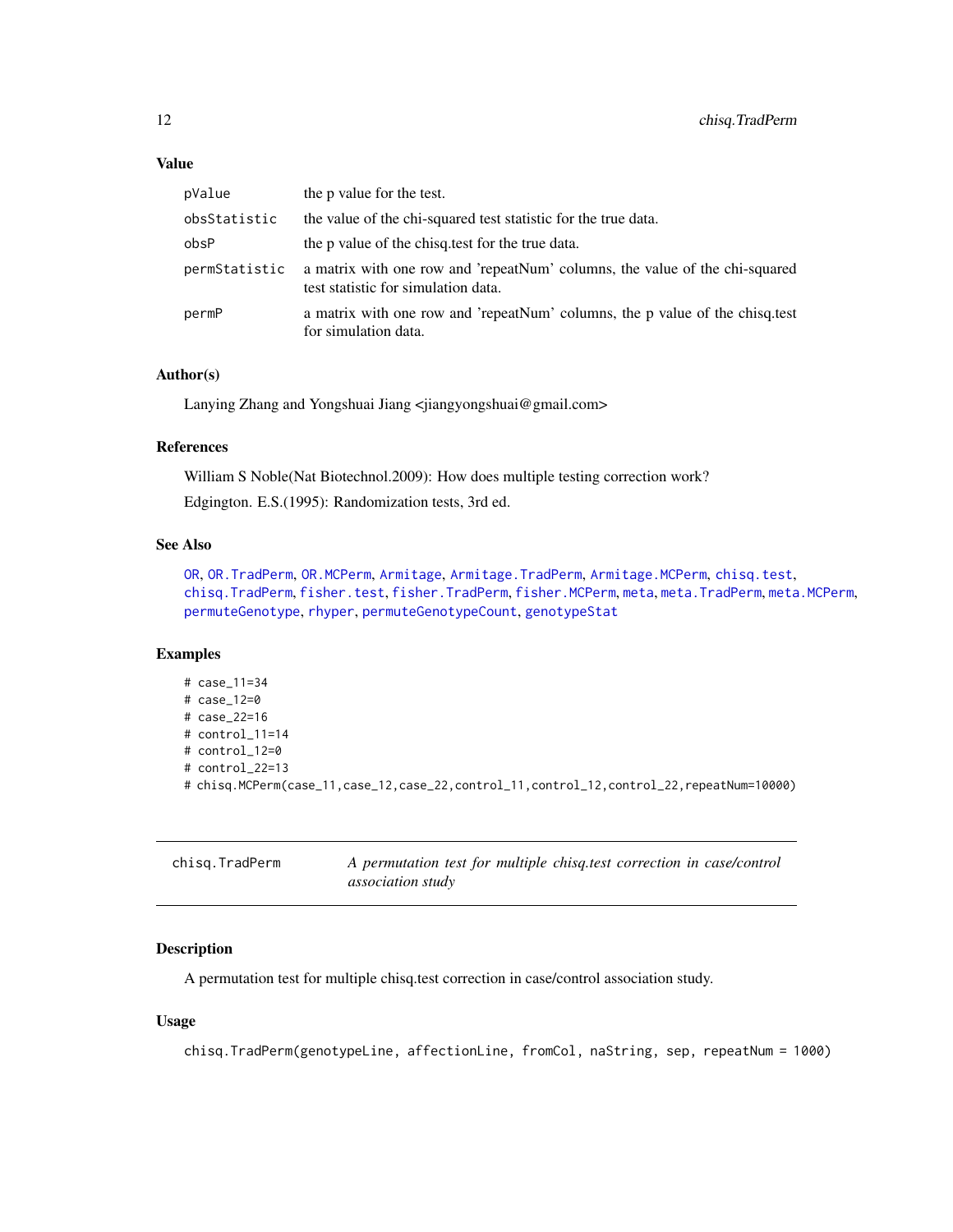# chisq.TradPerm 13

# Arguments

| genotypeLine  | a matrix with one row containing information of specified snp: basic informa-<br>tion(e.g. SNP ID number, chromo, position) and genotype of observed individu-<br>als. See below for details.                                                                                            |
|---------------|------------------------------------------------------------------------------------------------------------------------------------------------------------------------------------------------------------------------------------------------------------------------------------------|
| affectionLine | a matrix having the same dimension with parameter 'genotypeLine' contain the<br>affection status (case or control) of each individual and other information. The<br>affection status must be in same columns with the genotypes in parameter 'geno-<br>typeLine'. See below for details. |
| fromCol       | a positive integer, the start column of genotype data in parameter 'genotype-<br>Line'.                                                                                                                                                                                                  |
| naString      | a character string for NA values of genotype.                                                                                                                                                                                                                                            |
| sep           | character separator used to divide genotype between alleles "Allele1 <sep>Allele2".</sep>                                                                                                                                                                                                |
| repeatNum     | an integer (default 1000) specifying the number of replicates for permutation<br>test.                                                                                                                                                                                                   |

# Details

For case/control association study for snps, the permutation test proceeds as follows:

1) Combine the observations from all the samples;

2) Shuffle them and rearrangements of the labels(case/control) on the observed data;

3) Record the genotype frequency of case and control samples, respectively;

4) Calculate the statistic of interest;

5) Repeat many times(at least 1000) to obtain the distribution of the statistic;

6) Determine how often the resampled statistic of interest is as extreme as the observed value of the same statistic.

The basic information of sepcified snp for 'genotypeLine' and the other information of individuals for 'affectionLine' must be located in the matrix of previous columns; and also can not be included,thus fromCol=1.

The genotypes of the specified snp, the stored alleles is considered to be ordered, i.e. "C/T" is unequivalent to "T/C".

The affection status can be character string or numeric, but the symbol for control must be in advantageous alphabetical order (e.g. control=0,case=1).

#### Value

| pValue        | the p value for the test.                                                                                           |
|---------------|---------------------------------------------------------------------------------------------------------------------|
| obsStatistic  | the value of the chi-squared test statistic for the true data.                                                      |
| obsP          | the p value of the chisq, test for the true data.                                                                   |
| permStatistic | a matrix with one row and 'repeatNum' columns, the value of the chi-squared<br>test statistic for permutation data. |
| permP         | a matrix with one row and 'repeatNum' columns, the p value of the chisq.test<br>for permutation data.               |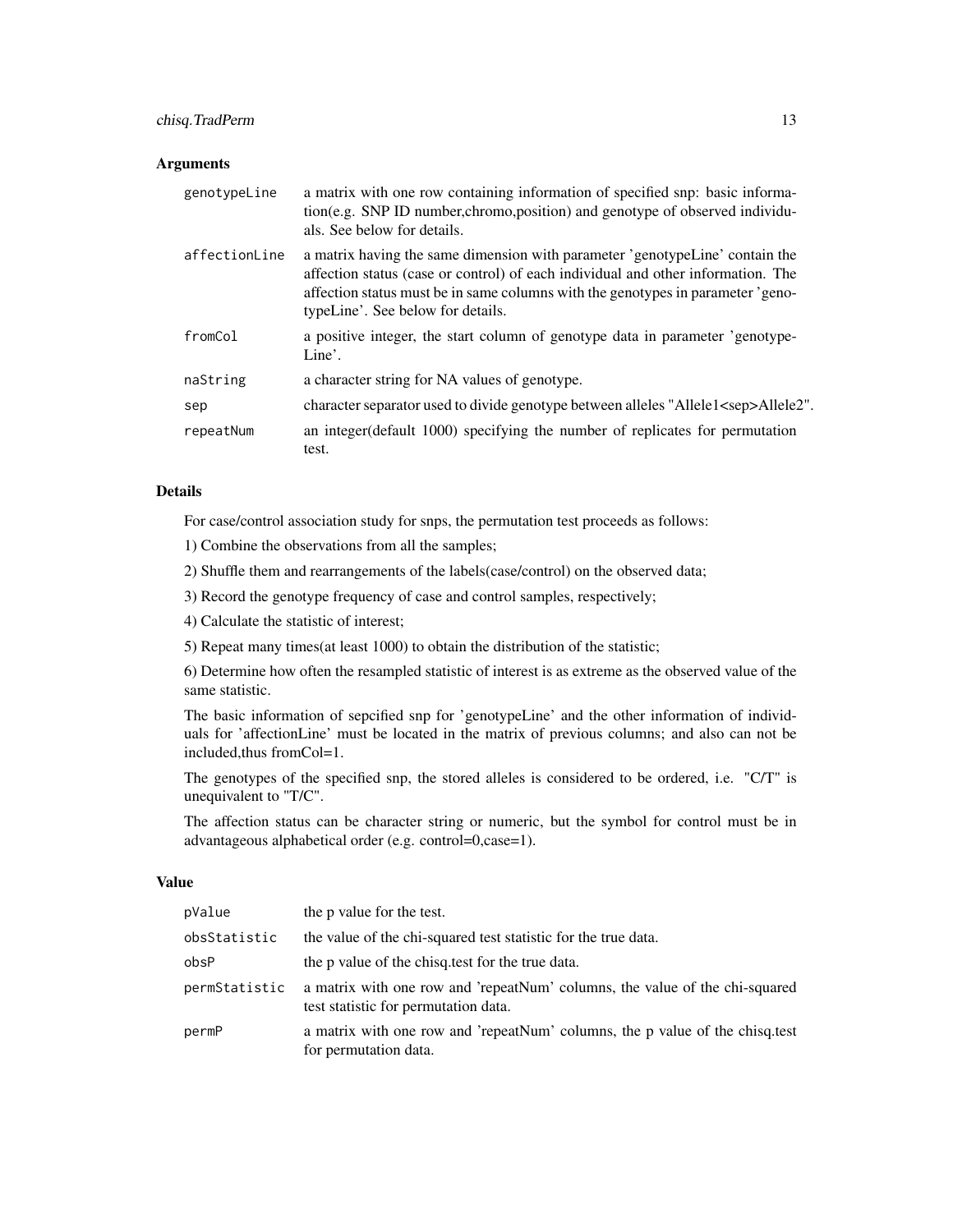When input the parameter 'naString' and 'sep', please make sure correct. Otherwise the result will be wrong.

#### Author(s)

Lanying Zhang and Yongshuai Jiang <jiangyongshuai@gmail.com>

#### References

William S Noble(Nat Biotechnol.2009): How does multiple testing correction work?

Edgington. E.S.(1995): Randomization tests, 3rd ed.

# See Also

[OR](#page-35-1), [OR.TradPerm](#page-38-1), [OR.MCPerm](#page-36-1), [Armitage](#page-4-1), [Armitage.TradPerm](#page-7-1), [Armitage.MCPerm](#page-6-1), [chisq.test](#page-0-0), [chisq.MCPerm](#page-9-1), [fisher.test](#page-0-0), [fisher.TradPerm](#page-16-1), [fisher.MCPerm](#page-14-1), [meta](#page-26-1), [meta.TradPerm](#page-31-1), [meta.MCPerm](#page-28-1), [permuteGenotype](#page-51-1), [rhyper](#page-0-0), [permuteGenotypeCount](#page-52-1), [genotypeStat](#page-19-1)

```
## import example data
#data(genotypeData)
## get the first line: affection state for samples
# data1=genotypeData[1,,drop=FALSE]
# get the second line: genotype data for a sepcifed snp
# data2=genotypeData[2,,drop=FALSE]
# chisq.TradPerm(data2,data1,fromCol=2,naString="?_?",sep="_",repeatNum=5)
## matrix
# genotypeLine=matrix(c("rs12","AA","TT","TA","AA","TT","AA","AA"),nrow=1)
# affectionLine=matrix(c("Affection",1,1,1,0,0,0,0),nrow=1)
# chisq.TradPerm(genotypeLine,affectionLine,fromCol=2,naString="NN",sep="",repeatNum=5)
## connect file
# datafile=file("F:/data.txt","r")
## get the affection status for samples, read the first line from "data.txt"
# dataLine1=readLins(datafile,n=1)
# dataLine1=t(unlist(strsplit(dataLine1,sep="")))
## get the genotype line for samples, read the second line form "data.txt"
# dataLine2=readLines(datafile,n=1)
# dataLine2=t(unlist(strsplit(dataLine2,sep="")))
# chisq.TradPerm(dataLine2,dataLine1,fromCol=2,naString="NN",sep="",repeatNum=1000)
```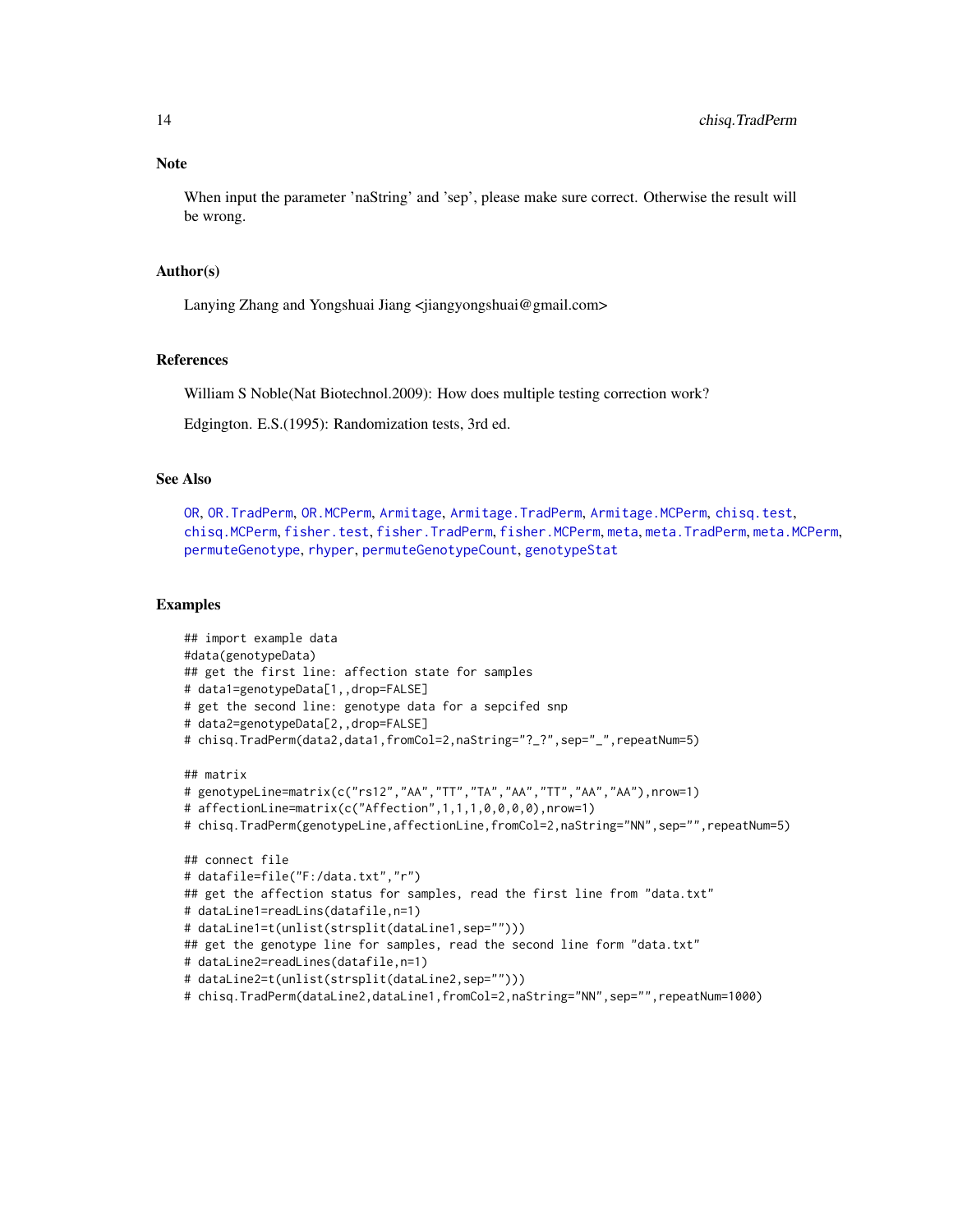<span id="page-14-1"></span><span id="page-14-0"></span>fisher.MCPerm *A Monte Carlo permutation method for multiple fisher.test correction in case/control association study*

# Description

A Monte Carlo permutation method for multiple fisher.test correction in case/control association study.

#### Usage

```
fisher.MCPerm(case_11, case_12, case_22,
   control_11, control_12, control_22, repeatNum = 1000)
```
#### **Arguments**

| $case_11$  | a non-negative integer, the frequency of genotype "allele1/allele1" in case sam-<br>ples.             |
|------------|-------------------------------------------------------------------------------------------------------|
| $case_12$  | a non-negative integer, the frequency of genotype "allele1/allele2" in case sam-<br>ples.             |
| $case_22$  | a non-negative integer, the frequency of genotype "allele2/allele2" in case sam-<br>ples.             |
| control_11 | a non-negative integer, the frequency of genotype "allele1/allele1" in control<br>samples.            |
| control_12 | a non-negative integer, the frequency of genotype "allele1/allele2" in control<br>samples.            |
| control_22 | a non-negative integer, the frequency of genotype "allele2/allele2" in control<br>samples.            |
| repeatNum  | an integer (default 1000) specifying the number of replicates used in the Monte<br>Carlo permutation. |

# Details

Permutation tests exist for any test statistic, regardless of whether or not its distribution is known. Thus the permutation test is widely considered the gold standard for accurate multiple testing correction.

For case/control association study for snps, the permutation test proceeds as follows:

- 1) Combine the observations from all the samples;
- 2) Shuffle them and rearrangements of the labels(case/control) on the observed data;
- 3) Record the genotype frequency of case and control samples, respectively;
- 4) Calculate the statistic of interest;
- 5) Repeat many times(at least 1000) to obtain the distribution of the statistic;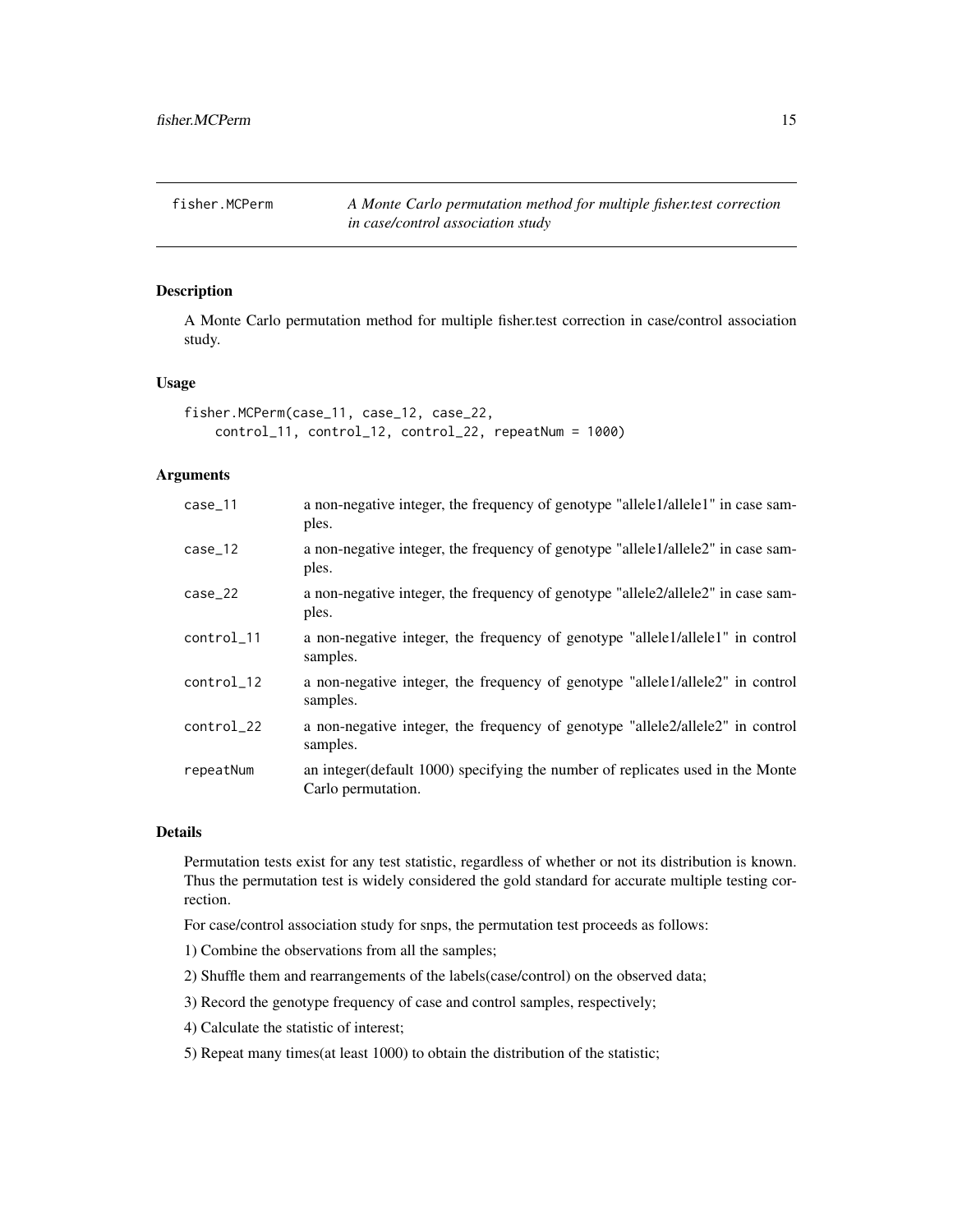6) Determine how often the resampled statistic of interest is as extreme as the observed value of the same statistic.

Obviously, for multiple test correction in case/control association study for millions of snp, the traditional method—permutation test is very computationally impractical. Thus propose an accurate, rapid and efficient method for multiple testing correction in genome-wide association studies— MCPerm.

Method—MCPerm generates the genotype frequency for rearranged case and control data by twice generating random numbers for the hypergeometric distribution, based on the genotype statistic of original data, taking the place of the step 2) and step 3) of the traditional method. And the genotype frequency distribution gener-ating by MCPerm is almost the same with permutation test, this simplified method greatly improves the efficiency of the permutation test and is faster. MCPerm method can be the perfect alternative to permutation test.

# Value

| pValue | the p value for the test.                                                                             |
|--------|-------------------------------------------------------------------------------------------------------|
| obsP   | the p value of the fisher test for the true data.                                                     |
| permP  | a matrix with one row and 'repeatNum' columns, the p value of the fisher test<br>for simulation data. |

#### Author(s)

Lanying Zhang and Yongshuai Jiang <jiangyongshuai@gmail.com>

#### References

William S Noble(Nat Biotechnol.2009): How does multiple testing correction work? Edgington. E.S.(1995): Randomization tests, 3rd ed.

#### See Also

[OR](#page-35-1), [OR.TradPerm](#page-38-1), [OR.MCPerm](#page-36-1), [Armitage](#page-4-1), [Armitage.TradPerm](#page-7-1), [Armitage.MCPerm](#page-6-1), [chisq.test](#page-0-0), [chisq.TradPerm](#page-11-1), [chisq.MCPerm](#page-9-1), [fisher.test](#page-0-0), [fisher.TradPerm](#page-16-1), [meta](#page-26-1), [meta.TradPerm](#page-31-1), [meta.MCPerm](#page-28-1), [permuteGenotype](#page-51-1), [rhyper](#page-0-0), [permuteGenotypeCount](#page-52-1), [genotypeStat](#page-19-1)

```
# case_11=34
# case_12=0
# case_22=16
# control_11=14
# control_12=0
# control_22=13
# result=fisher.MCPerm(case_11,case_12,case_22,control_11,control_12,control_22,repeatNum=1000)
# p=result$pValue
```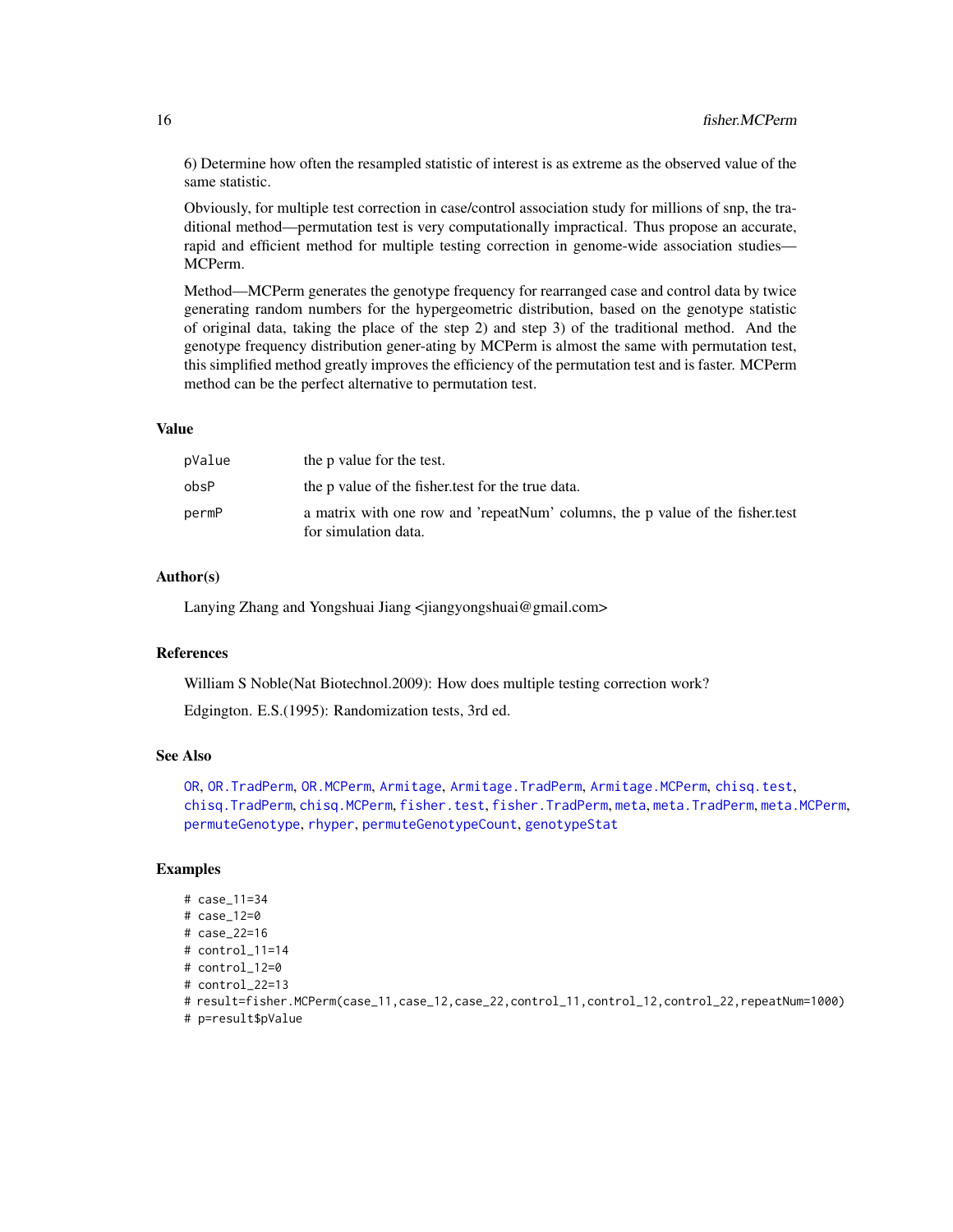<span id="page-16-1"></span><span id="page-16-0"></span>fisher.TradPerm *A permutation test for multiple fisher.test correction in case/control association study*

# **Description**

A permutation test for multiple fisher.test correction in case/control association study.

# Usage

fisher.TradPerm(genotypeLine, affectionLine, fromCol, naString, sep, repeatNum = 1000)

#### Arguments

| genotypeLine  | a matrix with one row containing information of specified snp(rs): basic in-<br>formation (e.g. SNP ID number, chromo, position) and genotype of observed<br>individuals. See below for details.                                                                                        |
|---------------|-----------------------------------------------------------------------------------------------------------------------------------------------------------------------------------------------------------------------------------------------------------------------------------------|
| affectionLine | a matrix having the same dimension with parameter 'genotypeLine' contain the<br>affection status(case or control) of each individual and other information. The<br>affection status must be in same columns with the genotypes in parameter 'geno-<br>typeLine'. See below for details. |
| fromCol       | a positive integer, the start column of genotype data in parameter 'genotype-<br>Line'.                                                                                                                                                                                                 |
| naString      | a character string for NA values of genotype.                                                                                                                                                                                                                                           |
| sep           | character separator used to divide genotype between alleles "Allele1 <sep>Allele2".</sep>                                                                                                                                                                                               |
| repeatNum     | an integer (default 1000) specifying the number of replicates for permutation                                                                                                                                                                                                           |
|               | test.                                                                                                                                                                                                                                                                                   |

# Details

For case/control association study for snps, the permutation test proceeds as follows:

1) Combine the observations from all the samples;

- 2) Shuffle them and rearrangements of the labels(case/control) on the observed data;
- 3) Record the genotype frequency of case and control samples, respectively;
- 4) Calculate the statistic of interest;

5) Repeat many times(at least 1000) to obtain the distribution of the statistic;

6) Determine how often the resampled statistic of interest is as extreme as the observed value of the same statistic.

The basic information of sepcified snp for 'genotypeLine' and the other information of individuals for 'affectionLine' must be located in the matrix of previous columns; and also can not be included,thus fromCol=1.

The genotypes of the specified snp, the stored alleles is considered to be ordered, i.e. "C/T" is unequivalent to "T/C".

The affection status can be character string or numeric, but the symbol for control must be in advantageous alphabetical order (e.g. control=0,case=1).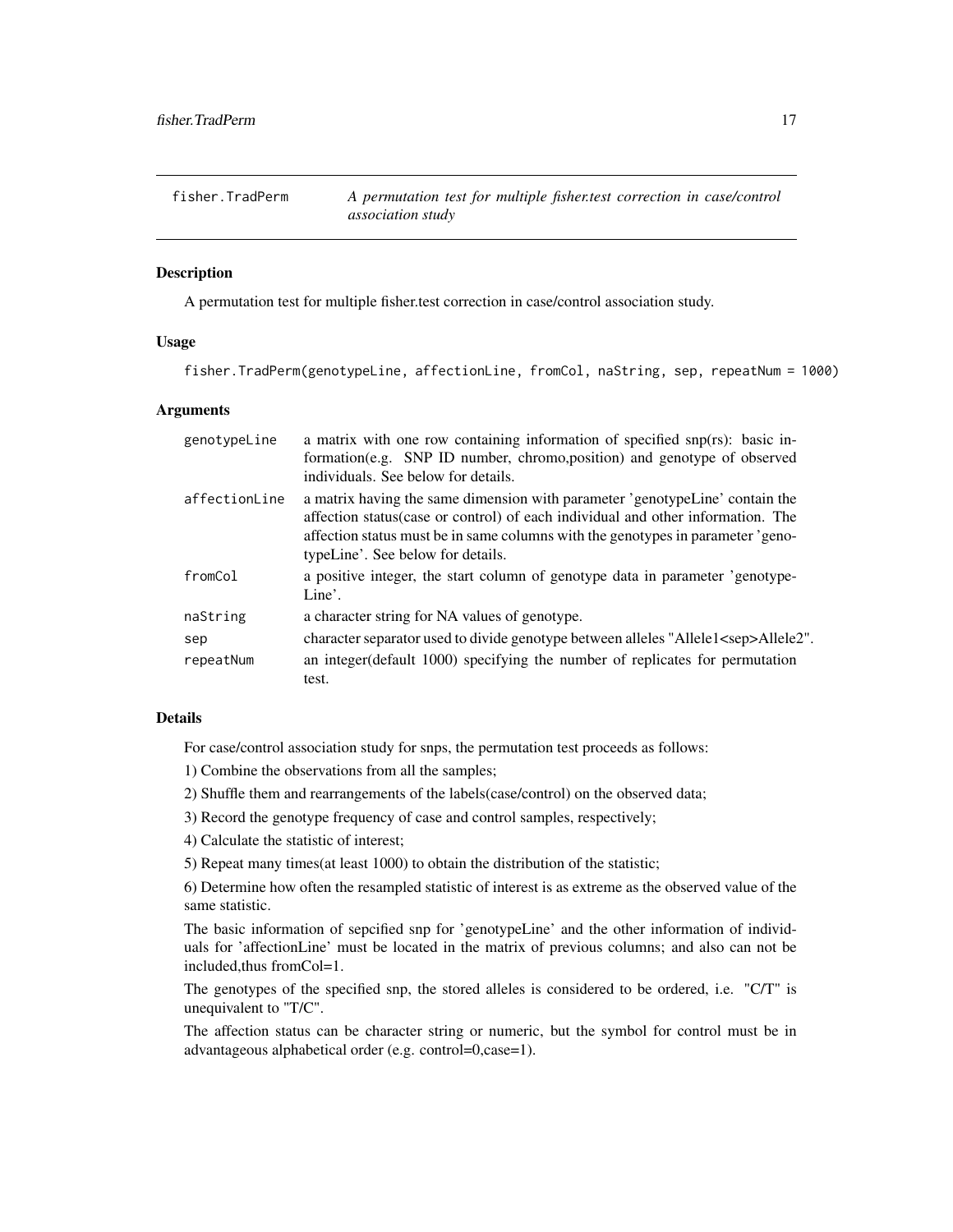#### Value

| pValue | the p value for the test.                                                                              |
|--------|--------------------------------------------------------------------------------------------------------|
| obsP   | the p value of the fisher test for the true data.                                                      |
| permP  | a matrix with one row and 'repeatNum' columns, the p value of the fisher.test<br>for permutation data. |

#### Note

When input the parameter 'naString' and 'sep', please make sure correct. Otherwise the result will be wrong.

#### Author(s)

Lanying Zhang and Yongshuai Jiang <jiangyongshuai@gmail.com>

#### References

William S Noble(Nat Biotechnol.2009): How does multiple testing correction work? Edgington. E.S.(1995): Randomization tests, 3rd ed.

# See Also

[OR](#page-35-1), [OR.TradPerm](#page-38-1), [OR.MCPerm](#page-36-1), [Armitage](#page-4-1), [Armitage.TradPerm](#page-7-1), [Armitage.MCPerm](#page-6-1), [chisq.test](#page-0-0), [chisq.TradPerm](#page-11-1), [chisq.MCPerm](#page-9-1), [fisher.test](#page-0-0), [fisher.MCPerm](#page-14-1), [meta](#page-26-1), [meta.TradPerm](#page-31-1), [meta.MCPerm](#page-28-1), [permuteGenotype](#page-51-1), [rhyper](#page-0-0), [permuteGenotypeCount](#page-52-1), [genotypeStat](#page-19-1)

```
## import example data
# data(genotypeData)
## get the first line: affection state for samples
# data1=genotypeData[1,,drop=FALSE]
## get the second line: genotype data for a sepcifed snp
# data2=genotypeData[2,,drop=FALSE]
# fisher.TradPerm(data2,data1,fromCol=2,naString="?_?",sep="_",repeatNum=5)
## matrix
# genotypeLine=matrix(c("rs12","AA","TT","TA","AA","TT","AA","AA"),nrow=1)
# affectionLine=matrix(c("Affection",1,1,1,0,0,0,0),nrow=1)
# fisher.TradPerm(genotypeLine,affectionLine,fromCol=2,naString="NN",sep="",repeatNum=5)
## connect file
# datafile=file("F:/data.txt","r")
## get the affection status for samples, read the first line from "data.txt"
# dataLine1=readLins(datafile,n=1)
# dataLine1=t(unlist(strsplit(dataLine1,sep="")))
## get the genotype line for samples, read the second line form "data.txt"
# dataLine2=readLines(datafile,n=1)
# dataLine2=t(unlist(strsplit(dataLine2,sep="")))
# fisher.TradPerm(dataLine2,dataLine1,fromCol=2,naString="NN",sep="",repeatNum=1000)
```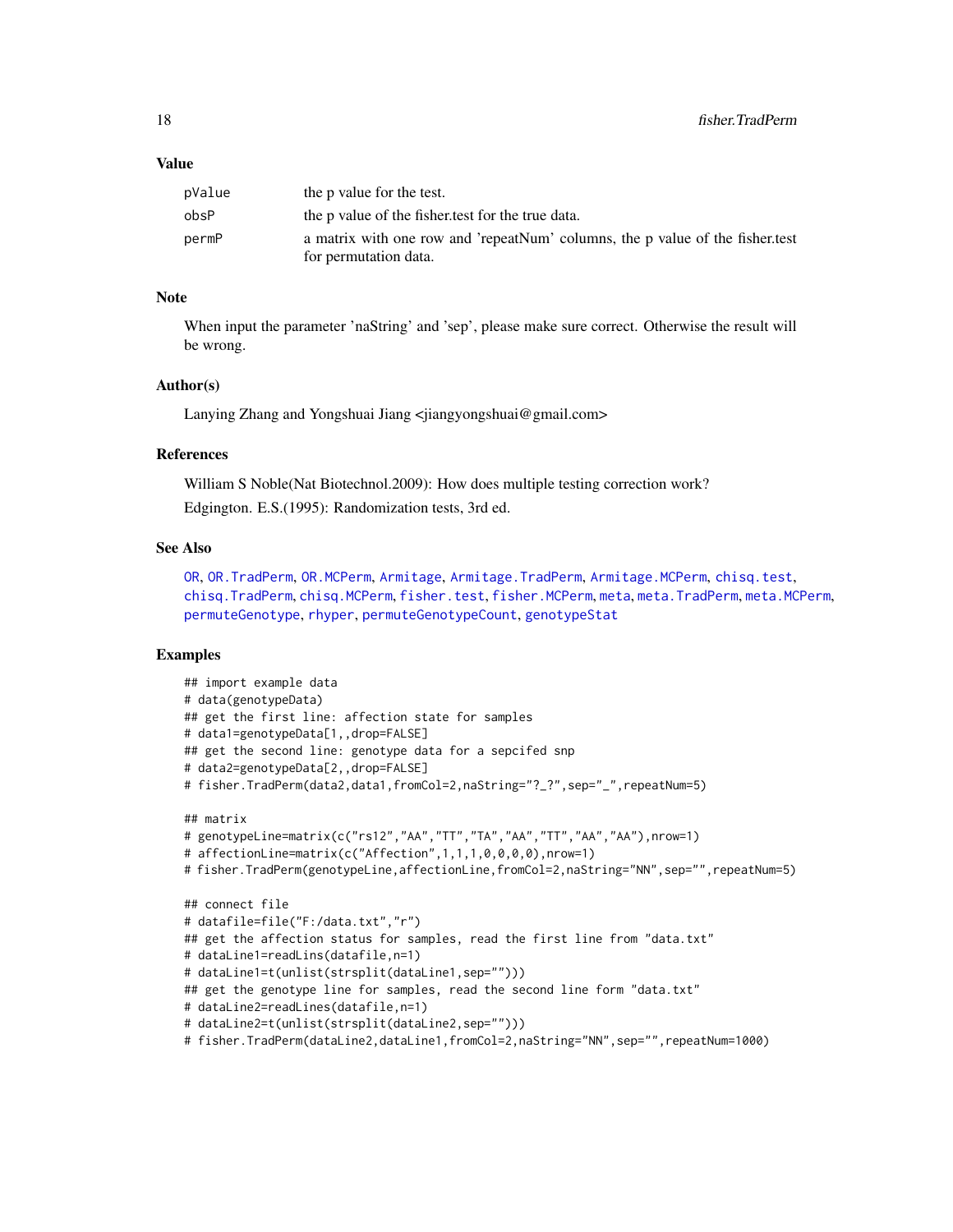<span id="page-18-0"></span>

#### Description

Genotype Data from GWA16.

#### Usage

data(genotypeData)

#### Format

A matrix with 10 snps with 2062 samples. The format is: first row\$: affection state for 2062 samples; other rows\$: genotype data for each snp, e.g.  $A_A A_G G_G ? ? ...$ 

#### Source

GAW16 Data from the North American Rheumatoid Arthritis Consortium (NARAC)

# References

MacCluer JW, Cupples LA and Almasy L (eds) Genetic Analysis Workshop 16: Approaches to Analysis of Genome-Wide Data. Genetic Epidemiology 33 (Suppl 1), S1-S110 (2009).

```
## import example data(data.frame)
# data(genotypeData)
## get the first line: affection state for samples
# data1=genotypeData[1,,drop=FALSE]
## get the second line: genotype data for a sepcifed snp
# data2=genotypeData[2,,drop=FALSE]
## Statistical allele and genotype frequency of the specified snp(rs#) for case-control data.
# result2=genotypeStat(data2,data1,fromCol=2,naString="?_?",sep="_")
## allele frequency for case and control samples
# alleleResult=result2$alleleCount
## genotype frequency for case and control samples
# genotypeReslut=result2$genotypeCount
## use permutation test to do multiple test correction in case/control association study
## return the correlated p_value and other information, see 'chisq.TradPerm'.
# result1=chisq.TradPerm(data2,data1,fromCol=2,naString="?_?",sep="_",repeatNum=1000)
# p1=result1$pValue
# result2=fisher.TradPerm(data2,data1,fromCol=2,naString="?_?",sep="_",repeatNum=1000)
# p2=result2$pValue
# result3=Armitage.TradPerm(data2,data1,fromCol=2,naString="?_?",sep="_",repeatNum=1000)
# p3=result3$pValue
```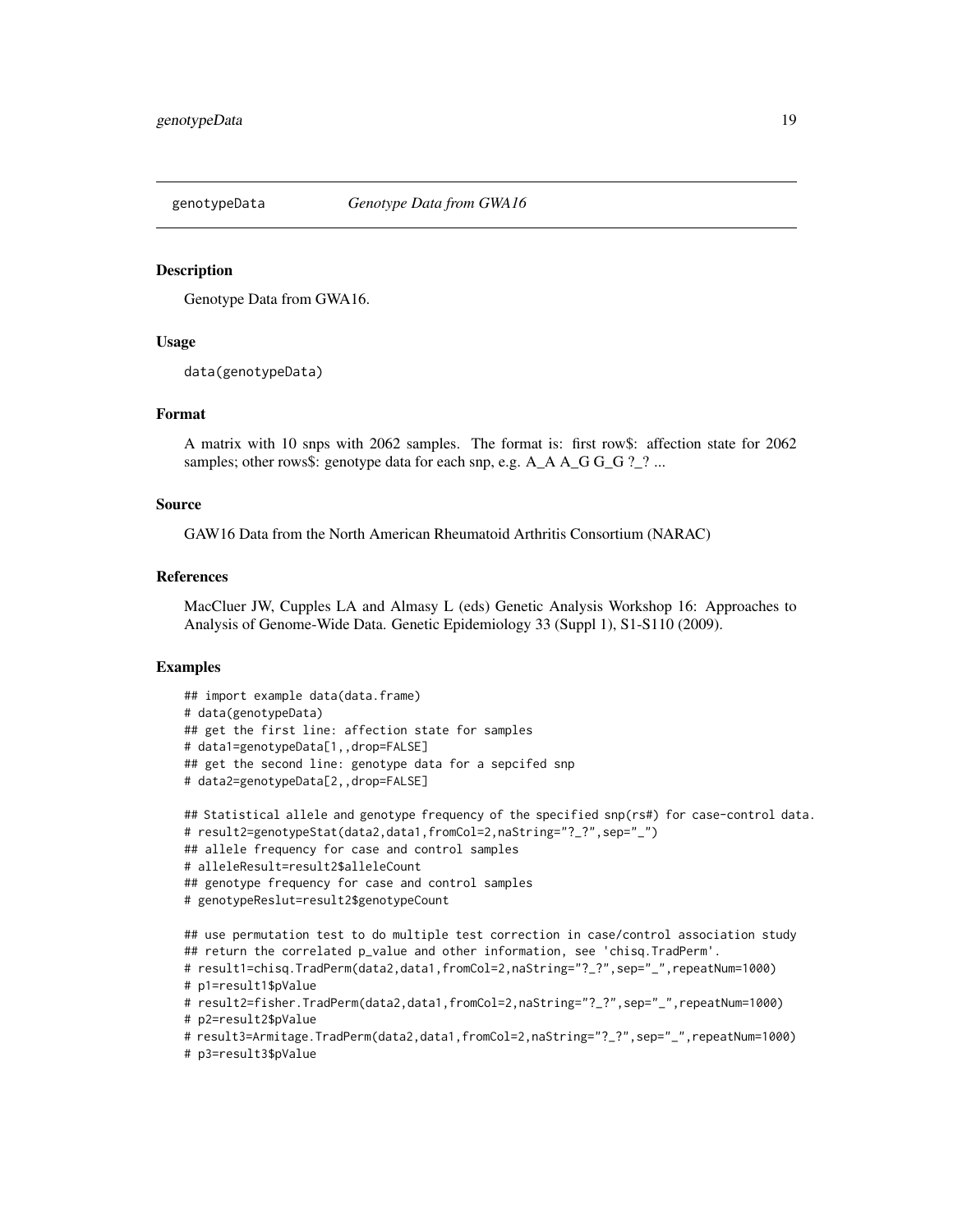```
# result4=OR.TradPerm(data2,data1,fromCol=2,naString="?_?",sep="_",repeatNum=1000)
# risk_allele=result4$risk_allele
# p4=result4$pValue
```
<span id="page-19-1"></span>genotypeStat *Statistical Allele and Genotype Frequency of the specified snp*

# Description

Statistical Allele and Genotype Frequency of the specified snp.

# Usage

```
genotypeStat(genotypeLine, affectionLine, fromCol, naString, sep)
```
# Arguments

| genotypeLine  | a matrix with one row containing information of specified snp: basic informa-<br>tion(e.g. SNP ID number, chromo, position) and genotype of observed individu-<br>als. See below for details.                                                                                           |
|---------------|-----------------------------------------------------------------------------------------------------------------------------------------------------------------------------------------------------------------------------------------------------------------------------------------|
| affectionLine | a matrix having the same dimension with parameter 'genotypeLine' contain the<br>affection status(case or control) of each individual and other information. The<br>affection status must be in same columns with the genotypes in parameter 'geno-<br>typeLine'. See below for details. |
| fromCol       | a positive integer, the start column of genotype data in parameter 'genotype-<br>Line'.                                                                                                                                                                                                 |
| naString      | a character string for NA value of genotype.                                                                                                                                                                                                                                            |
| sep           | character separator used to divide genotype between alleles "Allele1 <sep>Allele2".</sep>                                                                                                                                                                                               |
|               |                                                                                                                                                                                                                                                                                         |

#### Details

The basic information of sepcified snp for 'genotypeLine' and the other information of individuals for 'affectionLine' must be located in the matrix of previous columns; and also can not be included,thus fromCol=1.

The genotypes of the specified snp, the stored alleles is considered to be ordered, i.e. "C/T" is unequivalent to "T/C".

The affection status can be character string or numeric, but the symbol for control must be in advantageous alphabetical order (e.g. control=0,case=1).

# Value

| alleleCount | A vector with four elements: 'case allele1','case allele2','control allele1', 'con-<br>trol allele2'.                                        |
|-------------|----------------------------------------------------------------------------------------------------------------------------------------------|
|             | genotypeCount A vector with eight elements: 'case 11','case 12','case 22','case NA','control 11',<br>'control_12','control_22','control_NA'. |

<span id="page-19-0"></span>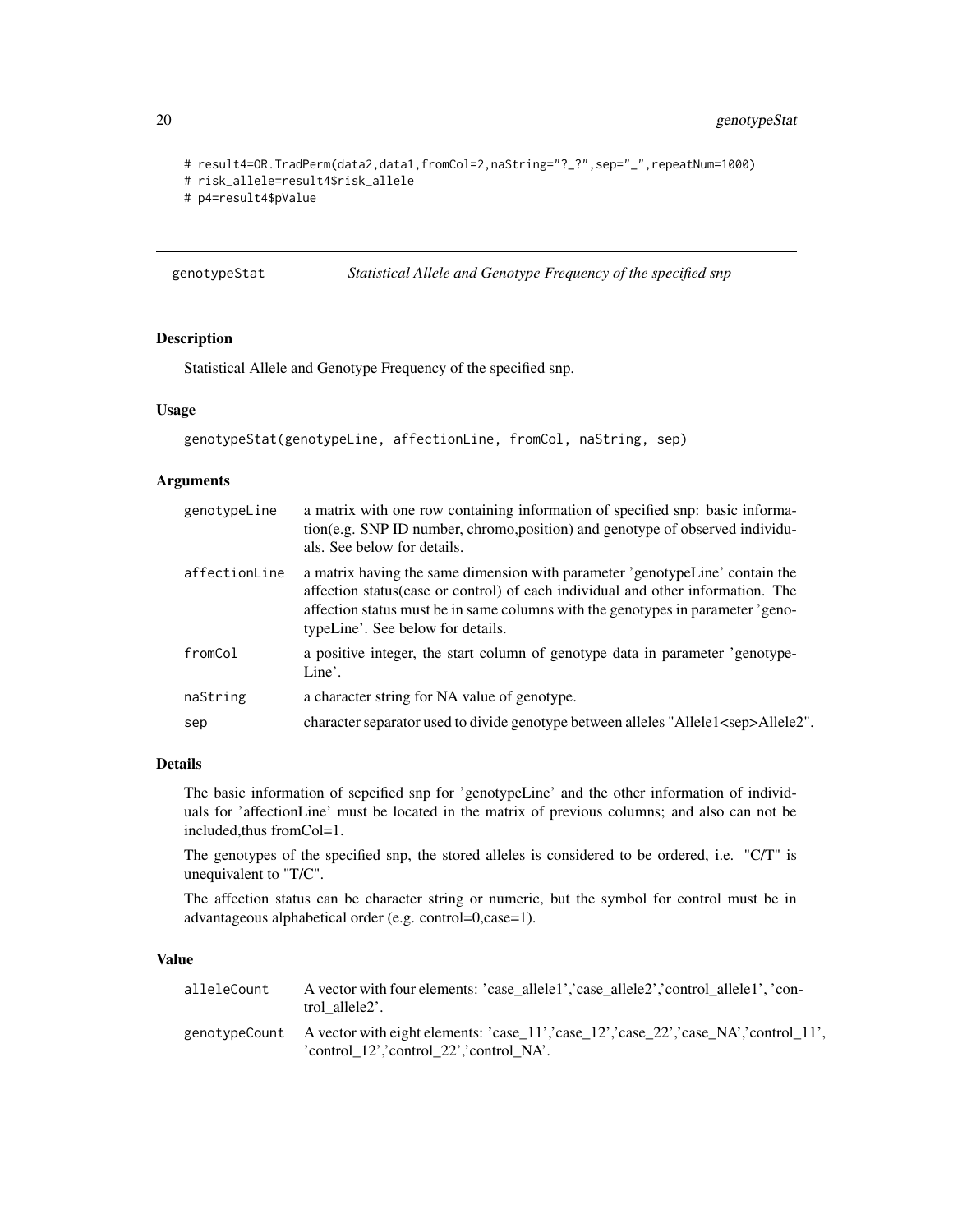#### genotypeStat 21

# Note

When input the parameter 'naString' and 'sep', please make sure correct. Otherwise the result will be wrong.

# Author(s)

Lanying Zhang and Yongshuai Jiang <jiangyongshuai@gmail.com>

#### References

William S Noble(Nat Biotechnol.2009): How does multiple testing correction work?

Edgington. E.S.(1995): Randomization tests, 3rd ed.

#### See Also

[OR.TradPerm](#page-38-1), [OR.MCPerm](#page-36-1), [Armitage](#page-4-1), [Armitage.TradPerm](#page-7-1), [Armitage.MCPerm](#page-6-1), [chisq.test](#page-0-0), [chisq.TradPerm](#page-11-1), [chisq.MCPerm](#page-9-1), [fisher.test](#page-0-0), [fisher.TradPerm](#page-16-1), [fisher.MCPerm](#page-14-1), [meta](#page-26-1), [meta.TradPerm](#page-31-1), [meta.MCPerm](#page-28-1), [permuteGenotype](#page-51-1), [rhyper](#page-0-0), [permuteGenotypeCount](#page-52-1)

```
## import example data(data.frame)
# data(genotypeData)
## get the first line: affection state for samples
#data1=genotypeData[1,,drop=FALSE]
## get the second line: genotype data for a sepcifed snp
# data2=genotypeData[2,,drop=FALSE]
## Statistical allele and genotype frequency of the specified snp(rs#) for case-control data.
# result2=genotypeStat(data2,data1,fromCol=2,naString="?_?",sep="_")
## allele frequency for case and control samples
# alleleResult=result2$alleleCount
## genotype frequency for case and control samples
# genotypeReslut=result2$genotypeCount
## matrix
# genotypeLine=matrix(c("rs12","AA","AT","NN","AT","AT","AT"),nrow=1)
# affectionLine=matrix(c("Affection",0,0,1,1,0,0),nrow=1)
# fromCol=2
# naString="NN"
# sep=""
# genotypeStat(genotypeLine, affectionLine, fromCol, naString, sep)
## connect file
# datafile=file("F:/data.txt","r")
## get the affection status of samples: the first line from "data.txt"
# dataLine1=readLines(datafile,n=1)
# dataLine1=t(unlist(strsplit(dataLine1,sep="")))
## get the genotypes of samples: the second line from "data.txt"
# dataLine2=readLines(datafile,n=1)
# dataLine2=t(unlist(strsplit(dataLine2,sep="")))
```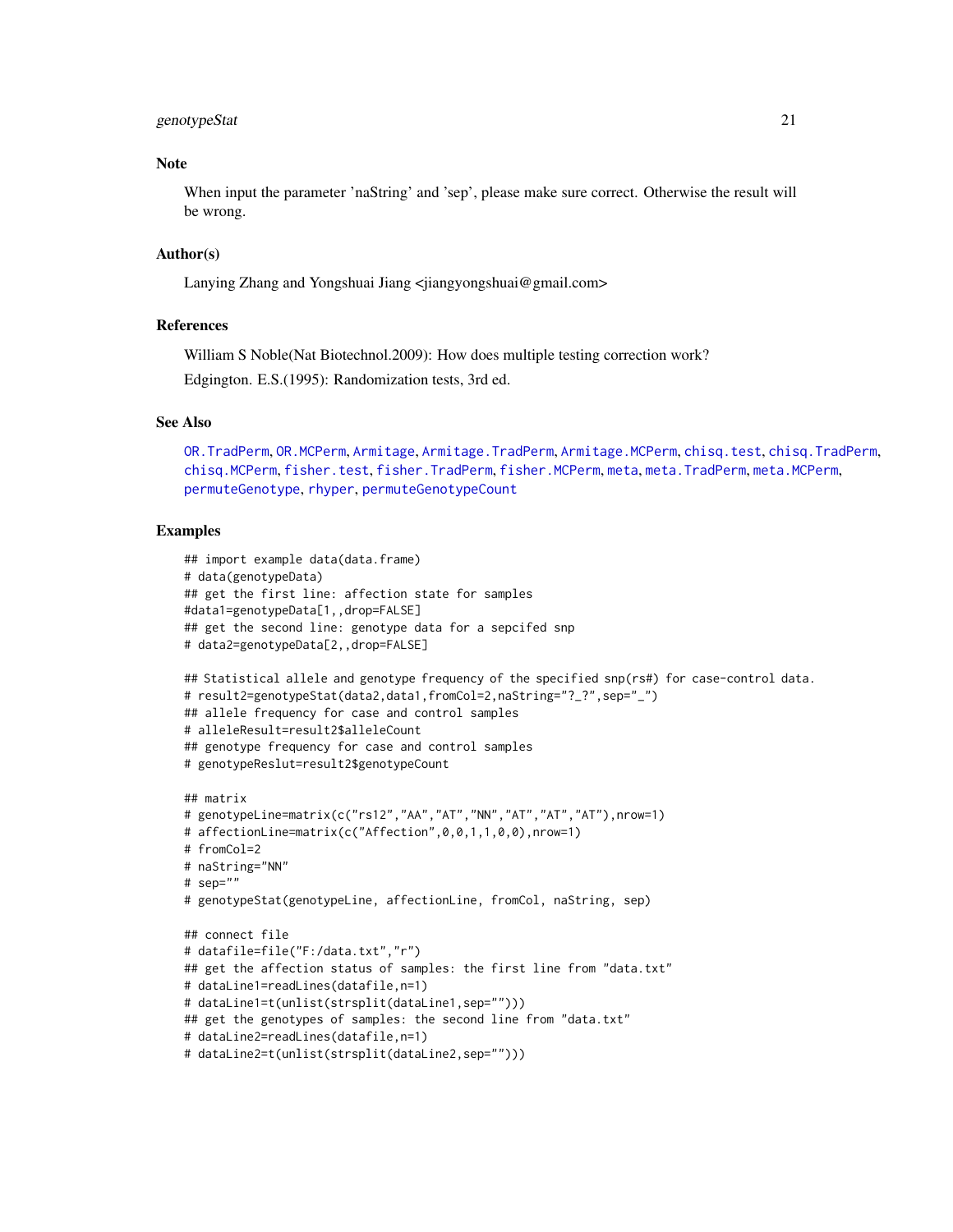<span id="page-21-0"></span># genotypeStat(dataLine2,dataLine1,fromCol=2,naString="NN",sep="")

#### HW.test *Hardy-weinberg equilibrium test*

### Description

Hardy-weinberg equilibrium test for control samples.

### Usage

HW.test(count\_11, count\_12, count\_22)

# Arguments

| $count_11$ | a non-negative integer or vector, the frequency of genotype "allele1/allele1" in<br>control samples. |
|------------|------------------------------------------------------------------------------------------------------|
| $count_12$ | a non-negative integer or vector, the frequency of genotype "allele1/allele2" in<br>control samples. |
| $count_22$ | a non-negative integer or vector, the frequency of genotype "alleelale2" in<br>control samples.      |

# Details

Hardy-weinberg equilibrium test states that allele and genotype frequencies in a population will remain constant from generation to generation in the absence of other evolutionary influences.

#### Value

| X <sub>2</sub> | statistic(s) for the Hardy-weinberg equilibrium test. |
|----------------|-------------------------------------------------------|
| p.value        | $p.value(s)$ for the Hardy-weinberg equilibrium test. |

# Note

Hardy-weinberg equilibrium test for control samples.

# Author(s)

Lanying Zhang and Yongshuai Jiang <jiangyongshuai@gmail.com>

### References

Emigh, T.H. (1980 Biometrics 36(4): 627-642): A comparison of tests for Hardy-weinberg equilibrium.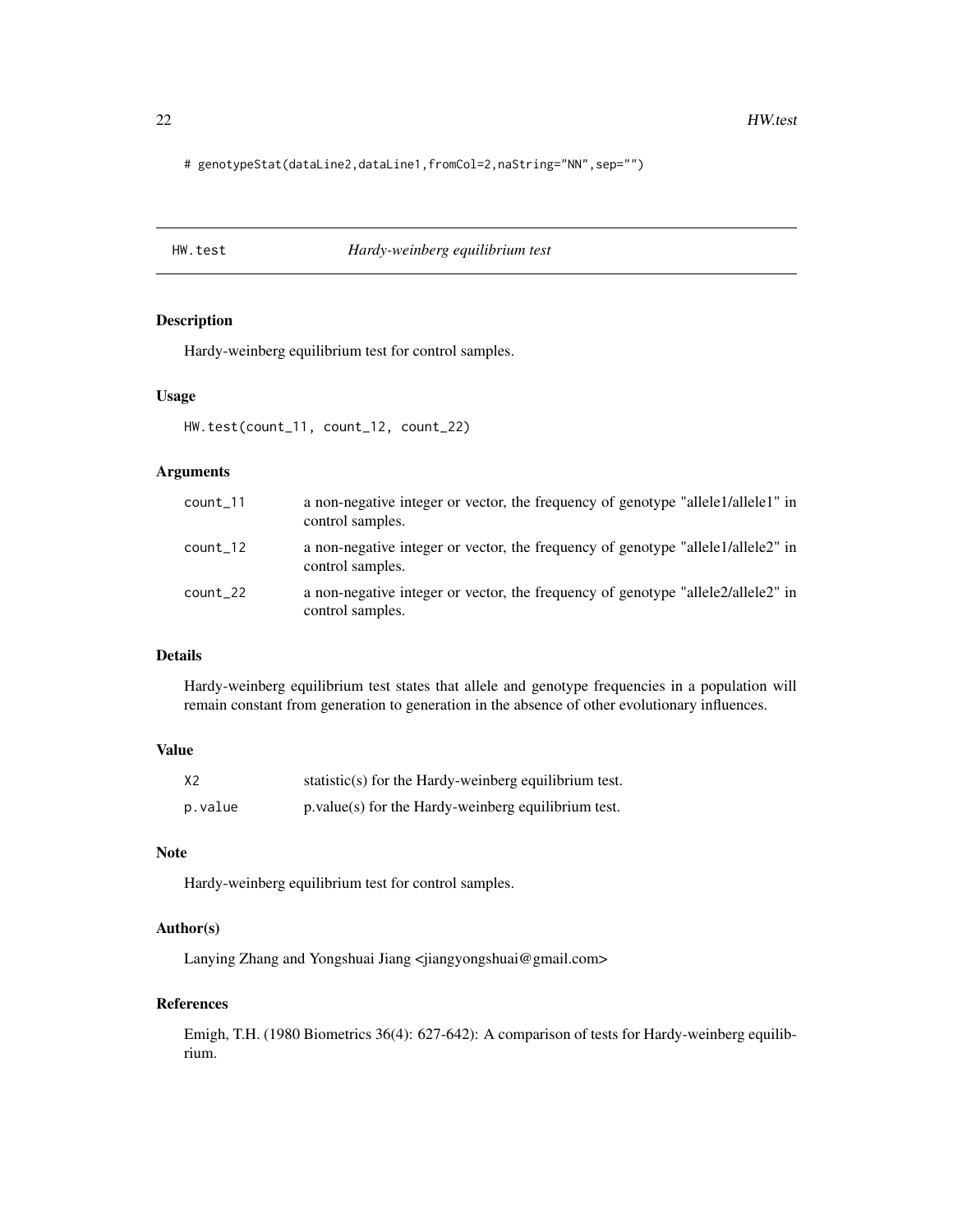#### <span id="page-22-0"></span>I2.MCPerm 23

# See Also

[OR](#page-35-1), [OR.MCPerm](#page-36-1), [Armitage](#page-4-1), [Armitage.TradPerm](#page-7-1), [Armitage.MCPerm](#page-6-1), [chisq.test](#page-0-0), [chisq.TradPerm](#page-11-1), [chisq.MCPerm](#page-9-1), [fisher.test](#page-0-0), [fisher.TradPerm](#page-16-1), [fisher.MCPerm](#page-14-1), [meta](#page-26-1), [meta.TradPerm](#page-31-1), [meta.MCPerm](#page-28-1), [permuteGenotype](#page-51-1), [rhyper](#page-0-0), [permuteGenotypeCount](#page-52-1), [genotypeStat](#page-19-1)

#### Examples

```
# case_11=c(12,23,34,33)
# case_12=c(4,34,53,4)
# case_22=c(7,5,23,9)
# HW.test(case_11,case_12,case_22)
```

```
I2.MCPerm Calculate p.value for Heterogeneity statistics I2 in meta analysis
```
# Description

Calculate p.value for Heterogeneity statistics I2 in meta analysis.

# Usage

```
I2.MCPerm(case_11, case_12, case_22, control_11, control_12, control_22,
   model = "allele", method = "MH", repeatNum = 1000)
```
# Arguments

| $case_11$  | a non-negative integer, the frequency of genotype "allele1/allele1" in case sam-<br>ples.                                                                                                                                                                                                                                                                                                                                                                                                                            |
|------------|----------------------------------------------------------------------------------------------------------------------------------------------------------------------------------------------------------------------------------------------------------------------------------------------------------------------------------------------------------------------------------------------------------------------------------------------------------------------------------------------------------------------|
| $case_12$  | a non-negative integer, the frequency of genotype "allele1/allele2" in case sam-<br>ples.                                                                                                                                                                                                                                                                                                                                                                                                                            |
| $case_22$  | a non-negative integer, the frequency of genotype "allele2/allele2" in case sam-<br>ples.                                                                                                                                                                                                                                                                                                                                                                                                                            |
| control_11 | a non-negative integer, the frequency of genotype "allele1/allele1" in control<br>samples.                                                                                                                                                                                                                                                                                                                                                                                                                           |
| control_12 | a non-negative integer, the frequency of genotype "allele1/allele2" in control<br>samples.                                                                                                                                                                                                                                                                                                                                                                                                                           |
| control_22 | a non-negative integer, the frequency of genotype "allele2/allele2" in control<br>samples.                                                                                                                                                                                                                                                                                                                                                                                                                           |
| model      | a character string indicating the type of model ("allele" (default), "dominant" or<br>"recessive") supplied to the data. The risk allele (see details) is marked as al-<br>lele1. The allele model indicates allele1 versus allele2, the dominant model indi-<br>cates $\leq$ allele $1$ /allele $1$ + $\leq$ allele $1$ /allele $2$ versus $\leq$ allele $2$ /allele $2$ >, the recessive<br>model indicates <allele1 allele1=""> versus <allele1 allele2=""> + <allele2 allele2="">.</allele2></allele1></allele1> |
| method     | a character string indicating the method ('Inverse','MH' (default) or 'Peto') to<br>calculate Q value. See details.                                                                                                                                                                                                                                                                                                                                                                                                  |
| repeatNum  | an integer (default 1000) specifying the number of replicates used in the Monte<br>Carlo permutation.                                                                                                                                                                                                                                                                                                                                                                                                                |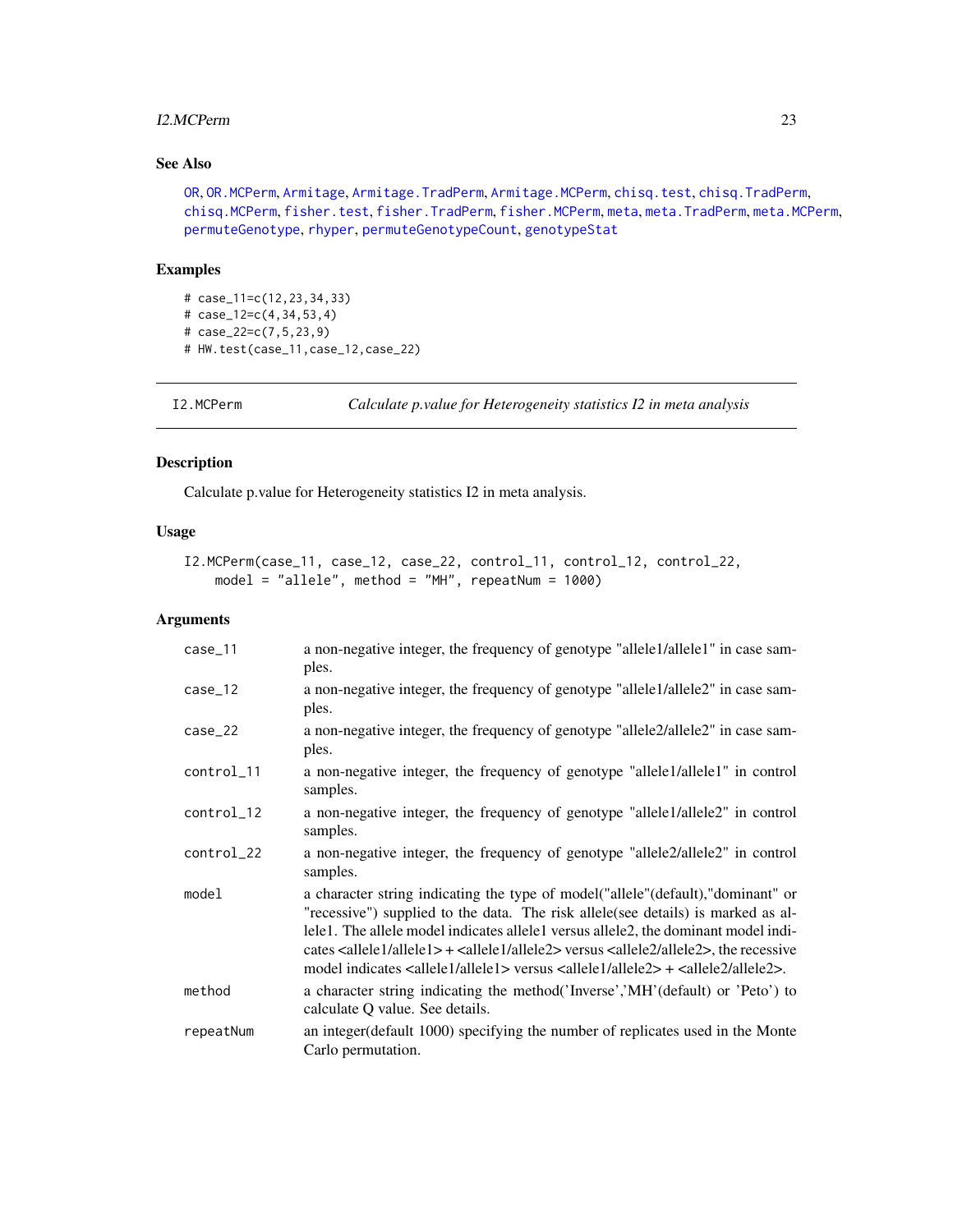# Details

Allele 1 and allele 2 to each study have OR values. The risk allele is the allele which the number of studies which OR>1 more than half of the number of all studies.

I2 is calculated by formula I2=max( $Q$ -d.f./ $Q$ , 0), considering I2=1-24 moderate heterogeneity; I2=50-74

MCPerm details see [chisq.MCPerm](#page-9-1).

# Value

| risk_allele   | the symbol of risk allele. See details.                   |
|---------------|-----------------------------------------------------------|
| T2            | the I2 statistics for observed meta data.                 |
| corrected_I2p | the p value for I2, the percentage of more than I2 value. |

# Author(s)

Lanying Zhang and Yongshuai Jiang <jiangyongshuai@gmail.com>

#### References

Julian P.T.Higgins, Simon G.Thompson(Statistics in Medicine,2002): Quantifying heterogeneity in a meta-analysis.

Julian P.T.Higgins, Simon G.Thompson, Jonathan J Deeks(BMJ,2003):Measuring inconsistency in meta-analyses.

#### See Also

[meta.MCPerm](#page-28-1), [meta.TradPerm](#page-31-1), [Q.TradPerm](#page-56-1), [I2.TradPerm](#page-24-1), [chisq.MCPerm](#page-9-1), [chisq.TradPerm](#page-11-1), [VS.Hist](#page-74-1), [VS.KS](#page-76-1), [VS.Allele.Hist](#page-60-1), [VS.Genotype.Hist](#page-69-1), [PermMeta.LnOR.Hist](#page-48-1), [PermMeta.LnOR.CDC](#page-47-1), [PermMeta.Hist](#page-43-1)

```
## import data
# data(MetaGenotypeCount)
## delete the first line which is the names for columns.
# temp=MetaGenotypeCount[-1,,drop=FALSE]
# result=I2.MCPerm(case_11=as.numeric(temp[,14]),case_12=as.numeric(temp[,16]),
 # case_22=as.numeric(temp[,18]),control_11=as.numeric(temp[,15]),
 # control_12=as.numeric(temp[,17]),control_22=as.numeric(temp[,19]),
 # model="allele",method="MH",repeatNum=100000)
# result
```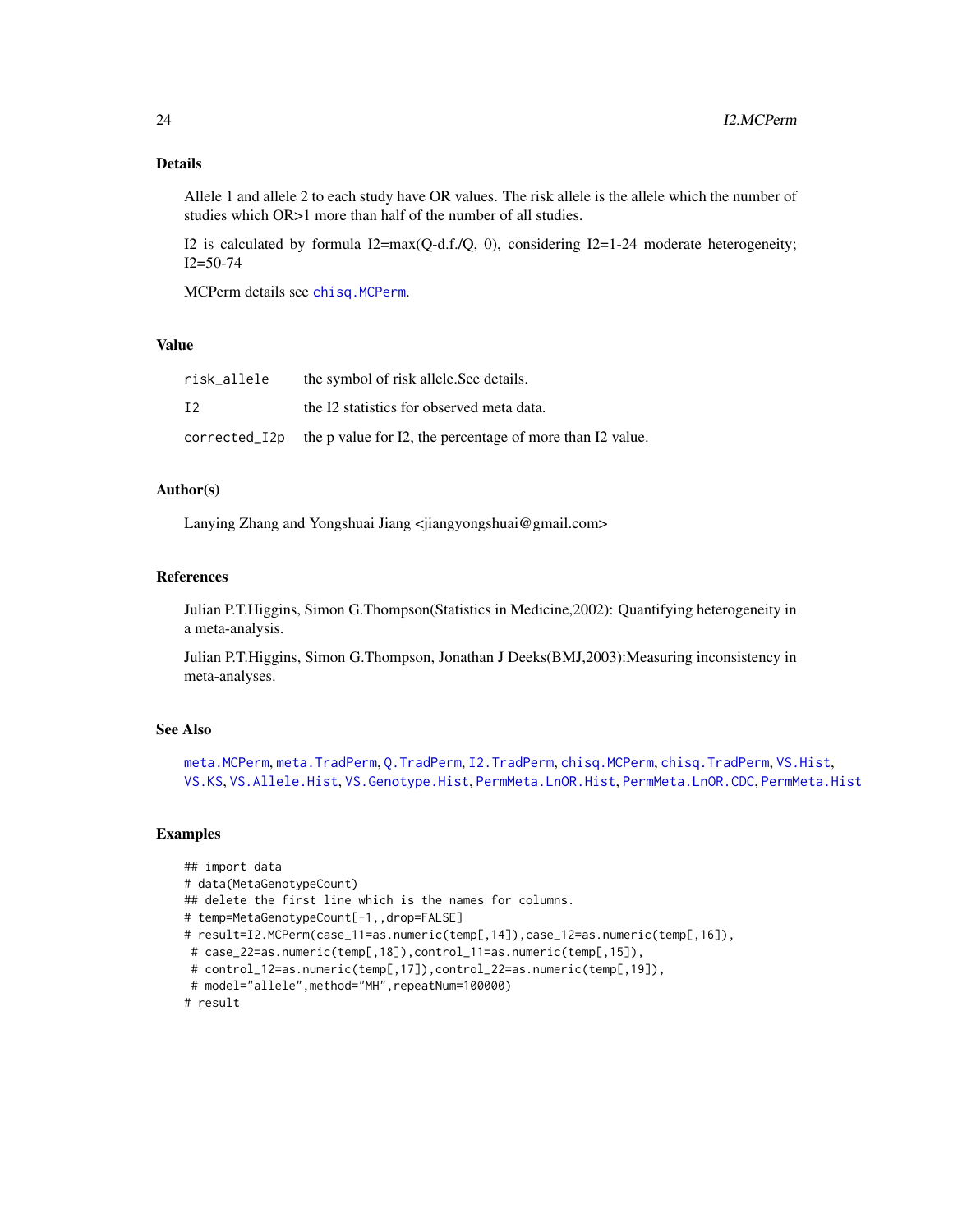<span id="page-24-1"></span><span id="page-24-0"></span>

# Description

Calculate p.value for Heterogeneity statistics I2 in meta analysis

# Usage

```
I2.TradPerm(genotypeData, affectionData, split, sep, naString,
   model = "allele", method = "MH", repeatNum = 1000)
```
# Arguments

| genotypeData  | a matrix with one column and multiple rows, each row contains genotype data<br>for case and control samples of certain study. Note the field separtor of each line<br>must be same, and same with parameter 'affectionData'.                                                                                                                                                                                                                                                                                        |
|---------------|---------------------------------------------------------------------------------------------------------------------------------------------------------------------------------------------------------------------------------------------------------------------------------------------------------------------------------------------------------------------------------------------------------------------------------------------------------------------------------------------------------------------|
| affectionData | a matrix with one column and multiple rows, each row contains the affection<br>stats of case and control samples of certain study which must correspond to<br>'genotypeData'. Note the field separtor of each line must be same, and same<br>with parameter 'genotypeData'.                                                                                                                                                                                                                                         |
| split         | the field separator character, which separates elements on each line of the pa-<br>rameter 'genotypeData' and 'affectionData'. 'Split' and 'sep' cannot be same.                                                                                                                                                                                                                                                                                                                                                    |
| sep           | character separator used to divide genotype between alleles "Allele1 <sep>Allele2"<br/>in parameter 'genotypeData'. 'Split' and 'sep' cannot be same.</sep>                                                                                                                                                                                                                                                                                                                                                         |
| naString      | a character string for NA values of genotype data in parameter 'genotypeData'.                                                                                                                                                                                                                                                                                                                                                                                                                                      |
| model         | a character string indicating the type of model ("allele" (default), "dominant" or<br>"recessive") supplied to the data. The risk allele(see details) is marked as al-<br>lele1. The allele model indicates allele1 versus allele2, the dominant model indi-<br>cates <allele1 allele1="">+<allele1 allele2=""> versus <allele2 allele2="">, the recessive<br/>model indicates <allele1 allele1=""> versus <allele1 allele2=""> + <allele2 allele2="">.</allele2></allele1></allele1></allele2></allele1></allele1> |
| method        | a character string indicating the method ('Inverse','MH' (default) or 'Peto') to<br>calculate Q value. See details.                                                                                                                                                                                                                                                                                                                                                                                                 |
| repeatNum     | an integer (default 1000) specifying the number of replicates used in the Monte<br>Carlo permutation.                                                                                                                                                                                                                                                                                                                                                                                                               |
|               |                                                                                                                                                                                                                                                                                                                                                                                                                                                                                                                     |

# Details

Allele 1 and allele 2 to each study have OR values. The risk allele is the allele which the number of studies which OR>1 more than half of the number of all studies.

I2 is calculated by formula I2=max(Q-d.f./Q, 0), considering I2=1-24 moderate heterogeneity; I2=50-74

TradPerm details see [chisq.TradPerm](#page-11-1).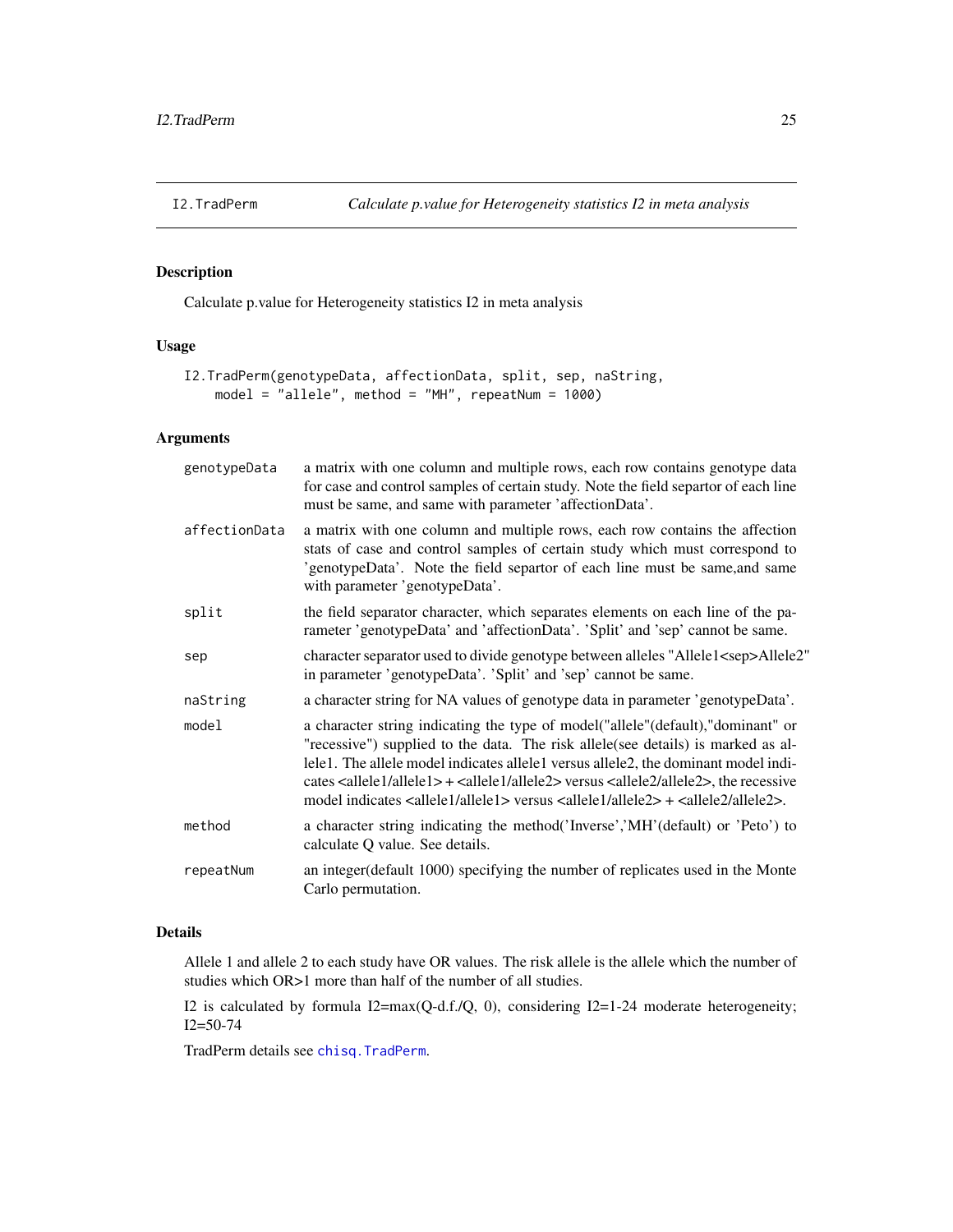# Value

| risk_allele   | the symbol of risk allele. See details.                   |
|---------------|-----------------------------------------------------------|
| I2            | the I2 statistics for true meta data.                     |
| corrected_I2p | the p value for I2, the percentage of more than I2 value. |

# Note

'Split':the field separtor of each line for parameter 'genotypeData' and 'affectionData' must be same. 'Split' and 'sep' cannot be same.

#### Author(s)

Lanying Zhang and Yongshuai Jiang <jiangyongshuai@gmail.com>

# References

Julian P.T.Higgins, Simon G.Thompson(Statistics in Medicine,2002): Quantifying heterogeneity in a meta-analysis.

Julian P.T.Higgins, Simon G.Thompson, Jonathan J Deeks(BMJ, 2003): Measuring inconsistency in meta-analyses.

# See Also

```
meta.MCPerm, meta.TradPerm, Q.TradPerm, I2.MCPerm, chisq.MCPerm, chisq.TradPerm, VS.Hist,
VS.KS, VS.Allele.Hist, VS.Genotype.Hist, PermMeta.LnOR.Hist, PermMeta.LnOR.CDC, PermMeta.Hist
```

```
## import data
# data(MetaGenotypeData)
## delete first line which contains the names of each column
# temp=MetaGenotypeData[-1,];
# rowNum=nrow(temp)
# gen=matrix(0,nrow=rowNum,ncol=1);
# aff=matrix(0,nrow=rowNum,ncol=1);
# for(j in 1:rowNum){
 # gen[j,]=paste(temp[j,14],temp[j,15],sep=' ";
 # case_num=length(unlist(strsplit(temp[j,14],split=" ")));
 # control_num=length(unlist(strsplit(temp[j,15],split=" ")));
 # case_aff=paste(rep(2,case_num),collapse=" ");
 # control_aff=paste(rep(1,control_num),collapse=" ");
 # aff[j,]=paste(case_aff,control_aff,sep=" ");
# }
# result=I2.TradPerm(gen,aff,split=" ",sep="/",naString="-",
    # model="allele",method="MH",repeatNum=1000)
# result
```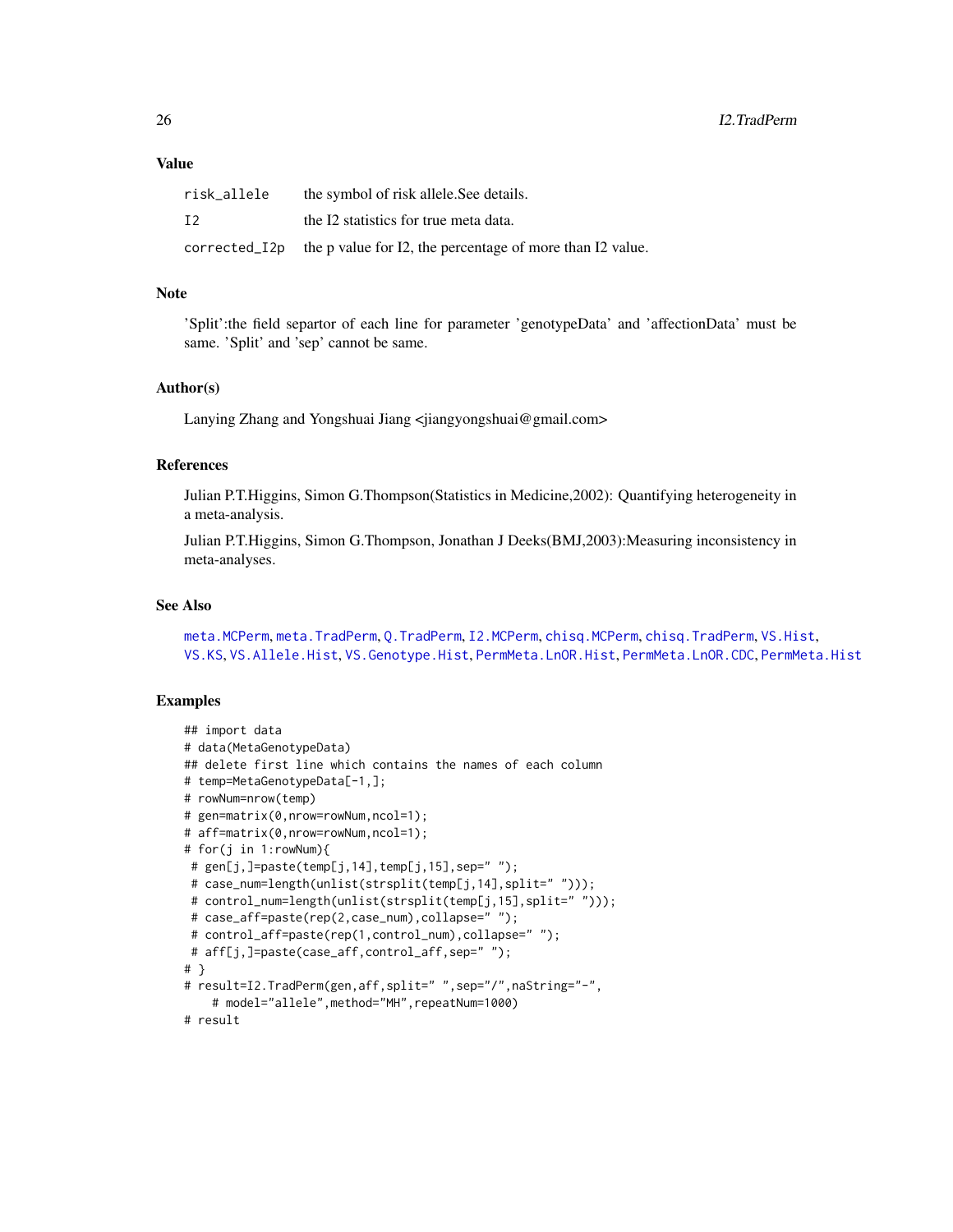<span id="page-26-1"></span><span id="page-26-0"></span>

# Description

Meta analysis.

# Usage

```
meta(model, fixed_method, random_method, Qp_alpha, case_11, case_12, case_22,
   control_11, control_12, control_22, label = NULL, dataset = NULL)
```
# Arguments

| model         | a character string indicating the type of model("allele","dominant" or "reces-<br>sive") supplied to the data. The risk allele (see details) is marked as allele1. The<br>allele model indicates allele1 versus allele2, the dominant model indicates <al-<br>lele1/allele1&gt; + <allele1 allele2=""> versus <allele2 allele2="">, the recessive model<br/>indicates <allele1 allele1=""> versus <allele1 allele2=""> + <allele2 allele2="">.</allele2></allele1></allele1></allele2></allele1></al-<br>  |
|---------------|------------------------------------------------------------------------------------------------------------------------------------------------------------------------------------------------------------------------------------------------------------------------------------------------------------------------------------------------------------------------------------------------------------------------------------------------------------------------------------------------------------|
| fixed_method  | a character string indicating the method('Inverse','MH' or 'Peto') to fit fixed-<br>effects model.                                                                                                                                                                                                                                                                                                                                                                                                         |
| random_method | a character string indicating the method to fit random-effects model: "HE", "DL",<br>"SJ","ML","REML" or "EB".                                                                                                                                                                                                                                                                                                                                                                                             |
| Qp_alpha      | the threshold value( $0-1$ ) to refuse the null hypothesis that all studies were eval-<br>uating the same effect. Not rejecting the above hypothesis usually leads a meta-<br>analysis to adopt a fixed-effects model. The fixed-effects model assumes that the<br>estimated effect sizes only differ by the sampling error. In contrast, if a signif-<br>icant Q-statistic P <qp_alpha a="" across="" heterogeneity="" indicates="" random-<br="" studies,="">effects model should be adopted.</qp_alpha> |
| case_11       | non-negative integer vector, the frequency of genotype <allele1 allele1=""> in case<br/>samples.</allele1>                                                                                                                                                                                                                                                                                                                                                                                                 |
| case_12       | non-negative integer vector, the frequency of genotype <allele1 allele2=""> in case<br/>samples.</allele1>                                                                                                                                                                                                                                                                                                                                                                                                 |
| case_22       | non-negative integer vector, the frequency of genotype <allele2 allele2=""> in case<br/>samples.</allele2>                                                                                                                                                                                                                                                                                                                                                                                                 |
| control_11    | non-negative integer vector, the frequency of genotype <allele1 allele1=""> in con-<br/>trol samples.</allele1>                                                                                                                                                                                                                                                                                                                                                                                            |
| control_12    | non-negative integer vector, the frequency of genotype <allele1 allele2=""> in con-<br/>trol samples.</allele1>                                                                                                                                                                                                                                                                                                                                                                                            |
| control_22    | non-negative integer vector, the frequency of genotype <allele2 allele2=""> in con-<br/>trol samples.</allele2>                                                                                                                                                                                                                                                                                                                                                                                            |
| label         | character string vector, labels for the studies to show in the forest plot. When<br>label=NULL(default), the label for the ith study will be "study i". Also see<br>parameter 'dataset'.                                                                                                                                                                                                                                                                                                                   |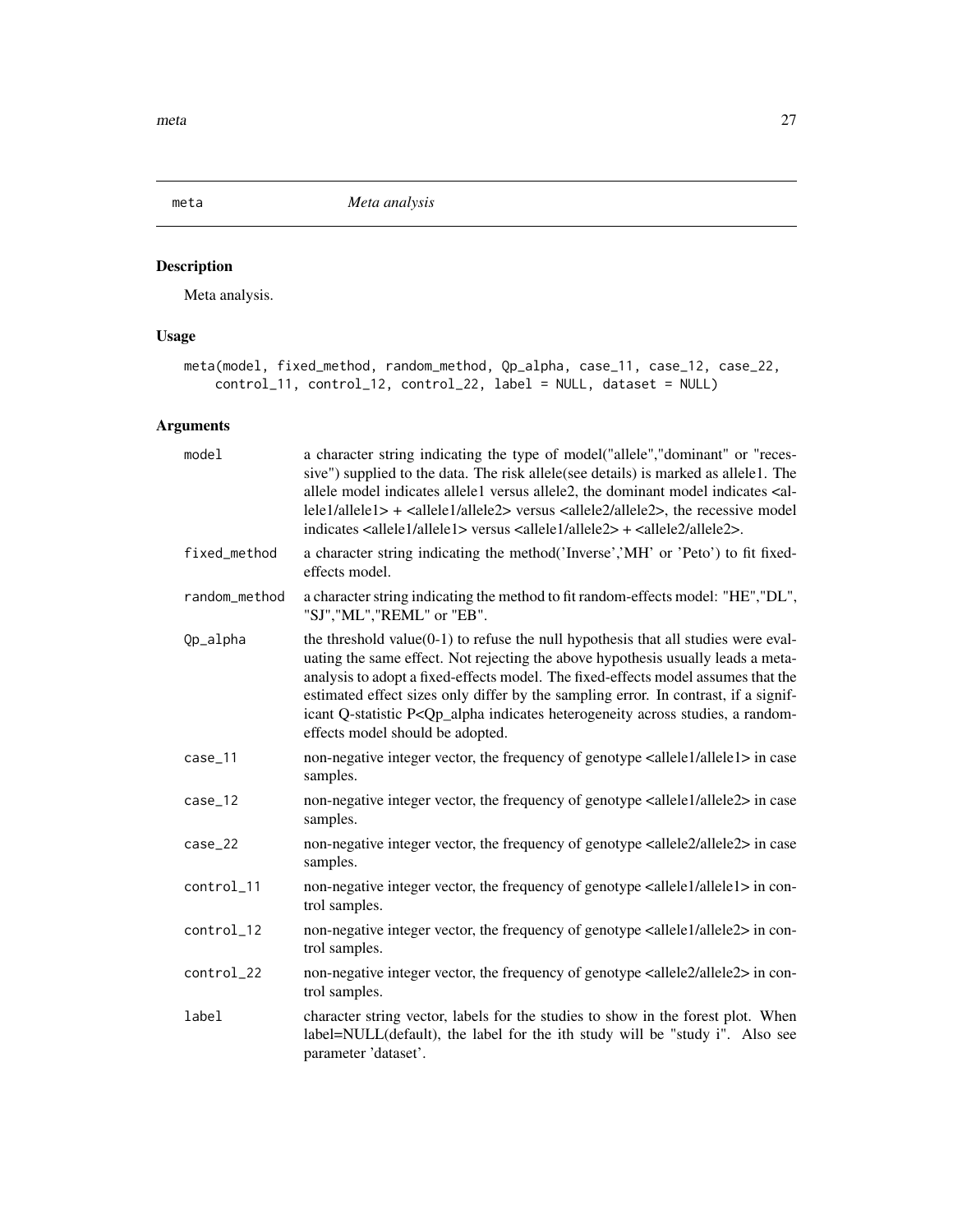dataset data frame containing the data of genotype frequency(e.g.  $\text{'case}\_11\text{'},\text{'case}\_12\text{'})$ and the information of the studies(e.g. author,year). When dataset=NULL(default), the value of parameters 'case\_11', 'case\_12', 'case\_22', 'control\_11', 'control\_12', 'control\_22', 'label' must be vector with same length(>1). When dataset is not NULL, the value of parameters 'case\_11', 'case\_12', 'case\_22', 'control\_11', 'control\_12', 'control\_22' must be a non-negative integer, that specify the column of parameter needed value in 'dataset'; and lable can be a non-negative integer or vector that will be connected by " " as the labels for studies.

#### Details

Allele 1 and allele 2 to each study have OR values. The risk allele is the allele which the number of studies which OR>1 more than half of the number of all studies.

Meta-analysis refers to methods focused on contrasting and combining results from different studies, in the hope of identifying patterns among study results, sources of disagreement among those results, or other interesting relationships that may come to light in the context of multiple studies. In its simplest form, this is normally by identification of a common measure of effect size, of which a weighted average might be the output of a meta-analysis. The weighting might be related to sample sizes within the individual studies. More generally there are other differences between the studies that need to be allowed for, but the general aim of a meta-analysis is to more powerfully estimate the true effect size as opposed to a less precise effect size derived in a single study under a given single set of assumptions and conditions.

#### Value

The return value detail see package metafor. See package:metafor. If the return result is fixed-effect model, see metafor:rma(method='FE'), metafor:rma.mh, metafor:rma.peto. If the return result is random-effect model, see metafor:rma.

| b     | combined log odds ratio.                                                 |
|-------|--------------------------------------------------------------------------|
| se    | standard errors of the combined log odds ratio.                          |
| zval  | test statistics of the combined log odds ratio.                          |
| pval  | p-values for the test statistics.                                        |
| ci.lb | lower bound of the confidence intervals for the combined log odds ratio. |
| ci.ub | upper bound of the confidence intervals for the combined log odds ratio. |
| 0E    | test statistic for the test of heterogeneity.                            |
| QEp   | p-value for the test of heterogeneity.                                   |

### Author(s)

Lanying Zhang and Yongshuai Jiang <jiangyongshuai@gmail.com>

#### References

William S Noble(Nat Biotechnol.2009): How does mutiple testing correction work? Hedges,L.V. & Vevea,J.L.(1998): Fixed- and random- effects models in meta-analysis.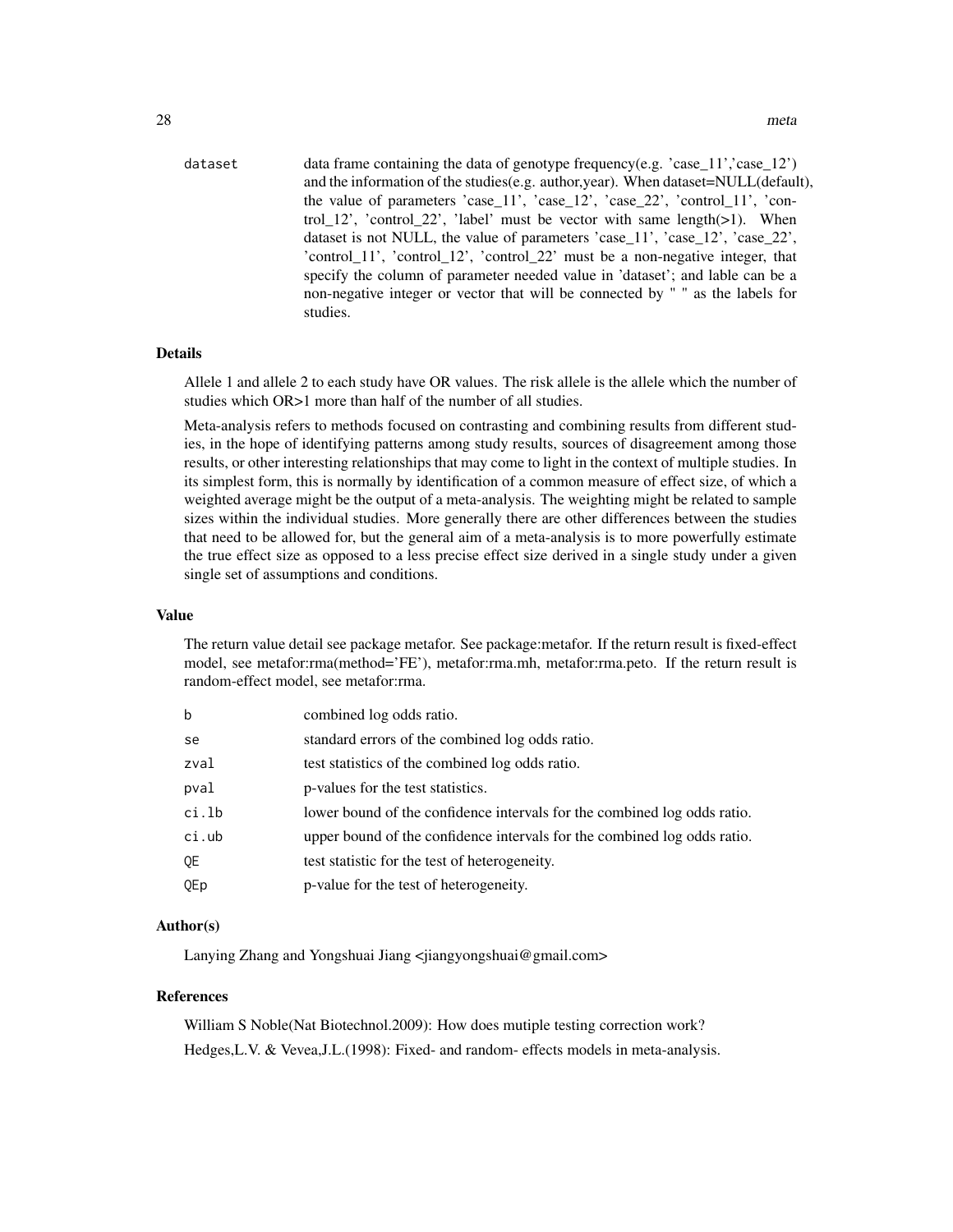# <span id="page-28-0"></span>meta.MCPerm 29

# See Also

[meta.TradPerm](#page-31-1), [meta.MCPerm](#page-28-1), [permuteGenotype](#page-51-1), [permuteGenotypeCount](#page-52-1), [genotypeStat](#page-19-1), [OR.TradPerm](#page-38-1), [Armitage.TradPerm](#page-7-1), [chisq.TradPerm](#page-11-1), [fisher.TradPerm](#page-16-1), [VS.Genotype.Hist](#page-69-1), [VS.Allele.Hist](#page-60-1), [VS.Hist](#page-74-1), [PermMeta.LnOR.Hist](#page-48-1), [PermMeta.LnOR.CDC](#page-47-1), [PermMeta.LnOR.boxplot](#page-44-1), [PermMeta.boxplot](#page-41-1), [PermMeta.Hist](#page-43-1), [pearson\\_scatter](#page-40-1), [Q.TradPerm](#page-56-1), [I2.TradPerm](#page-24-1)

# Examples

```
# case_11=c(1,2,3,4,7)
# case_12=c(1,2,2,2,4)
# case_22=c(1,2,3,4,5)
# control_11=c(1,4,5,6,3)
# control_12=c(3,4,5,6,6)
# control_22=c(3,6,7,8,5)
# result1=meta("allele","Inverse","DL",0.05,case_11,case_12,case_22,
    # control_11,control_12,control_22)
# result2=meta("dominant","MH","DL",0.05,case_11,case_12,case_22,
    # control_11,control_12,control_22)
# result3=meta("recessive","Peto","DL",0.05,case_11,case_12,case_22,
    # control_11,control_12,control_22)
```
<span id="page-28-1"></span>

meta.MCPerm *Meta analysis corrected by permutation test*

# Description

Meta analysis corrected by permutation test.

#### Usage

```
meta.MCPerm(case_11, case_12, case_22, control_11, control_12, control_22,
    model = "allele", fixed_method = "MH", random_method = "DL",
Qp_{all}pha = 0.01, repeatNum = 1000)
```
# Arguments

| $case_11$  | non-negative integer vector, the frequency of genotype <allele1 allele1=""> in case<br/>samples.</allele1>      |
|------------|-----------------------------------------------------------------------------------------------------------------|
| $case_12$  | non-negative integer vector, the frequency of genotype <allele1 allele2=""> in case<br/>samples.</allele1>      |
| $case_22$  | non-negative integer vector, the frequency of genotype $\alpha$ llele2/allele2> in case<br>samples.             |
| control_11 | non-negative integer vector, the frequency of genotype <allele1 allele1=""> in con-<br/>trol samples.</allele1> |
| control_12 | non-negative integer vector, the frequency of genotype $\alpha$ llele $1$ /allele $2$ in con-<br>trol samples.  |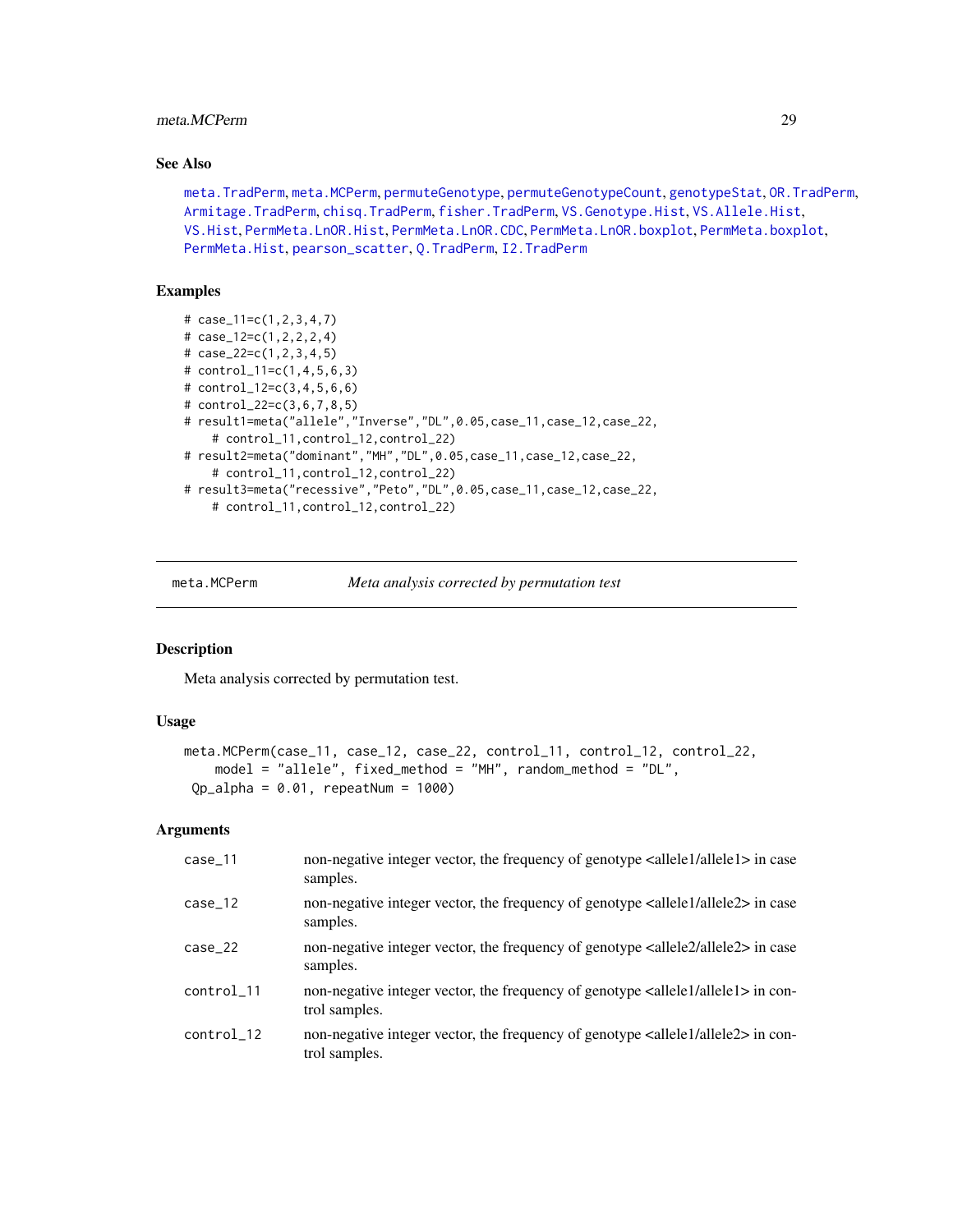| control_22    | non-negative integer vector, the frequency of genotype $\alpha$ llele2/allele2> in con-<br>trol samples.                                                                                                                                                                                                                                                                                                                                                                                                           |
|---------------|--------------------------------------------------------------------------------------------------------------------------------------------------------------------------------------------------------------------------------------------------------------------------------------------------------------------------------------------------------------------------------------------------------------------------------------------------------------------------------------------------------------------|
| model         | a character string indicating the type of model ("allele" (default), "dominant" or<br>"recessive") supplied to the data. The risk allele (see details) is marked as al-<br>lele1. The allele model indicates allele1 versus allele2, the dominant model indi-<br>cates $\leq$ allele $1$ /allele $1$ + $\leq$ allele $1$ /allele $2$ > versus $\leq$ allele $2$ /allele $2$ >, the recessive<br>model indicates $\langle$ allele1/allele1> versus $\langle$ allele1/allele2> + $\langle$ allele2/allele2>.         |
| fixed_method  | a character string indicating the method ('Inverse','MH' (default) or 'Peto') to fit<br>fixed-effects model.                                                                                                                                                                                                                                                                                                                                                                                                       |
| random_method | a character string indicating the method to fit random-effects model: "HE",<br>"DL"(default), "SJ", "ML", "REML", or "EB".                                                                                                                                                                                                                                                                                                                                                                                         |
| Qp_alpha      | the threshold value( $0\text{~}1$ )(default 0.01) to refuse the null hypothesis that all stud-<br>ies were evaluating the same effect. Not rejecting the above hypothesis usually<br>leads a meta-analysis to adopt a fixed-effects model. The fixed-effects model<br>assumes that the estimated effect sizes only differ by the sampling error. In<br>contrast, if a significant Q-statistic P <qp_alpha across<br="" heterogeneity="" indicates="">studies, a random-effects model should be adopted.</qp_alpha> |
| repeatNum     | an integer (default 1000) specifying the number of replicates used in the Monte<br>Carlo permutation.                                                                                                                                                                                                                                                                                                                                                                                                              |

# Details

Allele 1 and allele 2 to each study have OR values. The risk allele is the allele which the number of studies which OR>1 more than half of the number of all studies.

MCPerm details see [chisq.MCPerm](#page-9-1).

# Value

corrected\_result

matrix with 3 rows and 3 columns. The first column is Cochran's Q-statistics value; the second column is  $I2(=\max(Q-df/Q,0))$ , the degree of inconsistency across studies); the third column is the merged log odds ratio. The first row is the value for the 3 columns calculated by true data of the studies; the second row is the p value calculated by true data of the studies; the third row is the p value calculated by permutation data, namely equal to the proportion of the statistic of interest as extreme as the observed value of the same statistic. Note: the p value for I2 donot calculate throngh meta-analysis, so the value is NA.

risk\_allele the symbol of risk allele.See details.

true\_merged\_LnOR

the merged log odd ratio by meta analysis using observation data.

# true\_merged\_LnOR\_VAR

variation of the merged log odd ratio by meta analysis using observation data. true\_merged\_LnOR\_p

p value for the merged log odd ratio by meta analysis using observation data.

# true\_merged\_LnOR\_ci.lb

lower bound of the confidence intervals for the merged log odds ratio.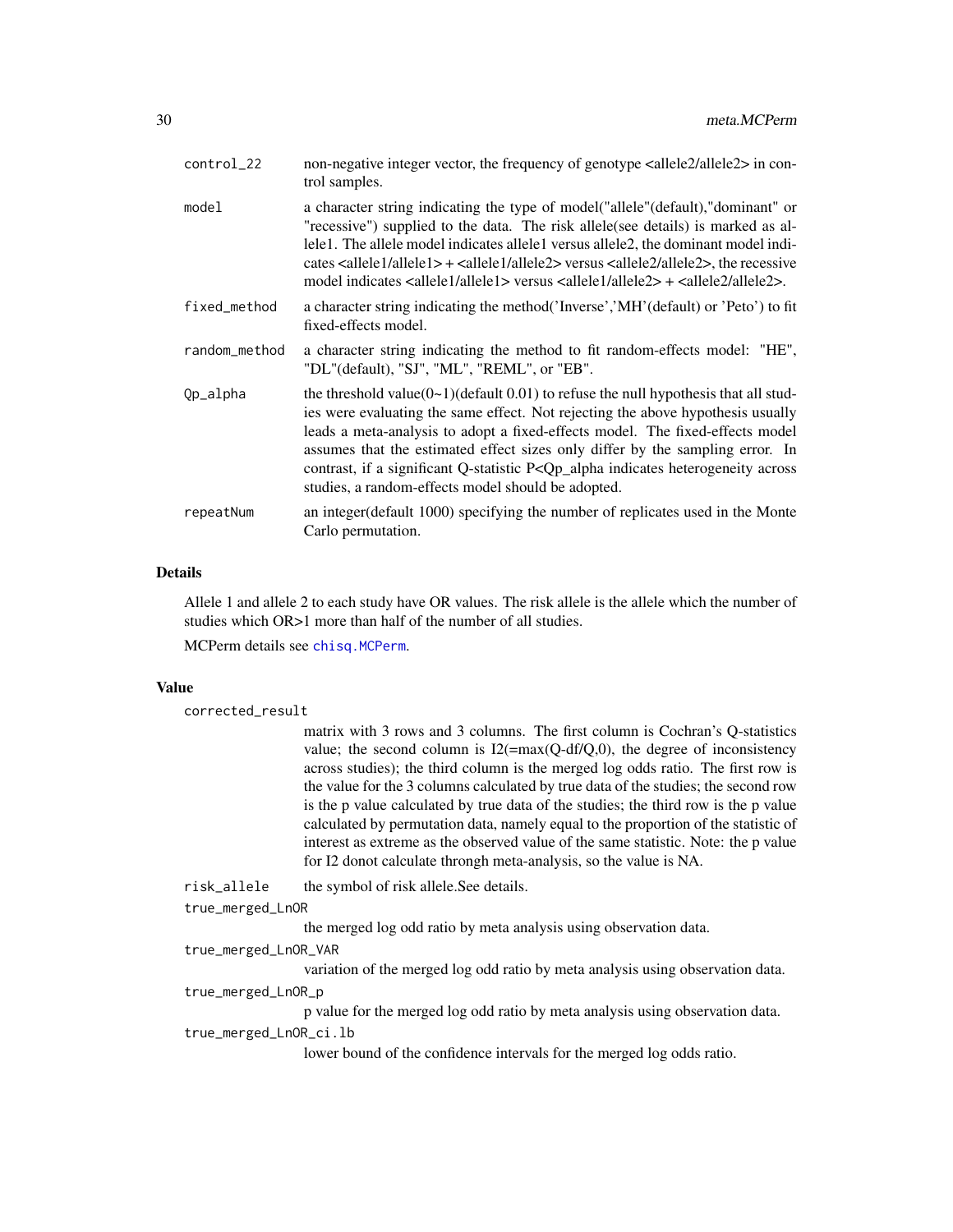true\_merged\_LnOR\_ci.ub upper bound of the confidence intervals for the merged log odds ratio. study\_num the number of studies in the meta analysis. sample a vector with 'study\_num' elements, the sample size of each study. true\_LnOR a vector of log odd ratio calculated by each study. true\_VARLnOR a vector, the varition of log odd ratio calculated by each study. perm\_case\_11,perm\_case\_12,perm\_case\_22,perm\_control\_11,perm\_control\_12,perm\_control\_22 a matrix with one row and 'repeatNum' columns, the freqency for genotype got by permutating data by MCPerm method. MCPerm method details see [chisq.MCPerm](#page-9-1). perm\_LnOR matirx with rows indicating studies and 'repeatNum' columns indicating log odds ratio for each permutation data. perm\_VARLnOR matrix with rows indicating studies and 'repeatNum' columns indicating variance for the log odds ratio for each permuation data. perm\_Qp a matrix with one row and 'repeatNum' columns, statistic Q value of heterogeneity for each permutation data. perm\_I2 a matrix with one row and 'repeatNum' columns, statistic I2 value of heterogeneity for each permutation data. perm\_merged\_LnOR a matrix with one row and 'repeatNum' columns, merged log odd ratio for permutation data. perm\_merged\_VARLnOR a matrix with one row and 'repeatNum' columns, variation of merged log odd ratio for permuation data. perm\_p a matrix with one row and 'repeatNum' columns, p value for merged log odd ratio of permuation data. model,fixed\_method,random\_method,Qp\_alpha,repeatNum value for parmeter of the funciton.

### Author(s)

Lanying Zhang and Yongshuai Jiang <jiangyongshuai@gmail.com>

# References

William S Noble(Nat Biotechnol.2009): How does mutiple testing correction work?

Hedges,L.V. & Vevea,J.L.(1998): Fixed- and random- effects models in meta-analysis.

### See Also

[meta](#page-26-1), [meta.TradPerm](#page-31-1), [permuteGenotype](#page-51-1), [permuteGenotypeCount](#page-52-1), [genotypeStat](#page-19-1), [OR.TradPerm](#page-38-1), [Armitage.TradPerm](#page-7-1), [chisq.TradPerm](#page-11-1), [fisher.TradPerm](#page-16-1), [VS.Genotype.Hist](#page-69-1), [VS.Allele.Hist](#page-60-1), [VS.Hist](#page-74-1), [PermMeta.LnOR.Hist](#page-48-1), [PermMeta.LnOR.CDC](#page-47-1), [PermMeta.LnOR.boxplot](#page-44-1), [PermMeta.boxplot](#page-41-1), [PermMeta.Hist](#page-43-1), [pearson\\_scatter](#page-40-1), [Q.TradPerm](#page-56-1), [I2.TradPerm](#page-24-1)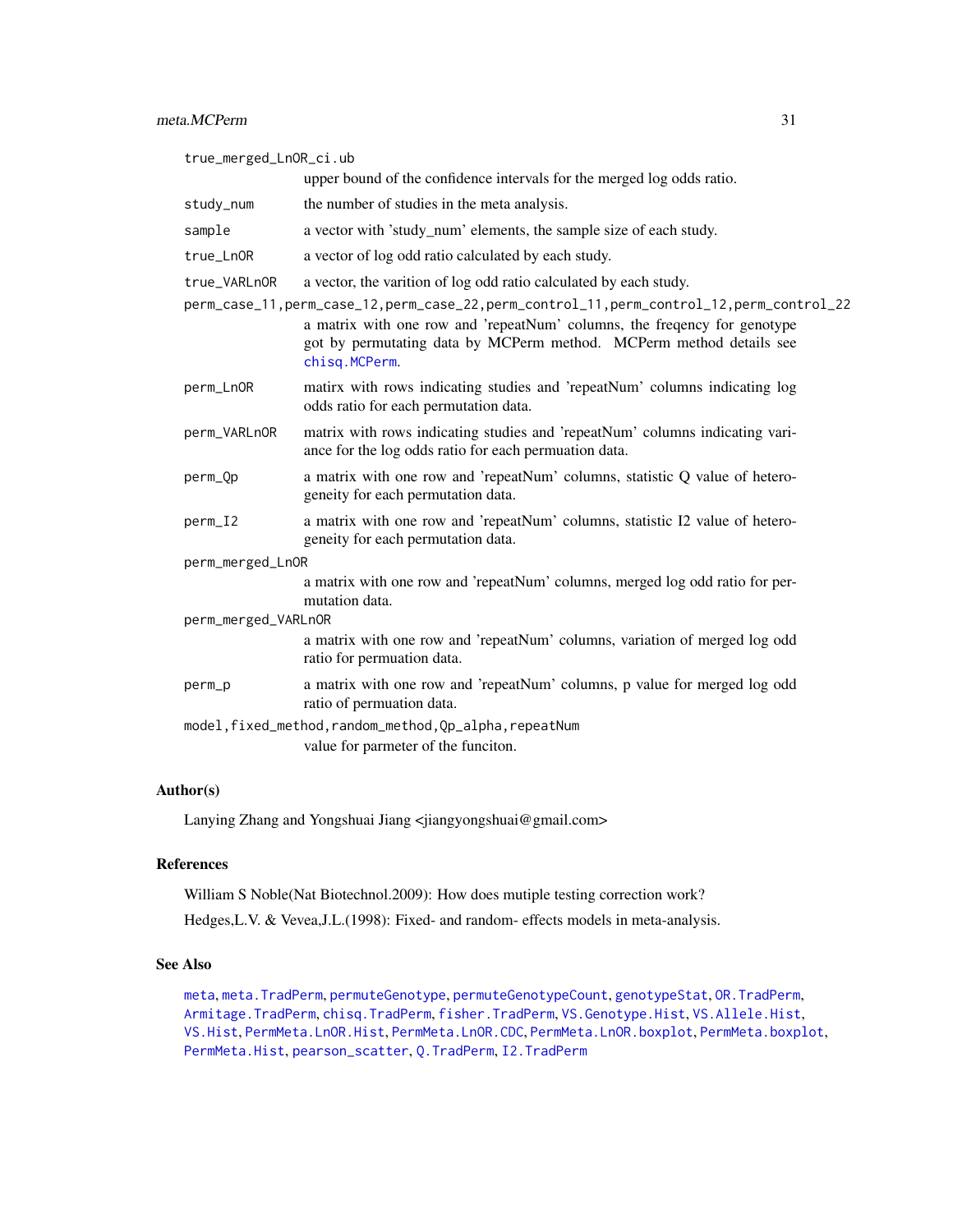# Examples

```
## import data
# data(MetaGenotypeCount)
## delete the first line which is the names for columns.
# temp=MetaGenotypeCount[-1,,drop=FALSE]
# result=meta.MCPerm(case_11=as.numeric(temp[,14]),case_12=as.numeric(temp[,16]),
# case_22=as.numeric(temp[,18]),control_11=as.numeric(temp[,15]),
 # control_12=as.numeric(temp[,17]),control_22=as.numeric(temp[,19]),
 # model="allele", method="MH", repeatNum=100000)
# result
```
<span id="page-31-1"></span>

meta.TradPerm *Meta analysis corrected by permutation test*

# Description

Meta analysis corrected by permutation test.

# Usage

```
meta.TradPerm(genotypeData, affectionData, split, sep, naString,
    model = "allele", fixed_method = "MH", random_method = "DL",
Qp_{all}pha = 0.01, repeatNum = 1000)
```
# Arguments

| genotypeData  | a matrix with one column and multiple rows, each row contains genotype data<br>for case and control samples of certain study. Note the field separtor of each line<br>must be same, and same with parameter 'affectionData'.                                                                                                                                                                                                                                                                            |
|---------------|---------------------------------------------------------------------------------------------------------------------------------------------------------------------------------------------------------------------------------------------------------------------------------------------------------------------------------------------------------------------------------------------------------------------------------------------------------------------------------------------------------|
| affectionData | a matrix with one column and multiple rows, each row contains the affection<br>stats of case and control samples of certain study which must correspond to<br>'genotypeData'. Note the field separtor of each line must be same, and same<br>with parameter 'genotypeData'.                                                                                                                                                                                                                             |
| split         | the field separator character, which separates elements on each line of the pa-<br>rameter 'genotypeData' and 'affectionData'. 'Split' and 'sep' cannot be same.                                                                                                                                                                                                                                                                                                                                        |
| sep           | character separator used to divide genotype between alleles "Allele1 <sep>Allele2"<br/>in parameter 'genotypeData'. 'Split' and 'sep' cannot be same.</sep>                                                                                                                                                                                                                                                                                                                                             |
| naString      | a character string for NA values of genotype data in parameter 'genotypeData'.                                                                                                                                                                                                                                                                                                                                                                                                                          |
| model         | a character string indicating the type of model ("allele" (default), "dominant" or<br>"recessive") supplied to the data. The risk allele (see details) is marked as al-<br>lele1. The allele model indicates allele1 versus allele2, the dominant model indi-<br>cates $\leq$ allele $1$ /allele $1$ + $\leq$ allele $1$ /allele $2$ versus $\leq$ allele $2$ /allele $2$ , the recessive<br>model indicates $\langle$ allele1/allele1> versus $\langle$ allele1/allele2> + $\langle$ allele2/allele2>. |
| fixed_method  | a character string indicating the method ('Inverse','MH' (default) or 'Peto') to fit<br>fixed-effects model.                                                                                                                                                                                                                                                                                                                                                                                            |

<span id="page-31-0"></span>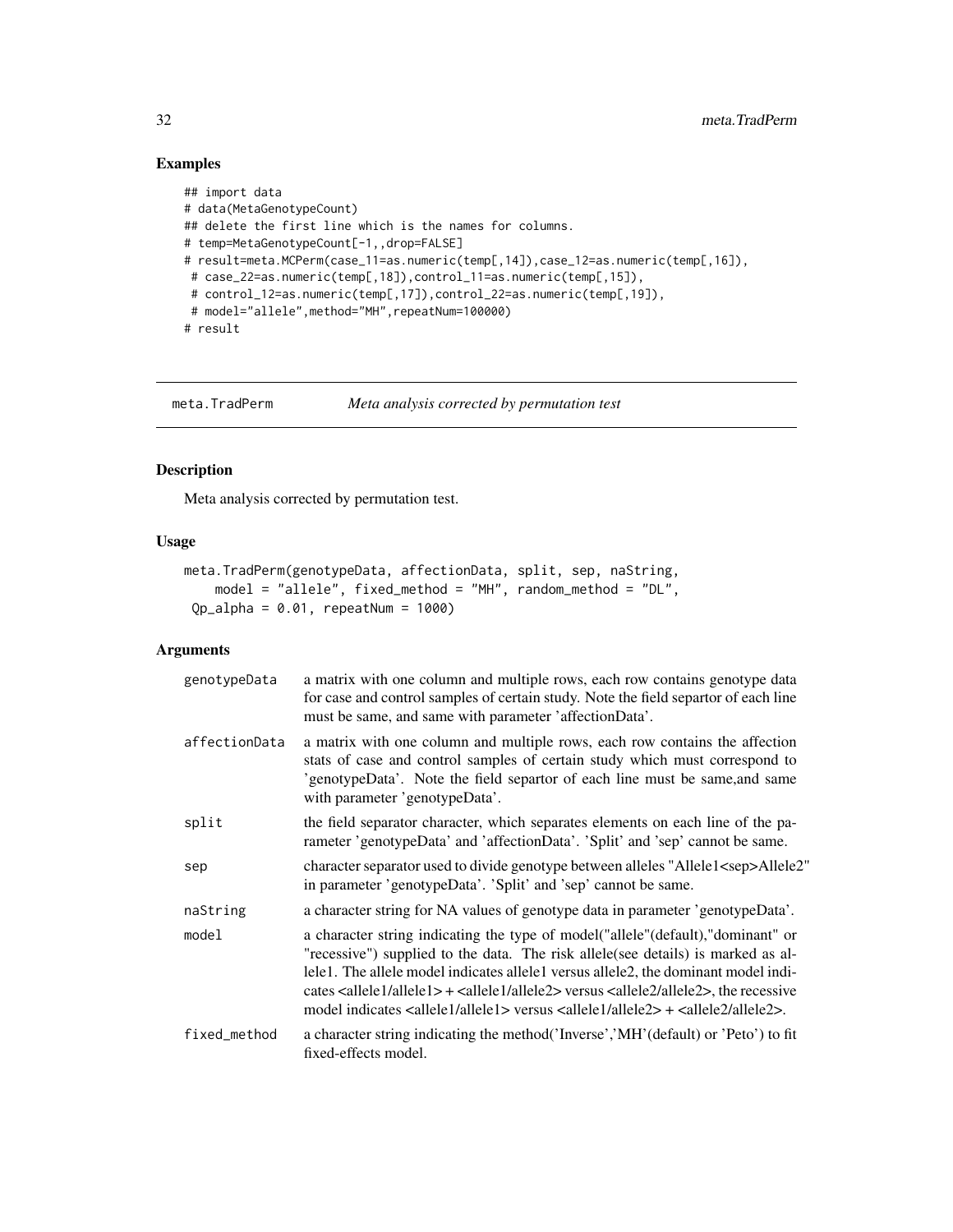| random_method | a character string indicating the method to fit random-effects model: "HE",<br>"DL"(default), "SJ", "ML", "REML", or "EB".                                                                                                                                                                                                                                                                                                                                                                                      |
|---------------|-----------------------------------------------------------------------------------------------------------------------------------------------------------------------------------------------------------------------------------------------------------------------------------------------------------------------------------------------------------------------------------------------------------------------------------------------------------------------------------------------------------------|
| Qp_alpha      | the threshold value( $0\sim 1$ )(default 0.01) to refuse the null hypothesis that all stud-<br>ies were evaluating the same effect. Not rejecting the above hypothesis usually<br>leads a meta-analysis to adopt a fixed-effects model. The fixed-effects model<br>assumes that the estimated effect sizes only differ by the sampling error. In<br>contrast, if a significant Q-statistic P <qp_alpha across<br="" heterogeneity="" indicates="">studies, a random-effects model should be adopted.</qp_alpha> |
| repeatNum     | an integer (default 1000) specifying the number of replicates used in the Monte<br>Carlo permutation.                                                                                                                                                                                                                                                                                                                                                                                                           |

# Details

Allele 1 and allele 2 to each study have OR values. The risk allele is the allele which the number of studies which OR>1 more than half of the number of all studies.

TradPerm details see [chisq.TradPerm](#page-11-1).

#### Value

```
corrected_result
```
matrix with 3 rows and 3 columns. The first column is Cochran's Q-statistics value; the second column is  $I2(=\max(Q-df/Q,0))$ , the degree of inconsistency across studies); the third column is the merged log odds ratio. The first row is the value for the 3 columns calculated by true data of the studies; the second row is the p value calculated by true data of the studies; the third row is the p value calculated by permutation data, namely equal to the proportion of the statistic of interest as extreme as the observed value of the same statistic. Note: the p value for I2 donot calculate throngh meta-analysis, so the value is NA.

risk\_allele the symbol of risk allele.See details.

true\_merged\_LnOR

the merged log odd ratio by meta analysis using observation data.

true\_merged\_LnOR\_VAR

variation of the merged log odd ratio by meta analysis using observation data. true\_merged\_LnOR\_p

p value for the merged log odd ratio by meta analysis using observation data. true\_merged\_LnOR\_ci.lb

lower bound of the confidence intervals for the merged log odds ratio.

true\_merged\_LnOR\_ci.ub

upper bound of the confidence intervals for the merged log odds ratio.

study\_num the number of studies in the meta analysis.

sample a vector with 'study\_num' elements, the sample size of each study.

true\_LnOR a vector of log odd ratio calculated by each study.

true\_VARLnOR a vector, the varition of log odd ratio calculated by each study.

perm\_case\_11,perm\_case\_12,perm\_case\_22,perm\_control\_11,perm\_control\_12,perm\_control\_22 a matrix with one row and 'repeatNum' columns, the freqency for genotype got by permutating data by MCPerm method. MCPerm method details see [chisq.MCPerm](#page-9-1).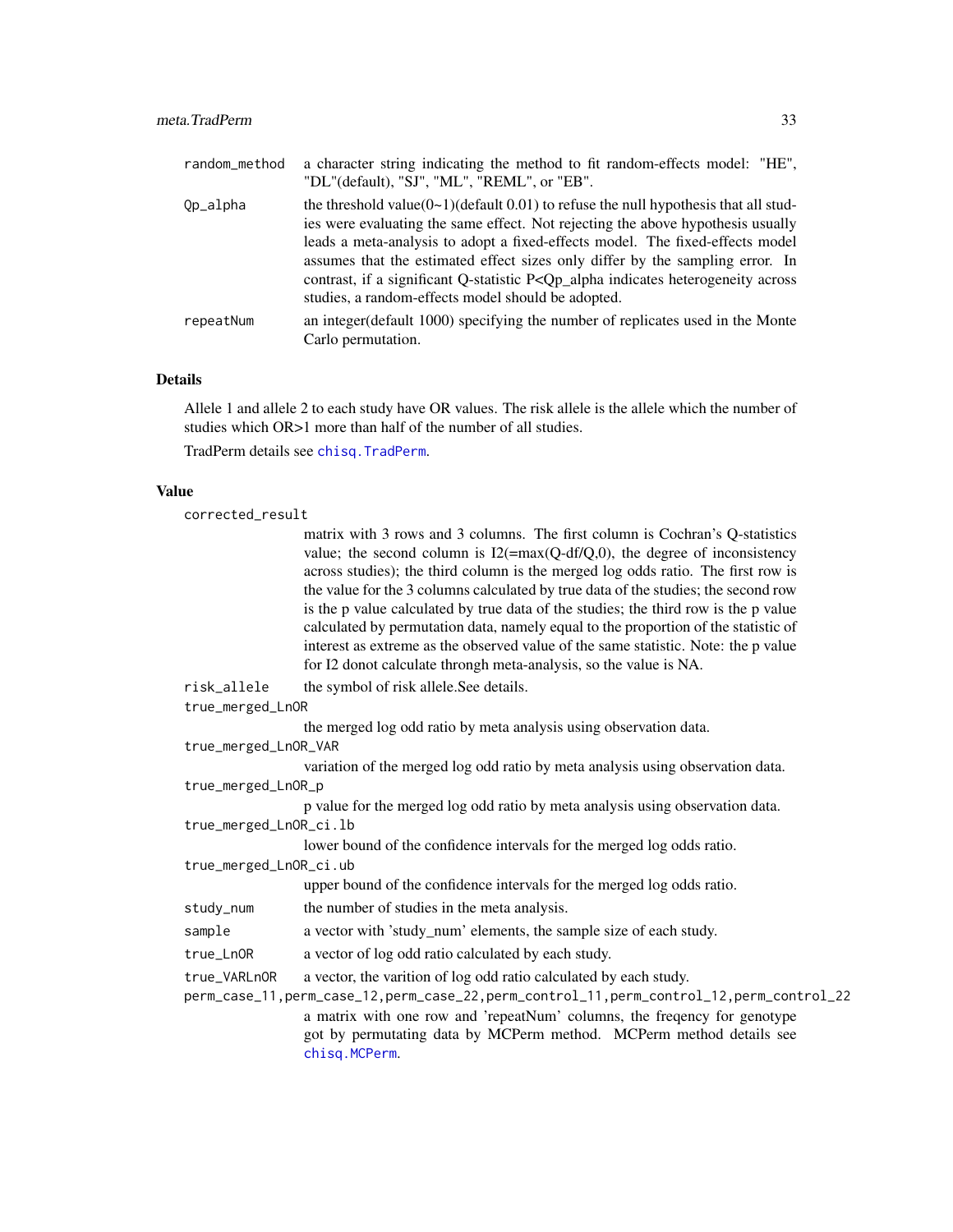| perm_LnOR                                               | matirx with rows indicating studies and 'repeatNum' columns indicating log<br>odds ratio for each permutation data.                   |  |
|---------------------------------------------------------|---------------------------------------------------------------------------------------------------------------------------------------|--|
| perm_VARLnOR                                            | matrix with rows indicating studies and 'repeatNum' columns indicating vari-<br>ance for the log odds ratio for each permuation data. |  |
| perm_Qp                                                 | a matrix with one row and 'repeatNum' columns, statistic Q value of hetero-<br>geneity for each permutation data.                     |  |
| perm_I2                                                 | a matrix with one row and 'repeatNum' columns, statistic I2 value of hetero-<br>geneity for each permutation data.                    |  |
| perm_merged_LnOR                                        |                                                                                                                                       |  |
|                                                         | a matrix with one row and 'repeatNum' columns, merged log odd ratio for per-<br>mutation data.                                        |  |
| perm_merged_VARLnOR                                     |                                                                                                                                       |  |
|                                                         | a matrix with one row and 'repeatNum' columns, variation of merged log odd<br>ratio for permuation data.                              |  |
| perm_p                                                  | a matrix with one row and 'repeatNum' columns, p value for merged log odd<br>ratio of permuation data.                                |  |
| model, fixed_method, random_method, Qp_alpha, repeatNum |                                                                                                                                       |  |
|                                                         | value for parmeter of the funciton.                                                                                                   |  |
|                                                         |                                                                                                                                       |  |

# Note

'Split':the field separtor of each line for parameter 'genotypeData' and 'affectionData' must be same. 'Split' and 'sep' cannot be same.

# Author(s)

Lanying Zhang and Yongshuai Jiang <jiangyongshuai@gmail.com>

# References

William S Noble(Nat Biotechnol.2009): How does mutiple testing correction work? Hedges,L.V. & Vevea,J.L.(1998): Fixed- and random- effects models in meta-analysis.

# See Also

[permuteGenotype](#page-51-1), [permuteGenotypeCount](#page-52-1), [genotypeStat](#page-19-1), [OR.TradPerm](#page-38-1), [Armitage.TradPerm](#page-7-1), [chisq.TradPerm](#page-11-1), [fisher.TradPerm](#page-16-1), [meta](#page-26-1), [meta.MCPerm](#page-28-1), [VS.Genotype.Hist](#page-69-1), [VS.Allele.Hist](#page-60-1), [VS.Hist](#page-74-1), [PermMeta.LnOR.Hist](#page-48-1), [PermMeta.LnOR.CDC](#page-47-1), [PermMeta.LnOR.boxplot](#page-44-1), [PermMeta.boxplot](#page-41-1), [PermMeta.Hist](#page-43-1), [pearson\\_scatter](#page-40-1), [Q.TradPerm](#page-56-1), [I2.TradPerm](#page-24-1)

#### Examples

```
## import data
```

```
# data(MetaGenotypeData)
```
## delete first line which contains the names of each column

```
# temp=MetaGenotypeData[-1,];
```

```
# rowNum=nrow(temp)
```

```
# gen=matrix(0,nrow=rowNum,ncol=1);
```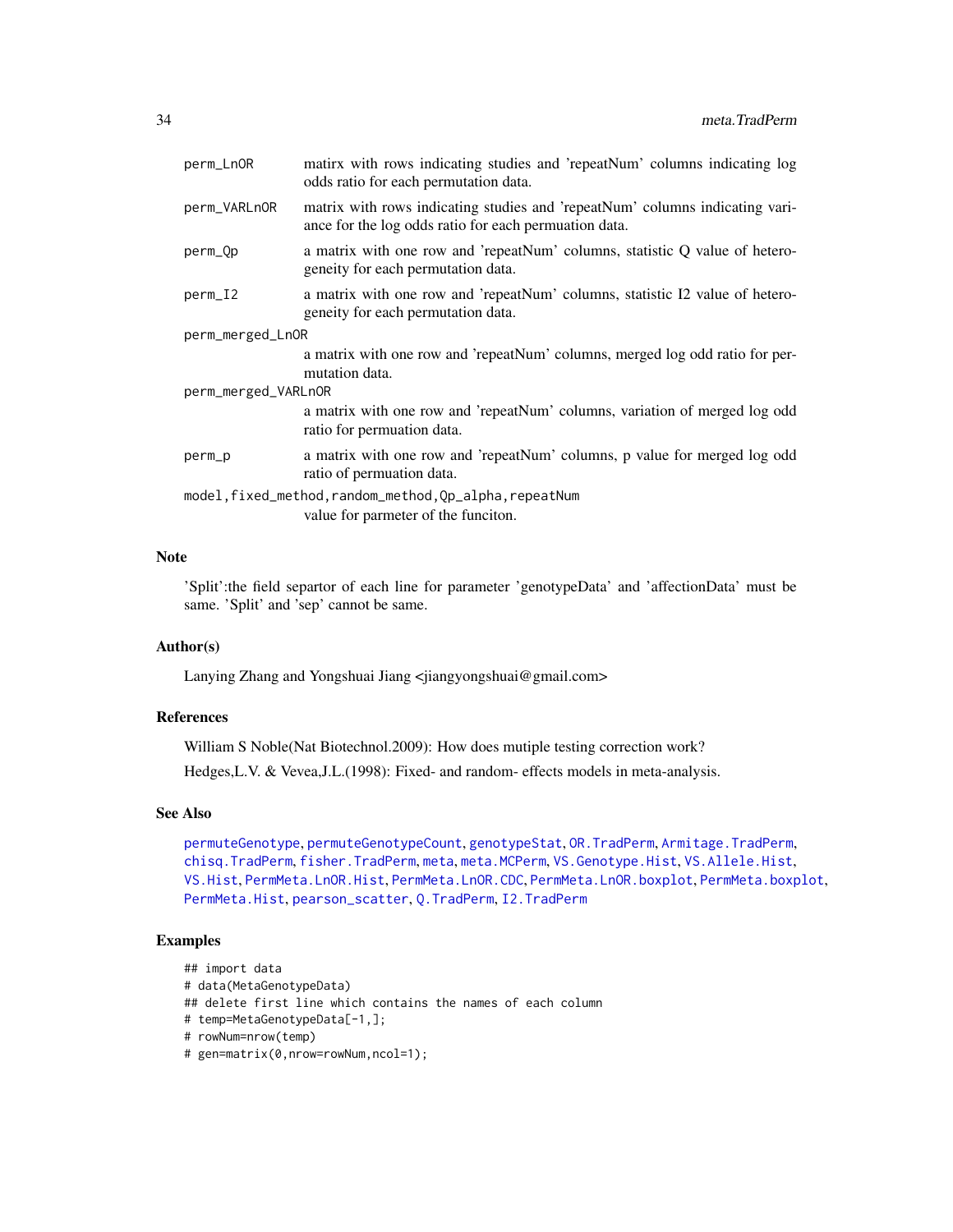# <span id="page-34-0"></span>MetaGenotypeCount 35

```
# aff=matrix(0,nrow=rowNum,ncol=1);
# for(j in 1:rowNum){
# gen[j,]=paste(temp[j,14],temp[j,15],sep=" ");
# case_num=length(unlist(strsplit(temp[j,14],split=" ")));
# control_num=length(unlist(strsplit(temp[j,15],split=" ")));
# case_aff=paste(rep(2,case_num),collapse=" ");
# control_aff=paste(rep(1,control_num),collapse=" ");
# aff[j,]=paste(case_aff,control_aff,sep=" ");
# }
# result=meta.TradPerm(gen,aff,split=" ",sep="/",naString="-",
    # model="allele",method="MH",repeatNum=1000)
# result
```
MetaGenotypeCount *rs3131296 genetic association studies from SZGene database*

# Description

rs3131296 genetic association studies from SZGene database.

#### Usage

```
data(MetaGenotypeCount)
```
# Format

The format is: 22 lines: the first line is the names of columns; other lines are studies of rs3131296.

#### Source

http://www.szgene.org/polydetail.asp?geneID=389&studyID=1587&ethnicDataID=3452

# References

Stefansson H, Ophoff RA etc(Nature 2009 Aug 6;460(7256):744-7):Common variants conferring risk of schizophrenia.

```
# data(MetaGenotypeCount)
```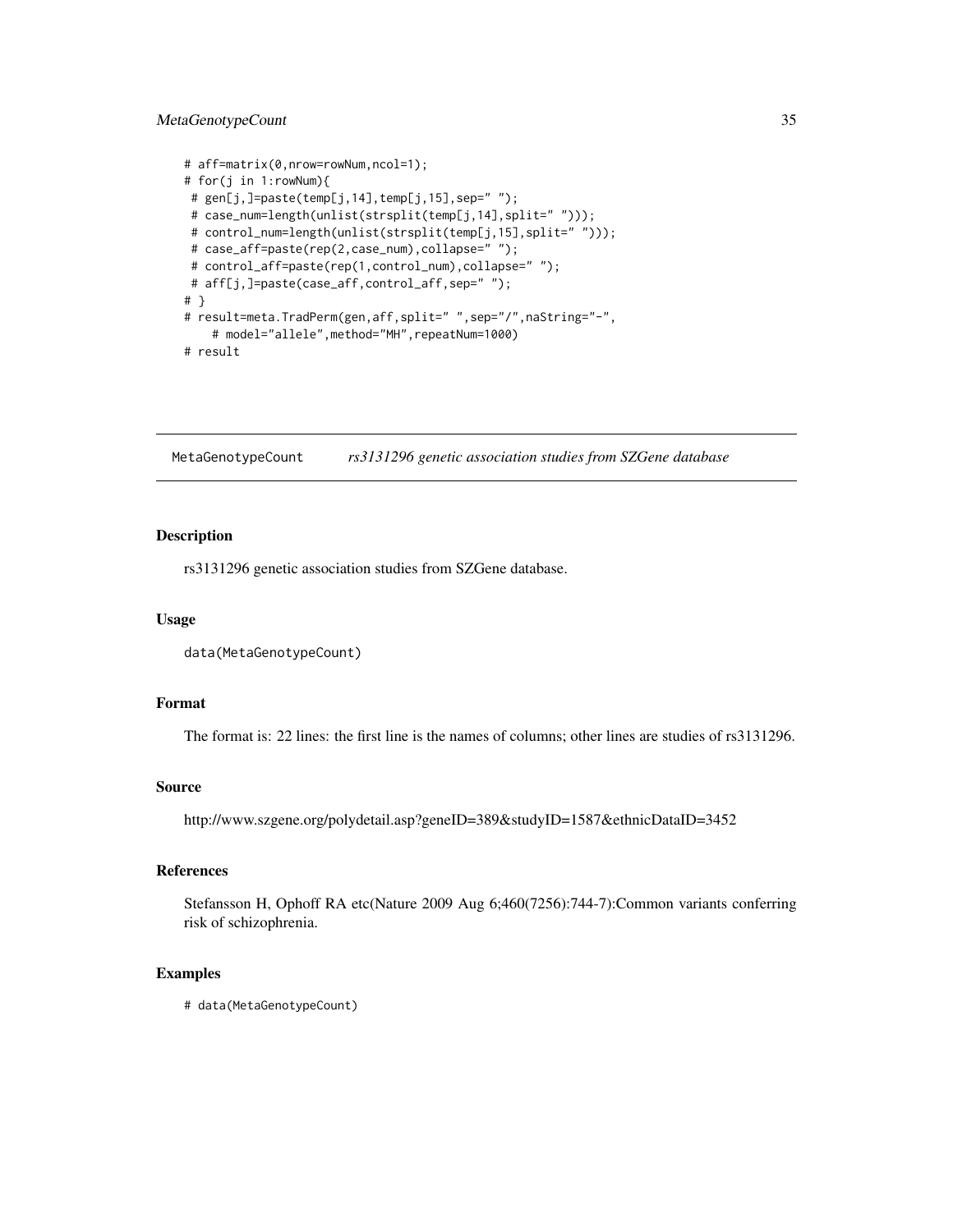<span id="page-35-0"></span>

# Description

genotype raw data for rs3131296 genetic association studies, got by simulation based on the count of genotype from SZGene database.

### Usage

data(MetaGenotypeData)

# Format

The format is: 22 lines: the first line is the names of columns, other lines are information of studies. The 14-th and 15-th column separately are gentoype data for case and control samples.

#### References

Stefansson H, Ophoff RA etc(Nature 2009 Aug 6;460(7256):744-7):Common variants conferring risk of schizophrenia.

#### Examples

# data(MetaGenotypeData)

<span id="page-35-1"></span>OR *OR(odd ratio) for risk\_allele*

#### **Description**

OR(odd ratio) for risk\_allele.

#### Usage

OR(case\_allele1, case\_allele2, control\_allele1, control\_allele2)

# Arguments

case\_allele1 a non-negative integer, the frequency of allele1 in case samples. case\_allele2 a non-negative integer, the frequency of allele2 in case samples. control\_allele1 a non-negative integer, the frequency of allele1 in control samples. control\_allele2 a non-negative integer, the frequency of allele2 in control samples.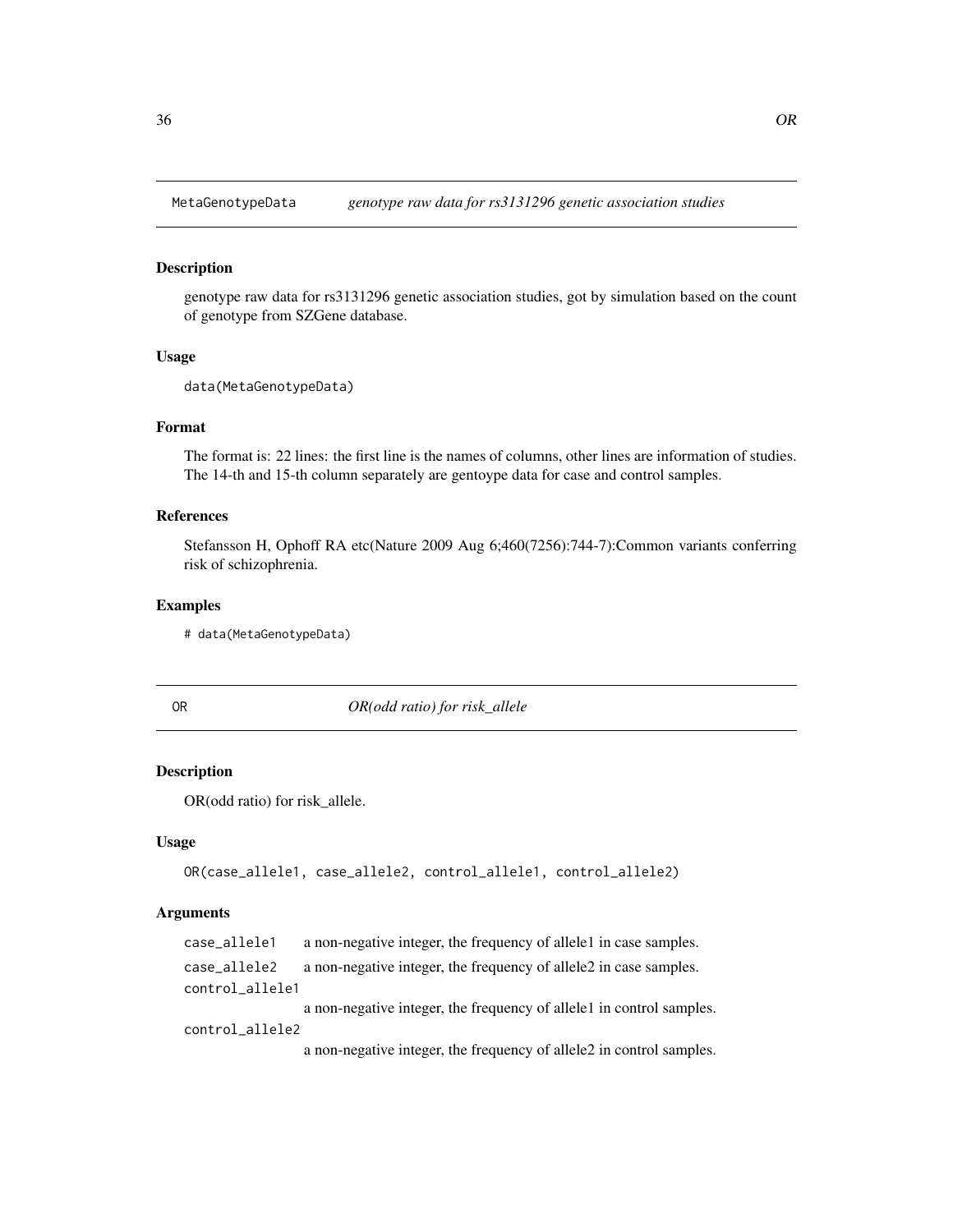#### OR.MCPerm 37

## Details

The odds ratio is a measure of effect size, describing the strength of association or non-independence between two binary data values.

## Value

| risk_allele | risk allele $(OR>1)$ .                                                                            |
|-------------|---------------------------------------------------------------------------------------------------|
| 0R          | the value of OR.                                                                                  |
| СI          | a matrix with one row, the 0.95 CI(Confidence Interval) of OR: lower limit OR,<br>upper limit OR. |

## Author(s)

Lanying Zhang and Yongshuai Jiang <jiangyongshuai@gmail.com>

### References

Edwards, A.W.F.(1963): The measure of association in a 2x2 table.

## See Also

[OR.TradPerm](#page-38-0), [OR.MCPerm](#page-36-0), [Armitage](#page-4-0), [Armitage.TradPerm](#page-7-0), [Armitage.MCPerm](#page-6-0), [chisq.test](#page-0-0), [chisq.TradPerm](#page-11-0), [chisq.MCPerm](#page-9-0), [fisher.test](#page-0-0), [fisher.TradPerm](#page-16-0), [fisher.MCPerm](#page-14-0), [meta](#page-26-0), [meta.TradPerm](#page-31-0), [meta.MCPerm](#page-28-0), [permuteGenotype](#page-51-0), [rhyper](#page-0-0), [permuteGenotypeCount](#page-52-0), [genotypeStat](#page-19-0)

### Examples

```
# case_allele1=23
# case_allele2=34
# control_allele1=26
# control_allele2=29
# OR(case_allele1, case_allele2, control_allele1, control_allele2)
```
<span id="page-36-0"></span>OR.MCPerm *A Monte Carlo permutation method for multiple OR(odd ratio) test correction in case/control association study*

#### **Description**

A Monte Carlo permutation method for multiple OR(odd ratio) test correction in case/control association study.

#### Usage

OR.MCPerm(case\_allele1, case\_allele2, control\_allele1, control\_allele2, repeatNum = 1000)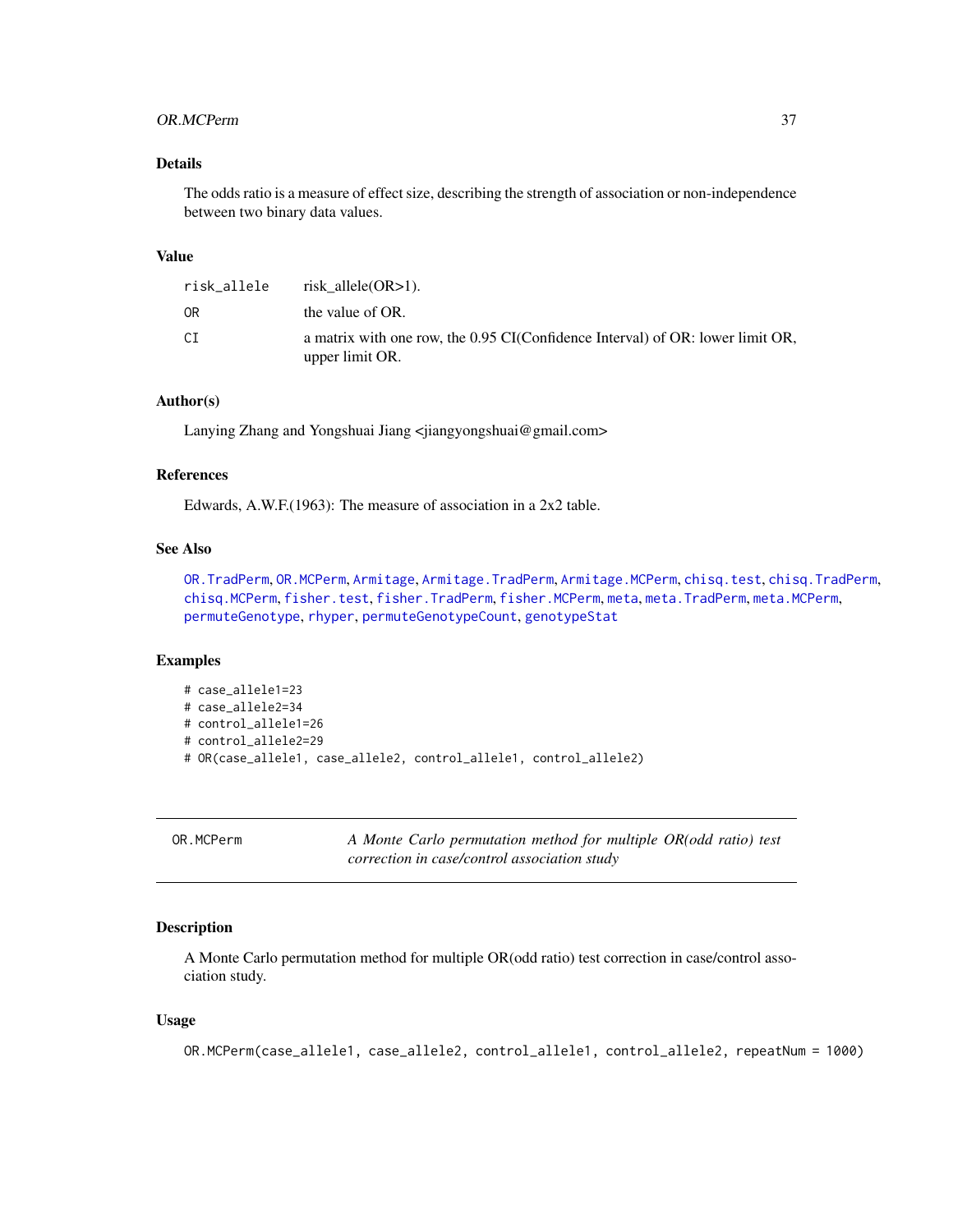### Arguments

| case_allele1    | a non-negative integer, the frequency of allelel in case samples.               |
|-----------------|---------------------------------------------------------------------------------|
| case allele2    | a non-negative integer, the frequency of allele 2 in case samples.              |
| control_allele1 |                                                                                 |
|                 | a non-negative integer, the frequency of allele1 in control samples.            |
| control_allele2 |                                                                                 |
|                 | a non-negative integer, the frequency of allele2 in control samples.            |
| repeatNum       | an integer (default 1000) specifying the number of replicates used in the Monte |
|                 | Carlo permutation.                                                              |
|                 |                                                                                 |

## **Details**

The odds ratio is a measure of effect size, describing the strength of association or non-independence between two binary data values.

"OR.MCPerm" simulates permutation method to get p value for risk\_allele, by generating random numbers for the hypergeometric distribution based on the genotype statistic of original data. Seealso [chisq.MCPerm](#page-9-0).

# Value

| risk_allele | risk allele.                                                              |
|-------------|---------------------------------------------------------------------------|
| pValue      | the p value for the test.                                                 |
| obsOR       | the OR value for the true data.                                           |
| permOR      | a vector with 'repeatNum' elements, the OR value for the simulation data. |

## Author(s)

Lanying Zhang and Yongshuai Jiang <jiangyongshuai@gmail.com>

# References

William S Noble(Nat Biotechnol.2009): How does multiple testing correction work? Edwards, A.W.F.(1963): The measure of association in a 2x2 table. Edgington. E.S.(1995): Randomization tests, 3rd ed.

### See Also

[OR](#page-35-0), [OR.TradPerm](#page-38-0), [Armitage](#page-4-0), [Armitage.TradPerm](#page-7-0), [Armitage.MCPerm](#page-6-0), [chisq.test](#page-0-0), [chisq.TradPerm](#page-11-0), [chisq.MCPerm](#page-9-0), [fisher.test](#page-0-0), [fisher.TradPerm](#page-16-0), [fisher.MCPerm](#page-14-0), [meta](#page-26-0), [meta.TradPerm](#page-31-0), [meta.MCPerm](#page-28-0), [permuteGenotype](#page-51-0), [rhyper](#page-0-0), [permuteGenotypeCount](#page-52-0), [genotypeStat](#page-19-0)

## Examples

```
# case_allele1=23
# case_allele2=34
# control_allele1=26
# control_allele2=29
# OR.MCPerm(23,34,26,29,repeatNum=100000)
```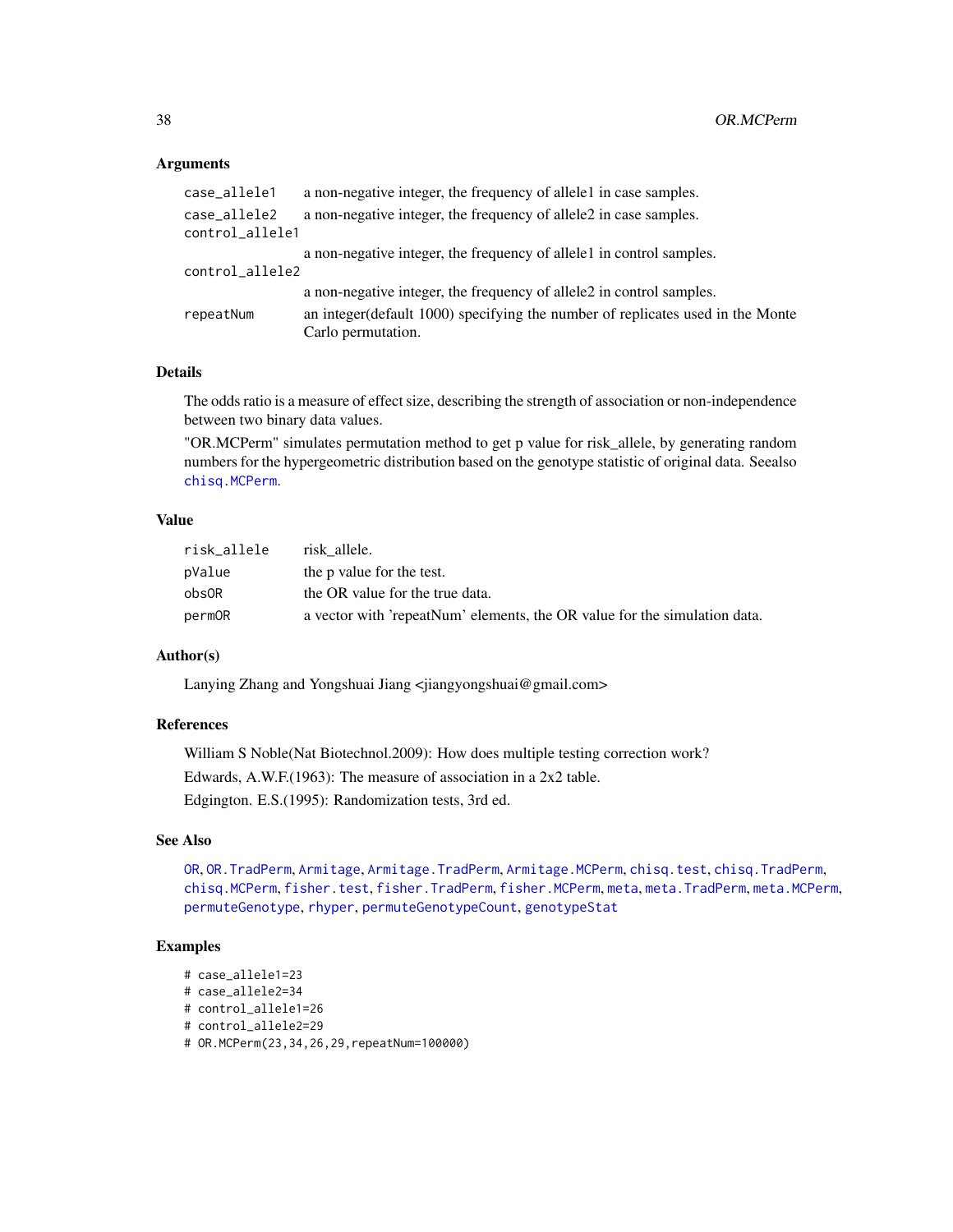<span id="page-38-0"></span>OR.TradPerm *A permutation test for multiple OR(odd ratio) test correction in case/control association study*

### Description

A permutation test for multiple OR(odd ratio) test correction in case/control association study.

### Usage

OR.TradPerm(genotypeLine, affectionLine, fromCol, naString, sep, repeatNum = 1000)

# Arguments

| genotypeLine  | a matrix with one row containing information of specified snp: basic informa-<br>tion(e.g. SNP ID number, chromo, position) and genotype of observed individu-<br>als. See below for details.                                                                                           |
|---------------|-----------------------------------------------------------------------------------------------------------------------------------------------------------------------------------------------------------------------------------------------------------------------------------------|
| affectionLine | a matrix having the same dimension with parameter 'genotypeLine' contain the<br>affection status(case or control) of each individual and other information. The<br>affection status must be in same columns with the genotypes in parameter 'geno-<br>typeLine'. See below for details. |
| fromCol       | a positive integer, the start column of genotype data in parameter 'genotype-<br>Line'.                                                                                                                                                                                                 |
| naString      | a character string for NA values of genotype.                                                                                                                                                                                                                                           |
| sep           | character separator used to divide genotype between alleles "Allele1 <sep>Allele2".</sep>                                                                                                                                                                                               |
| repeatNum     | an integer (default 1000) specifying the number of replicates for permutation<br>test.                                                                                                                                                                                                  |

#### Details

The odds ratio is a measure of effect size, describing the strength of association or non-independence between two binary data values.

For case/control association study for snps, the permutation test proceeds as follows:

- 1) Combine the observations from all the samples;
- 2) Shuffle them and rearrangements of the labels(case/control) on the observed data;
- 3) Record the allele frequency of case and control samples, respectively;
- 4) Calculate the statistic of interest;
- 5) Repeat many times(at least 1000) to obtain the distribution of the statistic;

6) Determine how often the resampled statistic of interest is as extreme as the observed value of the same statistic.

The basic information of sepcified snp for 'genotypeLine' and the other information of individuals for 'affectionLine' must be located in the matrix of previous columns; and can not be included,thus fromCol=1.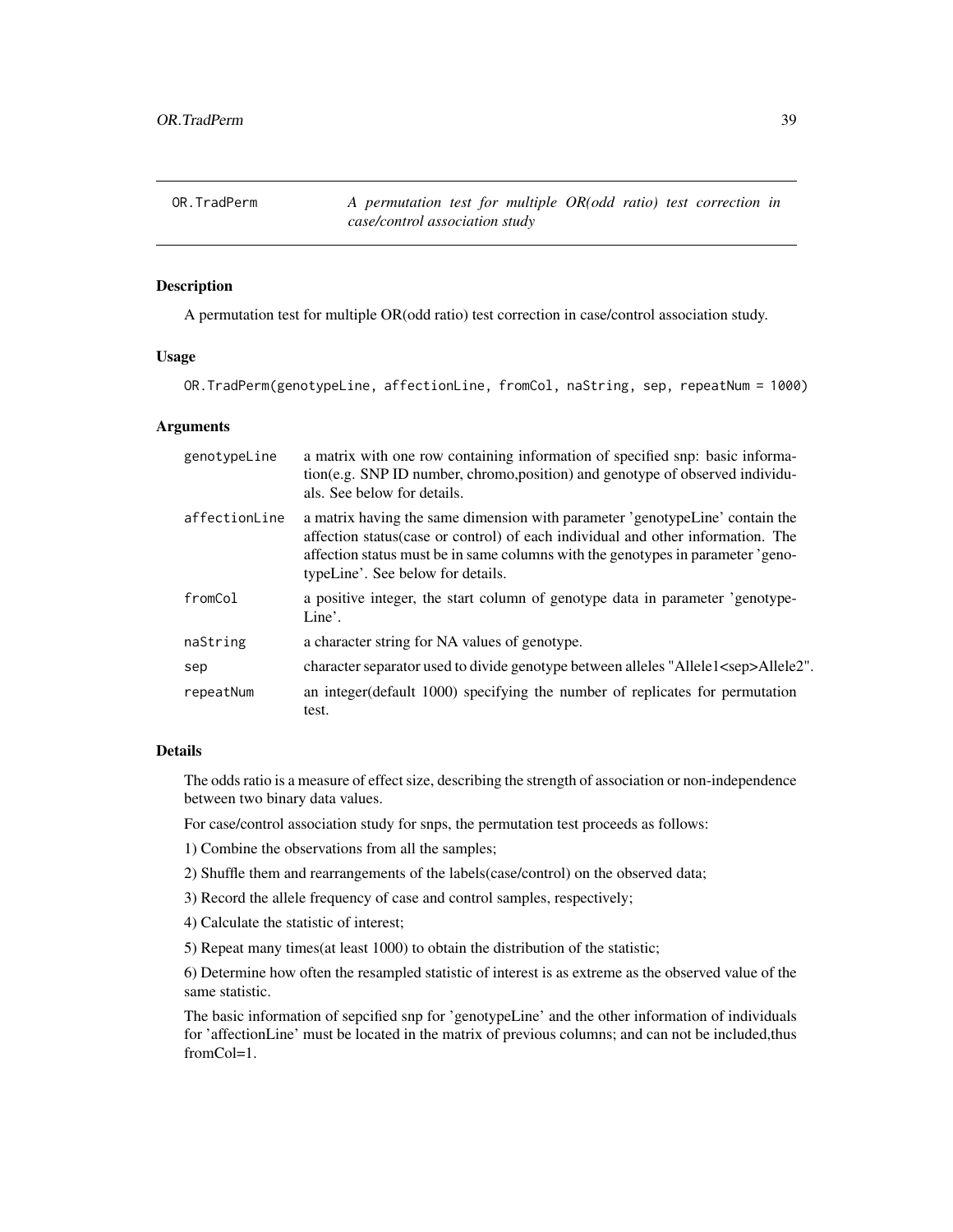The genotypes of the specified snp, the stored alleles is considered to be ordered, i.e. "C/T" is unequivalent to "T/C".

The affection status can be character string or numeric, but the symbol for control must be in advantageous alphabetical order (e.g. control=0,case=1).

## Value

| risk_allele | risk allele $(OR>1)$ .                                                     |
|-------------|----------------------------------------------------------------------------|
| pValue      | the p value for the test.                                                  |
| obs0R       | the OR value for the true data.                                            |
| permOR      | a vector with 'repeatNum' elements, the OR value for the permutation data. |

#### Note

When input the parameter 'naString' and 'sep', please make sure correct. Otherwise the result will be wrong.

# Author(s)

Lanying Zhang and Yongshuai Jiang <jiangyongshuai@gmail.com>

### References

William S Noble(Nat Biotechnol.2009): How does multiple testing correction work?

Edwards, A.W.F.(1963): The measure of association in a 2x2 table.

Edgington. E.S.(1995): Randomization tests, 3rd ed.

## See Also

[OR](#page-35-0), [OR.MCPerm](#page-36-0), [Armitage](#page-4-0), [Armitage.TradPerm](#page-7-0), [Armitage.MCPerm](#page-6-0), [chisq.test](#page-0-0), [chisq.TradPerm](#page-11-0), [chisq.MCPerm](#page-9-0), [fisher.test](#page-0-0), [fisher.TradPerm](#page-16-0), [fisher.MCPerm](#page-14-0), [meta](#page-26-0), [meta.TradPerm](#page-31-0), [meta.MCPerm](#page-28-0), [permuteGenotype](#page-51-0), [rhyper](#page-0-0), [permuteGenotypeCount](#page-52-0), [genotypeStat](#page-19-0)

### Examples

```
## import example data
# data(genotypeData)
## get the first line: affection state for samples
# data1=genotypeData[1,,drop=FALSE]
## get the second line: genotype data for a sepcifed snp
# data2=genotypeData[2,,drop=FALSE]
# OR.TradPerm(data2,data1,fromCol=2,naString="?_?",sep="_",repeatNum=5)
## matrix
# genotypeLine=matrix(c("rs12","AA","TT","TA","AA","TT","AA","AA"),nrow=1)
# affectionLine=matrix(c("Affection",1,1,1,0,0,0,0),nrow=1)
```
# OR.TradPerm(genotypeLine,affectionLine,fromCol=2,naString="NN",sep="",repeatNum=5)

## connect file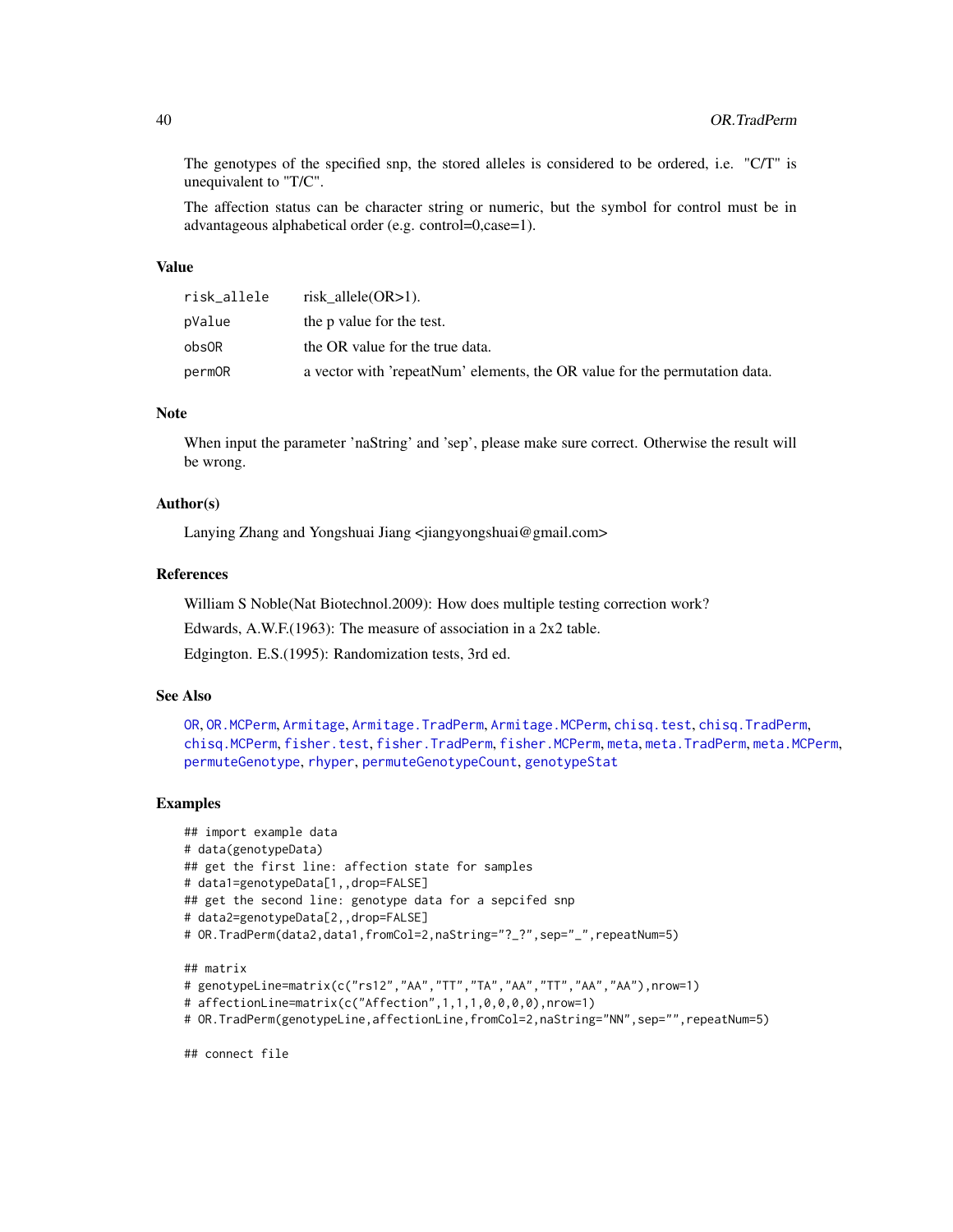```
# datafile=file("F:/data.txt","r")
## get the affection status for samples, read the first line from "data.txt"
# dataLine1=readLins(datafile,n=1)
# dataLine1=t(unlist(strsplit(dataLine1,sep="")))
## get the genotype line for samples, read the second line form "data.txt"
# dataLine2=readLines(datafile,n=1)
# dataLine2=t(unlist(strsplit(dataLine2,sep="")))
# OR.TradPerm(dataLine2,dataLine1,fromCol=2,naString="NN",sep="",repeatNum=1000)
```
pearson\_scatter *scatter plot and calculate Pearson correlation coefficient for paired data*

### Description

scatter plot and calculate Pearson correlation coefficient for paired data.

### Usage

```
pearson_scatter(Trad_data, MC_data, scatter_col = "gray28", line_col = "black",
   title = NULL, xlab = "TradPerm P-value", ylab = "MCPerm P-value")
```
### Arguments

| Trad_data   | numeric vector, e.g. the result('perm_Qp'/'perm_I2'/'perm_p') of function 'meta.TradPerm'.             |
|-------------|--------------------------------------------------------------------------------------------------------|
| MC_data     | numeric vector, e.g. the result('perm_Qp'/'perm_I2'/'perm_p') of function 'meta.MCPerm'.               |
| scatter_col | the color(default 'gray28') of the scatter points.                                                     |
| line_col    | the color(default 'black') of the line $x=y$ .                                                         |
| title       | The main title (on top).                                                                               |
| xlab,ylab   | X axis label, default value is 'TradPerm P-value'. Y axis label, default value is<br>'MCPerm P-value'. |

## Details

Scatter plot and Pearson correlation coefficient(two.sided) for 'perm\_Qp'/'perm\_I2'/'perm\_p' of 'meta.TradPerm' and 'meta.MCPerm' are to test the consistency between them.

### Author(s)

Lanying Zhang and Yongshuai Jiang <jiangyongshuai@gmail.com>

# See Also

[meta.MCPerm](#page-28-0), [meta.TradPerm](#page-31-0), [chisq.MCPerm](#page-9-0), [chisq.TradPerm](#page-11-0), [VS.Hist](#page-74-0), [VS.KS](#page-76-0), [VS.Genotype.Hist](#page-69-0), [VS.Allele.Hist](#page-60-0), [PermMeta.LnOR.Hist](#page-48-0), [PermMeta.LnOR.CDC](#page-47-0), [PermMeta.LnOR.boxplot](#page-44-0), [PermMeta.LnOR.qqnorm](#page-50-0), [PermMeta.Hist](#page-43-0), [PermMeta.boxplot](#page-41-0)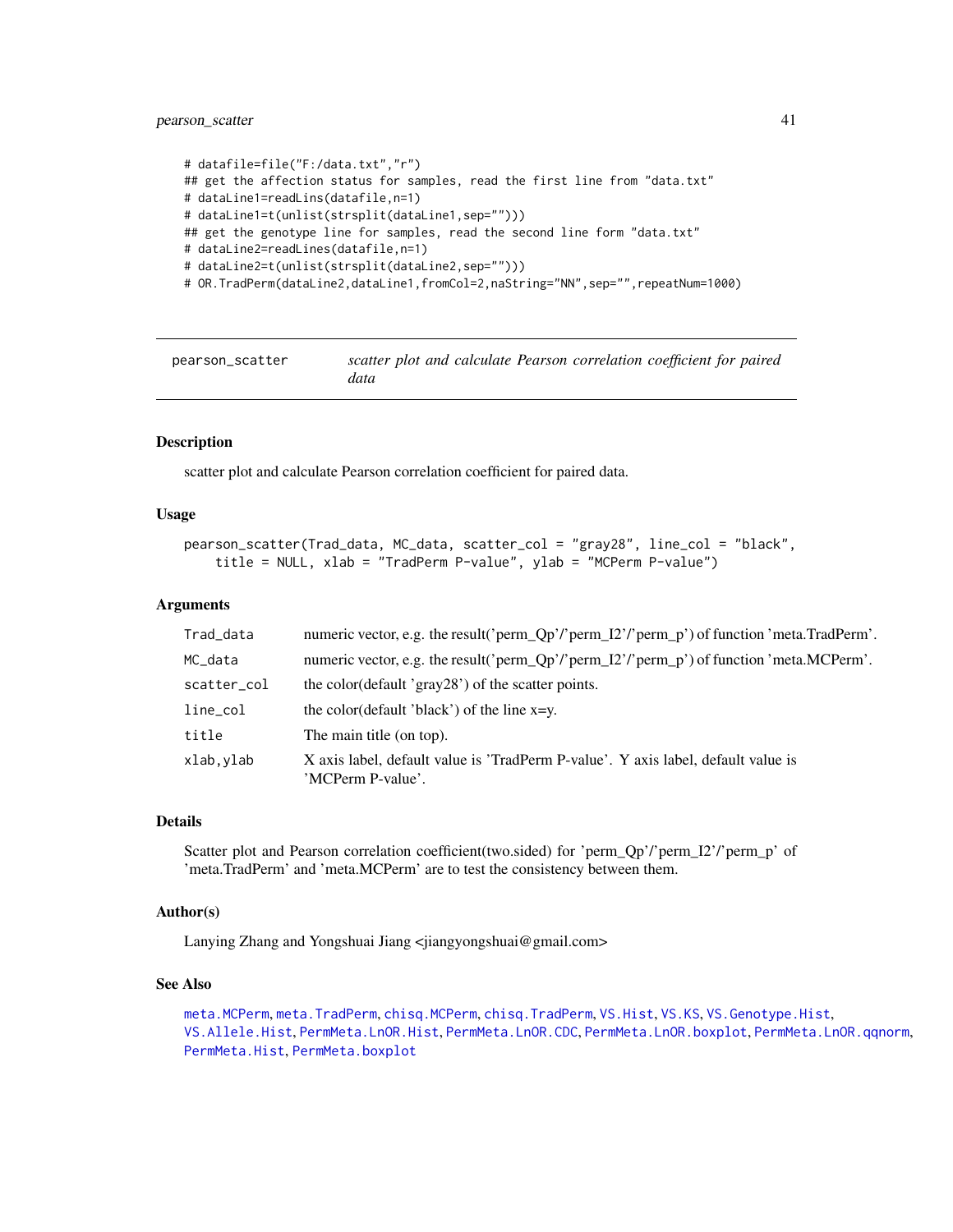## Examples

```
# Trad=read.table("Trad_result.txt",sep=" ",header=FALSE)
# MC=read.table("MC_result.txt",sep=" ",header=FALSE)
# par(mfrow=c(3,1))# pearson_scatter(as.numeric(Trad[,4]),as.numeric(MC[,4]),
    # title="Q p_value ",
   # xlab="TradPerm Qp_value",
    # ylab="MCPerm Qp_value")
# pearson_scatter(as.numeric(Trad[,6]),as.numeric(MC[,6]),
    # title="I2 p_value",
    # xlab="TradPerm I2p_value",
    # ylab="MCPerm I2p_value")
# pearson_scatter(as.numeric(Trad[,9]),as.numeric(MC[,9]),
   # title="p_value",
   # xlab="TradPerm p_value",
    # ylab="MCPerm p_value")
```
<span id="page-41-0"></span>PermMeta.boxplot *boxplot for the result of 'meta.MCPerm' or 'meta.TradPerm'*

### Description

boxplot for the result of 'meta.MCPerm' or 'meta.TradPerm'

### Usage

```
PermMeta.boxplot(PermMeta, plot = "Qp", true_data_pch = 3, pch_col = "red",
   border_col = "red", fill_col = NULL,
main = "boxplot for heterogeneity Q p_vlaue", digits = 3)
```
# Arguments

| PermMeta      | the result of function 'meta.TradPerm' or 'meta.MCPerm'.                                                                                                                                                                                                                                                                                                                                                                                          |
|---------------|---------------------------------------------------------------------------------------------------------------------------------------------------------------------------------------------------------------------------------------------------------------------------------------------------------------------------------------------------------------------------------------------------------------------------------------------------|
| plot          | a character string indicating which return value of function 'meta. TradPerm' or<br>'meta.MCPerm' to be plot. The value can be "Qp"(default), "I2", "merged_LnOR",<br>"merged_LnOR_VAR" or "merged_LnOR_p". And the value must be simula-<br>tion data. 'Qp', "I2", "merged_LnOR", "merged_LnOR_VAR" and "merged_LnOR_p"<br>separetly plots the return value 'perm_Qp', 'perm_I2', 'perm_merged_LnOR',<br>'perm_merged_VARLnOR', 'perm_merged_p'. |
| true_data_pch | the pch(default 3) to mark the observed value in the boxplot of simulation data.                                                                                                                                                                                                                                                                                                                                                                  |
| pch_col       | the color(default 'red') of pch.                                                                                                                                                                                                                                                                                                                                                                                                                  |
| border col    | the color(default 'red') for the border of boxplot.                                                                                                                                                                                                                                                                                                                                                                                               |
| $fill_{col}$  | the filled color(default NULL) for the body of boxplot.                                                                                                                                                                                                                                                                                                                                                                                           |
| main          | the main title (on top), default value is "boxplot for heterogeneity $Q p$ vlaue".                                                                                                                                                                                                                                                                                                                                                                |
| digits        | integer (default 3) indicating the number of decimal places. See details.                                                                                                                                                                                                                                                                                                                                                                         |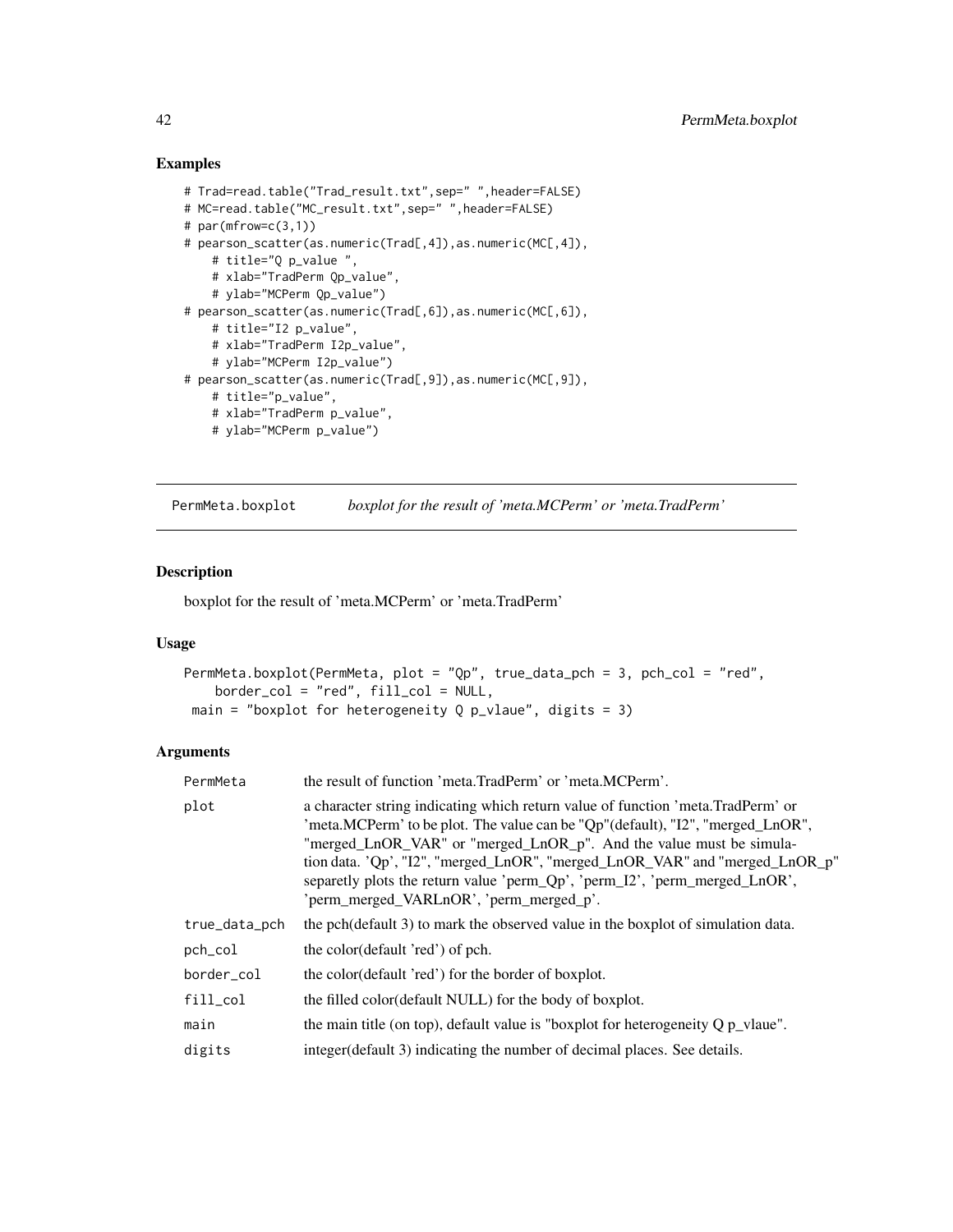### PermMeta.boxplot 43

#### Details

boxplot for the return value('perm\_Qp','perm\_I2','perm\_merged\_LnOR','perm\_merged\_VARLnOR', 'perm\_merged\_p') of 'meta.MCPerm' or 'meta.TradPerm'. And through 'pch' and text to mark the observed value.

The symbols in the legend:  $'Q$ \_stat' is the Q statistic for meta data heterogeneity;  $'Q_p$ ' is the p value of Q value(chi square distribution,the number of studies in meta analysis minus one is degree of freedom of Q value.); 'p.corrected' is the corrected p value by permutation; 'I2\_stat' is the statistic I2(calculated by formula  $max(Q-d.f./Q, 0)$ ) for meta data heterogeneity; 'merged LnOR' is the merged log odd ratio of observed data; 'merged\_LnOR\_VAR' is the variance of log odd ratio for observed data; 'merged\_LnOR\_p' is the p value of log odd ratio of observed data which obey normal distribution.

MCPerm details see [chisq.MCPerm](#page-9-0). TradPerm details see [chisq.TradPerm](#page-11-0).

### Author(s)

Lanying Zhang and Yongshuai Jiang <jiangyongshuai@gmail.com>

# See Also

```
meta.MCPerm, meta.TradPerm, chisq.MCPerm, chisq.TradPerm, VS.Hist, VS.KS, VS.Genotype.Hist,
VS.Allele.Hist, PermMeta.LnOR.Hist, PermMeta.LnOR.CDC, PermMeta.LnOR.boxplot, PermMeta.LnOR.qqnorm,
PermMeta.Hist
```
## Examples

```
## import data
# data(MetaGenotypeCount)
## delete first line
# temp=MetaGenotypeCount[-1,];
# result=meta.MCPerm(case_11=as.numeric(temp[,14]),case_12=as.numeric(temp[,16]),
# case_22=as.numeric(temp[,18]),control_11=as.numeric(temp[,15]),
# control_12=as.numeric(temp[,17]),control_22=as.numeric(temp[,19]),
# model="allele",fixed_method="MH",random_method="DL",repeatNum=1000)
## set working directory to save the plots.
# setwd("D:\")
# pdf("PermMeta.boxplot.pdf",height=6,width=6)
# PermMeta.boxplot(result,plot="Qp",
    # true_data_pch=5,pch_col='red',border_col='black',fill_col=NULL,
    # main="boxplot for heterogeneity Q p_vlaue")
# PermMeta.boxplot(result,plot="I2",
    # true_data_pch=5,pch_col="red",border_col='black',fill_col=NULL,
    # main="boxplot plot for heterogeneity I2")
# PermMeta.boxplot(result,plot="merged_LnOR",
    # true_data_pch=5,pch_col="red",border_col='black',fill_col=NULL,
 # main="boxplot plot for merged_LnOR")
# PermMeta.boxplot(result,plot="merged_LnOR_VAR",
    # true_data_pch=5,pch_col="red",border_col='black',fill_col=NULL,
    # main="boxplot plot for merged_LnOR_VAR")
# PermMeta.boxplot(result,plot="merged_LnOR_p",
    # true_data_pch=5,pch_col="red",border_col='black',fill_col=NULL,
```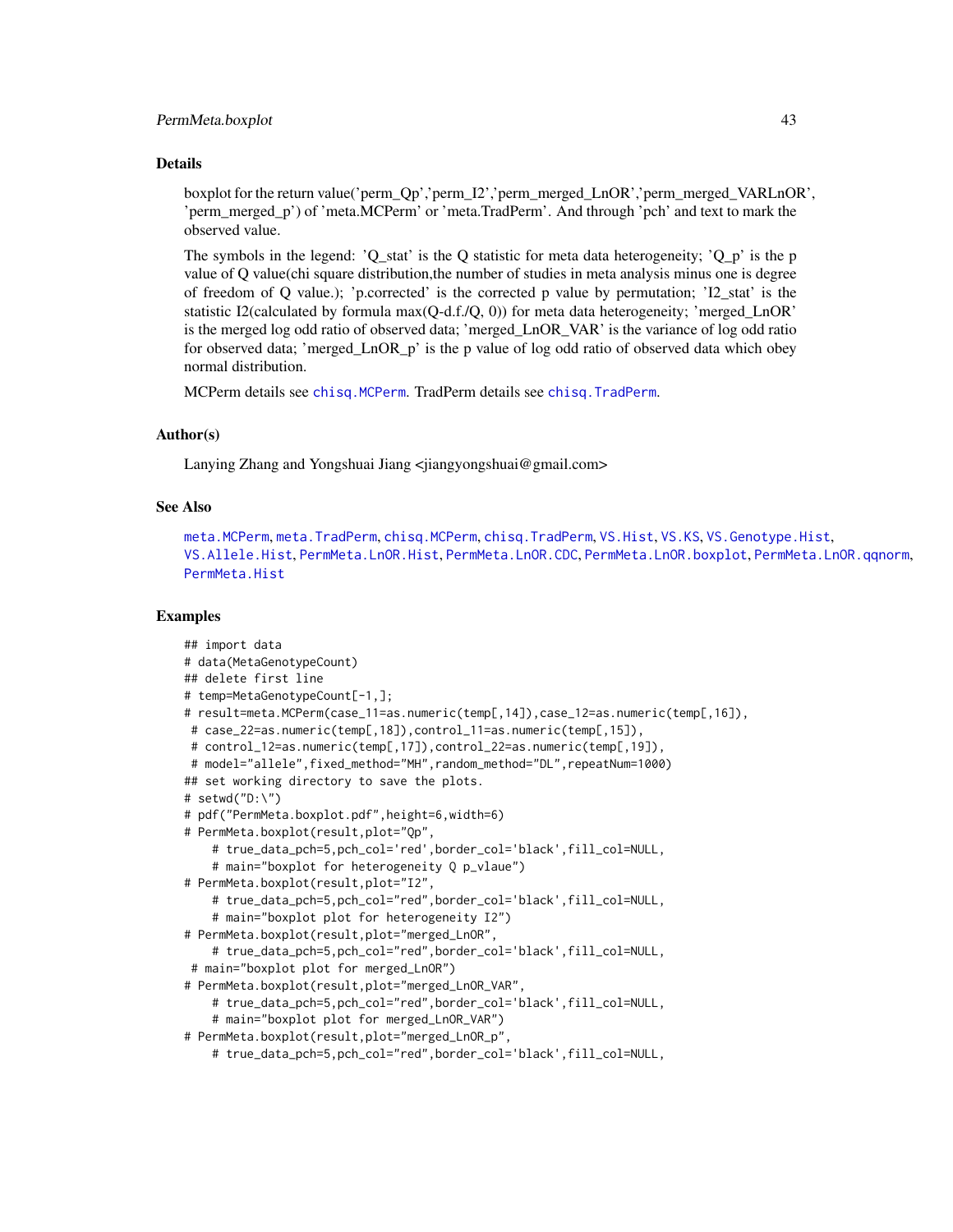```
# main="boxplot plot for merged_LnOR_p")
# dev.off()
```
<span id="page-43-0"></span>PermMeta.Hist *histplot for the result of 'meta.MCPerm' or 'meta.TradPerm'*

### Description

histplot for the result of 'meta.MCPerm' or 'meta.TradPerm'.

### Usage

```
PermMeta.Hist(PermMeta, plot = "Qp", fill_col = NULL, border_col = "black",
   arrows_col = "red", main = "Hist plot for heterogeneity Q p_vlaue",
xlab = "Q p_value", ylab = "Density", digits = 3)
```
### **Arguments**

| PermMeta   | the result of function 'meta.TradPerm' or 'meta.MCPerm'.                                                                                                                                                                                                                                                                                                                                                                                          |
|------------|---------------------------------------------------------------------------------------------------------------------------------------------------------------------------------------------------------------------------------------------------------------------------------------------------------------------------------------------------------------------------------------------------------------------------------------------------|
| plot       | a character string indicating which return value of function 'meta. TradPerm' or<br>'meta.MCPerm' to be plot. The value can be "Qp"(default), "I2", "merged_LnOR",<br>"merged_LnOR_VAR" or "merged_LnOR_p". And the value must be simula-<br>tion data. 'Qp', "I2", "merged_LnOR", "merged_LnOR_VAR" and "merged_LnOR_p"<br>separetly plots the return value 'perm_Qp', 'perm_I2', 'perm_merged_LnOR',<br>'perm_merged_VARLnOR', 'perm_merged_p'. |
| fill_col   | the filled color (default NULL) for the body of histplot.                                                                                                                                                                                                                                                                                                                                                                                         |
| border col | the color(default 'black') for the border of histplot.                                                                                                                                                                                                                                                                                                                                                                                            |
| arrows_col | the color(default 'red') of arrows which mark the place of the observed value.                                                                                                                                                                                                                                                                                                                                                                    |
| main       | the main title (on top), default value is "Hist plot for heterogeneity $Q p$ vlaue".                                                                                                                                                                                                                                                                                                                                                              |
| xlab,ylab  | X axis label, default value is 'Q p_value'. Y axis label, default value is 'Density'.                                                                                                                                                                                                                                                                                                                                                             |
| digits     | integer (default 3) indicating the number of decimal places.                                                                                                                                                                                                                                                                                                                                                                                      |

### Details

Histplot for the return value('perm\_Qp','perm\_I2','perm\_merged\_LnOR','perm\_merged\_VARLnOR', 'perm\_merged\_p') of 'meta.MCPerm' or 'meta.TradPerm'. And through arrows and legend to mark the observed value.

The symbols in the legend:  $'Q$ \_stat' is the Q statistic for meta data heterogeneity;  $'Q_p'$  is the p value of Q value(chi square distribution,the number of studies in meta analysis minus one is degree of freedom of Q value.); 'p.corrected' is the corrected p value by permutation; 'I2\_stat' is the statistic I2(calculated by formula max(Q-d.f./Q, 0)) for meta data heterogeneity; 'merged\_LnOR' is the merged log odd ratio of observed data; 'merged\_LnOR\_VAR' is the variance of log odd ratio for observed data; 'merged\_LnOR\_p' is the p value of log odd ratio of observed data which obey normal distribution.

MCPerm details see [chisq.MCPerm](#page-9-0). TradPerm details see [chisq.TradPerm](#page-11-0).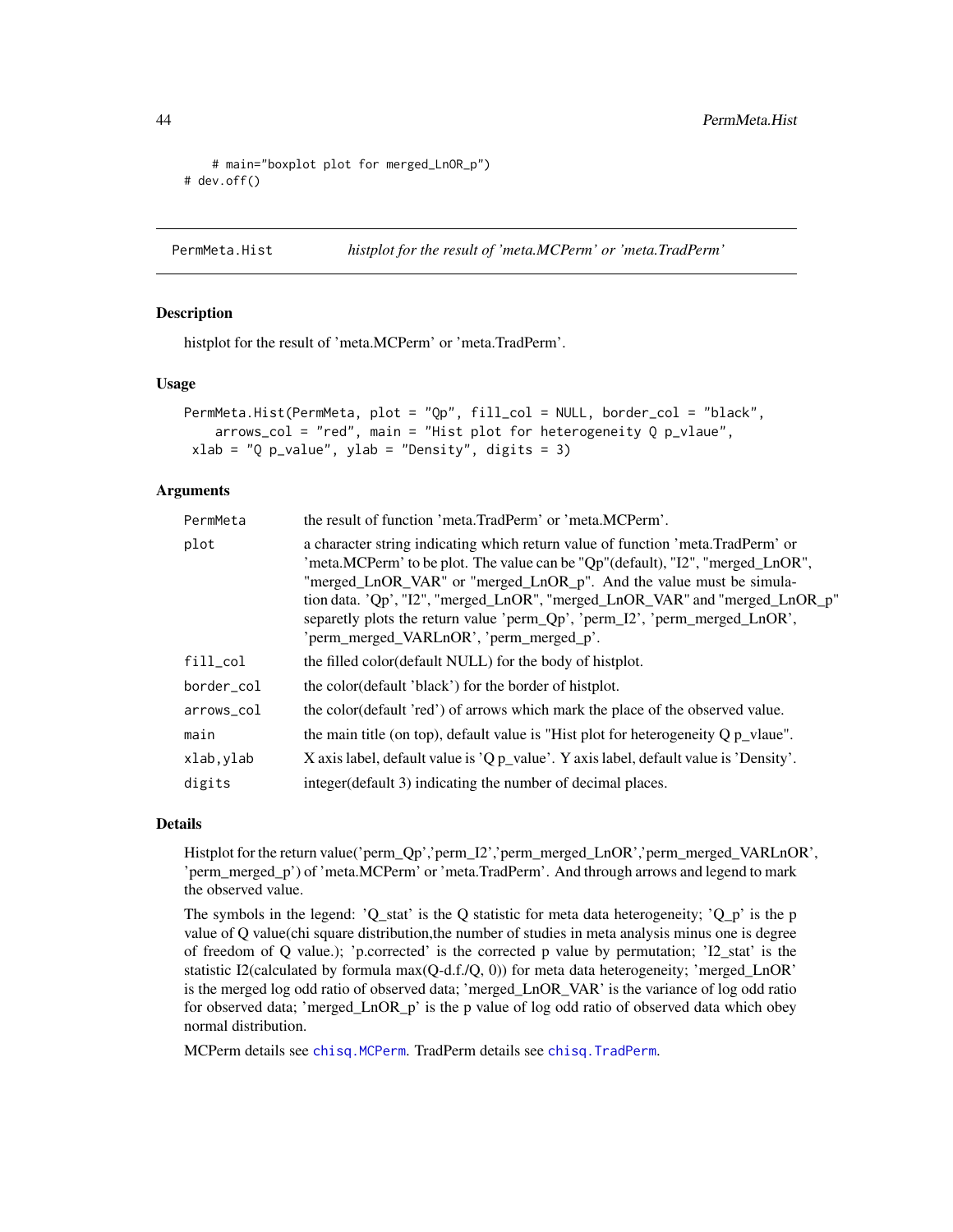## Author(s)

Lanying Zhang and Yongshuai Jiang <jiangyongshuai@gmail.com>

# See Also

```
meta.MCPerm, meta.TradPerm, chisq.MCPerm, chisq.TradPerm, VS.Hist, VS.KS, VS.Genotype.Hist,
VS.Allele.Hist, PermMeta.LnOR.Hist, PermMeta.LnOR.CDC, PermMeta.LnOR.boxplot, PermMeta.LnOR.qqnorm,
PermMeta.boxplot
```
### Examples

```
## import data
# data(MetaGenotypeCount)
## delete first line
# temp=MetaGenotypeCount[-1,];
# result=meta.MCPerm(case_11=as.numeric(temp[,14]),case_12=as.numeric(temp[,16]),
# case_22=as.numeric(temp[,18]),control_11=as.numeric(temp[,15]),
# control_12=as.numeric(temp[,17]),control_22=as.numeric(temp[,19]),
 # model="allele",fixed_method="MH",random_method="DL",repeatNum=1000)
## set working directory to save the plots.
# setwd("D:\")
# pdf("PermMeta.Hist.pdf",height=6,width=6)
# PermMeta.Hist(result,plot="Qp",fill_col=NULL,border_col='black',
    # arrows_col='red',main="Hist plot for heterogeneity Q p_vlaue",xlab="Q p_value")
# PermMeta.Hist(result,plot="I2",fill_col=NULL,border_col='black',
    # arrows_col='red',main="Hist plot for heterogeneity I2",xlab="I2")
# PermMeta.Hist(result,plot="merged_LnOR",fill_col=NULL,border_col='black',
    # arrows_col='red',main="Hist plot for merged_LnOR", xlab="merged_LnOR")
# PermMeta.Hist(result,plot="merged_LnOR_VAR",fill_col=NULL,border_col='black',
   # arrows_col='red',main="Hist plot for merged_LnOR_VAR", xlab="merged_LnOR_Variance")
# PermMeta.Hist(result,plot="merged_LnOR_p",fill_col=NULL,border_col='black',
    # arrows_col='red',main="Hist plot for merged_LnOR_p",xlab="merged_LnOR_p.value")
# dev.off()
```
<span id="page-44-0"></span>PermMeta.LnOR.boxplot *boxplot for the return value 'perm\_LnOR' or 'perm\_VARLnOR' of 'meta.MCPerm' or 'meta.TradPerm'*

## Description

boxplot for the return value 'perm\_LnOR' or 'perm\_VARLnOR' of 'meta.MCPerm' or 'meta.TradPerm'.

# Usage

```
PermMeta.LnOR.boxplot(PermMeta, plot = "LnOR", plot_study = "all", order = "no",
   main = "LnOR,no order", true_value_pch = 3, pch_col = "red",
pos = 3, text\_col = "blue", digits = 2)
```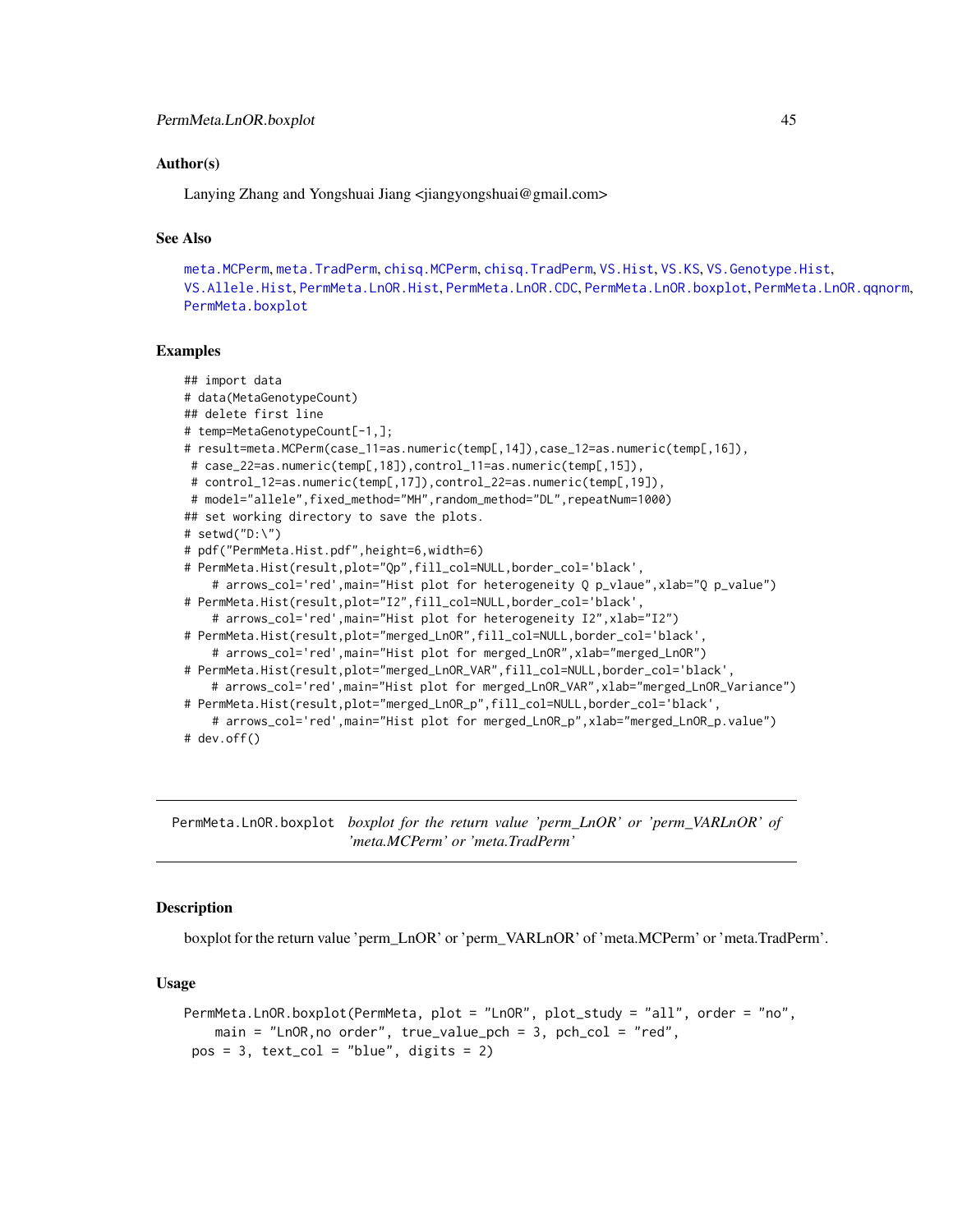# Arguments

| PermMeta   | the result of function 'meta.TradPerm' or 'meta.MCPerm'.                                                                                                                                                                                                  |
|------------|-----------------------------------------------------------------------------------------------------------------------------------------------------------------------------------------------------------------------------------------------------------|
| plot       | a character string indicating which return value of function 'meta. TradPerm' or<br>'meta.MCPerm' to be plot. The value can be "LnOR" (default), "LnOR_VAR".<br>"LnOR" and "LnOR_VAR" separetly plots the return value 'perm_LnOR' and<br>'perm_VARLnOR'. |
| plot_study | a numeric vector indicates which study (ies) in meta analysis to be plotted. De-<br>fault value is 'all', which indicates all studies in meta analysis to be plotted.                                                                                     |
| order      | a character string specifying the boxplot ascending order. The order can be<br>'LnOR', 'LnOR_VAR', 'VAR_LnOR', 'sample' and 'no'(default). See details.                                                                                                   |
| main       | the main title (on top), default value is 'LnOR, no order'.                                                                                                                                                                                               |
|            | true_value_pch the pch(default 3) to mark the observed value in the boxplot of simulation data.                                                                                                                                                           |
| pch_col    | the color of pch, default value is 'red'.                                                                                                                                                                                                                 |
| pos        | a position specifier for text of the observed value around the pch. Values of 1, 2,<br>3(default) and 4, respectively indicate positions below, to the left of, above and<br>to the right of the specified coordinates.                                   |
| text_col   | the color(default 'blue') for the text of the observed value.                                                                                                                                                                                             |
| digits     | integer (default 2) indicating the number of decimal places.                                                                                                                                                                                              |

## Details

Boxplot for the return value('perm\_LnOR','perm\_VARLnOR') of 'meta.MCPerm' or 'meta.TradPerm'. And through 'pch' and text to mark the observed value. The boxplot can order by 'LnOR', 'LnOR\_VAR', 'VAR\_LnOR', 'sample' and 'no'.

'LnOR' indicates the boxplot order by the log odd ratio calculated by each study observed genotype count. 'LnOR\_VAR' indicates the boxplot order by the variance of log odd ratio calculated by formule 1/ai+1/bi+1/ci+1/di(ai/bi/ci/di separetly are case/control two alleles count). 'VAR\_LnOR' indicates the variance of simulation log odd ratios. 'sample' indicates the boxplot order by the sample size of each study. 'no' indicates that the boxplot order is same as the order of parameter 'plot\_study'.

MCPerm details see [chisq.MCPerm](#page-9-0). TradPerm details see [chisq.TradPerm](#page-11-0).

## Value

| plot        | character value of parameter 'plot'.                                                                                                                                            |
|-------------|---------------------------------------------------------------------------------------------------------------------------------------------------------------------------------|
| plot_num    | the number of the selected studies to be plotted.                                                                                                                               |
| plot_order  | character value of parmeter 'order'.                                                                                                                                            |
| order_index | a numeric vector of the order of studies.                                                                                                                                       |
| true_LnOR   | a numeric vector of log odd ratio calculated by observed value of each study.<br>And the order is corresponding to the 'order_index'.                                           |
| LnOR_VAR    | a numeric vector of the log odd ratio variance $(1/ai+1/bi+1/ci+1/di)$ calculated<br>by observed value of each study. And the order is corresponding to the 'or-<br>der_index'. |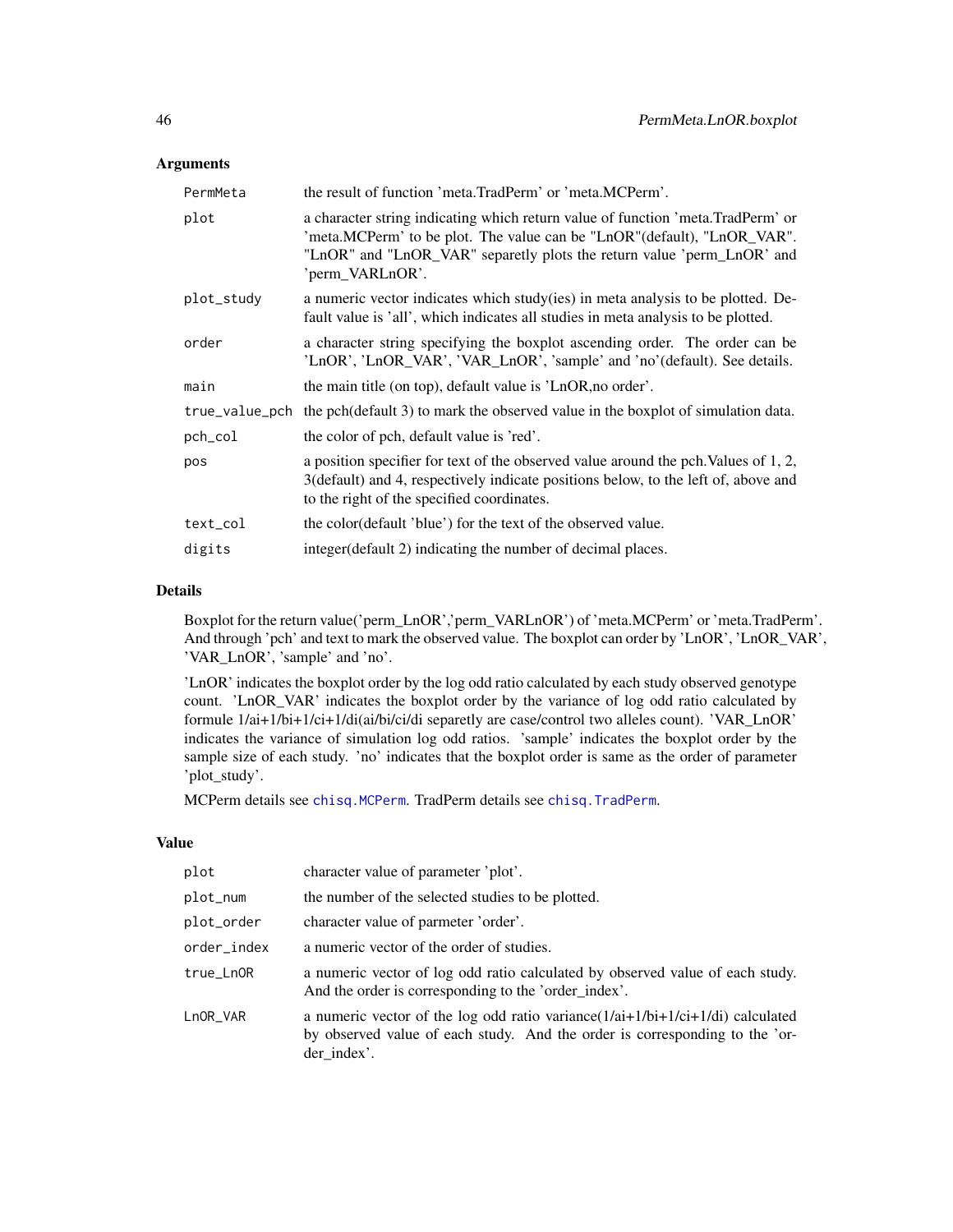| VAR LnOR | a numeric vector of the variance of the simulated log odd ratios got by permuta-<br>tion. And the order is corresponding to the 'order index'. |
|----------|------------------------------------------------------------------------------------------------------------------------------------------------|
| sample   | a numeric vector of the sample size of the plotted studies, and the order is cor-<br>responding to the 'order index'.                          |

# Author(s)

Lanying Zhang and Yongshuai Jiang <jiangyongshuai@gmail.com>

### See Also

```
meta.MCPerm, meta.TradPerm, chisq.MCPerm, chisq.TradPerm, VS.Hist, VS.KS, VS.Genotype.Hist,
VS.Allele.Hist, PermMeta.LnOR.Hist, PermMeta.LnOR.CDC, PermMeta.Hist, PermMeta.boxplot
```
# Examples

```
## import data
# data(MetaGenotypeCount)
## delete first line
# temp=MetaGenotypeCount[-1,];
# result=meta.MCPerm(case_11=as.numeric(temp[,14]),case_12=as.numeric(temp[,16]),
# case_22=as.numeric(temp[,18]),control_11=as.numeric(temp[,15]),
# control_12=as.numeric(temp[,17]),control_22=as.numeric(temp[,19]),
# model="allele",fixed_method="MH",random_method="DL",repeatNum=1000)
## set working directory to save the plots.
# setwd("D:\")
# pdf("PermMeta.LnOR.boxplot.pdf",height=6,width=9)
# par(mfrow=c(2,3))
# PermMeta.LnOR.boxplot(result,plot="LnOR",plot_study="all",order="no")
# PermMeta.LnOR.boxplot(result,plot="LnOR",plot_study="all",order="LnOR",
    # main="LnOR, order by LnOR")
# PermMeta.LnOR.boxplot(result,plot="LnOR",plot_study="all",order="LnOR_VAR",
    # main="LnOR, order by LnOR_VAR")
# PermMeta.LnOR.boxplot(result,plot="LnOR",plot_study="all",order="VAR_LnOR",
    # main="LnOR, order by VAR_LnOR")
# PermMeta.LnOR.boxplot(result,plot="LnOR",plot_study="all",order="sample",
    # main="LnOR, order by sample")
# PermMeta.LnOR.boxplot(result,plot="LnOR_VAR",plot_study=c(1,4,14,12),order="no",
    # main="LnOR_VAR, no order")
# PermMeta.LnOR.boxplot(result,plot="LnOR_VAR",plot_study=c(1,4,14,12),order="LnOR",
    # main="LnOR_VAR, order by LnOR")
# PermMeta.LnOR.boxplot(result,plot="LnOR_VAR",plot_study=c(1,4,14,12),order="LnOR_VAR",
    # main="LnOR_VAR, order by LnOR_VAR")
# PermMeta.LnOR.boxplot(result,plot="LnOR_VAR",plot_study=c(1,4,14,12),order="VAR_LnOR",
    # main="LnOR_VAR, order by VAR_LnOR")
# PermMeta.LnOR.boxplot(result,plot="LnOR_VAR",plot_study=c(1,4,14,12),order="sample",
    # main="LnOR_VAR, order by sample")
# dev.off()
```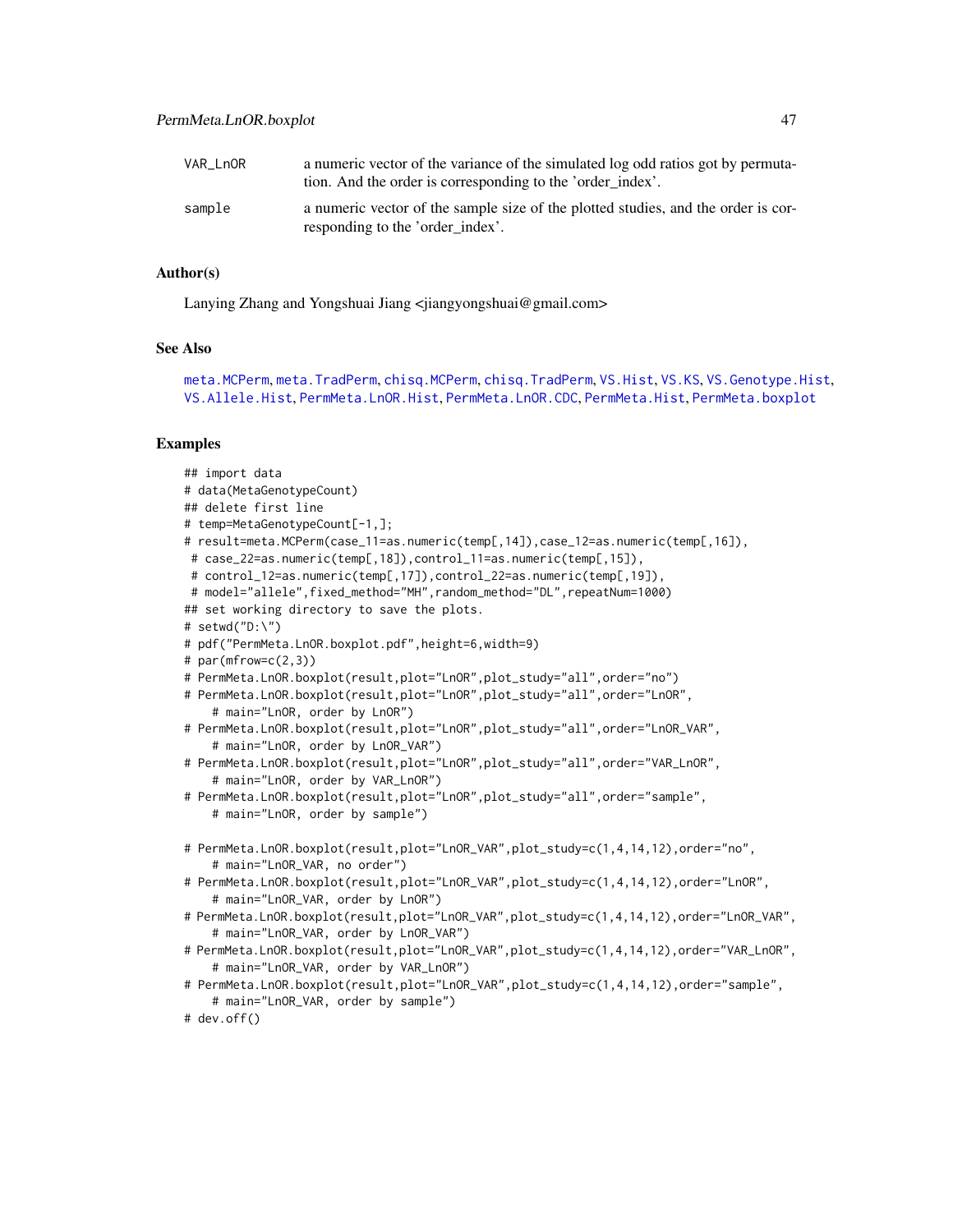<span id="page-47-0"></span>PermMeta.LnOR.CDC *cumulative distribution curve for the return value 'perm\_LnOR' of 'meta.MCPerm' or 'meta.TradPerm'*

## Description

cumulative distribution curve for the return value 'perm\_LnOR' of 'meta.MCPerm' or 'meta.TradPerm'.

### Usage

```
PermMeta.LnOR.CDC(PermMeta, plot_study = "all", nrow = 2, ncol = 3,
   PermMeta.LnOR_pch = 4, PermMeta.LnOR_col = "black",
LnOR_VAR_pch = 18, LnOR_VAR_col = "blue",
VAR_LnOR_pch = 18, VAR_LnOR_col = "red",
main = "cumulative distribution curve for LnOR", title = NULL,
xlab = "LnOR", ylab = "cumulative probability", digits = 3)
```
## Arguments

| PermMeta                   | the result of function 'meta.TradPerm' or 'meta.MCPerm'.                                                                                                                                                  |
|----------------------------|-----------------------------------------------------------------------------------------------------------------------------------------------------------------------------------------------------------|
| plot_study                 | a numeric vector indicates which study(ies) in meta analysis to be plotted. De-<br>fault value is 'all', which indicates all studies in meta analysis to be plotted.                                      |
| nrow, ncol                 | positive integer, divides the device up into 'nrow' (default is 2) rows and 'ncol' (default<br>is 3) columns.                                                                                             |
|                            | PermMeta.LnOR_pch, PermMeta.LnOR_col                                                                                                                                                                      |
|                            | the pch(default 4) and the color(default 'black') of pch are for the cumulative<br>distribution curve of the return value 'perm_LnOR' of certain study.                                                   |
| LnOR_VAR_pch, LnOR_VAR_col |                                                                                                                                                                                                           |
|                            | the pch(default 18) and the color*(default 'blue') of pch are for the cumulative<br>distribution curve of the normal distrition with mean=0 and variance= $1/ai+1/bi+1/ci+1/di$ .                         |
| VAR_LnOR_pch, VAR_LnOR_col |                                                                                                                                                                                                           |
|                            | the pch(default 18) and the color(default 'red') of pch are for the cumulative dis-<br>tribution curve of the normal distrition with mean=0 and variance is the variance<br>of simulation log odd ratios. |
| main                       | the main title (on top), default value is "cumulative distribution curve for LnOR".                                                                                                                       |
| title                      | the sub main title for each plotted study (on top).                                                                                                                                                       |
| xlab, ylab                 | X axis label, default value is 'LnOR'. Y axis label, default value is 'cumulative<br>probability'.                                                                                                        |
| digits                     | integer(default 3) indicating the number of decimal places.                                                                                                                                               |
|                            |                                                                                                                                                                                                           |

## Details

Plot three cumulative distribution cures(abbreviation:CDC): 1) CDC for simulative log odd ratios; 2) CDC for normal distribution with mean=0 and var=variance of observed log odd ratio of certain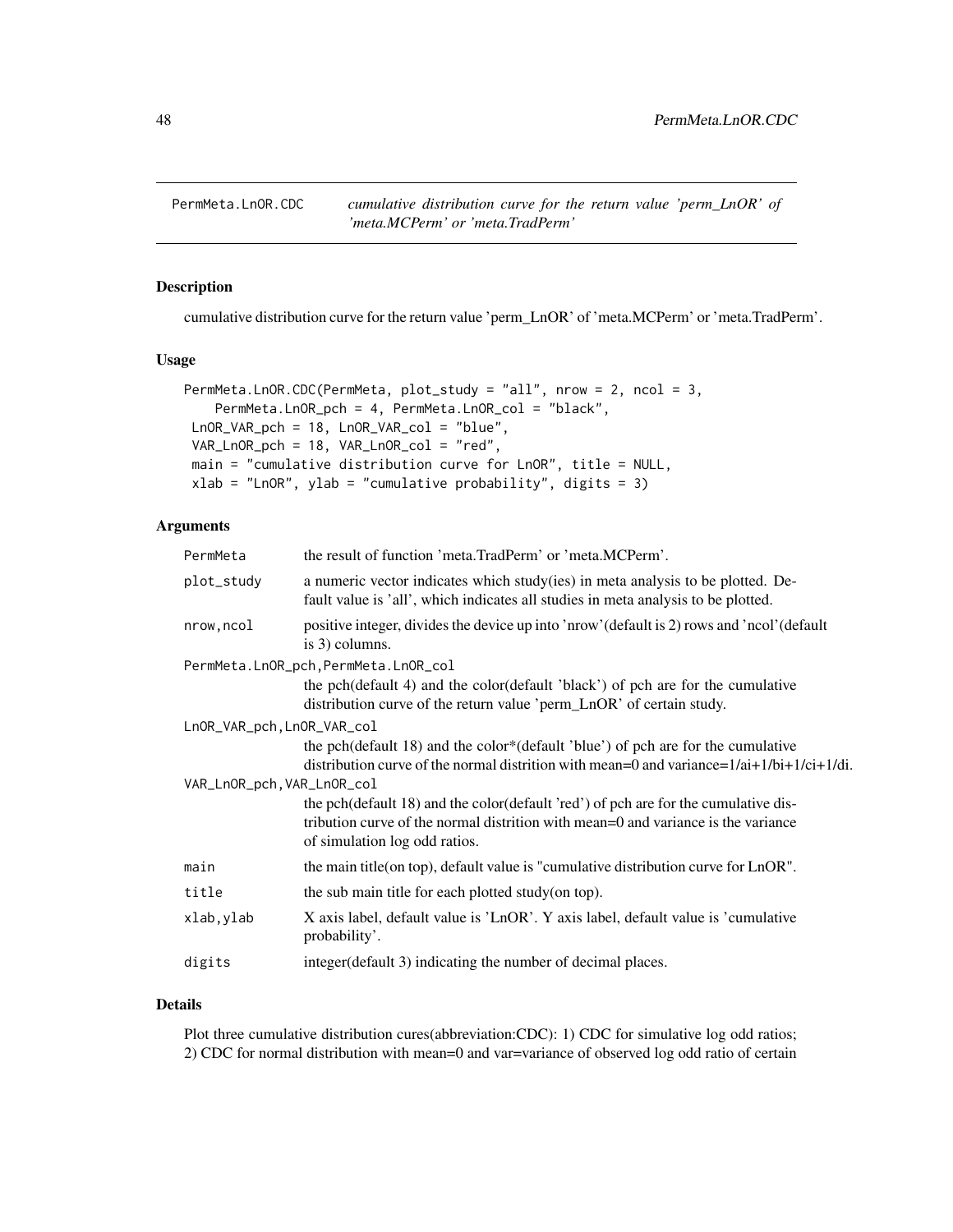study( $1/a$ i+ $1/b$ i+ $1/c$ i+ $1/d$ i); 3) CDC for normal distribution with mean=0 and var=variance of simulative log odd ratios. The symbol—'perm\_lnOR','pnorm\_LnOR\_VAR','pnorm\_VAR\_LnOR' in the topright legend separately indicated the first, second, third cure. Through three CDC compared, observe than the thrid cure is more corresponding to the first cure when sample size is smaller.

The symbol in the bottomright legend: 'LnOR' indicates the log odd ratio of observed data for the study; 'sample' indicates the sample size of the study; 'LnOR\_VAR' indicates the variance of second cure; 'VAR\_LnOR' indicates the variance of third cure.

MCPerm details see [chisq.MCPerm](#page-9-0). TradPerm details see [chisq.TradPerm](#page-11-0).

### Value

| the value of paramter 'plot_study'.                                               |
|-----------------------------------------------------------------------------------|
| the numeric vector of log odd ratio of the observed data for the plotted studies. |
| the numeric vector of sample size of the plotted studies.                         |
| the numeric vector of variance of the sencond cure for the plotted studies.       |
| the numeric vector of variance of the third cure for the plotted studies.         |
|                                                                                   |

## Author(s)

Lanying Zhang and Yongshuai Jiang <jiangyongshuai@gmail.com>

### See Also

```
meta.MCPerm, meta.TradPerm, chisq.MCPerm, chisq.TradPerm, VS.CDC, VS.KS, VS.Genotype.CDC,
VS.Allele.CDC, PermMeta.LnOR.Hist, PermMeta.LnOR.qqnorm, PermMeta.LnOR.boxplot, PermMeta.Hist,
PermMeta.boxplot
```
### Examples

```
## import data
# data(MetaGenotypeCount)
## delete first line
# temp=MetaGenotypeCount[-1,];
# result=meta.MCPerm(case_11=as.numeric(temp[,14]),case_12=as.numeric(temp[,16]),
# case_22=as.numeric(temp[,18]),control_11=as.numeric(temp[,15]),
# control_12=as.numeric(temp[,17]),control_22=as.numeric(temp[,19]),
 # model="allele",fixed_method="MH",random_method="DL",repeatNum=1000)
# PermMeta.LnOR.CDC(result,plot_study=c(3,5,21,7,12,9),nrow=2,ncol=3)
```
<span id="page-48-0"></span>PermMeta.LnOR.Hist *histplot for the return value 'perm\_LnOR' or 'perm\_VARLnOR' of 'meta.MCPerm' or 'meta.TradPerm'*

## **Description**

histplot for the return value 'perm\_LnOR' or 'perm\_VARLnOR' of 'meta.MCPerm' or 'meta.TradPerm'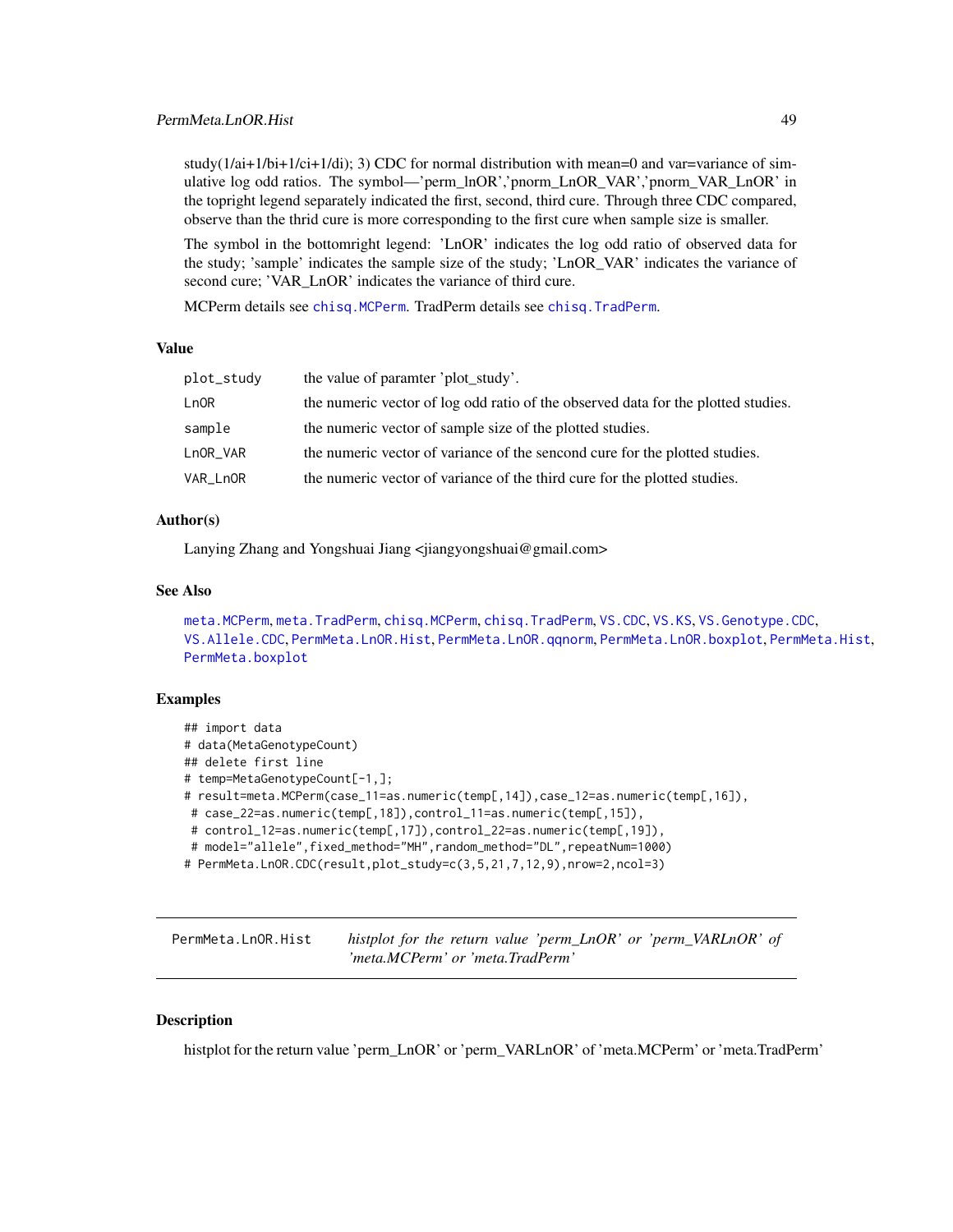### Usage

```
PermMeta.LnOR.Hist(PermMeta, plot = "LnOR", plot_study = "all", nrow = 2, ncol = 2,
   main = "Background distribution for LnOR", title = NULL,
xlab = "LnOR", hist_border_col = "black", arrows_col = "red", digits = 3)
```
## Arguments

| PermMeta        | the result of function 'meta.TradPerm' or 'meta.MCPerm'.                                                                                                                                                                                                                 |
|-----------------|--------------------------------------------------------------------------------------------------------------------------------------------------------------------------------------------------------------------------------------------------------------------------|
| plot            | a character string indicating which return value of function 'meta. TradPerm' or<br>'meta.MCPerm' to be plot. The value can be "LnOR", "LnOR_VAR". "LnOR"<br>and "LnOR_VAR" separetly plots the return value 'perm_LnOR' and 'perm_VARLnOR'.<br>Default value is 'LnOR'. |
| plot_study      | a numeric vector indicates which study (ies) in meta analysis to be plotted. De-<br>fault value is 'all', which indicates all studies in meta analysis to be plotted.                                                                                                    |
| nrow, ncol      | positive integer, divides the device up into 'nrow' rows and 'ncol' columns.<br>Default value is 2.                                                                                                                                                                      |
| main            | the main title (on top), default value is "Background distribution for LnOR".                                                                                                                                                                                            |
| title           | the sub main title for each plotted study (on top).                                                                                                                                                                                                                      |
| xlab            | X axis label, default value is 'LnOR'.                                                                                                                                                                                                                                   |
| hist_border_col |                                                                                                                                                                                                                                                                          |
|                 | the color for the border of histplot. Default value is 'black'.                                                                                                                                                                                                          |
| arrows_col      | the col of arrows which mark the place of the observed value. Default value is<br>'red'.                                                                                                                                                                                 |
| digits          | integer indicating the number of decimal places. Default value is 3.                                                                                                                                                                                                     |

### Details

Histplot for the return value('perm\_LnOR','perm\_VARLnOR') of 'meta.MCPerm' or 'meta.TradPerm'. And through arrows and legend to mark the observed value.

The symbol in the legend: 'LnOR' indicates the log odd ratio of observed value for the study. 'LnOR\_VAR' indicates the variance of log odd ratio calculated by formule 1/ai+1/bi+1/ci+1/di (ai/bi/ci/di separetly are case/control two alleles count). 'sample' indicates the sample size of the study. 'mean' indicates the mean value of simulative log odd ratios. 'var' indicates the variance of simulative log odd ratios. 'p' is the percentage of more than the observed value.

MCPerm details see [chisq.MCPerm](#page-9-0). TradPerm details see [chisq.TradPerm](#page-11-0).

# Value

| plot_study | the value of paramter 'plot_study'.                                                                |
|------------|----------------------------------------------------------------------------------------------------|
| LnOR       | the numeric vector of log odd ratio of the observed data for the plotted studies.                  |
| sample     | the numeric vector of sample size of the plotted studies.                                          |
| LnOR_VAR   | the numeric vector of variance of the log odd ratio of obaserved value for the<br>plotted studies. |
| VAR LnOR   | the numeric vector of variance of simulative log odd ratios for the plotted stud-<br>ies.          |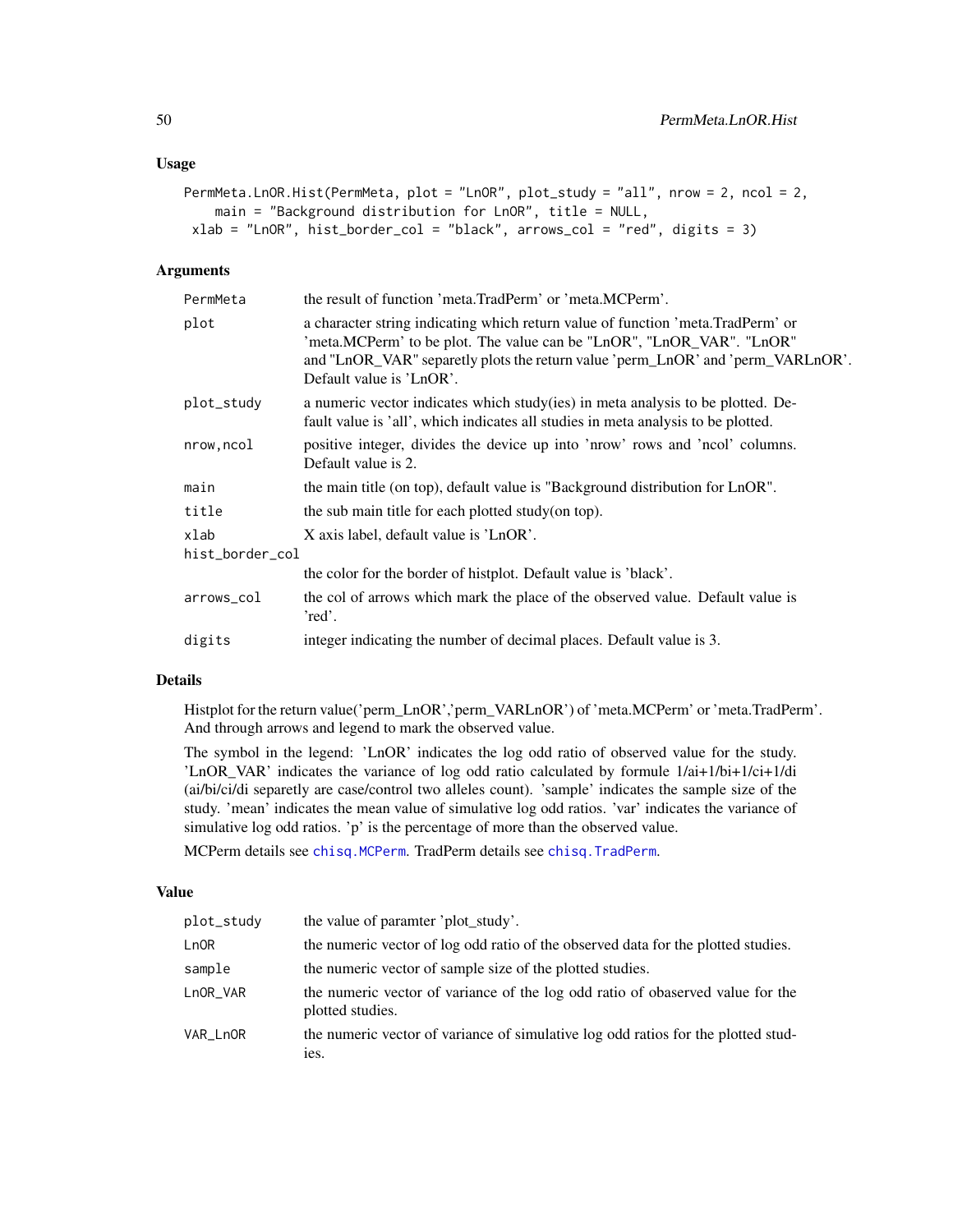### Author(s)

Lanying Zhang and Yongshuai Jiang <jiangyongshuai@gmail.com>

### See Also

```
meta.MCPerm, meta.TradPerm, chisq.MCPerm, chisq.TradPerm, VS.Hist, VS.KS, VS.Genotype.Hist,
VS.Allele.Hist, PermMeta.LnOR.qqnorm, PermMeta.LnOR.CDC, PermMeta.LnOR.boxplot, PermMeta.Hist,
PermMeta.boxplot
```
# Examples

```
## import data
# data(MetaGenotypeCount)
## delete first line
# temp=MetaGenotypeCount[-1,];
# result=meta.MCPerm(case_11=as.numeric(temp[,14]),case_12=as.numeric(temp[,16]),
# case_22=as.numeric(temp[,18]),control_11=as.numeric(temp[,15]),
 # control_12=as.numeric(temp[,17]),control_22=as.numeric(temp[,19]),
 # model="allele",fixed_method="MH",random_method="DL",repeatNum=1000)
# PermMeta.LnOR.Hist(result,plot="LnOR",plot_study="all",nrow=2,ncol=2,
    # title=NULL,xlab="LnOR")
# PermMeta.LnOR.Hist(result,plot="LnOR_VAR",plot_study=c(3,5,12,21),nrow=2,ncol=2,
    # main="Background distribution for LnOR_VAR",title=NULL,xlab="LnOR_VAR")
```
<span id="page-50-0"></span>PermMeta.LnOR.qqnorm *qqnorm plot for the return value 'perm\_LnOR' of 'meta.MCPerm' or 'meta.TradPerm'*

## **Description**

qqnorm plot for the return value 'perm\_LnOR' of 'meta.MCPerm' or 'meta.TradPerm'.

### Usage

```
PermMeta.LnOR.qqnorm(PermMeta, plot_study = "all", nrow = 2, ncol = 2,
   main = "qqnorm plot for LnOR", title = NULL,
xlab = "Theoretical Quantiles", ylab = "Sample Quantiles",
 scatter_col = "black", line_col = "red")
```
## Arguments

| PermMeta   | the result of function 'meta.TradPerm' or 'meta.MCPerm'.                                                                                                              |
|------------|-----------------------------------------------------------------------------------------------------------------------------------------------------------------------|
| plot_study | a numeric vector indicates which study (ies) in meta analysis to be plotted. De-<br>fault value is 'all', which indicates all studies in meta analysis to be plotted. |
| nrow.ncol  | positive integer, divides the device up into 'nrow' rows and 'ncol' columns.<br>Default value is 2.                                                                   |
| main       | the main title (on top), default value is "qqnorm plot for LnOR".                                                                                                     |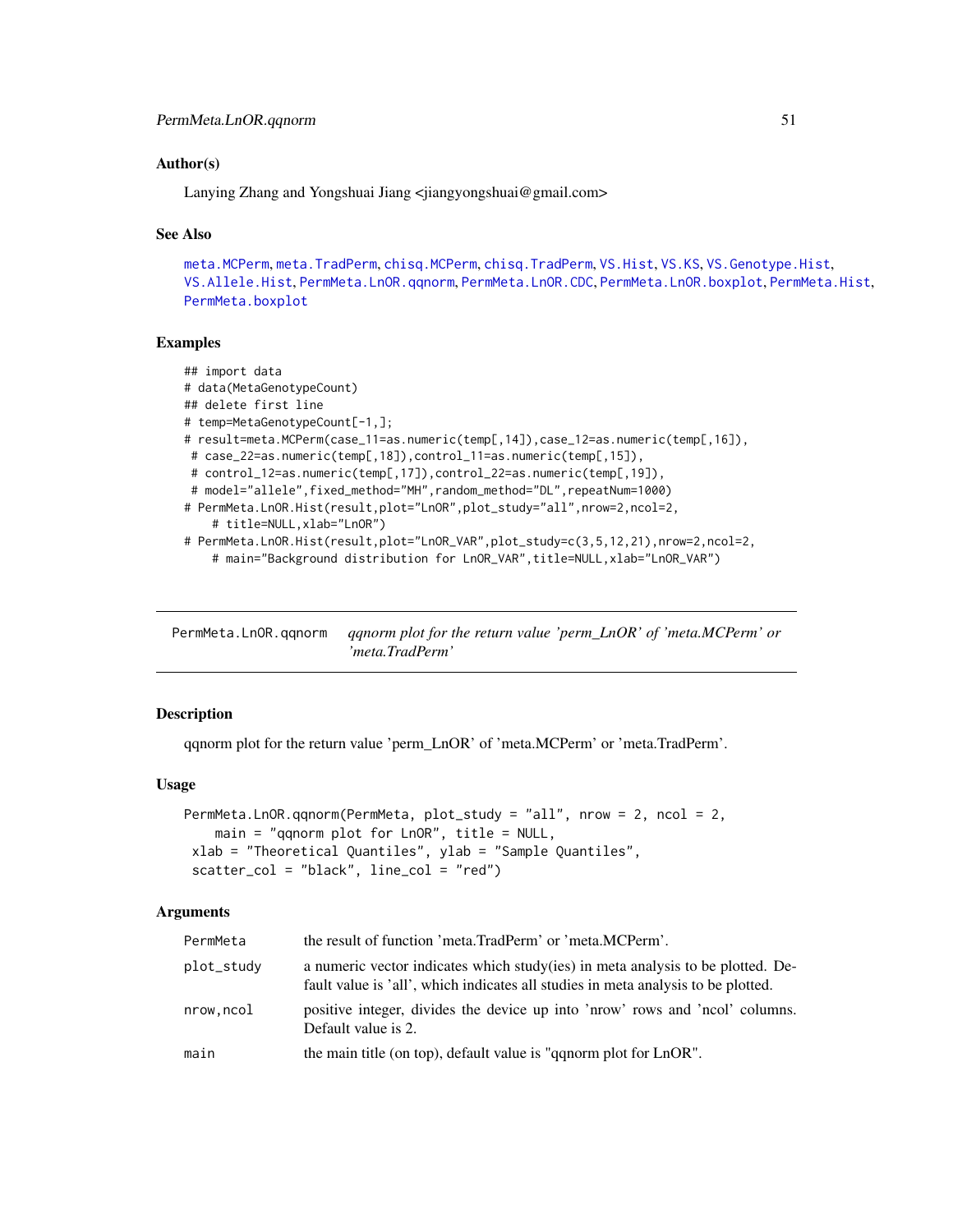| title       | the sub main title for each plotted study (on top).                                                                                             |
|-------------|-------------------------------------------------------------------------------------------------------------------------------------------------|
| xlab.vlab   | X axis label, default value is "Theoretical Quantiles". Y axis label, default value<br>is "Sample Quantiles".                                   |
| scatter_col | the color of the scatter points. Default value is 'black'.                                                                                      |
| line_col    | the color of the line which passes through the normal distribution probs quan-<br>tiles, the first and third quartiles. Default value is 'red'. |

### Details

Plotting a normal QQ plot for simulative log odd ratios is to test that simulative data is whether fit normal distribution, Snd plot a line which passes through the normal distribution probs quantiles, the first and third quartiles.

MCPerm details see [chisq.MCPerm](#page-9-0). TradPerm details see [chisq.TradPerm](#page-11-0).

## Author(s)

Lanying Zhang and Yongshuai Jiang <jiangyongshuai@gmail.com>

### See Also

```
meta.MCPerm, meta.TradPerm, chisq.MCPerm, chisq.TradPerm, VS.QQ, VS.KS, VS.Genotype.QQ,
VS.Allele.QQ, PermMeta.LnOR.Hist, PermMeta.LnOR.CDC, PermMeta.LnOR.boxplot, PermMeta.Hist,
PermMeta.boxplot
```
# Examples

```
## import data
# data(MetaGenotypeCount)
## delete first line
# temp=MetaGenotypeCount[-1,];
# result=meta.MCPerm(case_11=as.numeric(temp[,14]),case_12=as.numeric(temp[,16]),
# case_22=as.numeric(temp[,18]),control_11=as.numeric(temp[,15]),
 # control_12=as.numeric(temp[,17]),control_22=as.numeric(temp[,19]),
 # model="allele",fixed_method="MH",random_method="DL",repeatNum=1000)
# PermMeta.LnOR.qqnorm(result,plot_study=c(1,4,9,15),nrow=2,ncol=2)
```
<span id="page-51-0"></span>permuteGenotype *Permute the elements of genotype data*

# Description

Permute the elements of genotype data.

### Usage

permuteGenotype(dataLine, fromCol)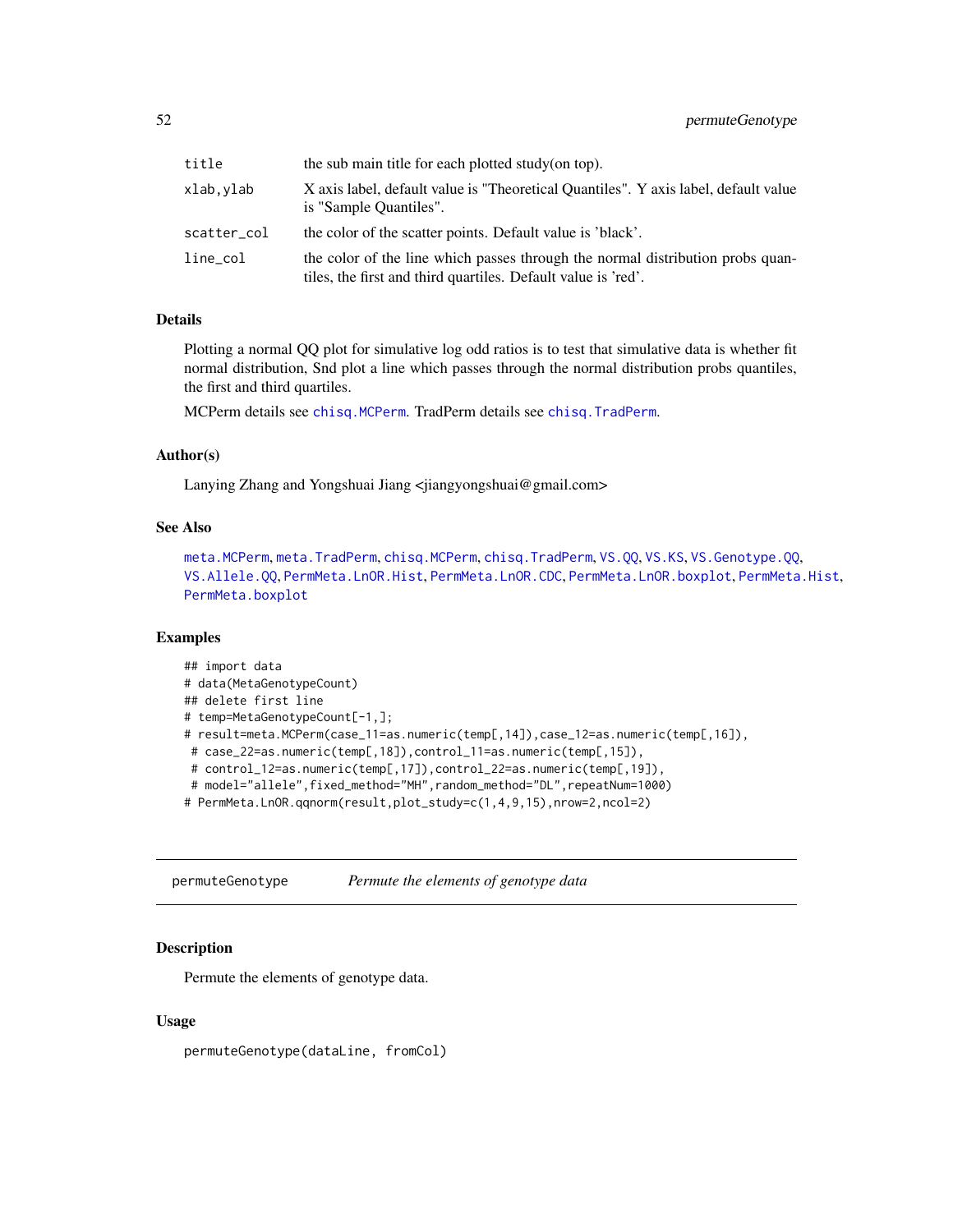#### **Arguments**

| dataLine | A matrix with one row.                           |
|----------|--------------------------------------------------|
| fromCol  | A positive integer, the start column to permute. |

# Details

Permute the elements of genotype data.

## Value

The return value is a matrix with one row and the elements has been permutated.

### Author(s)

Lanying Zhang and Yongshuai Jiang <jiangyongshuai@gmail.com>

### References

William S Noble(Nat Biotechnol.2009): How does multiple testing correction work?

Edgington. E.S.(1995): Randomization tests, 3rd ed.

### See Also

[Armitage.TradPerm](#page-7-0), [OR.TradPerm](#page-38-0), [chisq.TradPerm](#page-11-0), [fisher.TradPerm](#page-16-0), [meta.TradPerm](#page-31-0), [permuteGenotypeCount](#page-52-0), [chisq.MCPerm](#page-9-0)

## Examples

```
# dataLine1=matrix(c("rs12","AA","AG","GG","CG","AA"),nrow=1)
# permuteGenotype(dataLine1,fromCol=2)
# dataLine2=matrix(c("rs12","AA","AG","GG","CG","AA",
  # "rs12","AA","AG","GG","CG","AA"),nrow=2,byrow=TRUE)
# permuteGenotype(dataLine2,fromCol=2)
```
<span id="page-52-0"></span>permuteGenotypeCount *Fill the numerics of 2\*3 table when fixed the row and column totals*

#### Description

Fill the numerics of  $2*3$  table when fixed the row and column totals.

# Usage

```
permuteGenotypeCount(case_11, case_12, case_22, control_11, control_12, control_22, n)
```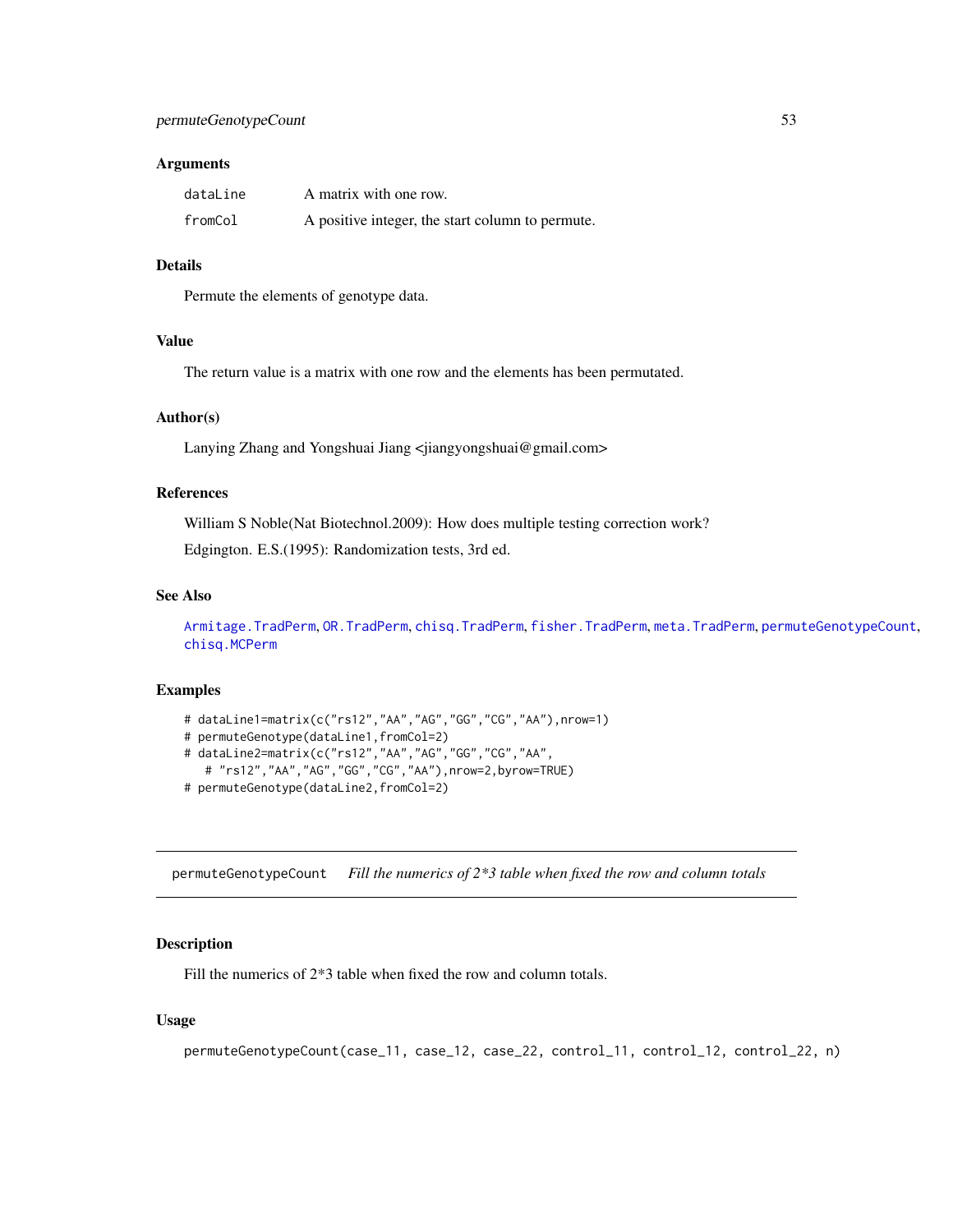# Arguments

| $case_11$  | a non-negative integer, the frequency of genotype "allele1/allele1" in case sam-<br>ples.  |
|------------|--------------------------------------------------------------------------------------------|
| $case_12$  | a non-negative integer, the frequency of genotype "allele1/allele2" in case sam-<br>ples.  |
| $case_22$  | a non-negative integer, the frequency of genotype "allele2/allele2" in case sam-<br>ples.  |
| control_11 | a non-negative integer, the frequency of genotype "allele1/allele1" in control<br>samples. |
| control_12 | a non-negative integer, the frequency of genotype "allele1/allele2" in control<br>samples. |
| control_22 | a non-negative integer, the frequency of genotype "allele2/allele2" in control<br>samples. |
| n          | an integer specifying the number to generate.                                              |

# Details

Fill the numerics of 2\*3 table when fixed the row and column totals, by twice generating random numbers for the hypergeometric distribution, based on the putting data.

# Value

| perm_case_11    | a vector with 'n' elements. |  |
|-----------------|-----------------------------|--|
| perm_case_12    | a vector with 'n' elements. |  |
| perm_case_22    | a vector with 'n' elements. |  |
| perm_control_11 |                             |  |
|                 | a vector with 'n' elements. |  |
| perm_control_12 |                             |  |
|                 | a vector with 'n' elements. |  |
| perm_control_22 |                             |  |
|                 | a vector with 'n' elements. |  |

# Author(s)

Lanying Zhang and Yongshuai Jiang <jiangyongshuai@gmail.com>

# References

William S Noble(Nat Biotechnol.2009): How does multiple testing correction work? Edgington. E.S.(1995): Randomization tests, 3rd ed.

# See Also

[Armitage.MCPerm](#page-6-0), [OR.MCPerm](#page-36-0), [chisq.MCPerm](#page-9-0), [fisher.MCPerm](#page-14-0), [rhyper](#page-0-0), [meta.MCPerm](#page-28-0), [permuteGenotype](#page-51-0), [chisq.TradPerm](#page-11-0)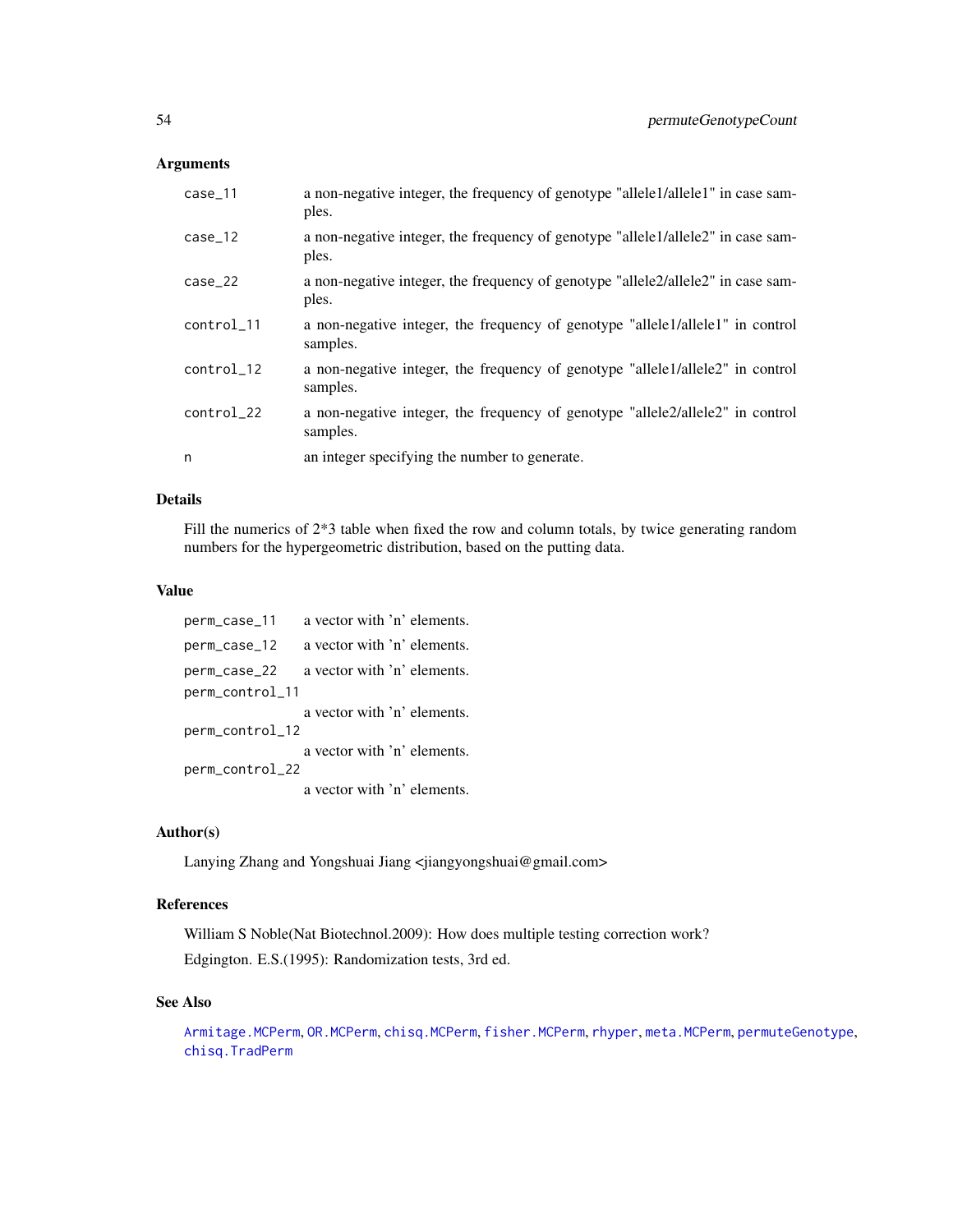# print.PermMeta 55

# Examples

# permuteGenotypeCount(case\_11=23,case\_12=0,case\_22=34,control\_11=0,control\_12=34,control\_22=45,n=5)

print.PermMeta *Print style for function 'meta.MCPerm' or 'meta.TradPerm'*

### Description

Print style for function 'meta.MCPerm' or 'meta.TradPerm'.

# Usage

```
## S3 method for class 'PermMeta'
print(x, \ldots)
```
# Arguments

| $\mathsf{x}$ | the result of function 'meta.MCPerm' or 'meta.TradPerm'. |
|--------------|----------------------------------------------------------|
| .            | other arguments.                                         |

## Author(s)

Lanying Zhang and Yongshuai Jiang <jiangyongshuai@gmail.com>

# See Also

[meta.MCPerm](#page-28-0), [meta.TradPerm](#page-31-0)

<span id="page-54-0"></span>

| 0.MCPerm | Correct p.value for Heterogeneity statistics $Q$ in meta analysis by |  |
|----------|----------------------------------------------------------------------|--|
|          | MCPerm method.                                                       |  |

# Description

Correct p.value for Heterogeneity statistics Q in meta analysis by MCPerm method.

# Usage

```
Q.MCPerm(case_11, case_12, case_22, control_11, control_12, control_22,
   model = "allele", method = "MH", repeatNum = 1000)
```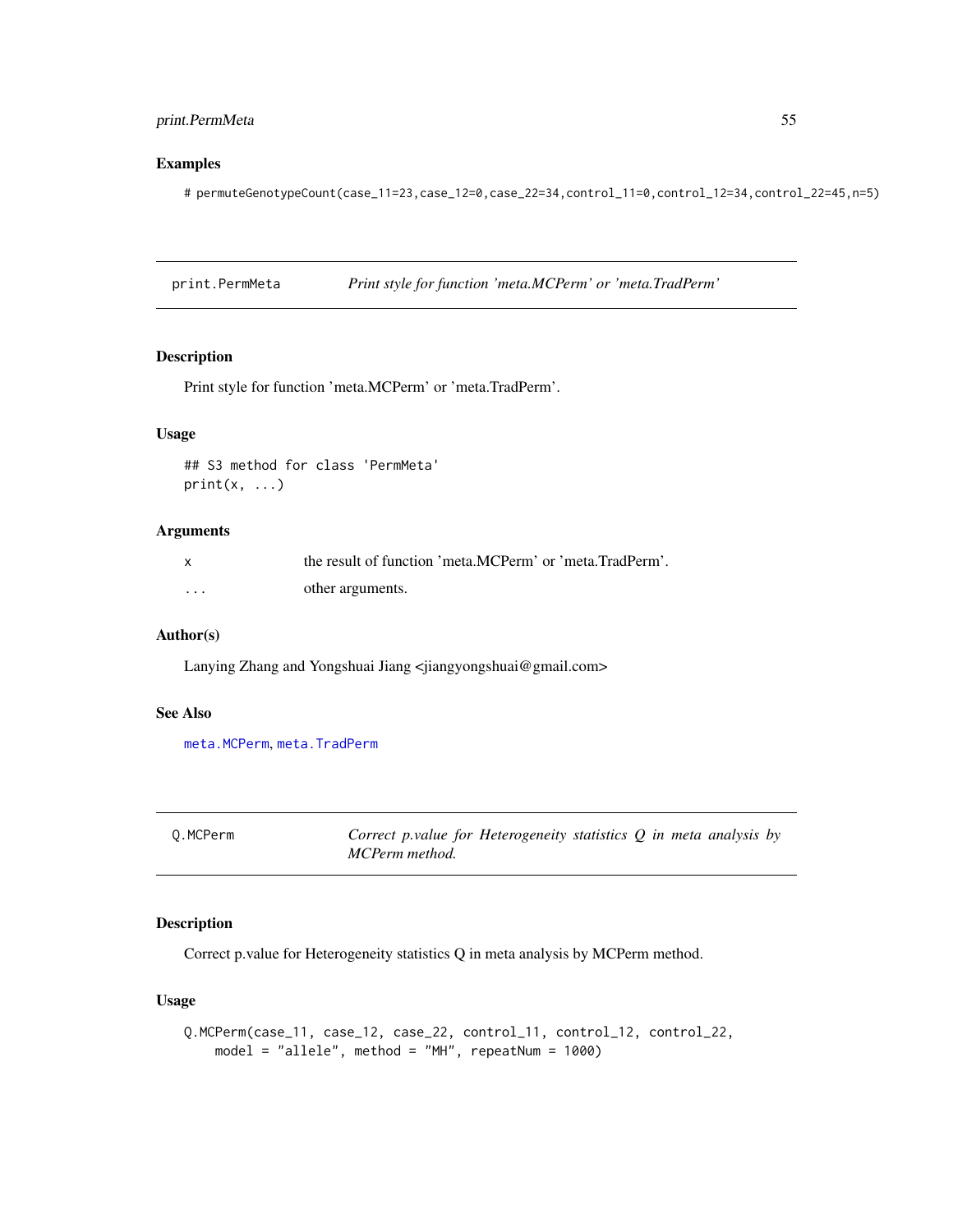# Arguments

| case_11    | a non-negative integer, the frequency of genotype "allele1/allele1" in case sam-<br>ples.                                                                                                                                                                                                                                                                                                                                                                                                                                                              |
|------------|--------------------------------------------------------------------------------------------------------------------------------------------------------------------------------------------------------------------------------------------------------------------------------------------------------------------------------------------------------------------------------------------------------------------------------------------------------------------------------------------------------------------------------------------------------|
| $case_12$  | a non-negative integer, the frequency of genotype "allele1/allele2" in case sam-<br>ples.                                                                                                                                                                                                                                                                                                                                                                                                                                                              |
| $case_22$  | a non-negative integer, the frequency of genotype "allele2/allele2" in case sam-<br>ples.                                                                                                                                                                                                                                                                                                                                                                                                                                                              |
| control_11 | a non-negative integer, the frequency of genotype "allele1/allele1" in control<br>samples.                                                                                                                                                                                                                                                                                                                                                                                                                                                             |
| control_12 | a non-negative integer, the frequency of genotype "allele1/allele2" in control<br>samples.                                                                                                                                                                                                                                                                                                                                                                                                                                                             |
| control_22 | a non-negative integer, the frequency of genotype "allele2/allele2" in control<br>samples.                                                                                                                                                                                                                                                                                                                                                                                                                                                             |
| model      | a character string indicating the type of model ("allele", "dominant" or "reces-<br>sive") supplied to the data. The risk allele(see details) is marked as allele1. The<br>allele model indicates allele1 versus allele2, the dominant model indicates <al-<br><math>lel/allele1&gt; + <a>allele1/allele2&gt;</a></math> versus <math>&lt;allele2/allele2&gt;</math>, the recessive model<br/>indicates <allele1 allele1=""> versus <allele1 allele2=""> + <allele2 allele2="">. Default<br/>value is 'allele'.</allele2></allele1></allele1></al-<br> |
| method     | a character string indicating the method ('Inverse','MH' or 'Peto') to calculate<br>Q value. Default value is 'MH'. See details.                                                                                                                                                                                                                                                                                                                                                                                                                       |
| repeatNum  | an integer specifying the number of replicates used in the Monte Carlo permu-<br>tation. Default value is 1000.                                                                                                                                                                                                                                                                                                                                                                                                                                        |

# Details

Allele 1 and allele 2 to each study have OR values. The risk allele is the allele which the number of studies which OR>1 more than half of the number of all studies.

Q value fit chi square distribution,the number of studies in meta analysis minus one is degree of freedom of Q value.

MCPerm details see [chisq.MCPerm](#page-9-0).

### Value

| risk_allele  | the symbol of risk allele. See details.                       |
|--------------|---------------------------------------------------------------|
| 0            | the Q statistics for observed meta data.                      |
| Qр           | the p value for O.See details.                                |
| corrected_Op | the percentage of less than Qp value in simulative Qp values. |

# Author(s)

Lanying Zhang and Yongshuai Jiang <jiangyongshuai@gmail.com>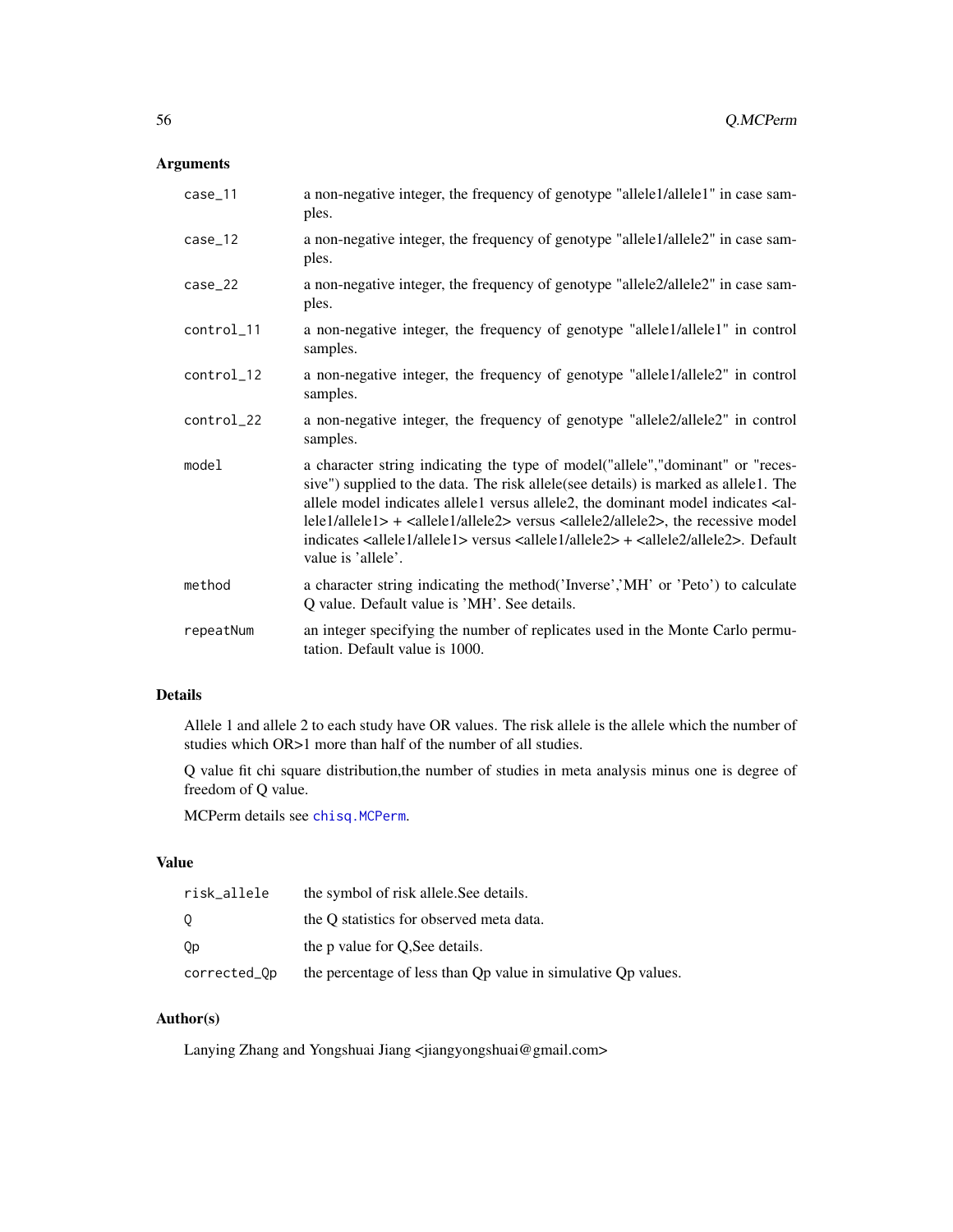# Q.TradPerm 57

### References

Julian P.T.Higgins, Simon G.Thompson(Statistics in Medicine,2002): Quantifying heterogeneity in a meta-analysis.

Julian P.T.Higgins, Simon G.Thompson, Jonathan J Deeks(BMJ,2003):Measuring inconsistency in meta-analyses.

### See Also

[meta.MCPerm](#page-28-0), [meta.TradPerm](#page-31-0), [Q.TradPerm](#page-56-0), [I2.TradPerm](#page-24-0), [I2.MCPerm](#page-22-0), [chisq.MCPerm](#page-9-0), [chisq.TradPerm](#page-11-0), [VS.Hist](#page-74-0), [VS.KS](#page-76-0), [VS.Allele.Hist](#page-60-0), [VS.Genotype.Hist](#page-69-0), [PermMeta.LnOR.Hist](#page-48-0), [PermMeta.Hist](#page-43-0)

### Examples

```
## import data
# data(MetaGenotypeCount)
## delete the first line which is the names for columns.
# temp=MetaGenotypeCount[-1,,drop=FALSE]
# result=Q.MCPerm(case_11=as.numeric(temp[,14]),case_12=as.numeric(temp[,16]),
# case_22=as.numeric(temp[,18]),control_11=as.numeric(temp[,15]),
# control_12=as.numeric(temp[,17]),control_22=as.numeric(temp[,19]),
# model="allele", method="MH", repeatNum=100000)
# result
```
<span id="page-56-0"></span>

| 0.TradPerm | Correct p.value for Heterogeneity statistics $Q$ in meta analysis by |
|------------|----------------------------------------------------------------------|
|            | TradPerm method                                                      |

# Description

Correct p.value for Heterogeneity statistics Q in meta analysis by TradPerm method.

### Usage

```
Q.TradPerm(genotypeData, affectionData, split, sep, naString, model = "allele",
   method = "MH", repeatNum = 1000)
```
# Arguments

| genotypeData  | a matrix with one column and multiple rows, each row contains genotype data<br>for case and control samples of certain study. Note the field separtor of each line<br>must be same, and same with parameter 'affectionData'.                                                |
|---------------|-----------------------------------------------------------------------------------------------------------------------------------------------------------------------------------------------------------------------------------------------------------------------------|
| affectionData | a matrix with one column and multiple rows, each row contains the affection<br>stats of case and control samples of certain study which must correspond to<br>'genotypeData'. Note the field separtor of each line must be same, and same<br>with parameter 'genotypeData'. |
| split         | the field separator character, which separates elements on each line of the pa-<br>rameter 'genotypeData' and 'affectionData'. 'Split' and 'sep' cannot be same.                                                                                                            |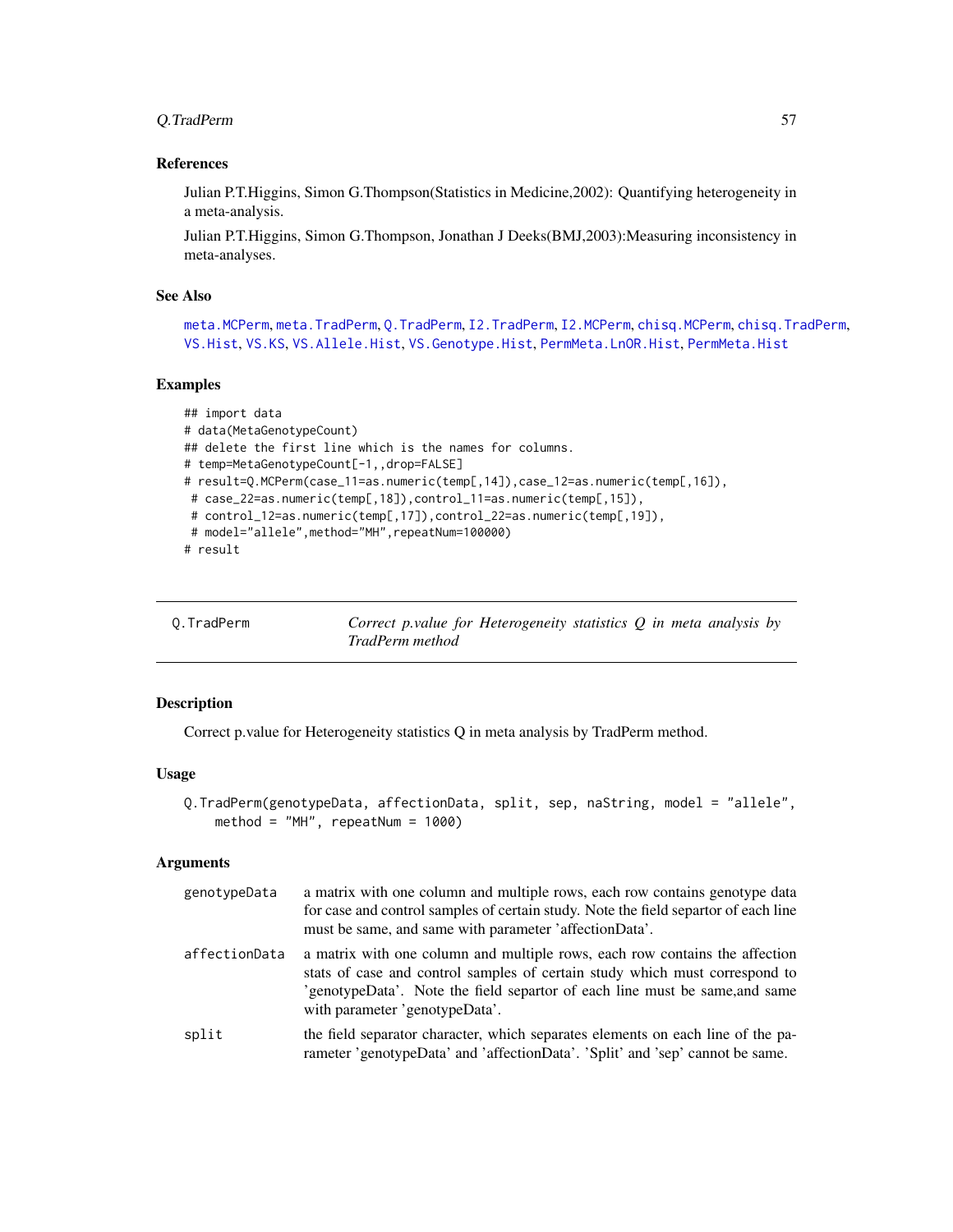| sep       | character separator used to divide genotype between alleles "Allele1 <sep>Allele2"<br/>in parameter 'genotypeData'. 'Split' and 'sep' cannot be same.</sep>                                                                                                                                                                                                                                                                                                                                                                                                                                                                                             |
|-----------|---------------------------------------------------------------------------------------------------------------------------------------------------------------------------------------------------------------------------------------------------------------------------------------------------------------------------------------------------------------------------------------------------------------------------------------------------------------------------------------------------------------------------------------------------------------------------------------------------------------------------------------------------------|
| naString  | a character string for NA values of genotype data in parameter 'genotypeData'.                                                                                                                                                                                                                                                                                                                                                                                                                                                                                                                                                                          |
| model     | a character string indicating the type of model ("allele", "dominant" or "reces-<br>sive") supplied to the data. The risk allele (see details) is marked as allele1. The<br>allele model indicates allele1 versus allele2, the dominant model indicates <al-<br><math>lel/allele1&gt; + <a lel allele2=""></a lel></math> versus <math>&lt;allele2/allele2&gt;</math>, the recessive model<br/>indicates <math>\leq</math>allele<math>1</math>/allele<math>1</math>&gt; versus <math>\leq</math>allele<math>1</math>/allele<math>2</math>&gt; + <math>\leq</math>allele<math>2</math>/allele<math>2</math>&gt;. Default<br/>value is 'allele'.</al-<br> |
| method    | a character string indicating the method ('Inverse','MH' or 'Peto') to calculate<br>O value. Default value is 'MH'. See details.                                                                                                                                                                                                                                                                                                                                                                                                                                                                                                                        |
| repeatNum | an integer specifying the number of replicates used in the Monte Carlo permu-<br>tation. Default value is 1000.                                                                                                                                                                                                                                                                                                                                                                                                                                                                                                                                         |

# Details

Allele 1 and allele 2 to each study have OR values. The risk allele is the allele which the number of studies which OR>1 more than half of the number of all studies.

Q value fit chi square distribution,the number of studies in meta analysis minus one is degree of freedom of Q value.

TradPerm details see [chisq.TradPerm](#page-11-0).

### Value

| risk_allele  | the symbol of risk allele. See details.                       |
|--------------|---------------------------------------------------------------|
|              | the O statistics for observed meta data.                      |
| Qр           | the p value for O.See details.                                |
| corrected_Qp | the percentage of less than Qp value in simulative Qp values. |

### Note

'Split':the field separtor of each line for parameter 'genotypeData' and 'affectionData' must be same. 'Split' and 'sep' cannot be same.

### Author(s)

Lanying Zhang and Yongshuai Jiang <jiangyongshuai@gmail.com>

### References

Julian P.T.Higgins, Simon G.Thompson(Statistics in Medicine,2002): Quantifying heterogeneity in a meta-analysis.

Julian P.T.Higgins, Simon G.Thompson, Jonathan J Deeks(BMJ,2003):Measuring inconsistency in meta-analyses.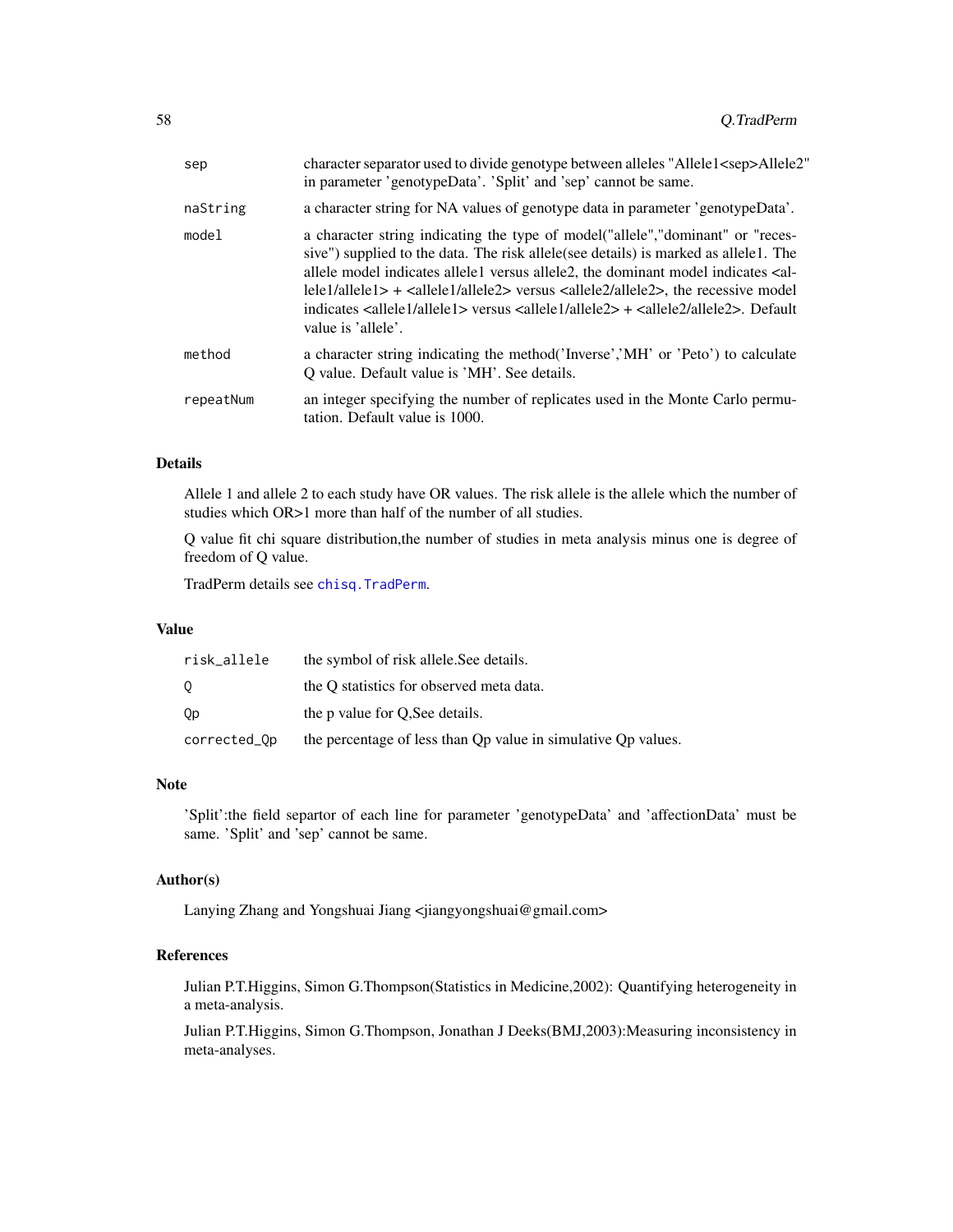## VS. Allele.CDC 59

### See Also

```
meta.MCPerm, meta.TradPerm, Q.MCPerm, I2.TradPerm, I2.MCPerm, chisq.MCPerm, chisq.TradPerm,
VS.Hist, VS.KS, VS.Allele.Hist, VS.Genotype.Hist, PermMeta.LnOR.Hist, PermMeta.Hist
```
### Examples

```
## import data
# data(MetaGenotypeData)
## delete first line which contains the names of each column
# temp=MetaGenotypeData[-1,];
# rowNum=nrow(temp)
# gen=matrix(0,nrow=rowNum,ncol=1);
# aff=matrix(0,nrow=rowNum,ncol=1);
# for(j in 1:rowNum){
# gen[j,]=paste(temp[j,14],temp[j,15],sep=' ';
# case_num=length(unlist(strsplit(temp[j,14],split=" ")));
# control_num=length(unlist(strsplit(temp[j,15],split=" ")));
# case_aff=paste(rep(2,case_num),collapse=" ");
# control_aff=paste(rep(1,control_num),collapse=" ");
# aff[j,]=paste(case_aff,control_aff,sep=" ");
# }
# result=Q.TradPerm(gen,aff,split=" ",sep="/",naString="-",
    # model="allele",method="MH",repeatNum=1000)
# result
```
<span id="page-58-0"></span>

| VS.Allele.CDC |            |  | separately plot cumulative distribution curve for the return      |  |  |
|---------------|------------|--|-------------------------------------------------------------------|--|--|
|               |            |  | value(allele count) of 'meta.TradPerm' and 'meta.MCPerm' for cer- |  |  |
|               | tain study |  |                                                                   |  |  |

# Description

separately plot cumulative distribution curve for the return value(allele count) of 'meta.TradPerm' and 'meta.MCPerm' for certain study.

#### Usage

```
VS.Allele.CDC(Trad_case_1, Trad_case_2, Trad_control_1, Trad_control_2,
   MC_case_1, MC_case_2, MC_control_1, MC_control_2,
Trad_col = "black", MC_col = "red",
   main = "cumulative distribution curve",
title = c("case_A", "case_a", "control_A", "control_a"),
xlab = "count", ylab = "cumulative probability")
```
### Arguments

Trad\_case\_1 a numeric vector, simulative allele 1 count for case samples got by TradPerm method for certain study.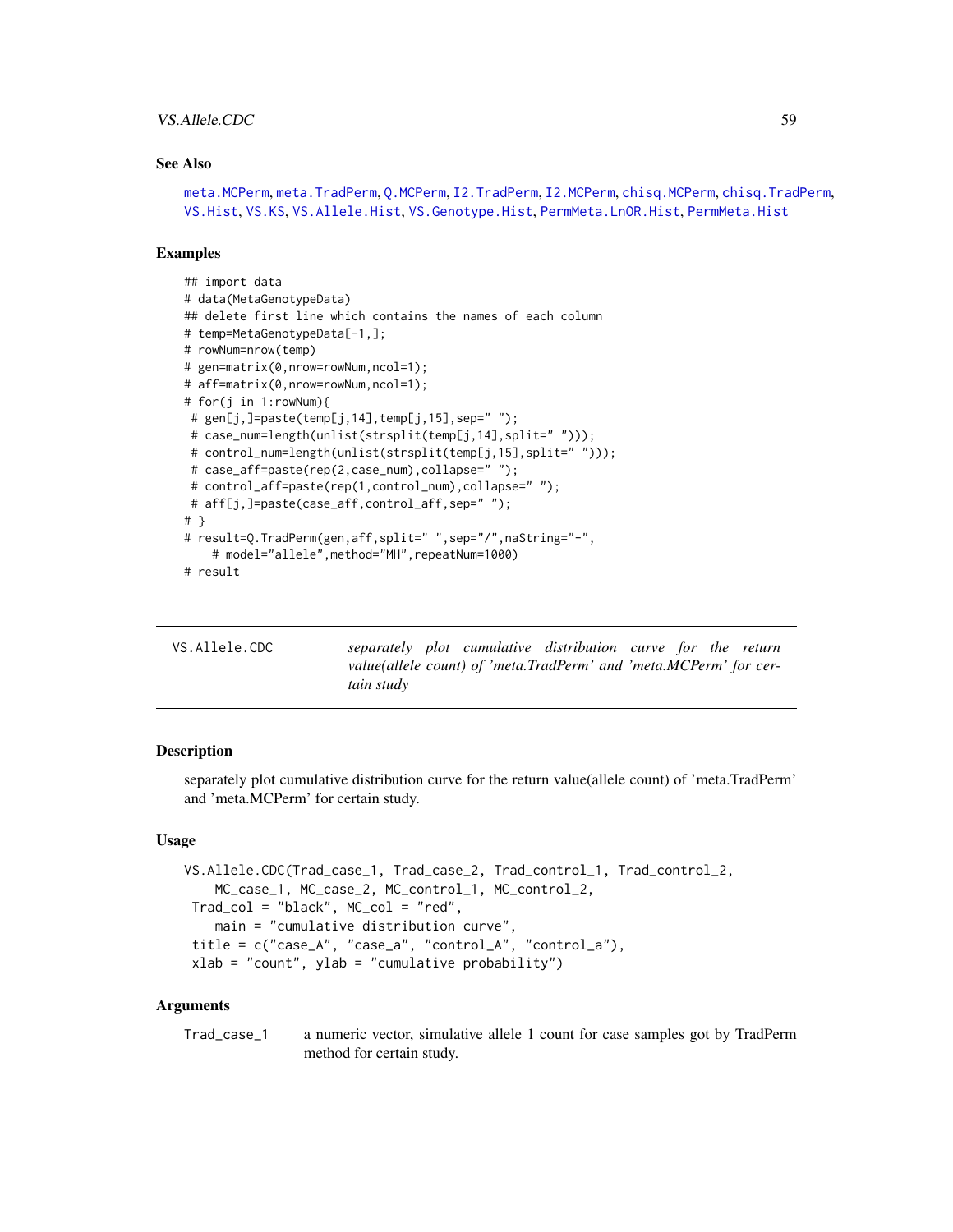| Trad_case_2  | a numeric vector, simulative allele 2 count for case samples got by TradPerm<br>method for certain study.                                                                |
|--------------|--------------------------------------------------------------------------------------------------------------------------------------------------------------------------|
|              | Trad_control_1 a numeric vector, simulative allele 1 count for control samples got by TradPerm<br>method for certain study.                                              |
|              | Trad_control_2 a numeric vector, simulative allele 2 count for control samples got by TradPerm<br>method for certain study.                                              |
| $MC\_case_1$ | a numeric vector, simulative allele 1 count for case samples got by MCPerm<br>method for certain study.                                                                  |
| MC_case_2    | a numeric vector, simulative allele 2 count for case samples got by MCPerm<br>method for certain study.                                                                  |
| MC_control_1 | a numeric vector, simulative allele 1 count for control samples got by MCPerm<br>method for certain study.                                                               |
| MC_control_2 | a numeric vector, simulative allele 2 count for control samples got by MCPerm<br>method for certain study.                                                               |
| Trad_col     | the color of cumulative distribution cure for Trad_case_1/Trad_case_2/Trad_control_1/Trad_control_2.<br>Default value is 'black'.                                        |
| MC_col       | the color of cumulative distribution cure for MC_case_1/MC_case_2/ MC_control_1/MC_control_2.<br>Default value is 'red'.                                                 |
| main         | the main title(on top), default value is "cumulative distribution curve".                                                                                                |
| title        | the sub main title for each plot(on top). Default value is a vector with elements:<br>$\text{'case\_A'}, \text{'case\_a'}, \text{'control\_A'} and \text{'control\_a'}.$ |
| xlab, ylab   | X axis label, default value is 'count'. Y axis label, default value is 'cumulative<br>probability'.                                                                      |

# Details

Separately plotting cumulative distribution curve for the return value(allele count) of 'meta.TradPerm' and 'meta.MCPerm' for certain study is to compare the simulative allele count distribution got by TradPerm and MCPerm method whether are same.

MCPerm details see [chisq.MCPerm](#page-9-0). TradPerm details see [chisq.TradPerm](#page-11-0).

# Author(s)

Lanying Zhang and Yongshuai Jiang <jiangyongshuai@gmail.com>

# References

William S Noble(Nat Biotechnol.2009): How does multiple testing correction work? Edgington. E.S.(1995): Randomization tests, 3rd ed.

# See Also

```
meta.MCPerm, meta.TradPerm, chisq.MCPerm, chisq.TradPerm, VS.QQ, VS.KS, VS.Allele.Hist,
VS.Allele.QQ, VS.Genotype.CDC, PermMeta.LnOR.CDC
```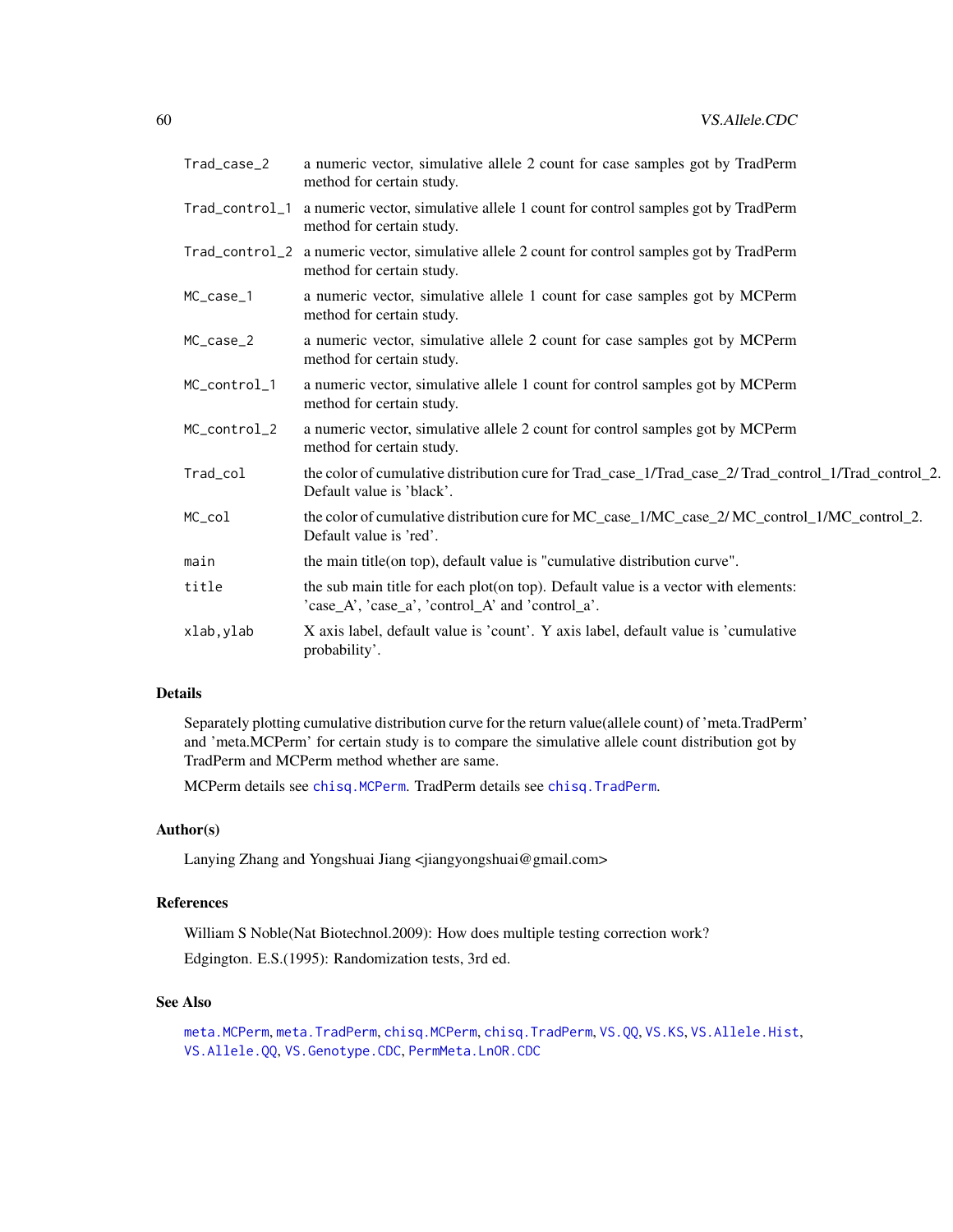# VS. Allele. Hist 61

### Examples

```
## import data
# data(MetaGenotypeData)
## delete first line which contains the names of each column
# temp=MetaGenotypeData[-1,];
# rowNum=nrow(temp)
# gen=matrix(0,nrow=rowNum,ncol=1);
# aff=matrix(0,nrow=rowNum,ncol=1);
# for(j in 1:rowNum){
# gen[j,]=paste(temp[j,14],temp[j,15],sep=" ");
# case_num=length(unlist(strsplit(temp[j,14],split=" ")));
 # control_num=length(unlist(strsplit(temp[j,15],split=" ")));
 # case_aff=paste(rep(2,case_num),collapse=" ");
# control_aff=paste(rep(1,control_num),collapse=" ");
# aff[j,]=paste(case_aff,control_aff,sep=" ");
# }
# result1=meta.TradPerm(gen,aff,split=" ",sep="/",naString="-",
    # model="allele",method="MH",repeatNum=1000)
# result1
## plot study 12
# Trad_case_1=2*result1$perm_case_11[12,]+result1$perm_case_12[12,]
# Trad_case_2=2*result1$perm_case_22[12,]+result1$perm_case_12[12,]
# Trad_control_1=2*result1$perm_control_11[12,]+result1$perm_control_12[12,]
# Trad_control_2=2*result1$perm_control_22[12,]+result1$perm_control_12[12,]
## import data
# data(MetaGenotypeCount)
## delete the first line which is the names for columns.
# temp=MetaGenotypeCount[-1,,drop=FALSE]
# result=meta.MCPerm(case_11=as.numeric(temp[,14]),case_12=as.numeric(temp[,16]),
# case_22=as.numeric(temp[,18]),control_11=as.numeric(temp[,15]),
# control_12=as.numeric(temp[,17]),control_22=as.numeric(temp[,19]),
# model="allele",method="MH",repeatNum=100000)
# result2
## plot study 12
# MC_case_1=2*result2$perm_case_11[12,]+result2$perm_case_12[12,]
# MC_case_2=2*result2$perm_case_22[12,]+result2$perm_case_12[12,]
# MC_control_1=2*result2$perm_control_11[12,]+result2$perm_control_12[12,]
# MC_control_2=2*result2$perm_control_22[12,]+result2$perm_control_12[12,]
# VS.Allele.CDC(Trad_case_1,Trad_case_2,Trad_control_1,Trad_control_2,
    # MC_case_1,MC_case_2,MC_control_1,MC_control_2,
    # main="cumulative distribution curve for allele model",
 # title=c("case_A","case_a","control_A","control_a"))
```
<span id="page-60-0"></span>VS.Allele.Hist *separately plot histplot for the return value(allele count) of 'meta.TradPerm' and 'meta.MCPerm' for certain study*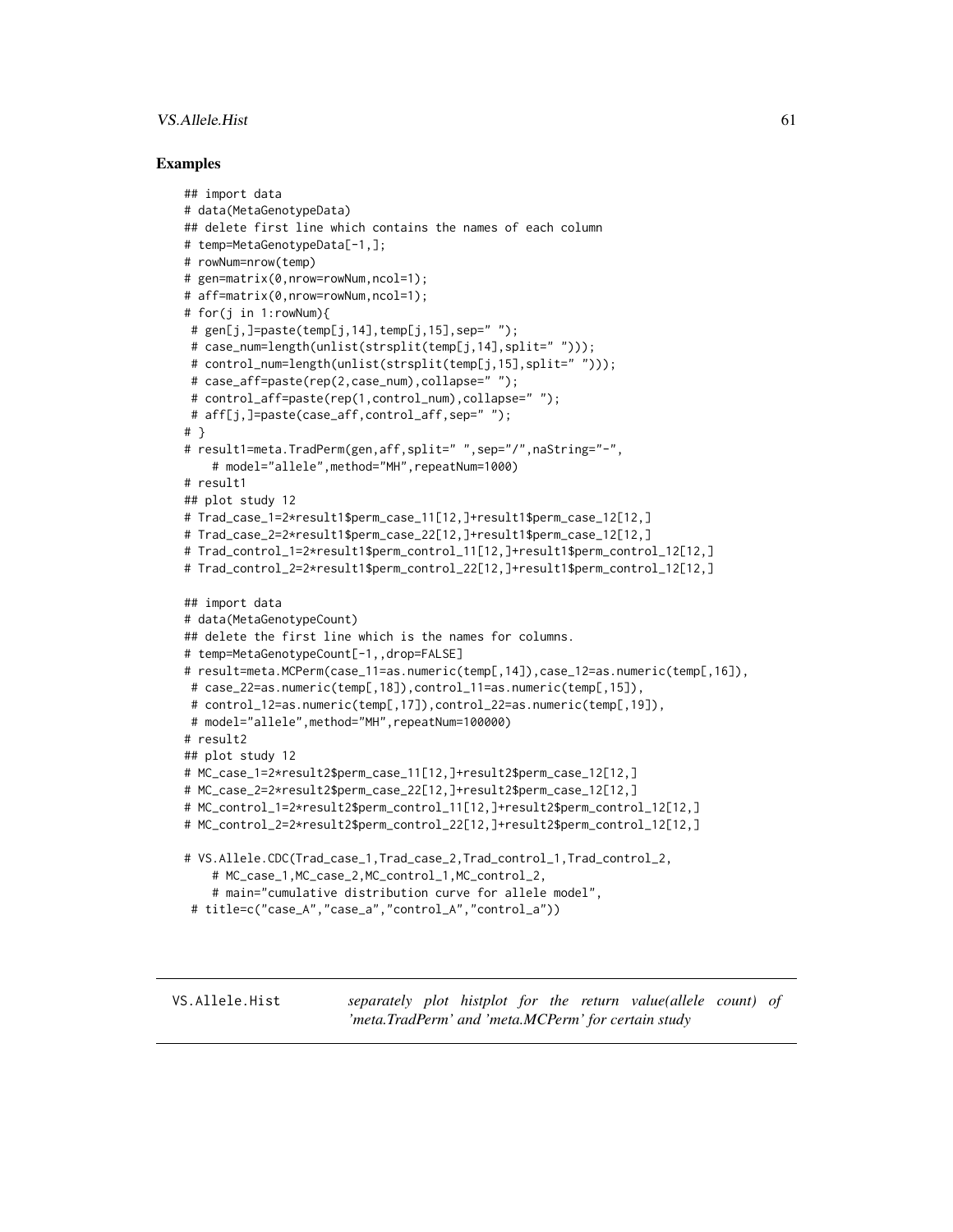# Description

separately plot histplot for the return value(allele count) of 'meta.TradPerm' and 'meta.MCPerm' for certain study

# Usage

```
VS.Allele.Hist(Trad_case_1, Trad_case_2, Trad_control_1, Trad_control_2,
   MC_case_1, MC_case_2, MC_control_1, MC_control_2,
Trad_col = "grey", MC_col = "black",
main = "distribution for allele frequency",
 title = c("case_A", "case_a", "control_A", "control_a"), xlab = "count")
```
# Arguments

| Trad_case_1    | a numeric vector, simulative allele 1 count for case samples got by TradPerm<br>method for certain study.                                                                |
|----------------|--------------------------------------------------------------------------------------------------------------------------------------------------------------------------|
| Trad_case_2    | a numeric vector, simulative allele 2 count for case samples got by TradPerm<br>method for certain study.                                                                |
| Trad_control_1 | a numeric vector, simulative allele 1 count for control samples got by TradPerm<br>method for certain study.                                                             |
|                | Trad_control_2 a numeric vector, simulative allele 2 count for control samples got by TradPerm<br>method for certain study.                                              |
| MC_case_1      | a numeric vector, simulative allele 1 count for case samples got by MCPerm<br>method for certain study.                                                                  |
| MC_case_2      | a numeric vector, simulative allele 2 count for case samples got by MCPerm<br>method for certain study.                                                                  |
| MC_control_1   | a numeric vector, simulative allele 1 count for control samples got by MCPerm<br>method for certain study.                                                               |
| MC_control_2   | a numeric vector, simulative allele 2 count for control samples got by MCPerm<br>method for certain study.                                                               |
| Trad_col       | the color of cumulative distribution cure for Trad_case_1/Trad_case_2/Trad_control_1/<br>Trad_control_2. Default value is 'grey'.                                        |
| MC_col         | the color of cumulative distribution cure for MC_case_1/MC_case_2/MC_control_1/<br>MC_control_2. Default value is 'black'.                                               |
| main           | the main title (on top). Default value is "distribution for allele frequency".                                                                                           |
| title          | the sub main title for each plot(on top). Default value is a vector with elements:<br>$\text{'case\_A'}, \text{'case\_a'}, \text{'control\_A'} and \text{'control\_a'}.$ |
| xlab           | X axis label. Default value is 'count'.                                                                                                                                  |

# Details

Separately plotting histplot for the return value(allele count) of 'meta.TradPerm' and 'meta.MCPerm' for certain study is to compare the simulative allele count distribution got by TradPerm and MCPerm method whether are same.

MCPerm details see [chisq.MCPerm](#page-9-0). TradPerm details see [chisq.TradPerm](#page-11-0).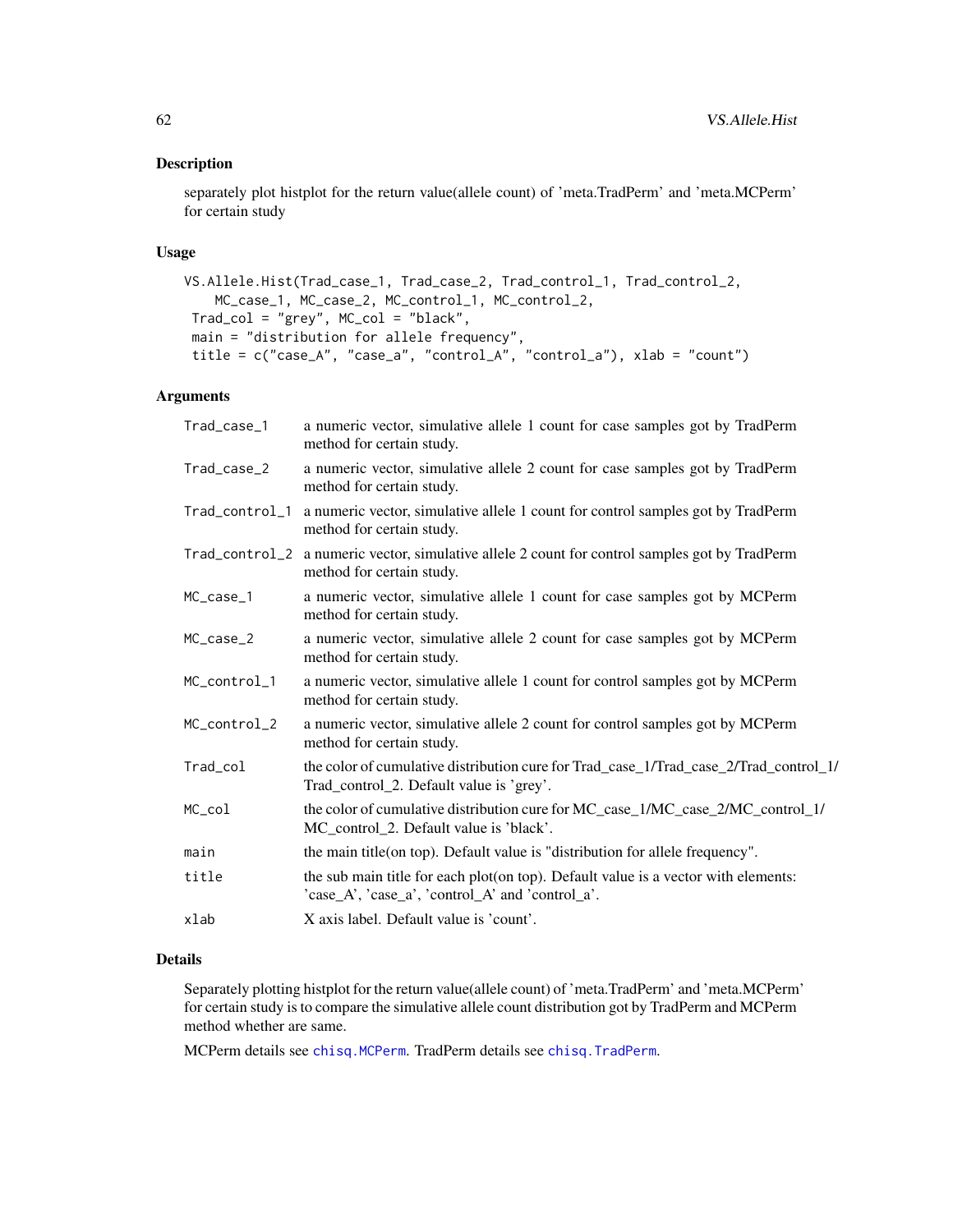## VS. Allele. Hist 63

### Author(s)

Lanying Zhang and Yongshuai Jiang <jiangyongshuai@gmail.com>

#### **References**

William S Noble(Nat Biotechnol.2009): How does multiple testing correction work?

Edgington. E.S.(1995): Randomization tests, 3rd ed.

### See Also

```
meta.MCPerm, meta.TradPerm, chisq.MCPerm, chisq.TradPerm, VS.QQ, VS.KS, VS.Allele.QQ,
VS.Allele.CDC, VS.Genotype.Hist, PermMeta.LnOR.Hist, PermMeta.Hist
```
#### Examples

```
## import data
# data(MetaGenotypeData)
## delete first line which contains the names of each column
# temp=MetaGenotypeData[-1,];
# rowNum=nrow(temp)
# gen=matrix(0,nrow=rowNum,ncol=1);
# aff=matrix(0,nrow=rowNum,ncol=1);
# for(j in 1:rowNum){
# gen[j,]=paste(temp[j,14],temp[j,15],sep=' ";
# case_num=length(unlist(strsplit(temp[j,14],split=" ")));
# control_num=length(unlist(strsplit(temp[j,15],split=" ")));
# case_aff=paste(rep(2,case_num),collapse=" ");
# control_aff=paste(rep(1,control_num),collapse=" ");
# aff[j,]=paste(case_aff,control_aff,sep=" ");
# }
# result1=meta.TradPerm(gen,aff,split=" ",sep="/",naString="-",
    # model="allele",method="MH",repeatNum=1000)
# result1
## plot study 12
# Trad_case_1=2*result1$perm_case_11[12,]+result1$perm_case_12[12,]
# Trad_case_2=2*result1$perm_case_22[12,]+result1$perm_case_12[12,]
# Trad_control_1=2*result1$perm_control_11[12,]+result1$perm_control_12[12,]
# Trad_control_2=2*result1$perm_control_22[12,]+result1$perm_control_12[12,]
## import data
# data(MetaGenotypeCount)
## delete the first line which is the names for columns.
# temp=MetaGenotypeCount[-1,,drop=FALSE]
# result=meta.MCPerm(case_11=as.numeric(temp[,14]),case_12=as.numeric(temp[,16]),
# case_22=as.numeric(temp[,18]),control_11=as.numeric(temp[,15]),
# control_12=as.numeric(temp[,17]),control_22=as.numeric(temp[,19]),
# model="allele",method="MH",repeatNum=100000)
# result2
## plot study 12
# MC_case_1=2*result2$perm_case_11[12,]+result2$perm_case_12[12,]
# MC_case_2=2*result2$perm_case_22[12,]+result2$perm_case_12[12,]
```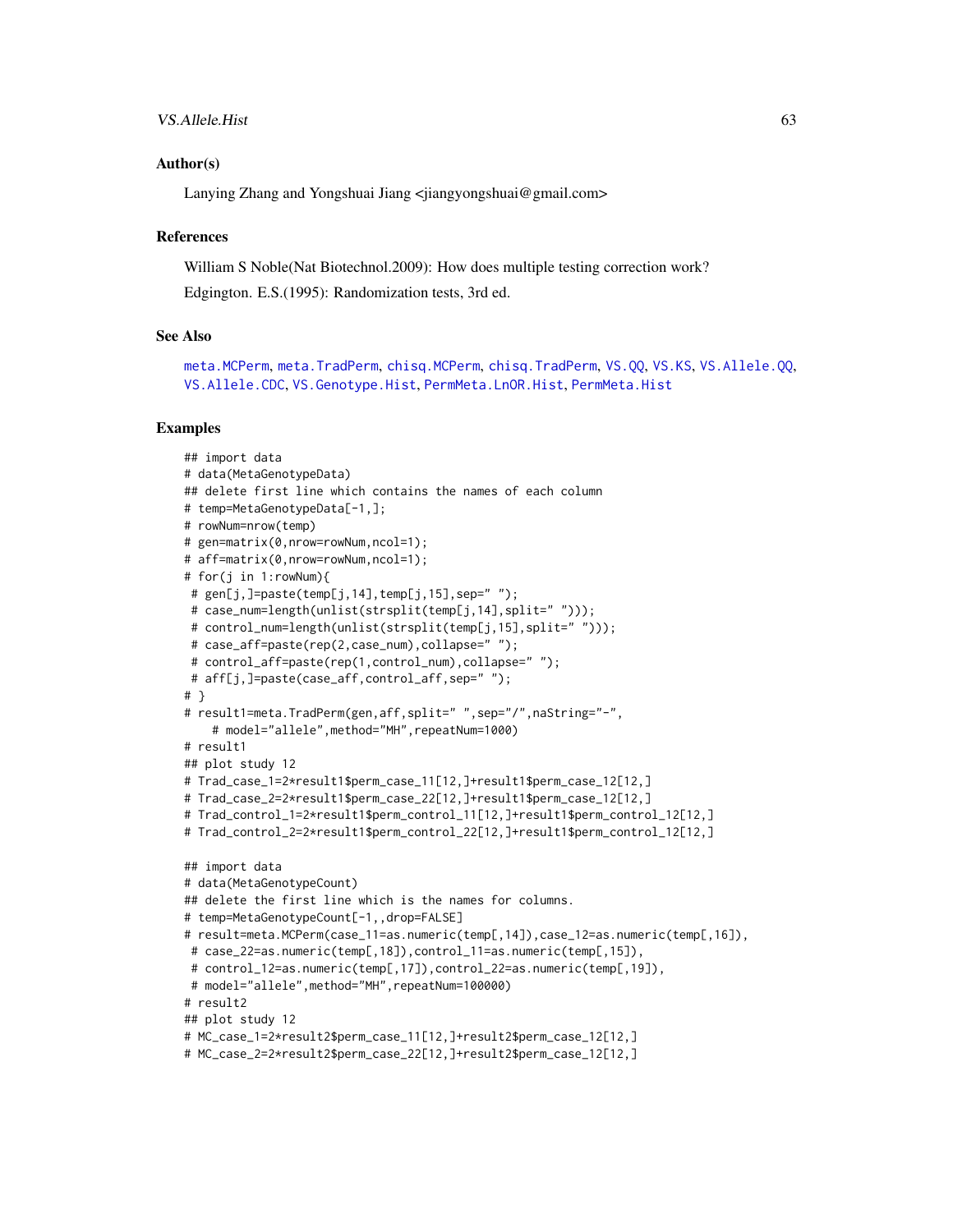```
# MC_control_1=2*result2$perm_control_11[12,]+result2$perm_control_12[12,]
# MC_control_2=2*result2$perm_control_22[12,]+result2$perm_control_12[12,]
# VS.Allele.Hist(Trad_case_1,Trad_case_2,Trad_control_1,Trad_control_2,
    # MC_case_1,MC_case_2,MC_control_1,MC_control_2,
    # main="cumulative distribution curve for allele model",
 # title=c("case_A","case_a","control_A","control_a"))
```
<span id="page-63-0"></span>

| VS.Allele.00 | separately plot quantile-quantile plot for the return value(allele count) |
|--------------|---------------------------------------------------------------------------|
|              | of 'meta.TradPerm' and 'meta.MCPerm' for certain study                    |

## Description

separately plot quantile-quantile plot for the return value(allele count) of 'meta.TradPerm' and 'meta.MCPerm' for certain study.

### Usage

```
VS.Allele.QQ(Trad_case_1, Trad_case_2, Trad_control_1, Trad_control_2,
   MC_case_1, MC_case_2, MC_control_1, MC_control_2,
scatter_col = "black", line_col = "black",
main = "QQ plot for allele model",
title = c("case_A", "case_a", "control_A", "control_a"),
xlab = "Quantile of count (TradPerm)", ylab = "Quantile of count (MCPerm)")
```
### Arguments

| Trad_case_1    | a numeric vector, simulative allele 1 count for case samples got by TradPerm<br>method for certain study.                   |
|----------------|-----------------------------------------------------------------------------------------------------------------------------|
| Trad_case_2    | a numeric vector, simulative allele 2 count for case samples got by TradPerm<br>method for certain study.                   |
| Trad_control_1 | a numeric vector, simulative allele 1 count for control samples got by TradPerm<br>method for certain study.                |
|                | Trad_control_2 a numeric vector, simulative allele 2 count for control samples got by TradPerm<br>method for certain study. |
| $MC\_case_1$   | a numeric vector, simulative allele 1 count for case samples got by MCPerm<br>method for certain study.                     |
| MC_case_2      | a numeric vector, simulative allele 2 count for case samples got by MCPerm<br>method for certain study.                     |
| MC_control_1   | a numeric vector, simulative allele 1 count for control samples got by MCPerm<br>method for certain study.                  |
| MC_control_2   | a numeric vector, simulative allele 2 count for control samples got by MCPerm<br>method for certain study.                  |
| scatter_col    | the color for scatter points of quantile-quantile plot. Default value is 'black'.                                           |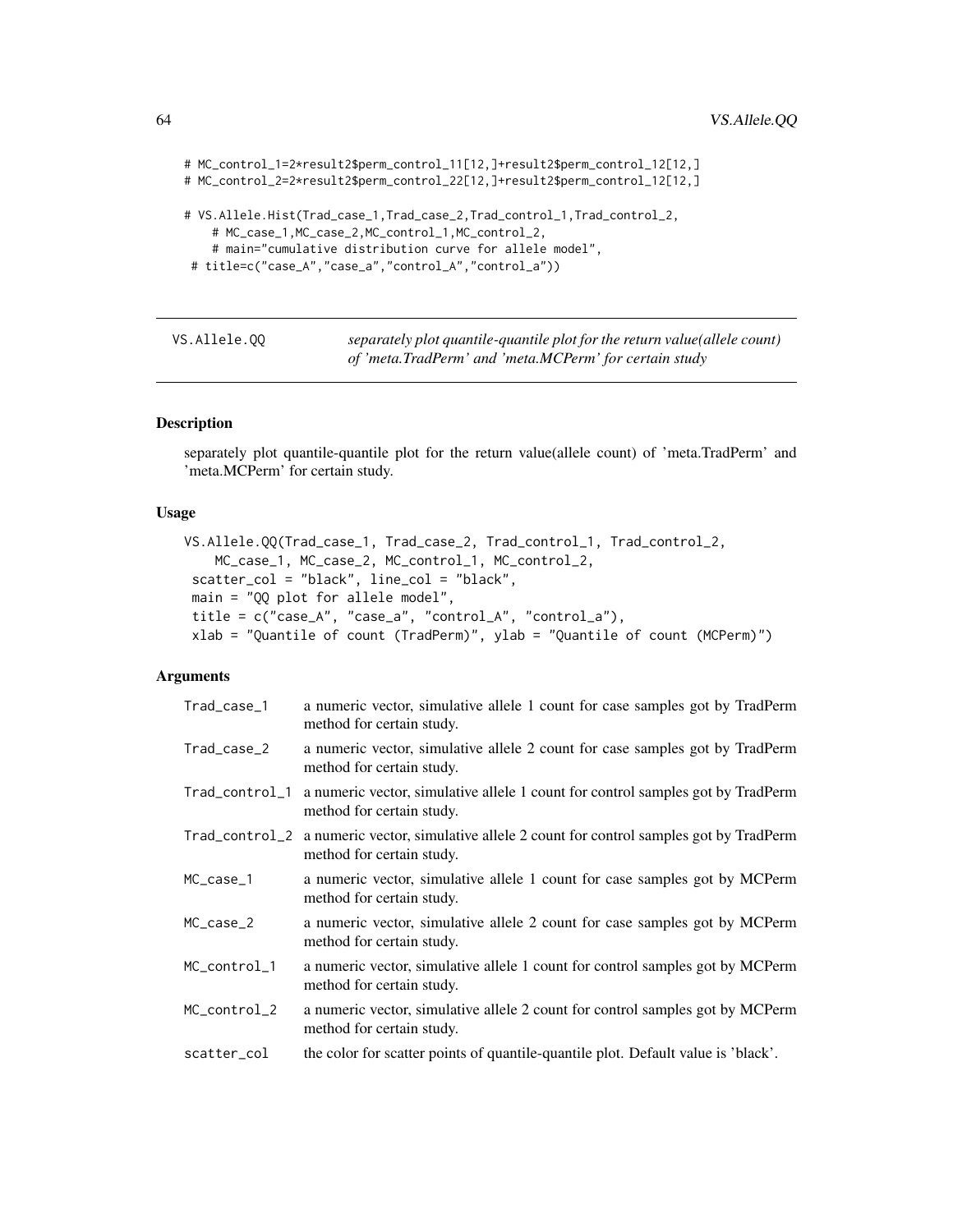| $line\_col$ | the color of line which passes through the sample distribution probs quantiles,<br>the first and third quartiles. Default value is 'black'. |
|-------------|---------------------------------------------------------------------------------------------------------------------------------------------|
| main        | the main title (on top). Default value is "QQ plot for allele model".                                                                       |
| title       | the sub main title for each plot(on top). Default value is a vector with elements:<br>'case A', 'case a', 'control A' and 'control a'.      |
| xlab,ylab   | X axis label, default value is "Ouantile of count (TradPerm)". Y axis label,<br>default value is "Quantile of count (MCPerm)".              |

## Details

Separately plotting quantile-quantile plot for the return value(allele count) of 'meta.TradPerm' and 'meta.MCPerm' for certain study is to compare the simulative allele count distribution got by Trad-Perm and MCPerm method whether are same.

MCPerm details see [chisq.MCPerm](#page-9-0). TradPerm details see [chisq.TradPerm](#page-11-0).

### Author(s)

Lanying Zhang and Yongshuai Jiang <jiangyongshuai@gmail.com>

# References

William S Noble(Nat Biotechnol.2009): How does multiple testing correction work?

Edgington. E.S.(1995): Randomization tests, 3rd ed.

### See Also

[meta.MCPerm](#page-28-0), [meta.TradPerm](#page-31-0), [chisq.MCPerm](#page-9-0), [chisq.TradPerm](#page-11-0), [VS.QQ](#page-77-0), [VS.KS](#page-76-0), [VS.Allele.Hist](#page-60-0), [VS.Allele.CDC](#page-58-0), [VS.Genotype.QQ](#page-72-0), [PermMeta.LnOR.qqnorm](#page-50-0)

### Examples

```
## import data
# data(MetaGenotypeData)
## delete first line which contains the names of each column
# temp=MetaGenotypeData[-1,];
# rowNum=nrow(temp)
# gen=matrix(0,nrow=rowNum,ncol=1);
# aff=matrix(0,nrow=rowNum,ncol=1);
# for(j in 1:rowNum){
# gen[j,]=paste(temp[j,14],temp[j,15],sep=' ");# case_num=length(unlist(strsplit(temp[j,14],split=" ")));
 # control_num=length(unlist(strsplit(temp[j,15],split=" ")));
 # case_aff=paste(rep(2,case_num),collapse=" ");
 # control_aff=paste(rep(1,control_num),collapse=" ");
 # aff[j,]=paste(case_aff,control_aff,sep=" ");
# }
# result1=meta.TradPerm(gen,aff,split=" ",sep="/",naString="-",
    # model="allele",method="MH",repeatNum=1000)
# result1
## plot study 12
```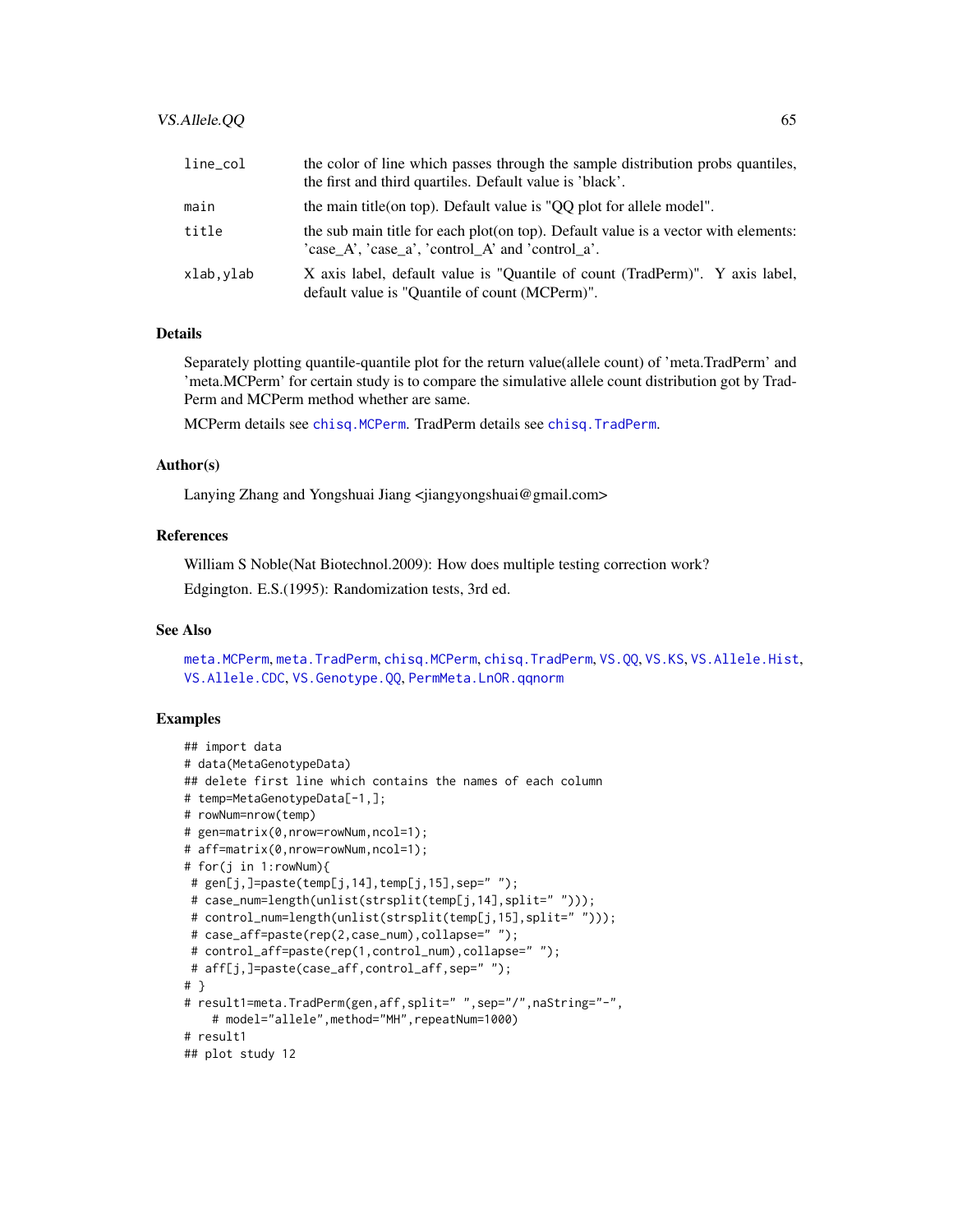```
# Trad_case_1=2*result1$perm_case_11[12,]+result1$perm_case_12[12,]
# Trad_case_2=2*result1$perm_case_22[12,]+result1$perm_case_12[12,]
# Trad_control_1=2*result1$perm_control_11[12,]+result1$perm_control_12[12,]
# Trad_control_2=2*result1$perm_control_22[12,]+result1$perm_control_12[12,]
## import data
# data(MetaGenotypeCount)
## delete the first line which is the names for columns.
# temp=MetaGenotypeCount[-1,,drop=FALSE]
# result=meta.MCPerm(case_11=as.numeric(temp[,14]),case_12=as.numeric(temp[,16]),
# case_22=as.numeric(temp[,18]),control_11=as.numeric(temp[,15]),
# control_12=as.numeric(temp[,17]),control_22=as.numeric(temp[,19]),
# model="allele",method="MH",repeatNum=100000)
# result2
## plot study 12
# MC_case_1=2*result2$perm_case_11[12,]+result2$perm_case_12[12,]
# MC_case_2=2*result2$perm_case_22[12,]+result2$perm_case_12[12,]
# MC_control_1=2*result2$perm_control_11[12,]+result2$perm_control_12[12,]
# MC_control_2=2*result2$perm_control_22[12,]+result2$perm_control_12[12,]
# VS.Allele.QQ(Trad_case_1,Trad_case_2,Trad_control_1,Trad_control_2,
    # MC_case_1,MC_case_2,MC_control_1,MC_control_2,
    # main="cumulative distribution curve for allele model",
 # title=c("case_A","case_a","control_A","control_a"))
```
<span id="page-65-0"></span>

| VS.CDC | plot cumulative distribution curve for the return value of  |  |
|--------|-------------------------------------------------------------|--|
|        | 'meta.TradPerm' and 'meta.MCPerm' for certain study or meta |  |
|        | analysis                                                    |  |

# **Description**

plot cumulative distribution curve for the return value of 'meta.TradPerm' and 'meta.MCPerm' for certain study or meta analysis

### Usage

```
VS.CDC(Trad_data, MC_data, Trad_col = "black", MC_col = "red",
    title = NULL, xlab = NULL, ylab = "cumulative probability")
```
#### Arguments

| Trad_data | the return value of function 'meta.TradPerm', e.g. 'perm_case_11' of certain<br>stuy, 'perm $Qp'$ , 'perm $p'$ etc. |
|-----------|---------------------------------------------------------------------------------------------------------------------|
| MC data   | the return value of function 'meta.MCPerm', e.g. 'perm case 11' of certain<br>stuy, 'perm_Qp', 'perm_p' etc.        |
| Trad_col  | the color for cumulative distribution curve of 'Trad_data'. Default value is<br>'black'.                            |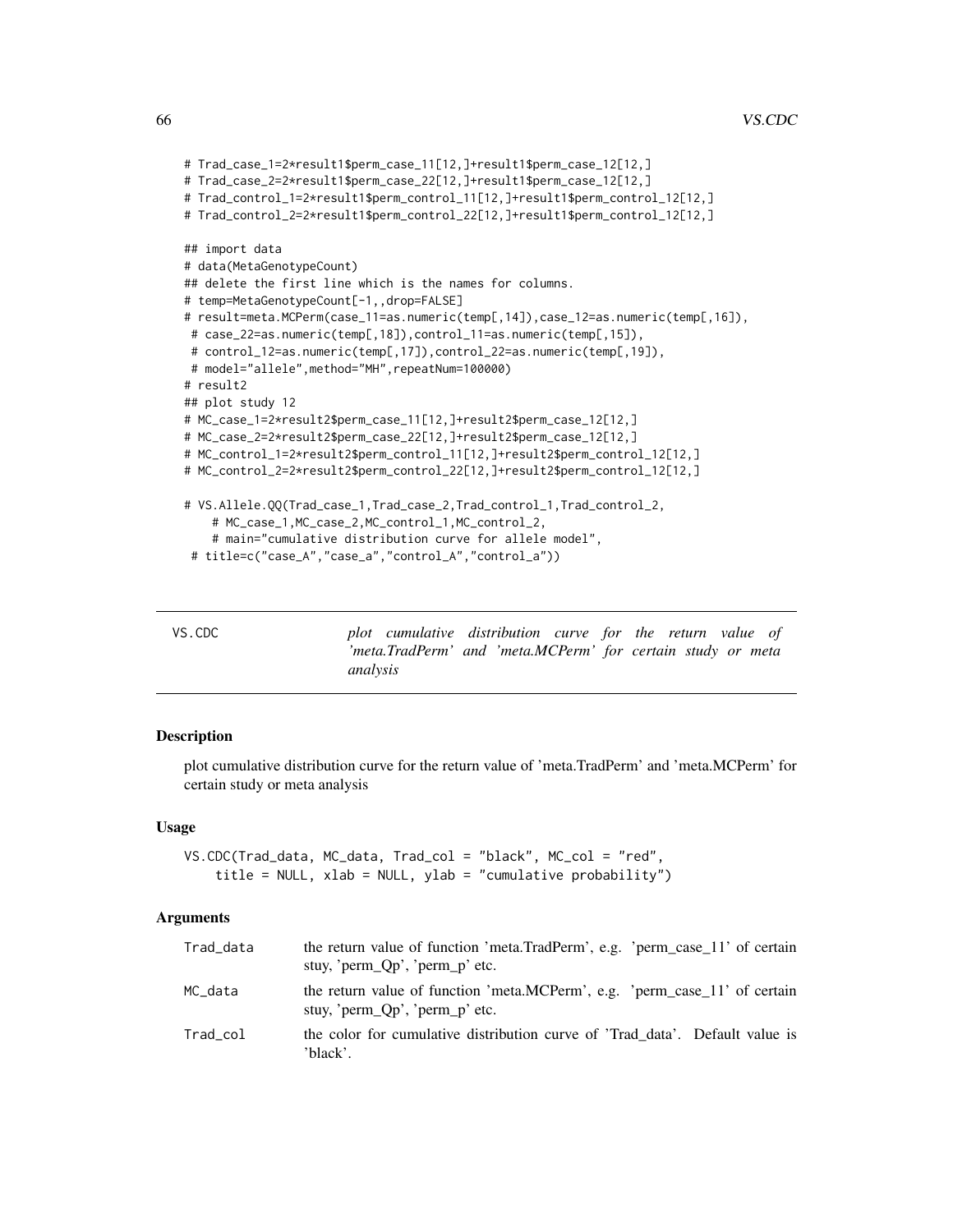| MC col    | the color for cumulative distribution curve of 'MC data'. Default value is 'red'. |
|-----------|-----------------------------------------------------------------------------------|
| title     | the main title(on top).                                                           |
| xlab.vlab | X axis label. Y axis label, default value is 'cumulative probability'.            |

# Details

Plotting cumulative distribution curve for the return value(e.g. 'perm\_case\_11' of certain stuy, 'perm\_Qp', 'perm\_p' etc) of 'meta.TradPerm' and 'meta.MCPerm' is to compare the simulative data distribution got by TradPerm and MCPerm method whether are same.

MCPerm details see [chisq.MCPerm](#page-9-0). TradPerm details see [chisq.TradPerm](#page-11-0).

### Author(s)

Lanying Zhang and Yongshuai Jiang <jiangyongshuai@gmail.com>

#### References

William S Noble(Nat Biotechnol.2009): How does multiple testing correction work?

Edgington. E.S.(1995): Randomization tests, 3rd ed.

### See Also

[meta.MCPerm](#page-28-0), [meta.TradPerm](#page-31-0), [chisq.MCPerm](#page-9-0), [chisq.TradPerm](#page-11-0), [VS.Hist](#page-74-0), [VS.QQ](#page-77-0), [VS.KS](#page-76-0), [VS.Allele.Hist](#page-60-0), [VS.Genotype.Hist](#page-69-0), [PermMeta.LnOR.Hist](#page-48-0), [PermMeta.Hist](#page-43-0)

## Examples

```
## import data
# data(MetaGenotypeData)
## delete first line which contains the names of each column
# temp=MetaGenotypeData[-1,];
# rowNum=nrow(temp)
# gen=matrix(0,nrow=rowNum,ncol=1);
# aff=matrix(0,nrow=rowNum,ncol=1);
# for(j in 1:rowNum){
# gen[j,]=paste(temp[j,14],temp[j,15],sep=" ");
# case_num=length(unlist(strsplit(temp[j,14],split=" ")));
# control_num=length(unlist(strsplit(temp[j,15],split=" ")));
# case_aff=paste(rep(2,case_num),collapse=" ");
# control_aff=paste(rep(1,control_num),collapse=" ");
# aff[j,]=paste(case_aff,control_aff,sep=" ");
# }
# result1=meta.TradPerm(gen,aff,split=" ",sep="/",naString="-",
    # model="allele",method="MH",repeatNum=1000)
# result1
## plot study 12
# Trad_case_1=2*result1$perm_case_11[12,]+result1$perm_case_12[12,]
## import data
# data(MetaGenotypeCount)
```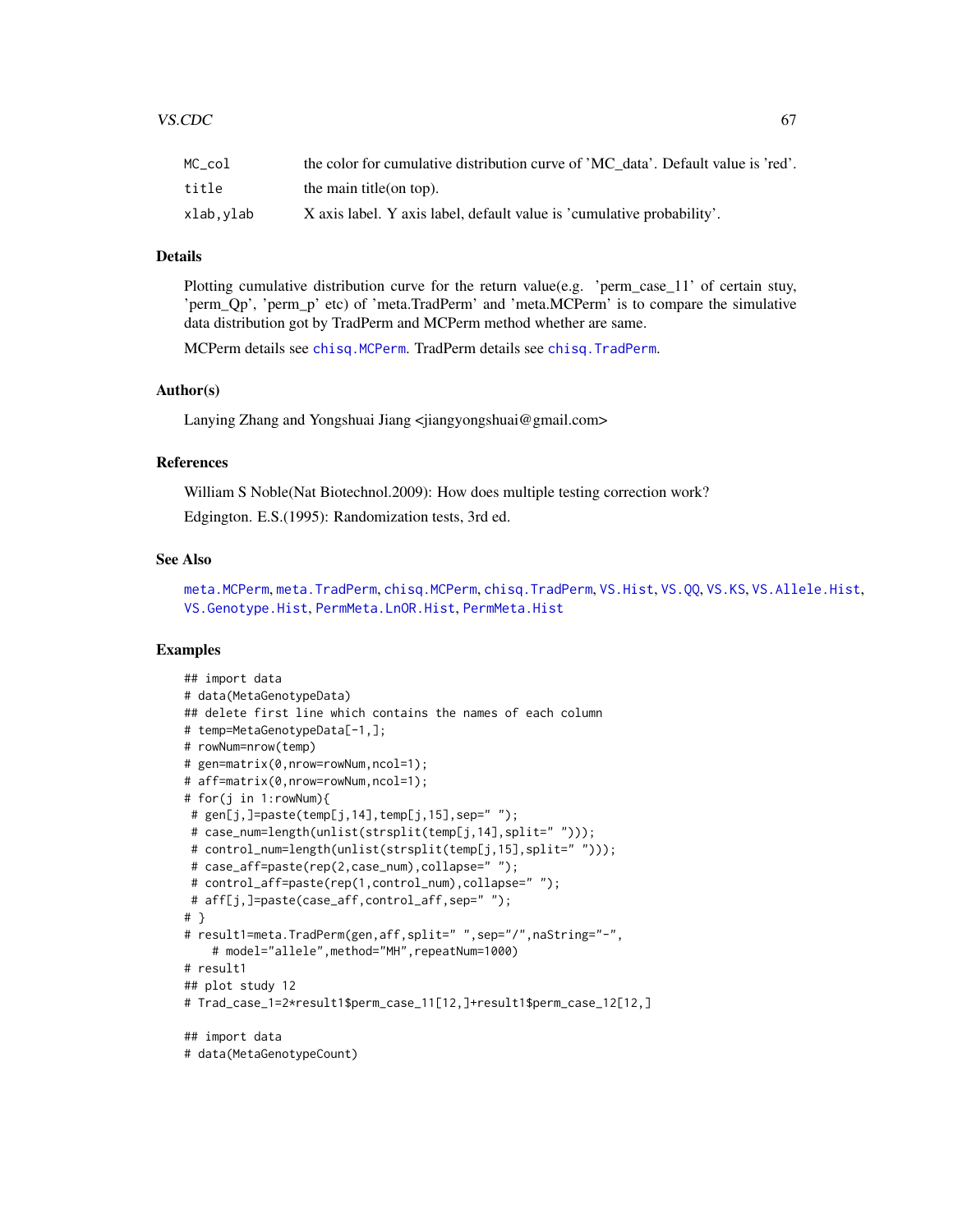```
## delete the first line which is the names for columns.
# temp=MetaGenotypeCount[-1,,drop=FALSE]
# result=meta.MCPerm(case_11=as.numeric(temp[,14]),case_12=as.numeric(temp[,16]),
# case_22=as.numeric(temp[,18]),control_11=as.numeric(temp[,15]),
# control_12=as.numeric(temp[,17]),control_22=as.numeric(temp[,19]),
# model="allele", method="MH", repeatNum=100000)
# result2
## plot study 12
# MC_case_1=2*result2$perm_case_11[12,]+result2$perm_case_12[12,]
# VS.CDC(Trad_case_1,MC_case_1,title="cumulative distribution cure for case_1")
# VS.CDC(result1$perm_Qp,result2$perm_Qp,title="cumulative distribution cure for Qp")
# VS.CDC(result1$perm_p,result2$perm_p,title="cumulative distribution cure for p")
```
<span id="page-67-0"></span>

| VS.Genotype.CDC |               |  | separately plot cumulative distribution curve for the return   |  |  |
|-----------------|---------------|--|----------------------------------------------------------------|--|--|
|                 |               |  | value(genotype count) of 'meta.TradPerm' and 'meta.MCPerm' for |  |  |
|                 | certain study |  |                                                                |  |  |

# Description

Separately plot cumulative distribution curve for the return value(genotype count) of 'meta.TradPerm' and 'meta.MCPerm' for certain study.

## Usage

```
VS.Genotype.CDC(Trad_case_11, Trad_case_12, Trad_case_22,
   Trad_control_11, Trad_control_12, Trad_control_22,
MC_case_11, MC_case_12, MC_case_22,
MC_control_11, MC_control_12, MC_control_22,
Trad_col = "black", MC_col = "red",
title = NULL, xlab = "Genotype count", ylab = "cumulative probability")
```
## **Arguments**

| Trad_case_11    | a numeric vector, the return value 'perm_case_11' got by meta.TradPerm method<br>for certain study.    |
|-----------------|--------------------------------------------------------------------------------------------------------|
| Trad_case_12    | a numeric vector, the return value 'perm_case_12' got by meta.TradPerm method<br>for certain study.    |
| Trad_case_22    | a numeric vector, the return value 'perm_case_22' got by meta. TradPerm method<br>for certain study.   |
| Trad_control_11 |                                                                                                        |
|                 | a numeric vector, the return value 'perm_control_11' got by meta.TradPerm<br>method for certain study. |
| Trad_control_12 |                                                                                                        |
|                 | a numeric vector, the return value 'perm_control_12' got by meta.TradPerm<br>method for certain study. |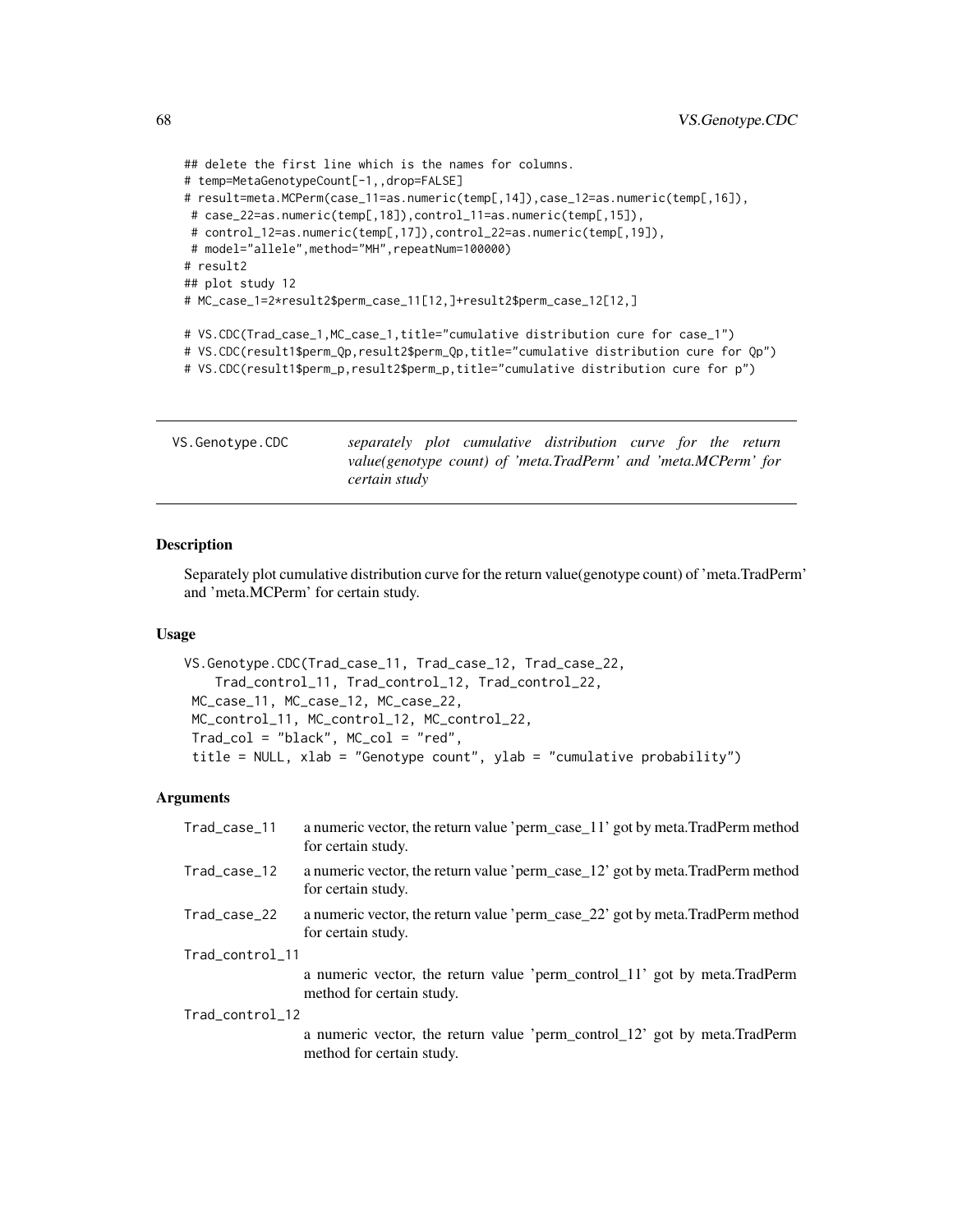Trad\_control\_22

a numeric vector, the return value 'perm\_control\_22' got by meta.TradPerm method for certain study.

- MC\_case\_11 a numeric vector, the return value 'perm\_case\_11' got by meta.MCPerm method for certain study.
- MC\_case\_12 a numeric vector, the return value 'perm\_case\_12' got by meta.MCPerm method for certain study.
- MC\_case\_22 a numeric vector, the return value 'perm\_case\_22' got by meta.MCPerm method for certain study.
- MC\_control\_11 a numeric vector, the return value 'perm\_control\_11' got by meta.MCPerm method for certain study.
- MC\_control\_12 a numeric vector, the return value 'perm\_control\_12' got by meta.MCPerm method for certain study.
- MC\_control\_22 a numeric vector, the return value 'perm\_control\_22' got by meta.MCPerm method for certain study.
- Trad\_col the color of cumulative distribution cure for Trad\_case\_11/Trad\_case\_12/Trad\_case\_22/ Trad\_control\_11/Trad\_control\_12/Trad\_control\_22. Default value is 'black'.
- MC\_col the color of cumulative distribution cure for MC\_case 11/MC\_case 12/MC\_case 22/ MC\_control\_11/MC\_control\_12/MC\_control\_22. Default value is 'red'.
- title the main title(on top).
- xlab,ylab X axis label, default value is "Genotype count". Y axis label, default value is "cumulative probability".

### Details

Separately plotting cumulative distribution curve for the return value(genotype count) of 'meta.TradPerm' and 'meta.MCPerm' for certain study is to compare the simulative genotype count distribution got by TradPerm and MCPerm method whether are same.

MCPerm details see [chisq.MCPerm](#page-9-0). TradPerm details see [chisq.TradPerm](#page-11-0).

## Author(s)

Lanying Zhang and Yongshuai Jiang <jiangyongshuai@gmail.com>

# References

William S Noble(Nat Biotechnol.2009): How does multiple testing correction work? Edgington. E.S.(1995): Randomization tests, 3rd ed.

# See Also

[meta.MCPerm](#page-28-0), [meta.TradPerm](#page-31-0), [chisq.MCPerm](#page-9-0), [chisq.TradPerm](#page-11-0), [VS.CDC](#page-65-0), [VS.KS](#page-76-0), [VS.Genotype.Hist](#page-69-0), [VS.Genotype.QQ](#page-72-0), [VS.Allele.CDC](#page-58-0), [PermMeta.LnOR.CDC](#page-47-0)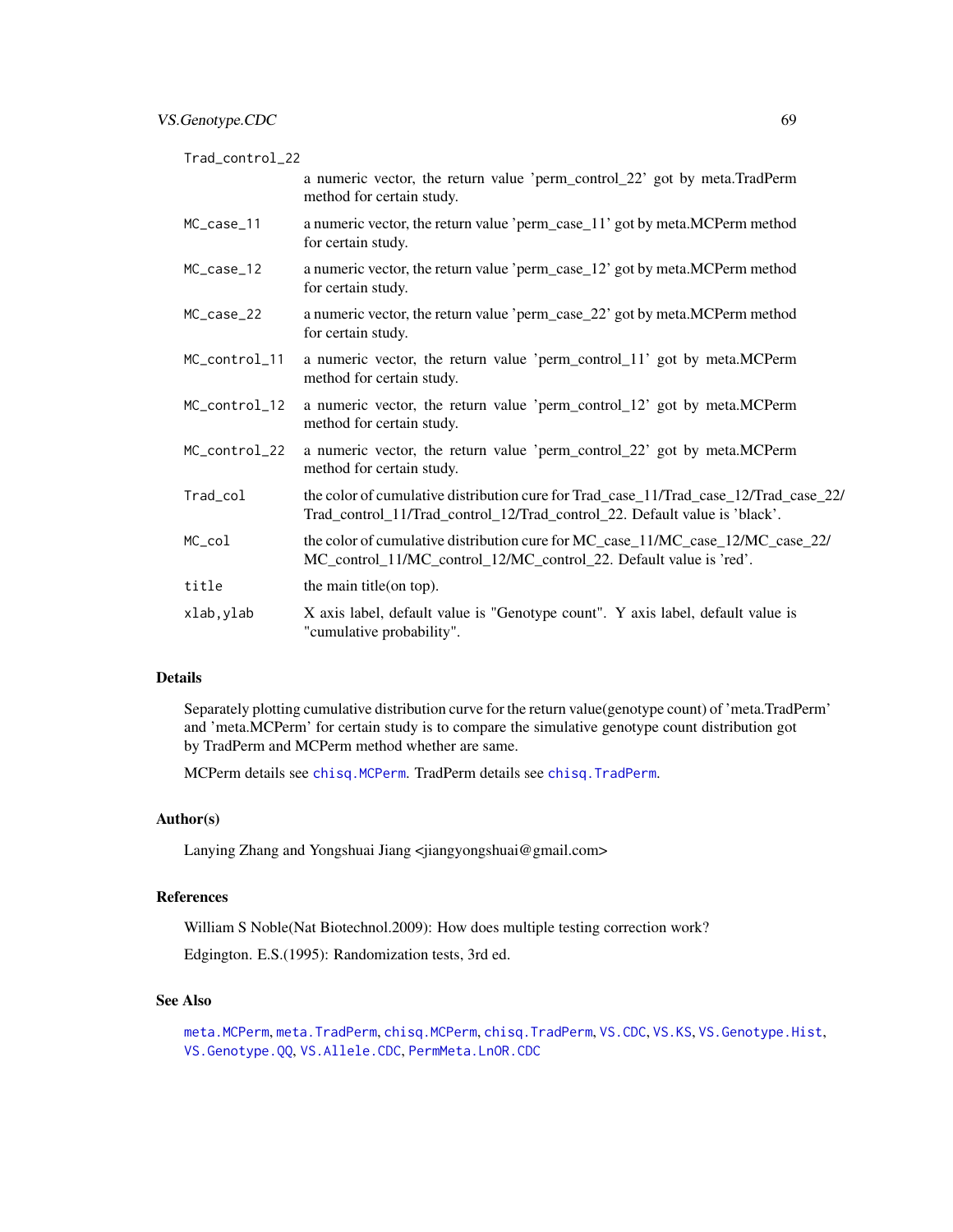## Examples

```
## import data
# data(MetaGenotypeData)
## delete first line which contains the names of each column
# temp=MetaGenotypeData[-1,];
# rowNum=nrow(temp)
# gen=matrix(0,nrow=rowNum,ncol=1);
# aff=matrix(0,nrow=rowNum,ncol=1);
# for(j in 1:rowNum){
# gen[j,]=paste(temp[j,14],temp[j,15],sep=" ");
# case_num=length(unlist(strsplit(temp[j,14],split=" ")));
# control_num=length(unlist(strsplit(temp[j,15],split=" ")));
# case_aff=paste(rep(2,case_num),collapse=" ");
 # control_aff=paste(rep(1,control_num),collapse=" ");
# aff[j,]=paste(case_aff,control_aff,sep=" ");
# }
# result1=meta.TradPerm(gen,aff,split=" ",sep="/",naString="-",
    # model="allele",method="MH",repeatNum=1000)
# result1
## import data
# data(MetaGenotypeCount)
## delete the first line which is the names for columns.
# temp=MetaGenotypeCount[-1,,drop=FALSE]
# result=meta.MCPerm(case_11=as.numeric(temp[,14]),case_12=as.numeric(temp[,16]),
# case_22=as.numeric(temp[,18]),control_11=as.numeric(temp[,15]),
# control_12=as.numeric(temp[,17]),control_22=as.numeric(temp[,19]),
# model="allele",method="MH",repeatNum=100000)
# result2
## plot study 12
# VS.Genotype.CDC(result1$perm_case_11[12,],result1$perm_case_12[12,],result1$perm_case_22[12,],
   # result1$perm_control_11[12,],result1$perm_control_12[12,],result1$perm_control_22[12,],
 # result2$perm_case_11[12,],result2$perm_case_12[12,],result2$perm_case_22[12,],
# result2$perm_control_11[12,],result2$perm_control_12[12,],result2$perm_control_22[12,],
    # Trad_col="grey",MC_col="black", title="hist_plot for six genotype")
```
<span id="page-69-0"></span>VS.Genotype.Hist *separately plot histplot for the return value(genotype count) of 'meta.TradPerm' and 'meta.MCPerm' for certain study*

## Description

Separately plot histplot for the return value(genotype count) of 'meta.TradPerm' and 'meta.MCPerm' for certain study.

## Usage

```
VS.Genotype.Hist(Trad_case_11, Trad_case_12, Trad_case_22,
```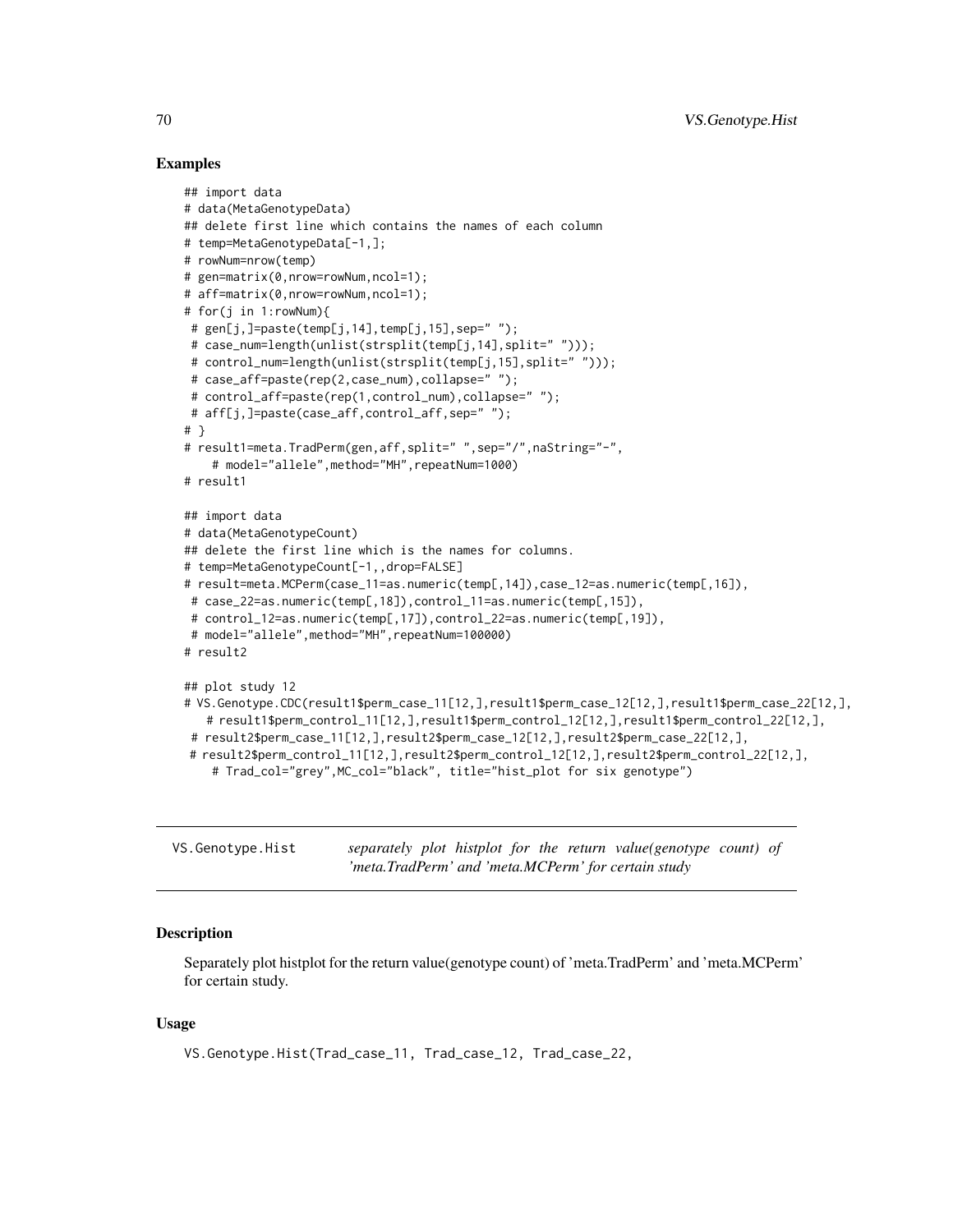```
Trad_control_11, Trad_control_12, Trad_control_22,
MC_case_11, MC_case_12, MC_case_22,
MC_control_11, MC_control_12, MC_control_22,
Trad_col = "grey", MC_col = "black",
title = NULL, xlab = "Genotype count")
```
# Arguments

| Trad_case_11    | a numeric vector, the return value 'perm_case_11' got by meta.TradPerm method<br>for certain study.                                                                |
|-----------------|--------------------------------------------------------------------------------------------------------------------------------------------------------------------|
| Trad_case_12    | a numeric vector, the return value 'perm_case_12' got by meta. TradPerm method<br>for certain study.                                                               |
| Trad_case_22    | a numeric vector, the return value 'perm_case_22' got by meta. TradPerm method<br>for certain study.                                                               |
| Trad_control_11 |                                                                                                                                                                    |
|                 | a numeric vector, the return value 'perm_control_11' got by meta.TradPerm<br>method for certain study.                                                             |
| Trad_control_12 |                                                                                                                                                                    |
|                 | a numeric vector, the return value 'perm_control_12' got by meta.TradPerm<br>method for certain study.                                                             |
| Trad_control_22 |                                                                                                                                                                    |
|                 | a numeric vector, the return value 'perm_control_22' got by meta.TradPerm<br>method for certain study.                                                             |
| MC_case_11      | a numeric vector, the return value 'perm_case_11' got by meta.MCPerm method<br>for certain study.                                                                  |
| MC_case_12      | a numeric vector, the return value 'perm_case_12' got by meta.MCPerm method<br>for certain study.                                                                  |
| MC_case_22      | a numeric vector, the return value 'perm_case_22' got by meta.MCPerm method<br>for certain study.                                                                  |
| MC_control_11   | a numeric vector, the return value 'perm_control_11' got by meta.MCPerm<br>method for certain study.                                                               |
| MC_control_12   | a numeric vector, the return value 'perm_control_12' got by meta.MCPerm<br>method for certain study.                                                               |
| MC_control_22   | a numeric vector, the return value 'perm_control_22' got by meta.MCPerm<br>method for certain study.                                                               |
| Trad_col        | the color of cumulative distribution cure for Trad_case_11/Trad_case_12/Trad_case_22/<br>Trad_control_11/Trad_control_12/Trad_control_22. Default value is 'grey'. |
| MC_col          | the color of cumulative distribution cure for MC_case_11/MC_case_12/MC_case_22/<br>MC_control_11/MC_control_12/MC_control_22. Default value is 'black'.            |
| title           | the main title(on top).                                                                                                                                            |
| xlab            | X axis label, default value is 'genotype count'.                                                                                                                   |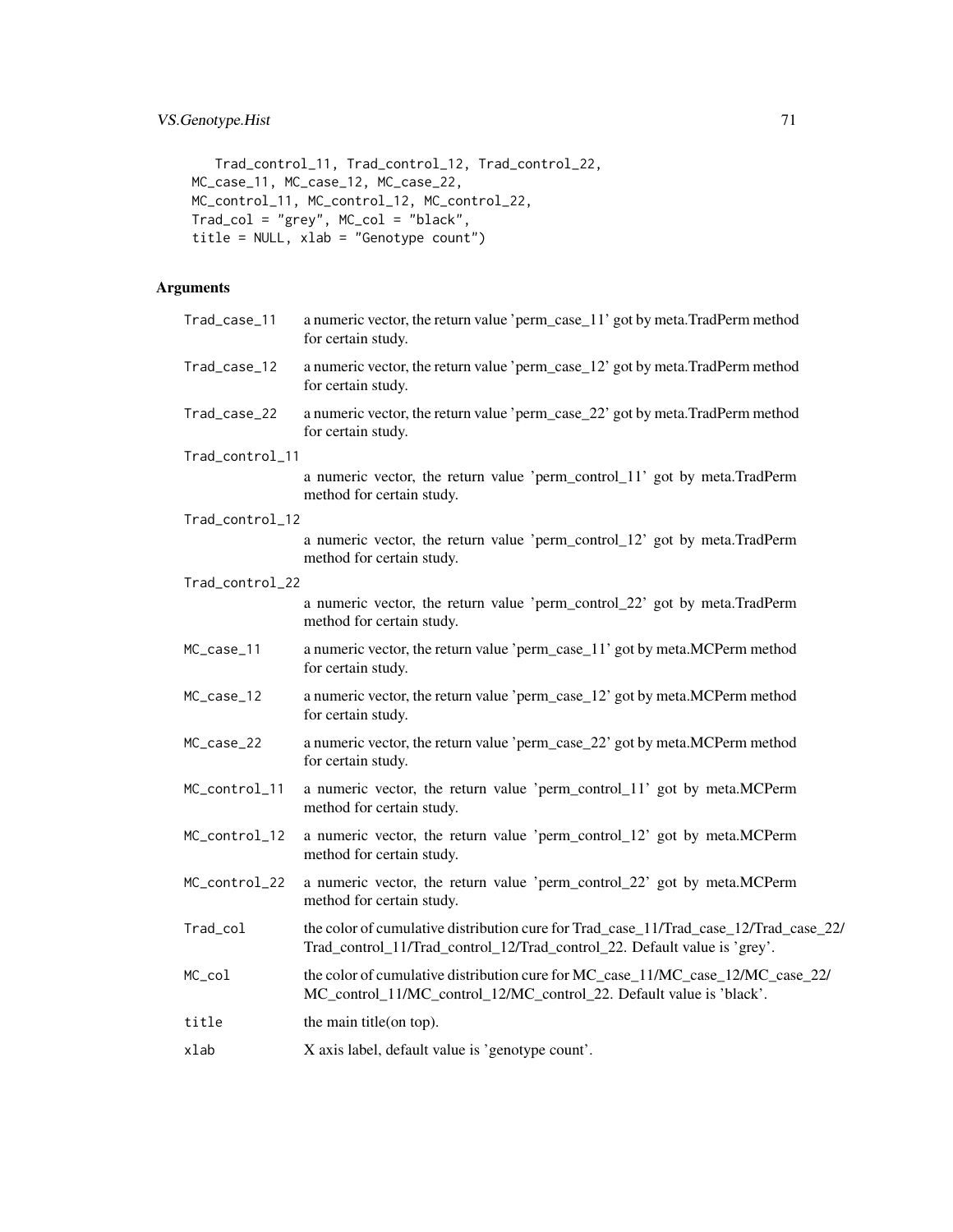### Details

Separately plotting histplot for the return value(genotype count) of 'meta.TradPerm' and 'meta.MCPerm' for certain study is to compare the simulative genotype count distribution got by TradPerm and MCPerm method whether are same.

MCPerm details see [chisq.MCPerm](#page-9-0). TradPerm details see [chisq.TradPerm](#page-11-0).

#### Author(s)

Lanying Zhang and Yongshuai Jiang <jiangyongshuai@gmail.com>

#### **References**

William S Noble(Nat Biotechnol.2009): How does multiple testing correction work? Edgington. E.S.(1995): Randomization tests, 3rd ed.

## See Also

[meta.MCPerm](#page-28-0), [meta.TradPerm](#page-31-0), [chisq.MCPerm](#page-9-0), [chisq.TradPerm](#page-11-0), [VS.Hist](#page-74-0), [VS.KS](#page-76-0), [VS.Genotype.CDC](#page-67-0), [VS.Genotype.QQ](#page-72-0), [VS.Allele.Hist](#page-60-0), [PermMeta.LnOR.Hist](#page-48-0), [PermMeta.Hist](#page-43-0)

## Examples

```
## import data
# data(MetaGenotypeData)
## delete first line which contains the names of each column
# temp=MetaGenotypeData[-1,];
# rowNum=nrow(temp)
# gen=matrix(0,nrow=rowNum,ncol=1);
# aff=matrix(0,nrow=rowNum,ncol=1);
# for(j in 1:rowNum){
# gen[j,]=paste(temp[j,14],temp[j,15],sep=' ");# case_num=length(unlist(strsplit(temp[j,14],split=" ")));
# control_num=length(unlist(strsplit(temp[j,15],split=" ")));
# case_aff=paste(rep(2,case_num),collapse=" ");
 # control_aff=paste(rep(1,control_num),collapse=" ");
# aff[j,]=paste(case_aff,control_aff,sep=" ");
# }
# result1=meta.TradPerm(gen,aff,split=" ",sep="/",naString="-",
    # model="allele",method="MH",repeatNum=1000)
# result1
## import data
# data(MetaGenotypeCount)
## delete the first line which is the names for columns.
# temp=MetaGenotypeCount[-1,,drop=FALSE]
# result=meta.MCPerm(case_11=as.numeric(temp[,14]),case_12=as.numeric(temp[,16]),
# case_22=as.numeric(temp[,18]),control_11=as.numeric(temp[,15]),
# control_12=as.numeric(temp[,17]),control_22=as.numeric(temp[,19]),
# model="allele",method="MH",repeatNum=100000)
# result2
```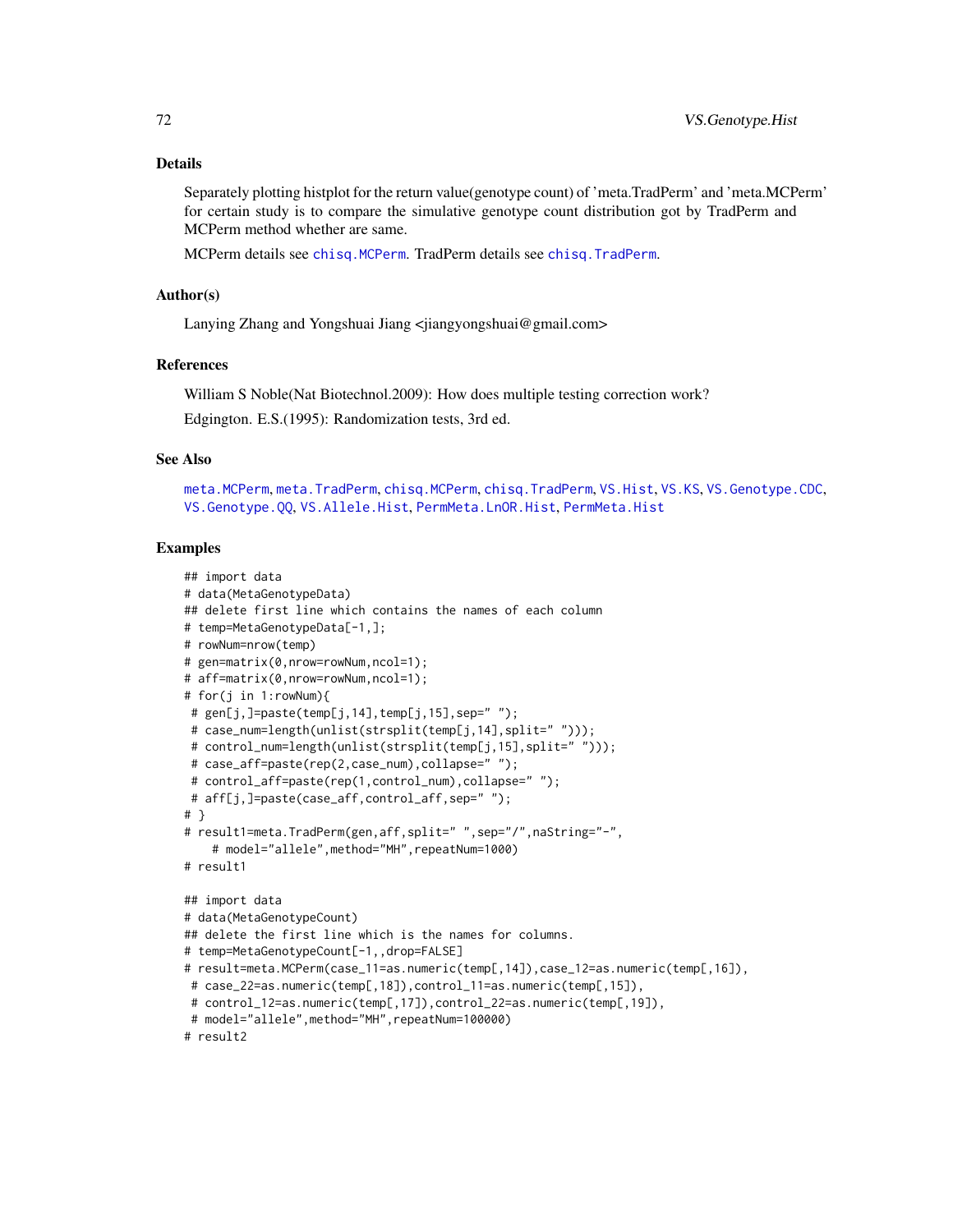# <span id="page-72-1"></span>VS.Genotype.QQ 73

## plot study 12

| .fivS.Genotype.CDC(result1\$perm_case_11[12,],result1\$perm_case_12[12,],result1\$perm_case_22[12,]#### |
|---------------------------------------------------------------------------------------------------------|
| # result1\$perm_control_11[12,],result1\$perm_control_12[12,],result1\$perm_control_22[12,],            |
| # result2\$perm_case_11[12,],result2\$perm_case_12[12,],result2\$perm_case_22[12,],                     |

```
# result2$perm_control_11[12,],result2$perm_control_12[12,],result2$perm_control_22[12,],
```

```
# Trad_col="grey", MC_col="black", title="hist_plot for six genotype")
```
<span id="page-72-0"></span>VS.Genotype.QQ *separately plot quantile-quantile plot for the return value(genotype count) of 'meta.TradPerm' and 'meta.MCPerm' for certain study*

#### Description

Separately plot quantile-quantile plot for the return value(genotype count) of 'meta.TradPerm' and 'meta.MCPerm' for certain study.

# Usage

```
VS.Genotype.QQ(Trad_case_11, Trad_case_12, Trad_case_22,
    Trad_control_11, Trad_control_12, Trad_control_22,
MC_case_11, MC_case_12, MC_case_22,
MC_control_11, MC_control_12, MC_control_22,
 scatter_col = "black", line_col = "black",
 title = NULL, xlab = "Quantile of genotype count (TradPerm)",
 ylab = "Quantile of genotype count (MCPerm)")
```
#### Arguments

| Trad_case_11    | a numeric vector, the return value 'perm_case_11' got by meta.TradPerm method<br>for certain study.    |
|-----------------|--------------------------------------------------------------------------------------------------------|
| Trad_case_12    | a numeric vector, the return value 'perm_case_12' got by meta.TradPerm method<br>for certain study.    |
| Trad_case_22    | a numeric vector, the return value 'perm_case_22' got by meta.TradPerm method<br>for certain study.    |
| Trad_control_11 |                                                                                                        |
|                 | a numeric vector, the return value 'perm_control_11' got by meta.TradPerm<br>method for certain study. |
| Trad_control_12 |                                                                                                        |
|                 | a numeric vector, the return value 'perm_control_12' got by meta.TradPerm<br>method for certain study. |
| Trad_control_22 |                                                                                                        |
|                 | a numeric vector, the return value 'perm_control_22' got by meta.TradPerm<br>method for certain study. |
| MC_case_11      | a numeric vector, the return value 'perm_case_11' got by meta.MCPerm method<br>for certain study.      |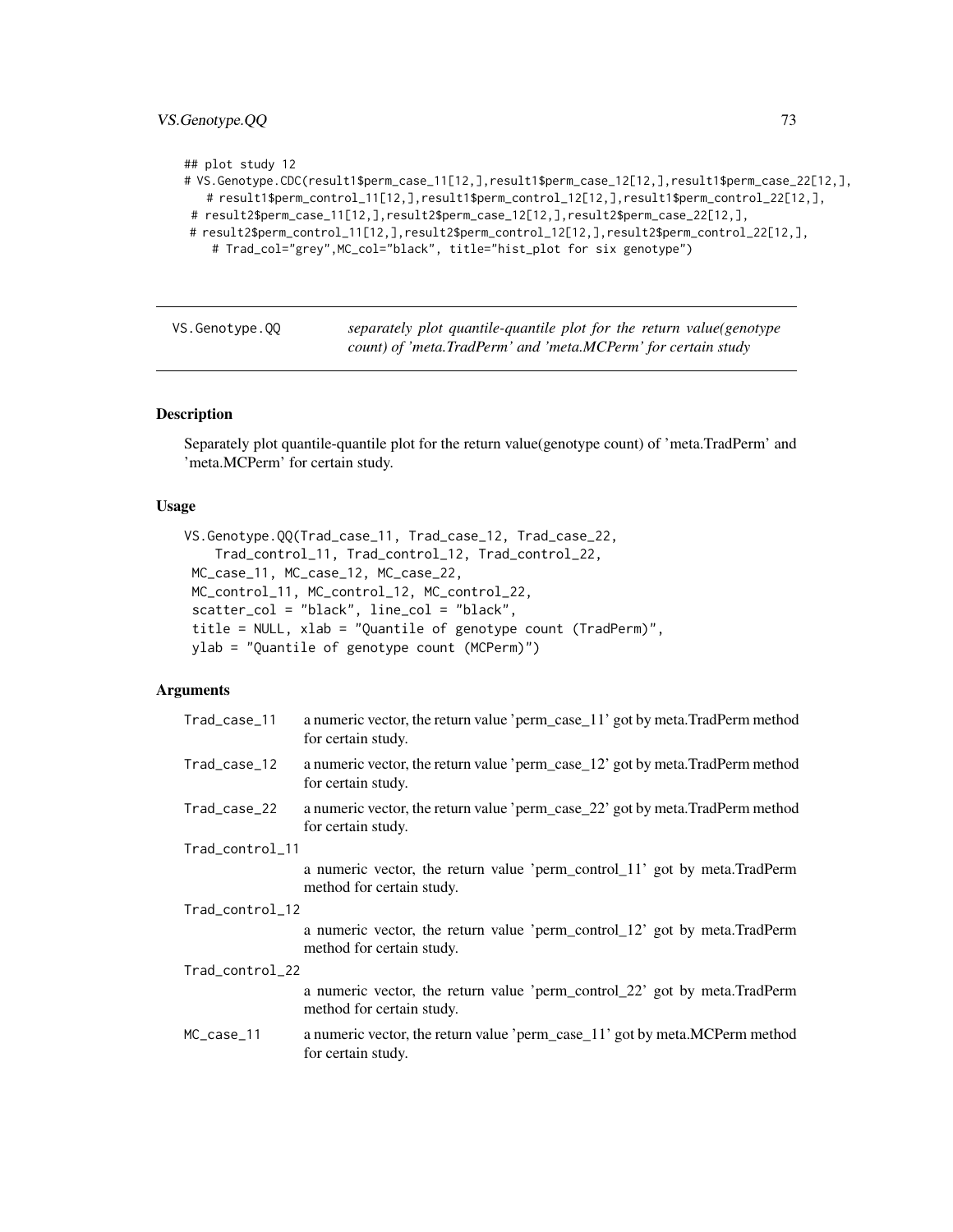<span id="page-73-0"></span>

| MC_case_12    | a numeric vector, the return value 'perm_case_12' got by meta.MCPerm method<br>for certain study.                                                |
|---------------|--------------------------------------------------------------------------------------------------------------------------------------------------|
| MC_case_22    | a numeric vector, the return value 'perm_case_22' got by meta.MCPerm method<br>for certain study.                                                |
| MC_control_11 | a numeric vector, the return value 'perm_control_11' got by meta.MCPerm<br>method for certain study.                                             |
| MC_control_12 | a numeric vector, the return value 'perm_control_12' got by meta.MCPerm<br>method for certain study.                                             |
| MC_control_22 | a numeric vector, the return value 'perm_control_22' got by meta.MCPerm<br>method for certain study.                                             |
| scatter_col   | the color for scatter points of quantile-quantile plot, default value is 'black'.                                                                |
| $line_{col}$  | the color of line which passes through the sample distribution probs quantiles,<br>the first and third quartiles. Default value is 'black'.      |
| title         | the main title (on top).                                                                                                                         |
| xlab,ylab     | X axis label, default value is "Quantile of genotype count (TradPerm)". Y axis<br>label, default value is "Quantile of genotype count (MCPerm)". |

# Details

Separately plotting quantile-quantile plot for the return value(genotype count) of 'meta.TradPerm' and 'meta.MCPerm' for certain study is to compare the simulative allele count distribution got by TradPerm and MCPerm method whether are same.

MCPerm details see [chisq.MCPerm](#page-9-0). TradPerm details see [chisq.TradPerm](#page-11-0)..

# Author(s)

Lanying Zhang and Yongshuai Jiang <jiangyongshuai@gmail.com>

# References

William S Noble(Nat Biotechnol.2009): How does multiple testing correction work?

Edgington. E.S.(1995): Randomization tests, 3rd ed.

# See Also

[meta.MCPerm](#page-28-0), [meta.TradPerm](#page-31-0), [chisq.MCPerm](#page-9-0), [chisq.TradPerm](#page-11-0), [VS.QQ](#page-77-0), [VS.KS](#page-76-0), [VS.Genotype.CDC](#page-67-0), [VS.Genotype.Hist](#page-69-0), [VS.Allele.QQ](#page-63-0), [PermMeta.LnOR.qqnorm](#page-50-0)

# Examples

```
## import data
# data(MetaGenotypeData)
## delete first line which contains the names of each column
# temp=MetaGenotypeData[-1,];
# rowNum=nrow(temp)
# gen=matrix(0,nrow=rowNum,ncol=1);
# aff=matrix(0,nrow=rowNum,ncol=1);
```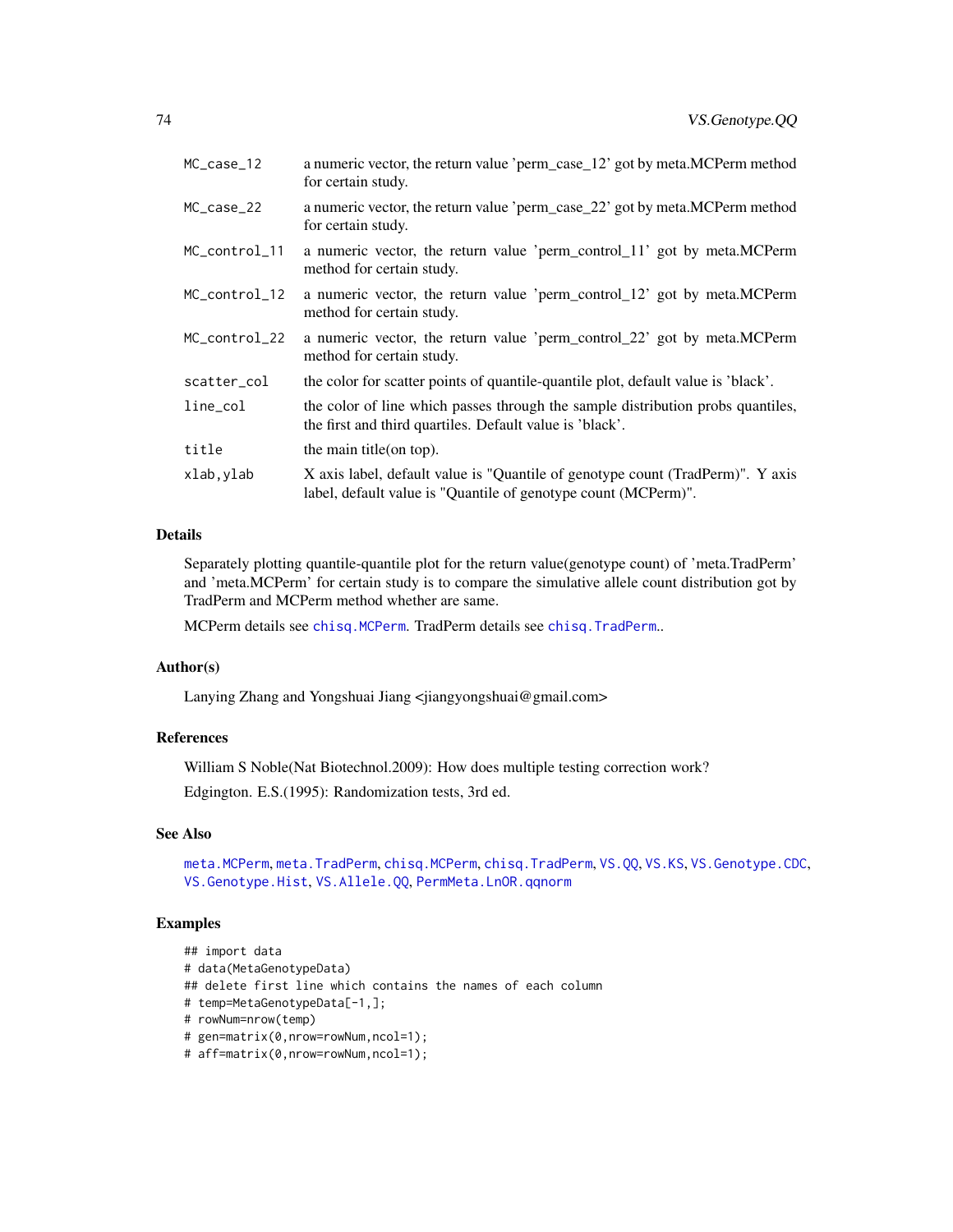#### <span id="page-74-1"></span>VS.Hist 75

```
# for(j in 1:rowNum){
# gen[j,]=paste(temp[j,14],temp[j,15],sep=" ");
# case_num=length(unlist(strsplit(temp[j,14],split=" ")));
# control_num=length(unlist(strsplit(temp[j,15],split=" ")));
 # case_aff=paste(rep(2,case_num),collapse=" ");
 # control_aff=paste(rep(1,control_num),collapse=" ");
# aff[j,]=paste(case_aff,control_aff,sep=" ");
# }
# result1=meta.TradPerm(gen,aff,split=" ",sep="/",naString="-",
    # model="allele",method="MH",repeatNum=1000)
# result1
## import data
# data(MetaGenotypeCount)
## delete the first line which is the names for columns.
# temp=MetaGenotypeCount[-1,,drop=FALSE]
# result=meta.MCPerm(case_11=as.numeric(temp[,14]),case_12=as.numeric(temp[,16]),
# case_22=as.numeric(temp[,18]),control_11=as.numeric(temp[,15]),
# control_12=as.numeric(temp[,17]),control_22=as.numeric(temp[,19]),
# model="allele",method="MH",repeatNum=100000)
# result2
## plot study 12
# VS.Genotype.CDC(result1$perm_case_11[12,],result1$perm_case_12[12,],result1$perm_case_22[12,],
   # result1$perm_control_11[12,],result1$perm_control_12[12,],result1$perm_control_22[12,],
 # result2$perm_case_11[12,],result2$perm_case_12[12,],result2$perm_case_22[12,],
# result2$perm_control_11[12,],result2$perm_control_12[12,],result2$perm_control_22[12,],
    # Trad_col="grey",MC_col="black", title="hist_plot for six genotype")
```
<span id="page-74-0"></span>

plot histplot for the return value of 'meta.TradPerm' and *'meta.MCPerm' for certain study or meta analysis*

#### **Description**

plot histplot for the return value of 'meta.TradPerm' and 'meta.MCPerm' for certain study or meta analysis.

#### Usage

```
VS.Hist(Trad_data, MC_data, Trad_col = "grey", MC_col = "black",
    title = NULL, xlab = NULL)
```
#### Arguments

| Trad_data | the return value of function 'meta.TradPerm', e.g. 'perm_case_11' of certain |
|-----------|------------------------------------------------------------------------------|
|           | stuy, ' $perm_Qp'$ , ' $perm_p'$ etc.                                        |
| MC data   | the return value of function 'meta.MCPerm', e.g. 'perm_case_11' of certain   |
|           | stuy, ' $perm_Qp'$ , ' $perm_p'$ etc.                                        |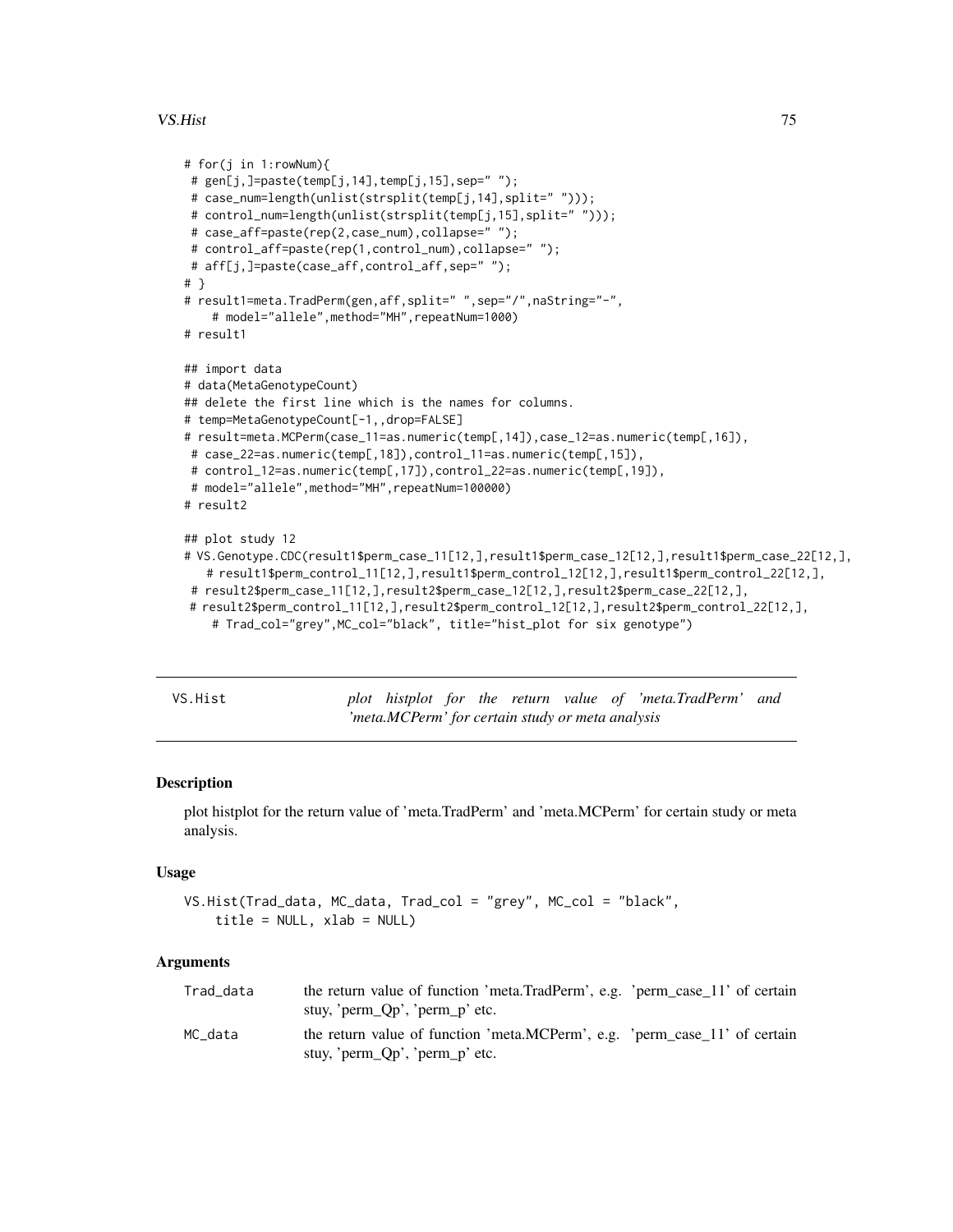<span id="page-75-0"></span>

| Trad_col | the color for the histplot body of 'Trad_data', default value is 'grey'.  |
|----------|---------------------------------------------------------------------------|
| MC col   | the color for the histolot border of 'MC_data', default value is 'black'. |
| title    | the main title $($ on top $)$ .                                           |
| xlab     | X axis label.                                                             |

#### Details

Plotting histplot for the return value(e.g. 'perm\_case\_11' of certain stuy, 'perm\_Qp', 'perm\_p' etc) of 'meta.TradPerm' and 'meta.MCPerm' is to compare the simulative data distribution got by TradPerm and MCPerm method whether are same.

MCPerm details see [chisq.MCPerm](#page-9-0). TradPerm details see [chisq.TradPerm](#page-11-0).

# Author(s)

Lanying Zhang and Yongshuai Jiang <jiangyongshuai@gmail.com>

#### References

William S Noble(Nat Biotechnol.2009): How does multiple testing correction work?

Edgington. E.S.(1995): Randomization tests, 3rd ed.

#### See Also

[meta.MCPerm](#page-28-0), [meta.TradPerm](#page-31-0), [chisq.MCPerm](#page-9-0), [chisq.TradPerm](#page-11-0), [VS.QQ](#page-77-0), [VS.CDC](#page-65-0), [VS.KS](#page-76-0), [VS.Allele.Hist](#page-60-0), [VS.Genotype.Hist](#page-69-0), [PermMeta.LnOR.Hist](#page-48-0), [PermMeta.Hist](#page-43-0)

# Examples

```
## import data
# data(MetaGenotypeData)
## delete first line which contains the names of each column
# temp=MetaGenotypeData[-1,];
# rowNum=nrow(temp)
# gen=matrix(0,nrow=rowNum,ncol=1);
# aff=matrix(0,nrow=rowNum,ncol=1);
# for(j in 1:rowNum){
# gen[j,]=paste(temp[j,14],temp[j,15],sep=" ");
# case_num=length(unlist(strsplit(temp[j,14],split=" ")));
# control_num=length(unlist(strsplit(temp[j,15],split=" ")));
# case_aff=paste(rep(2,case_num),collapse=" ");
# control_aff=paste(rep(1,control_num),collapse=" ");
# aff[j,]=paste(case_aff,control_aff,sep=" ");
# }
# result1=meta.TradPerm(gen,aff,split=" ",sep="/",naString="-",
    # model="allele",method="MH",repeatNum=1000)
# result1
## plot study 12
# Trad_case_1=2*result1$perm_case_11[12,]+result1$perm_case_12[12,]
## import data
```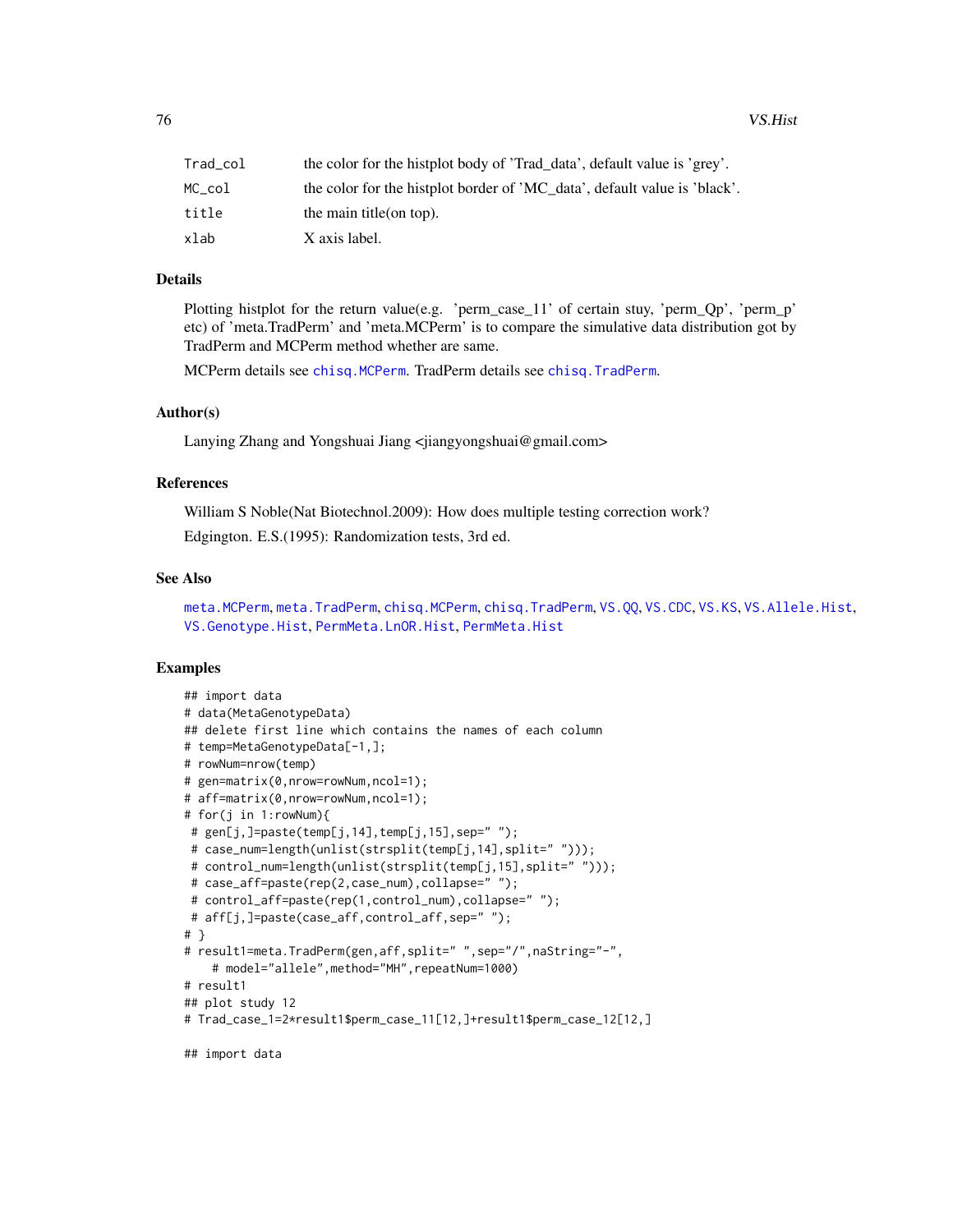#### <span id="page-76-1"></span> $VSS:KS$  and the set of the set of the set of the set of the set of the set of the set of the set of the set of the set of the set of the set of the set of the set of the set of the set of the set of the set of the set of t

```
# data(MetaGenotypeCount)
## delete the first line which is the names for columns.
# temp=MetaGenotypeCount[-1,,drop=FALSE]
# result=meta.MCPerm(case_11=as.numeric(temp[,14]),case_12=as.numeric(temp[,16]),
# case_22=as.numeric(temp[,18]),control_11=as.numeric(temp[,15]),
# control_12=as.numeric(temp[,17]),control_22=as.numeric(temp[,19]),
# model="allele",method="MH",repeatNum=100000)
# result2
## plot study 12
# MC_case_1=2*result2$perm_case_11[12,]+result2$perm_case_12[12,]
# VS.Hist(Trad_case_1,MC_case_1,title="Histplot for case_1")
# VS.Hist(result1$perm_Qp,result2$perm_Qp,title="Histplot for Qp")
# VS.Hist(result1$perm_p,result2$perm_p,title="Histplot for p")
```
<span id="page-76-0"></span>VS.KS *Kolmogorov-Smirnov test for the return value of 'meta.TradPerm' and 'meta.MCPerm'*

# Description

Kolmogorov-Smirnov test for the return value of 'meta.TradPerm' and 'meta.MCPerm'.

#### Usage

```
VS.KS(Trad_data, MC_data, scatter_alpha = 0.01, line_alpha = 0.001,
   scatter_col = "black", line_col = "red",
xlab = NULL, ylab = "KS test p_value",
title = "KS (Kolmogorov-Smirnov) test")
```
# Arguments

| Trad_data     | a matrix with more than one line, each line is the return value of function<br>'meta.TradPerm'(e.g. 'perm_case_11' of certain study, 'perm_Qp', 'perm_p'<br>etc). |
|---------------|-------------------------------------------------------------------------------------------------------------------------------------------------------------------|
| MC_data       | a matrix with more than one line, each line is the return value of function<br>'meta.MCPerm'(e.g. 'perm_case_11' of certain study, 'perm_Qp', 'perm_p'<br>etc).   |
| scatter_alpha | numeric indicates k-s test p.value less 'scatter_alpha' to be plotted. Default<br>value is 0.01.                                                                  |
| line_alpha    | numeric indicates the threshold value of k-s test significance. Default value is<br>0.001.                                                                        |
| scatter_col   | the color of sctter points which to be plotted. Default value is 'black'.                                                                                         |
| line_col      | the color of the line. Default value is 'red'.                                                                                                                    |
| xlab, ylab    | X axis label. Y axis label, default value is 'KS test p_value'.                                                                                                   |
| title         | the main title(on top), default value is "KS (Kolmogorov-Smirnov) test".                                                                                          |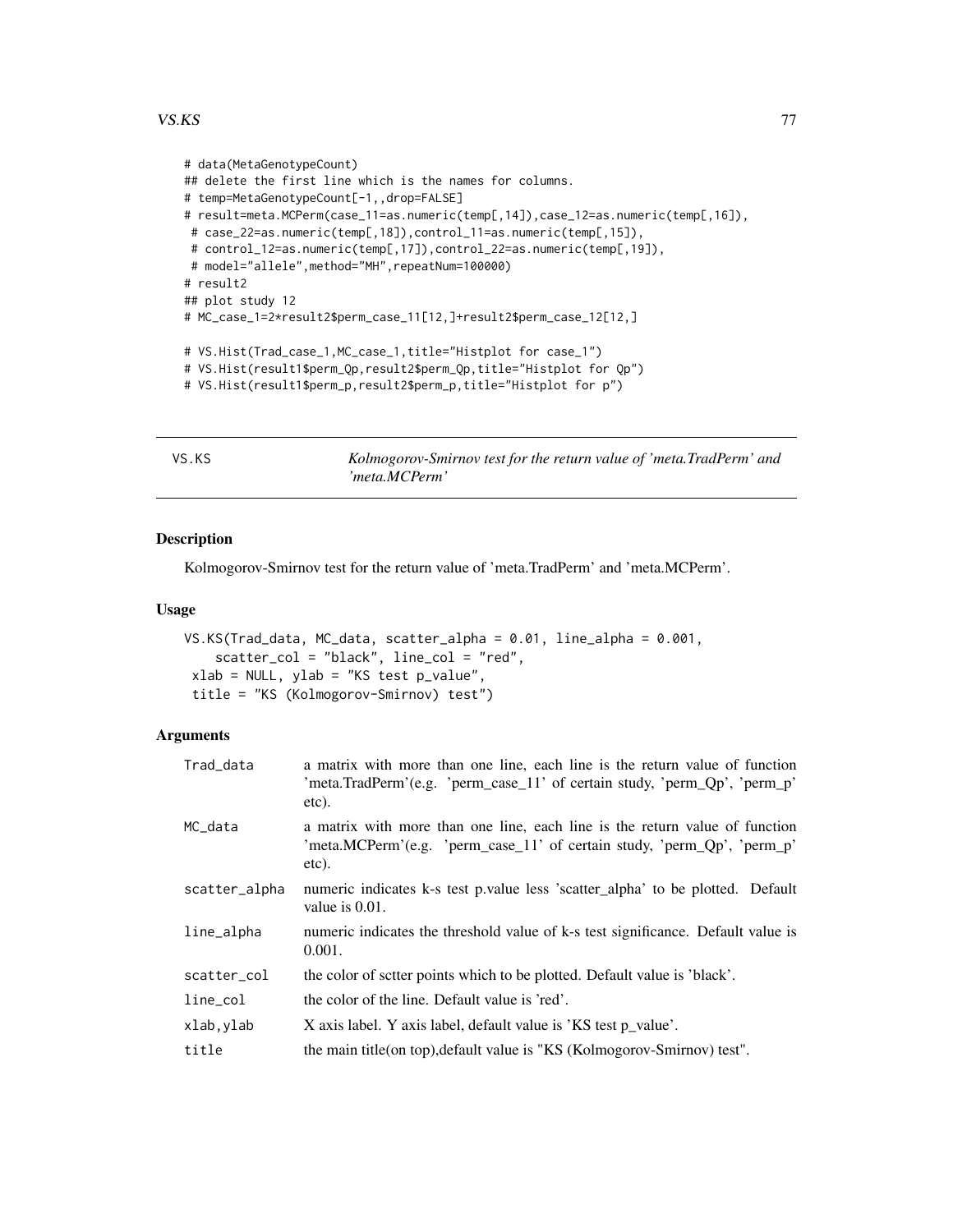# <span id="page-77-1"></span>Details

Kolmogorov-Smirnov test for the return value(e.g. 'perm\_case\_11', 'perm\_Qp' etc.) of 'meta.TradPerm' and 'meta.MCPerm' to test the corresponding form the whole. Just plotting p.value less the 'scatter\_alpha' will more clear to see the number of no-corresponding data.

#### Value

KS\_p a numeric vector, p.value of K-S test.

# Note

Parameter 'Trad\_data' and 'MC\_data' are matrix with more than one line.

#### Author(s)

Lanying Zhang and Yongshuai Jiang <jiangyongshuai@gmail.com>

#### References

The two-sided one-sample distribution comes via Marsaglia, Tsang and Wang (2003).

# See Also

[meta.MCPerm](#page-28-0), [meta.TradPerm](#page-31-0), [chisq.MCPerm](#page-9-0), [chisq.TradPerm](#page-11-0), [VS.Hist](#page-74-0), [VS.CDC](#page-65-0), [VS.QQ](#page-77-0) [VS.Allele.Hist](#page-60-0), [VS.Genotype.Hist](#page-69-0)

#### Examples

```
## write the return value 'perm_case_11', 'perm_Qp' or 'perm_p' of function 'meta.TradPerm'
 # to file 'Trad_data.txt'
## write the return value 'perm_case_11','perm_Qp' or 'perm_p' of function 'meta.MCPerm'
 # to file 'MC_data.txt'
## when all meta analysis run over, read the file to K-S test
## if the line of file is separated by '\t'
# Trad=read.table("Trad_data.txt",sep="\t",header=FALSE)
# MC=read.table("MC_data.txt",sep="\t",header=FALSE)
# VS.KS(Trad, MC)
```
<span id="page-77-0"></span>VS.QQ *plot quantile-quantile plot for the return value of 'meta.TradPerm' and 'meta.MCPerm' for certain study or meta analysis.*

#### Description

plot quantile-quantile plot for the return value of 'meta.TradPerm' and 'meta.MCPerm' for certain study or meta analysis.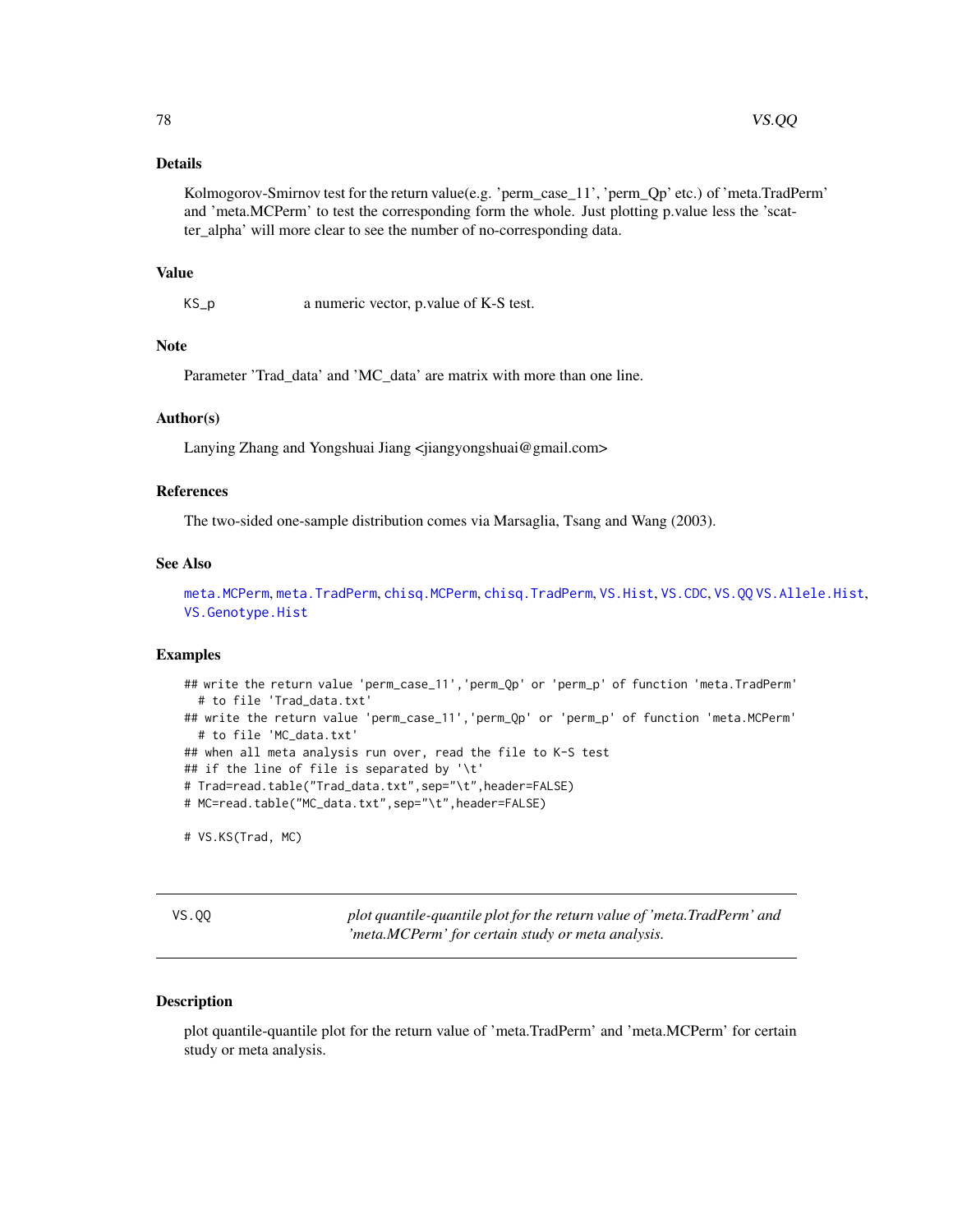# <span id="page-78-0"></span>VS.QQ and the contract of the contract of the contract of the contract of the contract of the contract of the contract of the contract of the contract of the contract of the contract of the contract of the contract of the

# Usage

```
VS.QQ(Trad_data, MC_data, scatter_col = "black", line_col = "black", title = "QQ plot",
   xlab = "Quantile for TradPerm data)", ylab = "Quantile for MCPerm data")
```
#### Arguments

| Trad_data    | the return value of function 'meta.TradPerm', e.g. 'perm_case_11' of certain<br>stuy, 'perm $Qp'$ , 'perm $p'$ etc.                         |
|--------------|---------------------------------------------------------------------------------------------------------------------------------------------|
| MC_data      | the return value of function 'meta.MCPerm', e.g. 'perm_case_11' of certain<br>stuy, 'perm $Qp'$ , 'perm $p'$ etc.                           |
| scatter_col  | the color for scatter points of quantile-quantile plot, default value is 'black'.                                                           |
| $line_{col}$ | the color of line which passes through the sample distribution probs quantiles,<br>the first and third quartiles. Default value is 'black'. |
| title        | the main title (on top), default value is $'QQ$ plot'.                                                                                      |
| xlab, ylab   | X axis label, default is "Quantile for TradPerm data)". Y axis label, default is<br>"Ouantile for MCPerm data".                             |

# Details

Plotting quantile-quantile plot for the return value(e.g. 'perm\_case\_11' of certain stuy, 'perm\_Qp', 'perm\_p' etc) of 'meta.TradPerm' and 'meta.MCPerm' is to compare the simulative data distribution got by TradPerm and MCPerm method whether are same.

MCPerm details see [chisq.MCPerm](#page-9-0). TradPerm details see [chisq.TradPerm](#page-11-0).

# Author(s)

Lanying Zhang and Yongshuai Jiang <jiangyongshuai@gmail.com>

#### References

William S Noble(Nat Biotechnol.2009): How does multiple testing correction work? Edgington. E.S.(1995): Randomization tests, 3rd ed.

# See Also

[meta.MCPerm](#page-28-0), [meta.TradPerm](#page-31-0), [chisq.MCPerm](#page-9-0), [chisq.TradPerm](#page-11-0), [VS.Hist](#page-74-0), [VS.CDC](#page-65-0), [VS.KS](#page-76-0), [VS.Allele.QQ](#page-63-0), [VS.Genotype.QQ](#page-72-0)

#### Examples

```
## import data
# data(MetaGenotypeData)
## delete first line which contains the names of each column
# temp=MetaGenotypeData[-1,];
# rowNum=nrow(temp)
# gen=matrix(0,nrow=rowNum,ncol=1);
# aff=matrix(0,nrow=rowNum,ncol=1);
```

```
# for(j in 1:rowNum){
```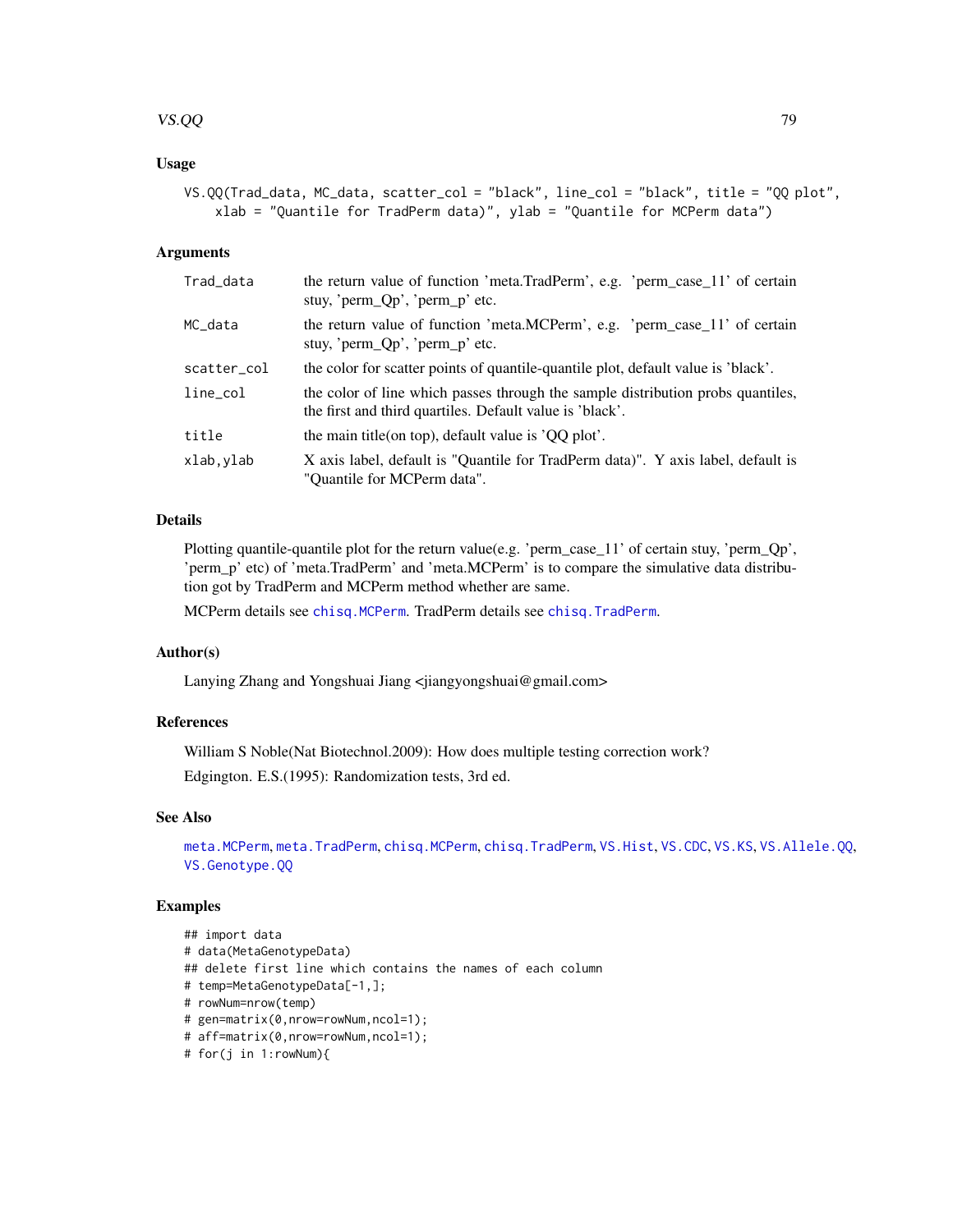```
# gen[j,]=paste(temp[j,14],temp[j,15],sep=' ";
# case_num=length(unlist(strsplit(temp[j,14],split=" ")));
# control_num=length(unlist(strsplit(temp[j,15],split=" ")));
# case_aff=paste(rep(2,case_num),collapse=" ");
# control_aff=paste(rep(1,control_num),collapse=" ");
# aff[j,]=paste(case_aff,control_aff,sep=" ");
# }
# result1=meta.TradPerm(gen,aff,split=" ",sep="/",naString="-",
    # model="allele",method="MH",repeatNum=1000)
# result1
## plot study 12
# Trad_case_1=2*result1$perm_case_11[12,]+result1$perm_case_12[12,]
## import data
# data(MetaGenotypeCount)
## delete the first line which is the names for columns.
# temp=MetaGenotypeCount[-1,,drop=FALSE]
# result=meta.MCPerm(case_11=as.numeric(temp[,14]),case_12=as.numeric(temp[,16]),
# case_22=as.numeric(temp[,18]),control_11=as.numeric(temp[,15]),
# control_12=as.numeric(temp[,17]),control_22=as.numeric(temp[,19]),
# model="allele", method="MH", repeatNum=100000)
# result2
## plot study 12
# MC_case_1=2*result2$perm_case_11[12,]+result2$perm_case_12[12,]
```

```
# VS.QQ(Trad_case_1,MC_case_1,title="cumulative distribution cure for case_1")
```

```
# VS.QQ(result1$perm_Qp,result2$perm_Qp,title="cumulative distribution cure for Qp")
# VS.QQ(result1$perm_p,result2$perm_p,title="cumulative distribution cure for p")
```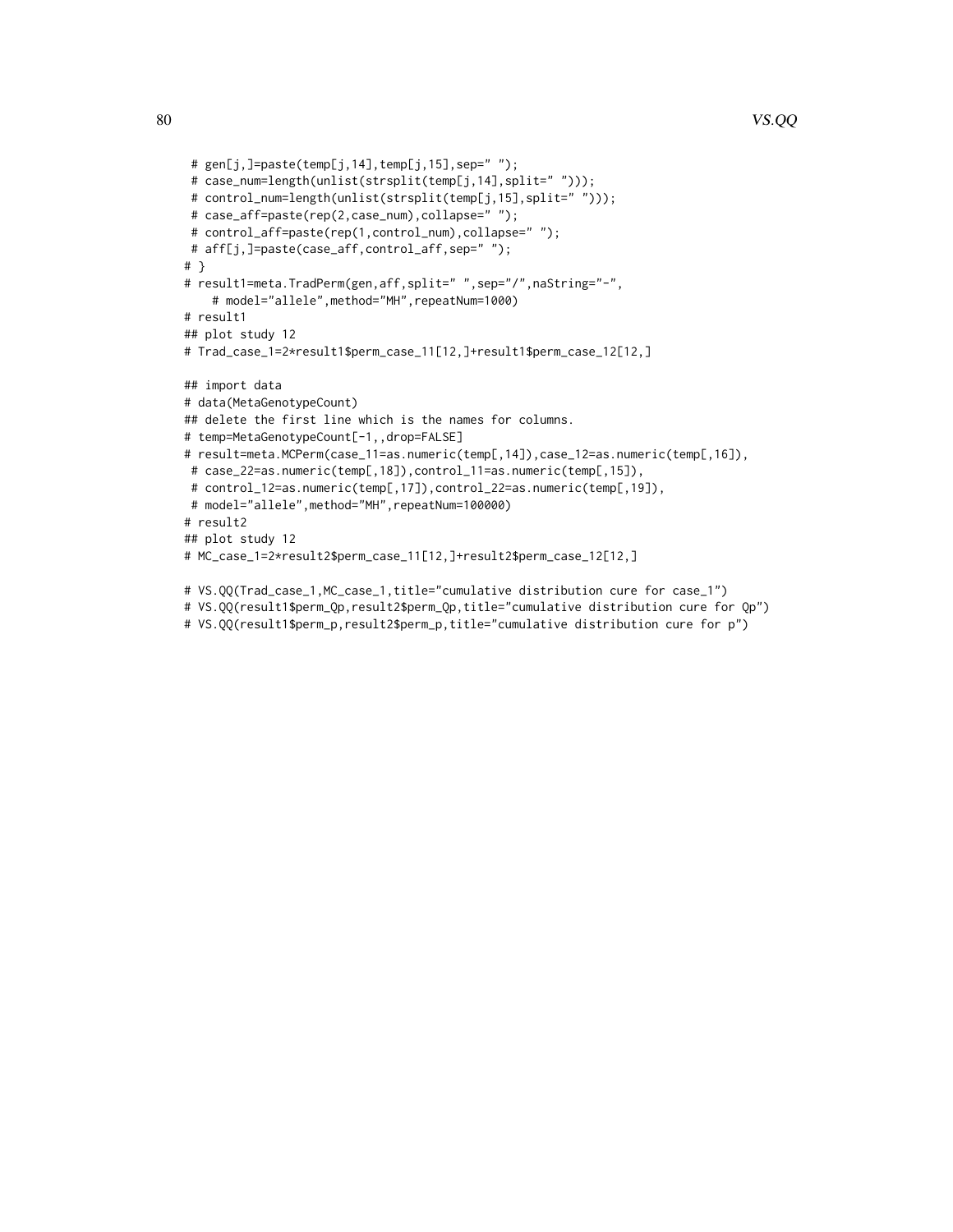# Index

∗Topic Allele VS.Allele.CDC, [59](#page-58-0) VS.Allele.Hist, [61](#page-60-1) VS.Allele.QQ, [64](#page-63-1) ∗Topic Armitage.MCPerm Armitage.MCPerm, [7](#page-6-0) ∗Topic Armitage.TradPerm Armitage.TradPerm, [8](#page-7-0) ∗Topic Armitage Armitage, [5](#page-4-0) ∗Topic GWA16 genotypeData, [19](#page-18-0) ∗Topic HW.test HW.test, [22](#page-21-0) ∗Topic HW HW.test, [22](#page-21-0) ∗Topic I2.MCPerm I2.MCPerm, [23](#page-22-0) ∗Topic I2.TradPerm I2.TradPerm, [25](#page-24-0) ∗Topic I2 I2.MCPerm, [23](#page-22-0) I2.TradPerm, [25](#page-24-0) ∗Topic MCPerm Armitage.MCPerm, [7](#page-6-0) chisq.MCPerm, [10](#page-9-1) fisher.MCPerm, [15](#page-14-0) MCPerm-package, [2](#page-1-0) meta.MCPerm, [29](#page-28-1) OR.MCPerm, [37](#page-36-0) PermMeta.Hist, [44](#page-43-1) Q.MCPerm, [55](#page-54-0) ∗Topic OR.MCPerm OR.MCPerm, [37](#page-36-0) ∗Topic OR.TradPerm OR.TradPerm, [39](#page-38-0) ∗Topic OR OR, [36](#page-35-0) ∗Topic PermMeta

PermMeta.boxplot, [42](#page-41-0) PermMeta.Hist, [44](#page-43-1) PermMeta.LnOR.boxplot, [45](#page-44-0) PermMeta.LnOR.CDC, [48](#page-47-0) PermMeta.LnOR.Hist, [49](#page-48-1) PermMeta.LnOR.qqnorm, [51](#page-50-1) print.PermMeta, [55](#page-54-0) ∗Topic Q.MCPerm Q.MCPerm, [55](#page-54-0) ∗Topic Q.TradPerm Q.TradPerm, [57](#page-56-0) ∗Topic Q Q.MCPerm, [55](#page-54-0) Q.TradPerm, [57](#page-56-0) ∗Topic TradPerm Armitage.TradPerm, [8](#page-7-0) chisq.TradPerm, [12](#page-11-1) I2.TradPerm, [25](#page-24-0) meta.TradPerm, [32](#page-31-1) OR.TradPerm, [39](#page-38-0) Q.TradPerm, [57](#page-56-0) ∗Topic boxplot PermMeta.boxplot, [42](#page-41-0) ∗Topic chisq.MCPerm chisq.MCPerm, [10](#page-9-1) ∗Topic chisq.TradPerm chisq.TradPerm, [12](#page-11-1) ∗Topic datasets MetaGenotypeCount, [35](#page-34-0) MetaGenotypeData, [36](#page-35-0) ∗Topic fisher.MCPerm fisher.MCPerm, [15](#page-14-0) ∗Topic fisher.TradPerm fisher.TradPerm, [17](#page-16-0) ∗Topic genotypeStat genotypeStat, [20](#page-19-0) ∗Topic genotype permuteGenotype, [52](#page-51-0) permuteGenotypeCount, [53](#page-52-0)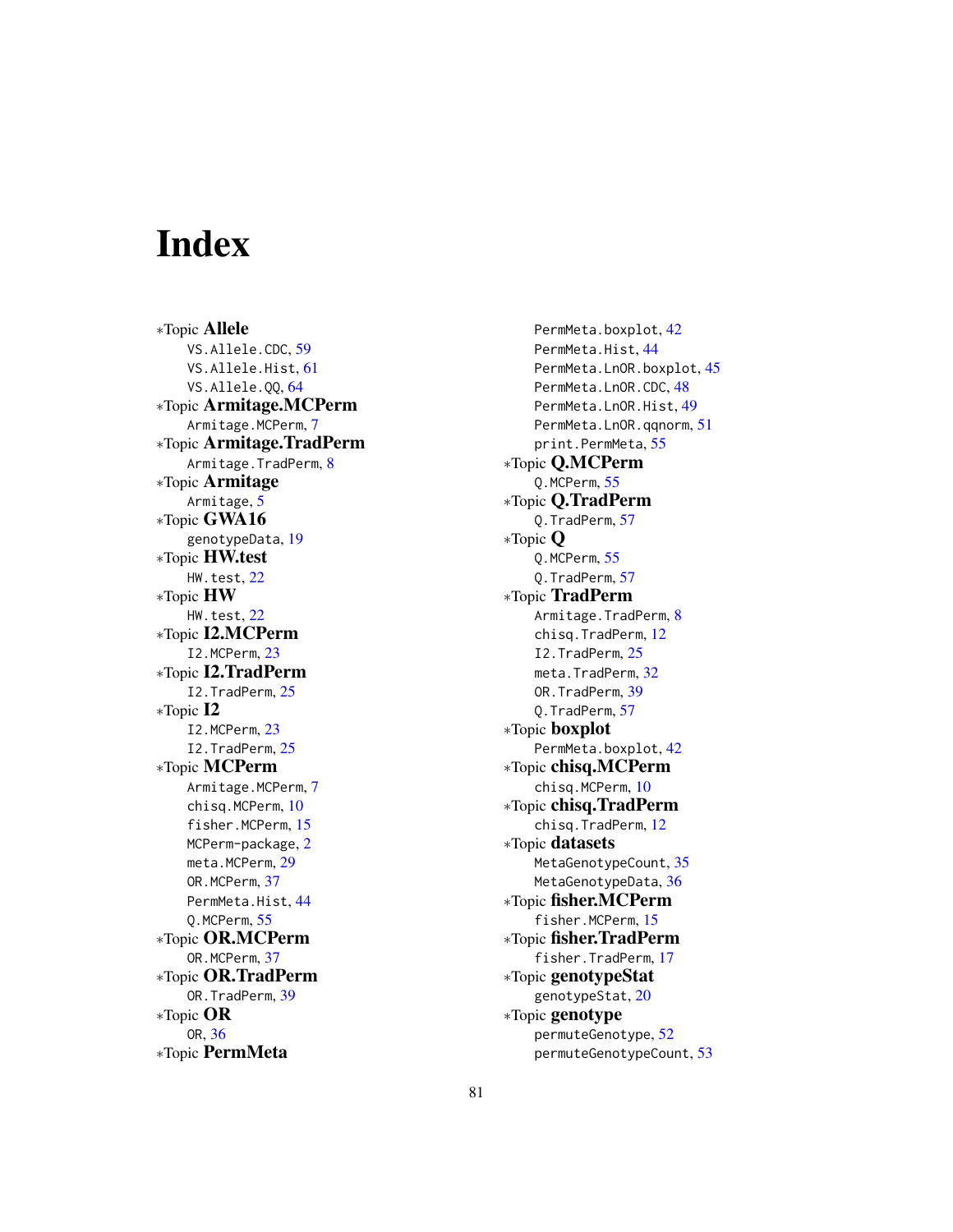82 INDEX ∗Topic meta.MCPerm meta.MCPerm, [29](#page-28-1) pearson\_scatter, [41](#page-40-0) PermMeta.LnOR.boxplot, [45](#page-44-0) VS.Allele.CDC, [59](#page-58-0) VS.Allele.Hist, [61](#page-60-1) VS.Allele.QQ, [64](#page-63-1) VS.CDC, [66](#page-65-1) VS.Genotype.CDC, [68](#page-67-1) VS.Genotype.Hist, [70](#page-69-1) VS.Genotype.QQ, [73](#page-72-1) VS.Hist, [75](#page-74-1) VS.KS, [77](#page-76-1) VS.QQ, [78](#page-77-1) ∗Topic meta.TradPerm meta.TradPerm, [32](#page-31-1) pearson\_scatter, [41](#page-40-0) PermMeta.LnOR.boxplot, [45](#page-44-0) VS.Allele.CDC, [59](#page-58-0) VS.Allele.Hist, [61](#page-60-1) VS.Allele.QQ, [64](#page-63-1) VS.CDC, [66](#page-65-1) VS.Genotype.CDC, [68](#page-67-1) VS.Genotype.Hist, [70](#page-69-1) VS.Genotype.QQ, [73](#page-72-1) VS.Hist, [75](#page-74-1) VS.KS, [77](#page-76-1) VS.QQ, [78](#page-77-1) ∗Topic meta meta, [27](#page-26-0) meta.MCPerm, [29](#page-28-1) meta.TradPerm, [32](#page-31-1) ∗Topic permutation fisher.TradPerm, [17](#page-16-0) permuteGenotype, [52](#page-51-0) permuteGenotypeCount, [53](#page-52-0) Armitage, *[3](#page-2-0)*, [5,](#page-4-0) *[8](#page-7-0)*, *[10](#page-9-1)*, *[12](#page-11-1)*, *[14](#page-13-0)*, *[16](#page-15-0)*, *[18](#page-17-0)*, *[21](#page-20-0)*, *[23](#page-22-0)*, *[37,](#page-36-0) [38](#page-37-0)*, *[40](#page-39-0)* Armitage.MCPerm, *[3](#page-2-0)*, *[6](#page-5-0)*, [7,](#page-6-0) *[10](#page-9-1)*, *[12](#page-11-1)*, *[14](#page-13-0)*, *[16](#page-15-0)*, *[18](#page-17-0)*, *[21](#page-20-0)*, *[23](#page-22-0)*, *[37,](#page-36-0) [38](#page-37-0)*, *[40](#page-39-0)*, *[54](#page-53-0)* Armitage.TradPerm, *[3](#page-2-0)*, *[6](#page-5-0)*, *[8](#page-7-0)*, [8,](#page-7-0) *[12](#page-11-1)*, *[14](#page-13-0)*, *[16](#page-15-0)*, *[18](#page-17-0)*, *[21](#page-20-0)*, *[23](#page-22-0)*, *[29](#page-28-1)*, *[31](#page-30-0)*, *[34](#page-33-0)*, *[37,](#page-36-0) [38](#page-37-0)*, *[40](#page-39-0)*, *[53](#page-52-0)*

chisq.MCPerm, *[3](#page-2-0)*, *[6](#page-5-0)*, *[8](#page-7-0)*, *[10](#page-9-1)*, [10,](#page-9-1) *[14](#page-13-0)*, *[16](#page-15-0)*, *[18](#page-17-0)*, *[21](#page-20-0)*, *[23,](#page-22-0) [24](#page-23-0)*, *[26](#page-25-0)*, *[30,](#page-29-0) [31](#page-30-0)*, *[33](#page-32-0)*, *[37,](#page-36-0) [38](#page-37-0)*, *[40,](#page-39-0) [41](#page-40-0)*, *[43](#page-42-0)[–47](#page-46-0)*, *[49](#page-48-1)[–54](#page-53-0)*, *[56,](#page-55-0) [57](#page-56-0)*, *[59,](#page-58-0) [60](#page-59-0)*, *[62,](#page-61-0) [63](#page-62-0)*, *[65](#page-64-0)*, *[67](#page-66-0)*, *[69](#page-68-0)*, *[72](#page-71-0)*, *[74](#page-73-0)*, *[76](#page-75-0)*, *[78,](#page-77-1) [79](#page-78-0)*

chisq.test, *[3](#page-2-0)*, *[6](#page-5-0)*, *[8](#page-7-0)*, *[10](#page-9-1)*, *[12](#page-11-1)*, *[14](#page-13-0)*, *[16](#page-15-0)*, *[18](#page-17-0)*, *[21](#page-20-0)*, *[23](#page-22-0)*, *[37,](#page-36-0) [38](#page-37-0)*, *[40](#page-39-0)* chisq.TradPerm, *[3](#page-2-0)*, *[6](#page-5-0)*, *[8](#page-7-0)[–10](#page-9-1)*, *[12](#page-11-1)*, [12,](#page-11-1) *[16](#page-15-0)*, *[18](#page-17-0)*, *[21](#page-20-0)*, *[23](#page-22-0)[–26](#page-25-0)*, *[29](#page-28-1)*, *[31](#page-30-0)*, *[33,](#page-32-0) [34](#page-33-0)*, *[37,](#page-36-0) [38](#page-37-0)*, *[40,](#page-39-0) [41](#page-40-0)*, *[43](#page-42-0)[–47](#page-46-0)*, *[49](#page-48-1)[–54](#page-53-0)*, *[57](#page-56-0)[–60](#page-59-0)*, *[62,](#page-61-0) [63](#page-62-0)*, *[65](#page-64-0)*, *[67](#page-66-0)*, *[69](#page-68-0)*, *[72](#page-71-0)*, *[74](#page-73-0)*, *[76](#page-75-0)*, *[78,](#page-77-1) [79](#page-78-0)* fisher.MCPerm, *[3](#page-2-0)*, *[6](#page-5-0)*, *[8](#page-7-0)*, *[10](#page-9-1)*, *[12](#page-11-1)*, *[14](#page-13-0)*, [15,](#page-14-0) *[18](#page-17-0)*, *[21](#page-20-0)*, *[23](#page-22-0)*, *[37,](#page-36-0) [38](#page-37-0)*, *[40](#page-39-0)*, *[54](#page-53-0)* fisher.test, *[3](#page-2-0)*, *[6](#page-5-0)*, *[8](#page-7-0)*, *[10](#page-9-1)*, *[12](#page-11-1)*, *[14](#page-13-0)*, *[16](#page-15-0)*, *[18](#page-17-0)*, *[21](#page-20-0)*, *[23](#page-22-0)*, *[37,](#page-36-0) [38](#page-37-0)*, *[40](#page-39-0)* fisher.TradPerm, *[3](#page-2-0)*, *[6](#page-5-0)*, *[8](#page-7-0)*, *[10](#page-9-1)*, *[12](#page-11-1)*, *[14](#page-13-0)*, *[16](#page-15-0)*, [17,](#page-16-0) *[21](#page-20-0)*, *[23](#page-22-0)*, *[29](#page-28-1)*, *[31](#page-30-0)*, *[34](#page-33-0)*, *[37,](#page-36-0) [38](#page-37-0)*, *[40](#page-39-0)*, *[53](#page-52-0)* genotypeData, [19](#page-18-0) genotypeStat, *[3](#page-2-0)*, *[6](#page-5-0)*, *[8](#page-7-0)*, *[10](#page-9-1)*, *[12](#page-11-1)*, *[14](#page-13-0)*, *[16](#page-15-0)*, *[18](#page-17-0)*, [20,](#page-19-0) *[23](#page-22-0)*, *[29](#page-28-1)*, *[31](#page-30-0)*, *[34](#page-33-0)*, *[37,](#page-36-0) [38](#page-37-0)*, *[40](#page-39-0)* HW.test, [22](#page-21-0) I2.MCPerm, *[3](#page-2-0)*, [23,](#page-22-0) *[26](#page-25-0)*, *[57](#page-56-0)*, *[59](#page-58-0)* I2.TradPerm, *[3](#page-2-0)*, *[24](#page-23-0)*, [25,](#page-24-0) *[29](#page-28-1)*, *[31](#page-30-0)*, *[34](#page-33-0)*, *[57](#page-56-0)*, *[59](#page-58-0)* MCPerm *(*MCPerm-package*)*, [2](#page-1-0) MCPerm-package, [2](#page-1-0) meta, *[3](#page-2-0)*, *[6](#page-5-0)*, *[8](#page-7-0)*, *[10](#page-9-1)*, *[12](#page-11-1)*, *[14](#page-13-0)*, *[16](#page-15-0)*, *[18](#page-17-0)*, *[21](#page-20-0)*, *[23](#page-22-0)*, [27,](#page-26-0) *[31](#page-30-0)*, *[34](#page-33-0)*, *[37,](#page-36-0) [38](#page-37-0)*, *[40](#page-39-0)* meta.MCPerm, *[3](#page-2-0)*, *[6](#page-5-0)*, *[8](#page-7-0)*, *[10](#page-9-1)*, *[12](#page-11-1)*, *[14](#page-13-0)*, *[16](#page-15-0)*, *[18](#page-17-0)*, *[21](#page-20-0)*, *[23,](#page-22-0) [24](#page-23-0)*, *[26](#page-25-0)*, *[29](#page-28-1)*, [29,](#page-28-1) *[34](#page-33-0)*, *[37,](#page-36-0) [38](#page-37-0)*, *[40,](#page-39-0) [41](#page-40-0)*, *[43](#page-42-0)*, *[45](#page-44-0)*, *[47](#page-46-0)*, *[49](#page-48-1)*, *[51,](#page-50-1) [52](#page-51-0)*, *[54,](#page-53-0) [55](#page-54-0)*, *[57](#page-56-0)*, *[59,](#page-58-0) [60](#page-59-0)*, *[63](#page-62-0)*, *[65](#page-64-0)*, *[67](#page-66-0)*, *[69](#page-68-0)*, *[72](#page-71-0)*, *[74](#page-73-0)*, *[76](#page-75-0)*, *[78,](#page-77-1) [79](#page-78-0)* meta.TradPerm, *[3](#page-2-0)*, *[6](#page-5-0)*, *[8](#page-7-0)*, *[10](#page-9-1)*, *[12](#page-11-1)*, *[14](#page-13-0)*, *[16](#page-15-0)*, *[18](#page-17-0)*, *[21](#page-20-0)*, *[23,](#page-22-0) [24](#page-23-0)*, *[26](#page-25-0)*, *[29](#page-28-1)*, *[31](#page-30-0)*, [32,](#page-31-1) *[37,](#page-36-0) [38](#page-37-0)*, *[40,](#page-39-0) [41](#page-40-0)*, *[43](#page-42-0)*, *[45](#page-44-0)*, *[47](#page-46-0)*, *[49](#page-48-1)*, *[51](#page-50-1)[–53](#page-52-0)*, *[55](#page-54-0)*, *[57](#page-56-0)*, *[59,](#page-58-0) [60](#page-59-0)*, *[63](#page-62-0)*, *[65](#page-64-0)*, *[67](#page-66-0)*, *[69](#page-68-0)*, *[72](#page-71-0)*, *[74](#page-73-0)*, *[76](#page-75-0)*, *[78,](#page-77-1) [79](#page-78-0)* MetaGenotypeCount, [35](#page-34-0) MetaGenotypeData, [36](#page-35-0) OR, *[3](#page-2-0)*, *[6](#page-5-0)*, *[8](#page-7-0)*, *[10](#page-9-1)*, *[12](#page-11-1)*, *[14](#page-13-0)*, *[16](#page-15-0)*, *[18](#page-17-0)*, *[23](#page-22-0)*, [36,](#page-35-0) *[38](#page-37-0)*, *[40](#page-39-0)* OR.MCPerm, *[3](#page-2-0)*, *[6](#page-5-0)*, *[8](#page-7-0)*, *[10](#page-9-1)*, *[12](#page-11-1)*, *[14](#page-13-0)*, *[16](#page-15-0)*, *[18](#page-17-0)*, *[21](#page-20-0)*, *[23](#page-22-0)*, *[37](#page-36-0)*, [37,](#page-36-0) *[40](#page-39-0)*, *[54](#page-53-0)* OR.TradPerm, *[3](#page-2-0)*, *[6](#page-5-0)*, *[8](#page-7-0)*, *[10](#page-9-1)*, *[12](#page-11-1)*, *[14](#page-13-0)*, *[16](#page-15-0)*, *[18](#page-17-0)*, *[21](#page-20-0)*, *[29](#page-28-1)*, *[31](#page-30-0)*, *[34](#page-33-0)*, *[37,](#page-36-0) [38](#page-37-0)*, [39,](#page-38-0) *[53](#page-52-0)* pearson\_scatter, *[3](#page-2-0)*, *[29](#page-28-1)*, *[31](#page-30-0)*, *[34](#page-33-0)*, [41](#page-40-0) PermMeta.boxplot, *[3](#page-2-0)*, *[29](#page-28-1)*, *[31](#page-30-0)*, *[34](#page-33-0)*, *[41](#page-40-0)*, [42,](#page-41-0) *[45](#page-44-0)*, *[47](#page-46-0)*, *[49](#page-48-1)*, *[51,](#page-50-1) [52](#page-51-0)* PermMeta.Hist, *[3](#page-2-0)*, *[24](#page-23-0)*, *[26](#page-25-0)*, *[29](#page-28-1)*, *[31](#page-30-0)*, *[34](#page-33-0)*, *[41](#page-40-0)*, *[43](#page-42-0)*, [44,](#page-43-1) *[47](#page-46-0)*, *[49](#page-48-1)*, *[51,](#page-50-1) [52](#page-51-0)*, *[57](#page-56-0)*, *[59](#page-58-0)*, *[63](#page-62-0)*, *[67](#page-66-0)*, *[72](#page-71-0)*,

*[76](#page-75-0)*